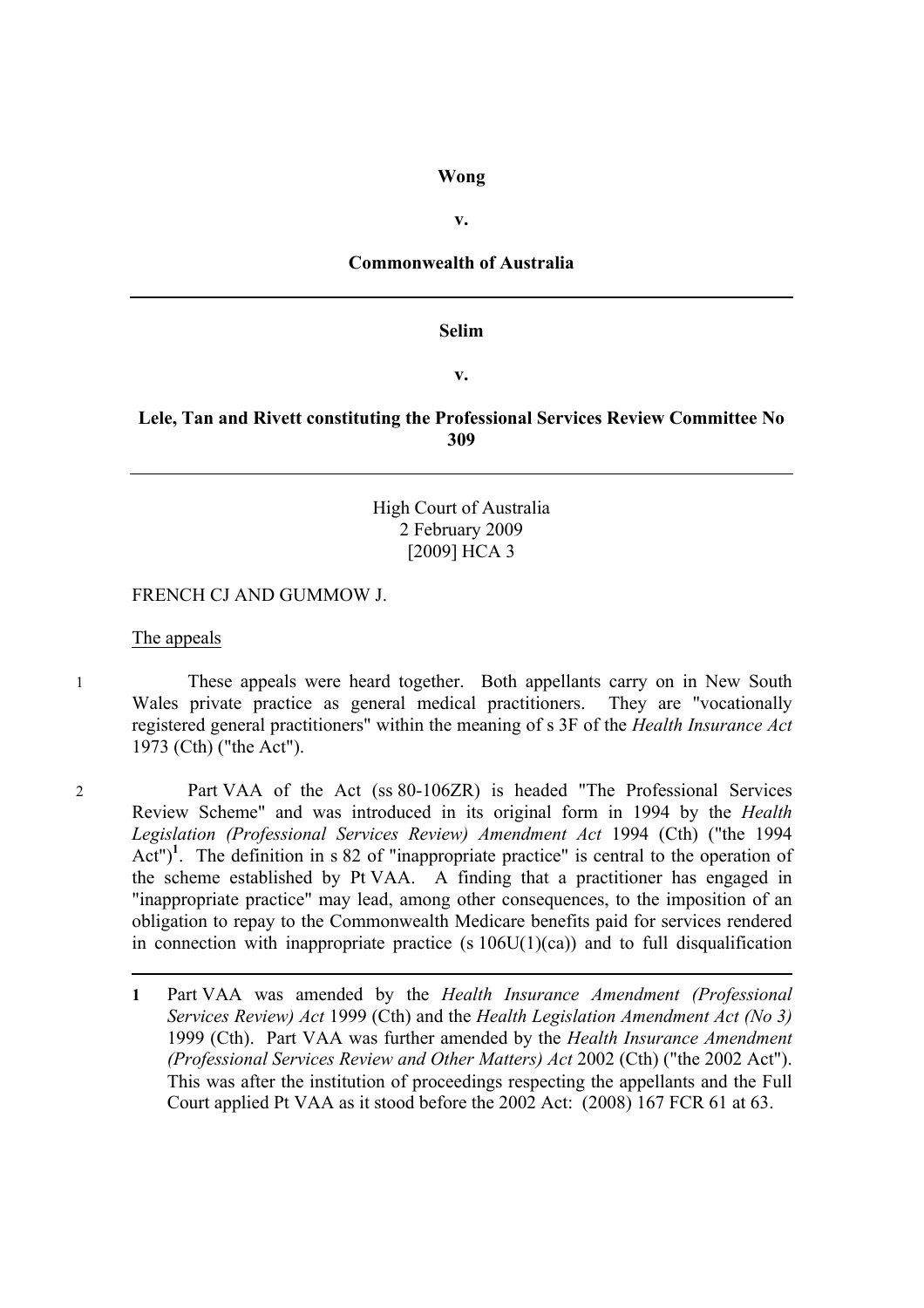*French CJ Gummow J*

from provision of services under the Act (s  $106U(1)(h)$ ) for a period of up to three years  $(s 106U(4))$ .

3 On 13 January 2004 (in the case of Dr Wong) and 10 October 2003 (in the case of Dr Selim) findings were made that the appellants had engaged in conduct constituting "inappropriate practice".

- 4 The appeals are brought to this Court from the decisions of the Full Court of the Federal Court reported as *Selim v Lele<sup>2</sup>*. The Full Court (Black CJ, Finn and Lander JJ) dismissed an appeal by Dr Selim from the decision of Stone J **3** , and answered adversely to Dr Wong questions referred to the Full Court in a proceeding which had been instituted by him in this Court and remitted by order of Gleeson CJ to the Federal Court.
- 5 The relief sought in this Court is in or to the effect of a declaration that:

"Sections 10, 20, 20A and [Pt] VAA (or any provision of [Pt] VAA) of [the Act] amount to 'civil conscription' within the meaning of [s] 51(xxiiiA) of the Constitution, and are outside the legislative powers of the Commonwealth and invalid."

- 6 Sections 10, 20 and 20A of the Act deal with entitlement to Medicare benefit, payment to the persons incurring the medical expenses in respect of professional service and assignment of Medicare benefit to the relevant practitioner.
- 7 Section 51(xxiiiA) was added after a referendum conducted under s 128 of the Constitution on 28 September 1946 and reads:

"the provision of maternity allowances, widows' pensions, child endowment, unemployment, pharmaceutical, sickness and hospital benefits, medical and dental services (but not so as to authorize any form of civil conscription), benefits to students and family allowances".

### The Full Court decision

8 Of the claims respecting the invalidity of ss 10, 20 and 20A of the Act, the Full Court concluded**<sup>4</sup>** that these provisions do not compel a medical practitioner to render any professional service to any person.

- **2** (2008) 167 FCR 61.
- **3** (2006) 150 FCR 83.
- **4** (2008) 167 FCR 61 at 80.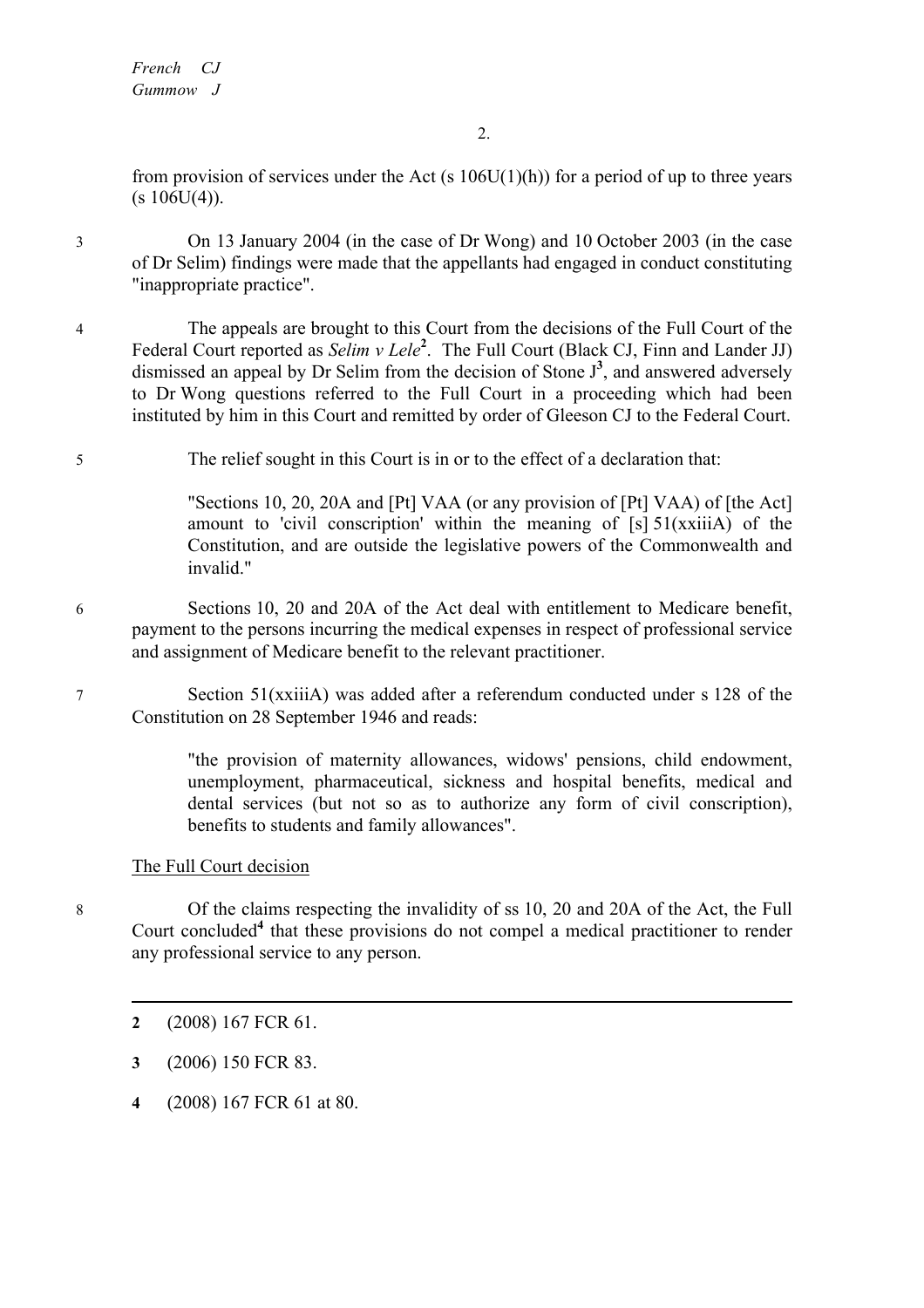9 With respect to Pt VAA, the Full Court adopted the statement by Davies J in *Yung v Adams***<sup>5</sup>** :

> "The Commonwealth's interest is to see that the services which are provided by a medical practitioner and for which a Commonwealth benefit is or may be claimed are services in respect of which the medical practitioner provides due care and skill, that a claim if made is brought under the correct item and that overservicing does not occur."

The Full Court then concluded<sup>6</sup>:

"To the extent that there is a practical compulsion for general practitioners to participate in the Medicare Scheme, what is compelled is not service of the Commonwealth. Rather, it is that they conduct their practices with the care and skill that would be acceptable to the general body of practitioners. Such a condition is 'clearly necessary to the effective exercise of the power conferred by s 51(xxiiiA)'. The Act does not authorise civil conscription."

The quotation in the third sentence is from the judgment of Gibbs J in *General Practitioners Society v The Commonwealth***<sup>7</sup>** . As will become apparent later in these reasons, what was said by Gibbs J is not wholly satisfactory. With that caveat, and for the reasons that follow, the conclusions reached by the Full Court should be accepted and the appeals dismissed.

Previous decisions

<sup>10</sup> In *General Practitioners***<sup>8</sup>** the Court rejected the submission by the plaintiffs**<sup>9</sup>** that for "civil conscription" within the meaning of  $s$  51(xxiiiA) of the Constitution:

> "[a]ll that is required is that an action which otherwise would not be done or might otherwise be done voluntarily is now required by federal law. No question of degree is involved. If there is any species or kind of conscription, the law is bad."

- **5** (1997) 80 FCR 453 at 459.
- **6** (2008) 167 FCR 61 at 80-81.
- **7** (1980) 145 CLR 532 at 557; [1980] HCA 30.
- **8** (1980) 145 CLR 532.
- **9** (1980) 145 CLR 532 at 535.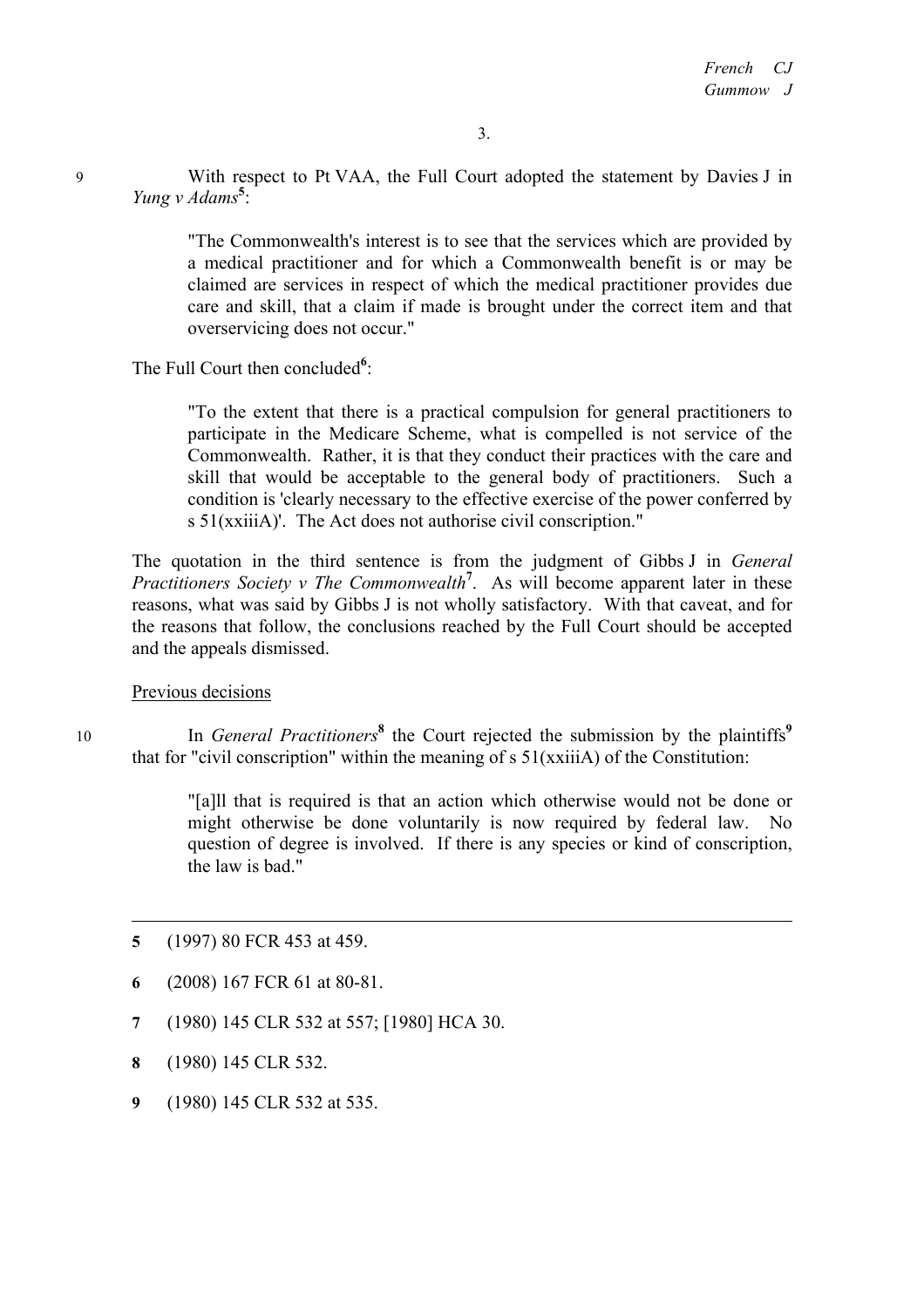On the other hand, the Court, whilst upholding the challenged provisions, did not wholly accept the submission for the Commonwealth<sup>10</sup> that there is civil conscription only where the compulsion in the statute:

"extends across the area of medical practice so as to render the service compelled a medical service of the Commonwealth".

In the submissions by the Solicitor-General on the present appeals, the Commonwealth renewed and developed that submission. The Solicitor-General contended that, within the meaning of s 51(xxiiiA), "civil conscription" involves (a) some form of compulsion or coercion which is properly described as the rendering of service or the doing of work and (b) that work or service is for or at the direction of the Commonwealth; the challenged legislation did not satisfy requirement (a) and there was no form of civil conscription.

- 11 Upon a stated case, the Full Court in *General Practitioners* answered "No" to questions challenging the validity of ss 16A, 16B and 16C of the Act and of certain regulations. Various obligations were placed upon persons wishing to become and remain approved pathology practitioners; the payment of medical benefits was contingent upon the provision of services by approved pathology practitioners. A distinction was drawn in *General Practitioners* between regulation of the manner in which some of the incidents of the practices of medical practitioners were carried out and the compulsion, legal or practical, to carry on that practice and provide the services in question. The laws under challenge were held to be of the former character and thus were valid.
- 12 The distinction was treated by Gibbs  $J<sup>11</sup>$  as supported by what had been said by Dixon J in his dissenting judgment in *British Medical Association v The*  **Commonwealth<sup>12</sup>**, respecting the permissible regulation of financial and administrative incidents of medical or dental practice. However, to fix upon a notion of reasonable regulation, with its resonances of judicial exegesis of s 92 of the Constitution**<sup>13</sup>**, manifests an inadequate appreciation of the reasoning of Dixon J in the *BMA Case*. His Honour said that inherent in the notion conveyed by the words "any form of civil
	- **10** (1980) 145 CLR 532 at 536.

- **11** (1980) 145 CLR 532 at 558. Stephen J (at 563), Mason J (at 564), Murphy J (at 565) and Wilson J (at 571-572) agreed with Gibbs J in this respect.
- **12** (1949) 79 CLR 201 at 278; [1949] HCA 44.
- **13** *Betfair Pty Ltd v Western Australia* (2008) 82 ALJR 600 at 618-621 [85]-[105]; 244 ALR 32 at 56-60; [2008] HCA 11.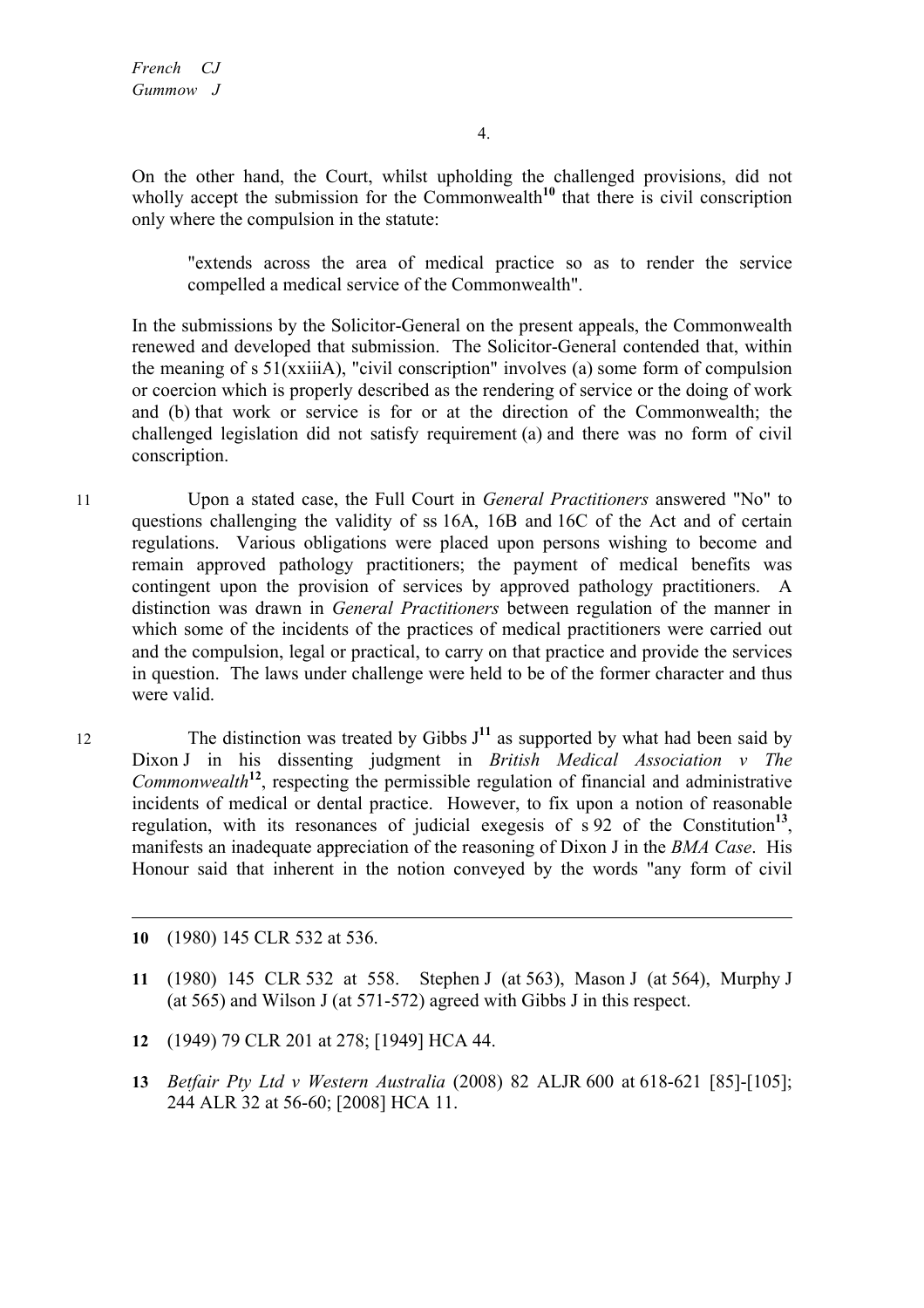conscription" was "compulsion to serve"**<sup>14</sup>**. The service so compelled might be "irregular or intermittent", so that a duty to give medical attention to hospital outpatients for two hours once a fortnight "would no doubt be a form of civil conscription"**<sup>15</sup>**. Nor, in Dixon J's view, was it necessary that the proscribed law involve the relationship of employer and employee; a law requiring a medical practitioner to perform medical services for patients at the practitioner's own rooms would involve a form of civil conscription**<sup>16</sup>**.

13 But, to Dixon J, compulsion to serve medically or to render medical services was one thing, and a law stipulating the manner in which an incident of medical practice was carried out, was another. Those incidents included financial and administrative matters, and s 7A was a law of this character. It did not compel a form of civil conscription because**<sup>17</sup>**:

> "There is no compulsion to serve as a medical man, to attend patients, to render medical services to patients, or to act in any other medical capacity, whether regularly or occasionally, over a period of time, however short, or intermittently."

14 A provision numbered s 7A was inserted in the *Pharmaceutical Benefits Act* 1947 (Cth) by the *Pharmaceutical Benefits Act* 1949 (Cth)**<sup>18</sup>**, then repealed by the *Pharmaceutical Benefits Act (No 2)* 1949 (Cth)**<sup>19</sup>** which introduced s 7A in the form successfully challenged in the *BMA Case*. In that case, Williams J said of the statute as enacted in 1947 that it**<sup>20</sup>**:

> "did not seek to compel medical practitioners to write prescriptions on Commonwealth forms. They were supplied with copies of the formulary and with forms and requested to use the forms when a pharmaceutical benefit was prescribed."

- **14** (1949) 79 CLR 201 at 278.
- **15** (1949) 79 CLR 201 at 278.
- **16** (1949) 79 CLR 201 at 278.
- **17** (1949) 79 CLR 201 at 278.
- **18** Act 8 of 1949.

- **19** Act 26 of 1949.
- **20** (1949) 79 CLR 201 at 288.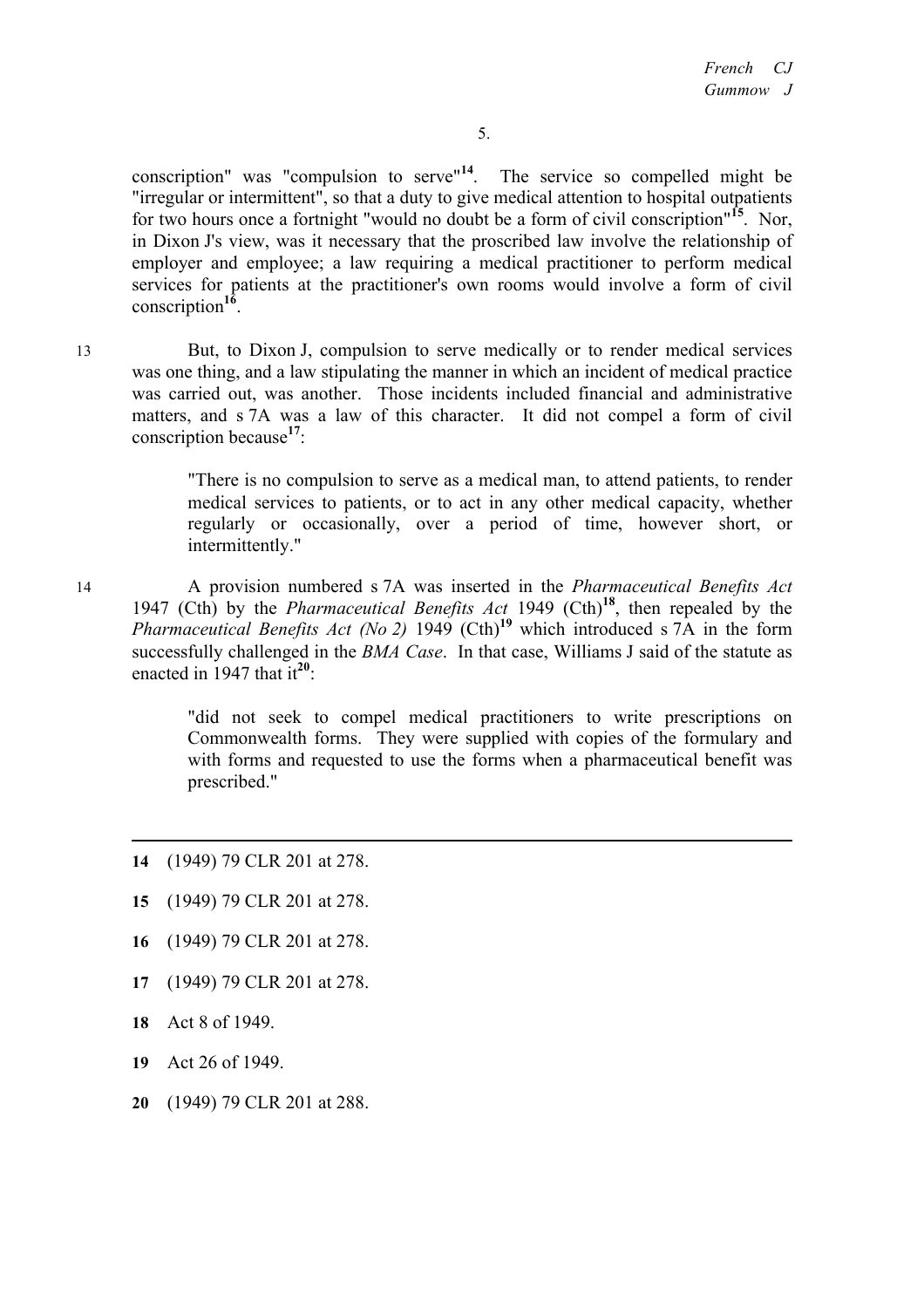His Honour continued<sup>21</sup>:

"We were told by the Attorney-General that the government believed that medical practitioners would co-operate voluntarily and that it would not be necessary to use compulsion. It may have been thought that patients would exercise a practical compulsion by urging practitioners to use the forms so that they might become entitled to receive the pharmaceutical benefits. But neither event happened and s 7A was inserted in the principal Act by Acts Nos 8 and 26 of 1949 to make the use of the Commonwealth forms compulsory."

15 In the *BMA Case*, the majority decision (Latham CJ, Rich, Williams and Webb JJ; Dixon and McTiernan JJ dissenting) was that s 7A was invalid as authorising a form of civil conscription of medical services. The section, however, required use of a statutory form for the writing of any prescription, whether or not the medicines were to be obtained free by the patient under the Commonwealth scheme. Thus there was no necessary connection with the head legislative power in s 51(xxiiiA) of the Constitution. The result in the *BMA Case* was rationalised by Barwick CJ and by Gibbs J on that basis in their reasons in *General Practitioners*<sup>22</sup>. (The question whether, upon that understanding of the earlier case, s 7A was to be read down, and with what consequences, was not explored by their Honours in *General Practitioners*.) The argument of the plaintiffs in *General Practitioners*, described above, was derived from a wider reading of the *BMA Case* than that which was to be accepted in *General Practitioners*.

16 Gibbs J expressed his conclusion in terms reflecting the reasoning of Dixon J in the *BMA Case*, saying**<sup>23</sup>**:

> "The provisions in question in these proceedings do compel medical practitioners to perform certain duties in the course of carrying out their medical practices, but they do not go beyond regulating the manner in which some of the incidents of those practices are carried out, and they do not compel any medical practitioner to perform any medical services. Most of the duties imposed relate only to things done incidentally in the course of practice, rather than to a medical service itself."

17 There was some debate in *General Practitioners* as to whether "practical compulsion" as distinct from "legal compulsion" would satisfy the constitutional

- **22** (1980) 145 CLR 532 at 537, 558-559 respectively.
- **23** (1980) 145 CLR 532 at 559-560.

**<sup>21</sup>** (1949) 79 CLR 201 at 288-289.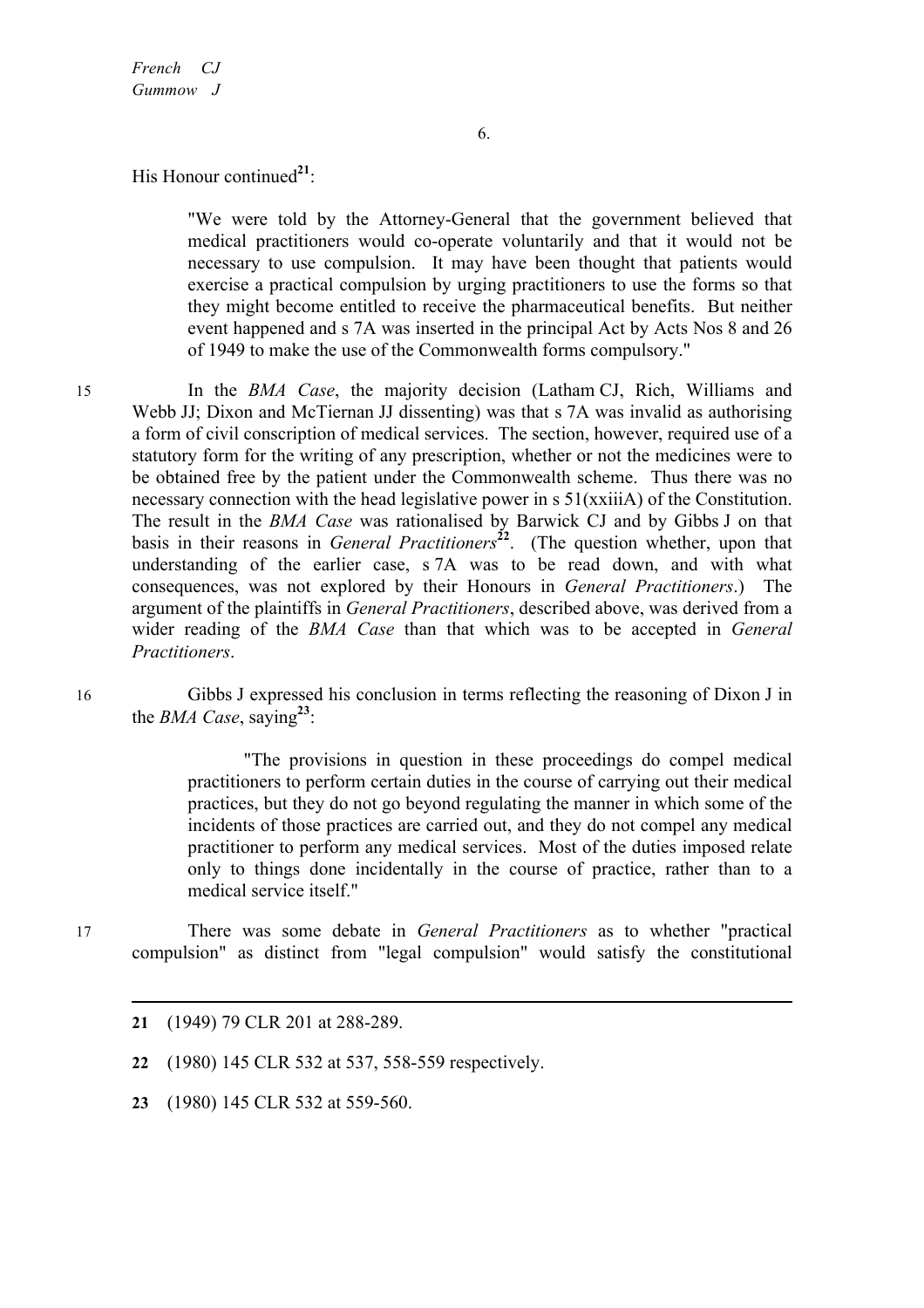conception of "civil conscription". Mason J and Wilson  $J<sup>24</sup>$  reserved their position. However, in argument on the present appeals, the Commonwealth accepted that "practical compulsion" would suffice.

## Constitutional interpretation

18 As demonstrated by the arguments submitted on the present appeals to this Court, there remains some uncertainty respecting the phrase "(but not so as to authorize any form of civil conscription)". Each side sought to turn this to its advantage. However, both approached the issue of constitutional interpretation in a manner which differs from that in the two previous cases. These were decided in 1949 and 1980 respectively, at a time when the doctrine of the Court took a limited view of the use of extrinsic materials in the interpretation of the Constitution, including interpretation of provisions added to the Constitution under the alteration procedures of s 128.

- <sup>19</sup> The present parties, encouraged by *Cole v Whitfield***<sup>25</sup>** and *Betfair Pty Ltd v Western Australia*<sup>26</sup>, relied upon matters of legislative history to assist the interpretation of  $s$  51(xxiiiA).
- 20 The issues which arise in the pursuit of that endeavour illustrate the proposition that diverse and complex questions of construction of the Constitution are not answered by adoption and application of any particular, all-embracing and revelatory theory or doctrine<sup>27</sup>. The character of s  $51(xxii)$  as a product of the machinery prescribed by s 128 for the alteration of the Constitution gives a particular character to matters of legislative history.
- 21 Sir William Harrison Moore saw in s 128 a recognition of three principles: those of Parliamentary government, of democracy and of federalism**<sup>28</sup>**. The requirement that the genesis of change be a proposed law for the alteration of the Constitution and that this be placed before each legislative chamber directs attention to the considerations which animated the executive and legislative branches of government.
	- **24** (1980) 145 CLR 532 at 564, 571-572 respectively.
	- **25** (1988) 165 CLR 360; [1988] HCA 18.
	- **26** (2008) 82 ALJR 600; 244 ALR 32.

- **27** See *SGH Ltd v Federal Commissioner of Taxation* (2002) 210 CLR 51 at 75 [40]-[44]; [2002] HCA 18; Heydon, "Theories of Constitutional Interpretation: a Taxonomy", *Bar News* (Winter 2007) 12 at 26-27.
- **28** *The Constitution of the Commonwealth of Australia*, 2nd ed (1910) at 599.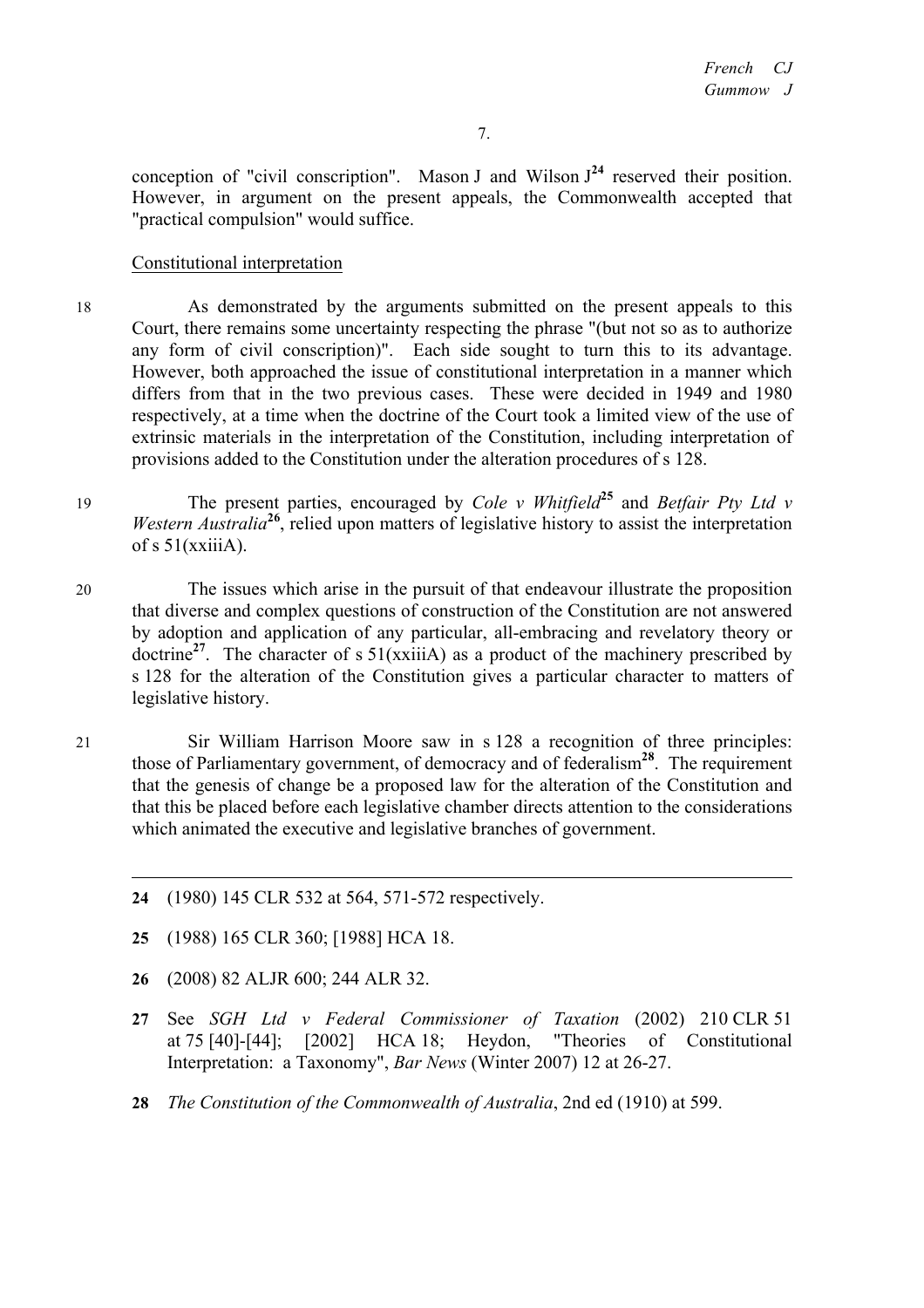22 Section 128 goes on to provide that the vote upon a proposed law submitted to the electors "shall be taken in such manner as the Parliament prescribes". The Parliament acted accordingly in 1906, enacting the *Referendum (Constitution Alteration) Act* 1906 (Cth) ("the Referendum Act"). Section 6A, first introduced in 1912**<sup>29</sup>**, was designed to enable electors to be informed of "the plain facts of the case, as set forth by each side"**<sup>30</sup>**. Mr W M Hughes, the Attorney-General, went on**<sup>31</sup>**:

> "Quite a number of measures, admirable in themselves, have been rejected by the Swiss people; and to a large extent this has been due to the lack of precise information at the disposal of the elector. In America, the referendum and initiative have been grafted on to the Constitution in several States, and many of them have adopted this method of approaching the elector."

- 23 The procedures mandated by the Constitution for the adoption of s 51(xxiiiA) in 1946 invite particular attention to the matters of history and usage to which reference was made in the submissions in these appeals. No doubt those matters cannot be and are not determinative of the construction and interpretation of the addition made to s 51. But their importance is supported by the lack of any clear meaning apparent on the face of the text of the expression "any form of civil conscription".
- 24 In their reasons in the *BMA Case*, Rich J said of the phrase "civil conscription" that it was "somewhat of a novelty", Williams J said it had "no ordinary meaning in the English language", and Webb J said that he could not remember seeing or hearing it until he saw it in the proposed law for the 1946 referendum**<sup>32</sup>**.
- <sup>25</sup> Later, in the course of his reasons in *General Practitioners*, Aickin J remarked**<sup>33</sup>**:

"'Civil conscription' is not a technical expression with a settled historical meaning. It is no doubt used by way of analogy to military conscription but the use of the words 'any form of civil conscription' indicates to my mind an intention to give the term a wide rather than a narrow meaning, the precise extent of which cannot be determined in advance."

- **29** By s 2 of the *Referendum (Constitution Alteration) Act [No 2]* 1912 (Cth).
- **30** Australia, House of Representatives, *Parliamentary Debates* (Hansard), 16 December 1912 at 7153.
- **31** Australia, House of Representatives, *Parliamentary Debates* (Hansard), 16 December 1912 at 7154.
- **32** (1949) 79 CLR 201 at 255 per Rich J, 287 per Williams J, 292 per Webb J.
- **33** (1980) 145 CLR 532 at 571.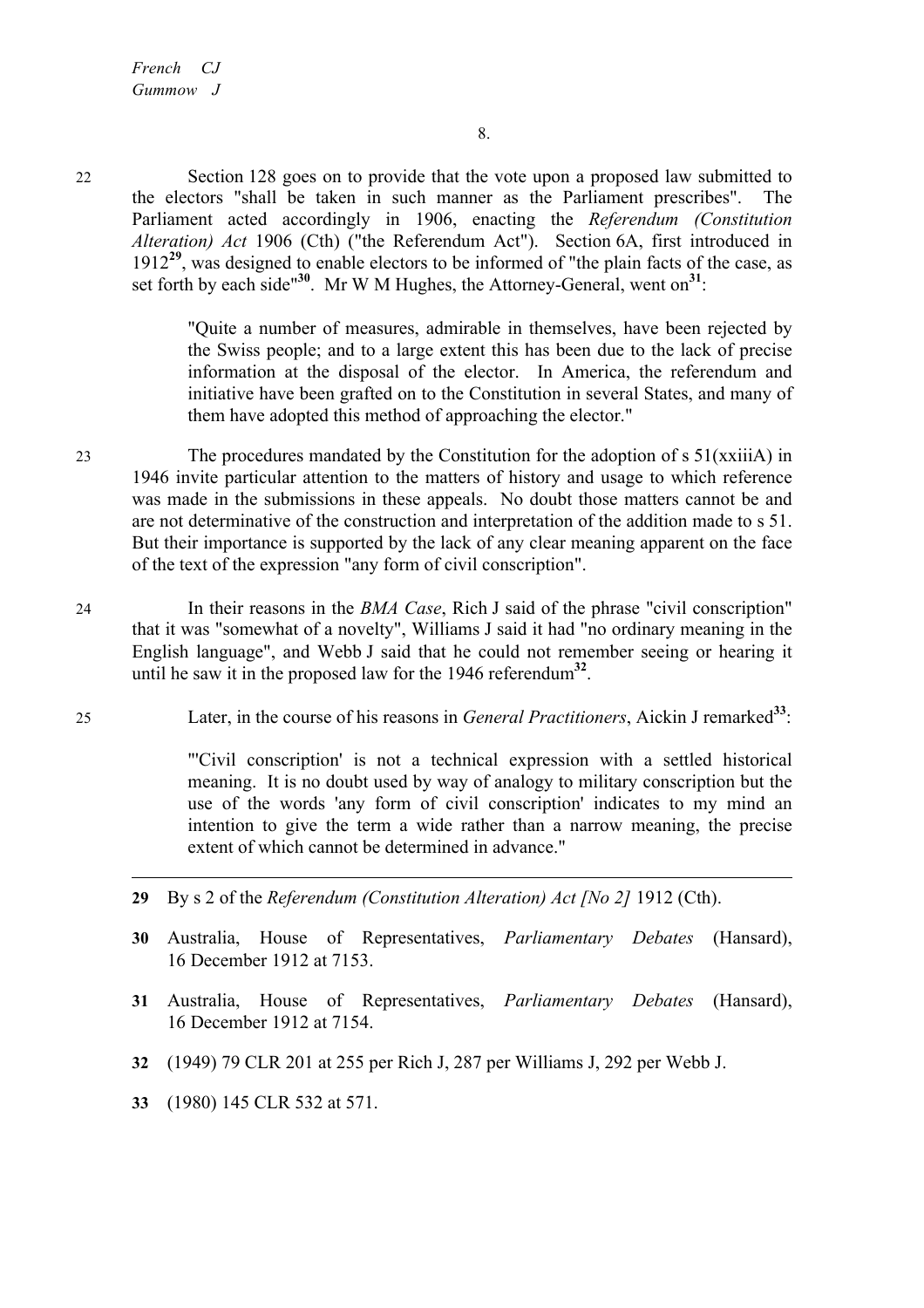### 26 Those remarks repay study and invite comment.

### Conscription – The Australian setting

- 27 In this country, the subject of military conscription, especially for service beyond the limits of the Commonwealth, is associated with highly controversial political and social divisions during World War I. The *Military Service Referendum Act* 1916 (Cth) had authorised a plebiscite, conducted on 28 October 1916, posing the question "Are you in favour of the Government having, in this grave emergency, the same compulsory powers over citizens in regard to requiring their military service, for the term of this War, outside the Commonwealth, as it now has in regard to military service within the Commonwealth?".
- 28 Compulsory military service within the Commonwealth was provided for in Pt IV (ss 59-61A) of the *Defence Act* 1903 (Cth). The distinction between military service within and beyond the geographical limits of the Commonwealth, which was critical to the controversies during World War I, has a general significance. It shows that the place at which service is required may be an aspect of a form of conscription.
- 29 The conduct of the 1916 plebiscite, called a "referendum", was controlled by provisions of the Referendum Act which were applied (by s 7) as if the prescribed question were a proposed law to which s 128 of the Constitution applied. The Referendum Act included the compulsory voting provisions introduced by the *Compulsory Voting Act* 1915 (Cth)**<sup>34</sup>**.
- <sup>30</sup> The War Precautions (Military Service Referendum) Regulations**<sup>35</sup>** made under the *War Precautions Act* 1914 (Cth) provided for a second plebiscite, to be conducted on 20 December 1917, where the question was "Are you in favour of the proposal of the Commonwealth Government for reinforcing the Australian Imperial Force oversea?". Both plebiscites, which were popularly understood as turning upon "conscription", failed to carry**<sup>36</sup>**.
- 31 Whilst it may be true to say that the phrase "civil conscription" lacked a settled meaning at the time of the amendment of the Constitution in 1946, the related expression "industrial conscription" had at that time played a considerable part in political discourse. In the United Kingdom the *Emergency Powers Act* 1920 (UK),
	- **34** Repealed by the *Statute Law Revision Act* 1934 (Cth).
	- **35** Statutory Rules 1917, No 290.

 $\overline{a}$ 

**36** Sawer, *Australian Federal Politics and Law 1901-1929*, (1956) at 135-136, 159-160.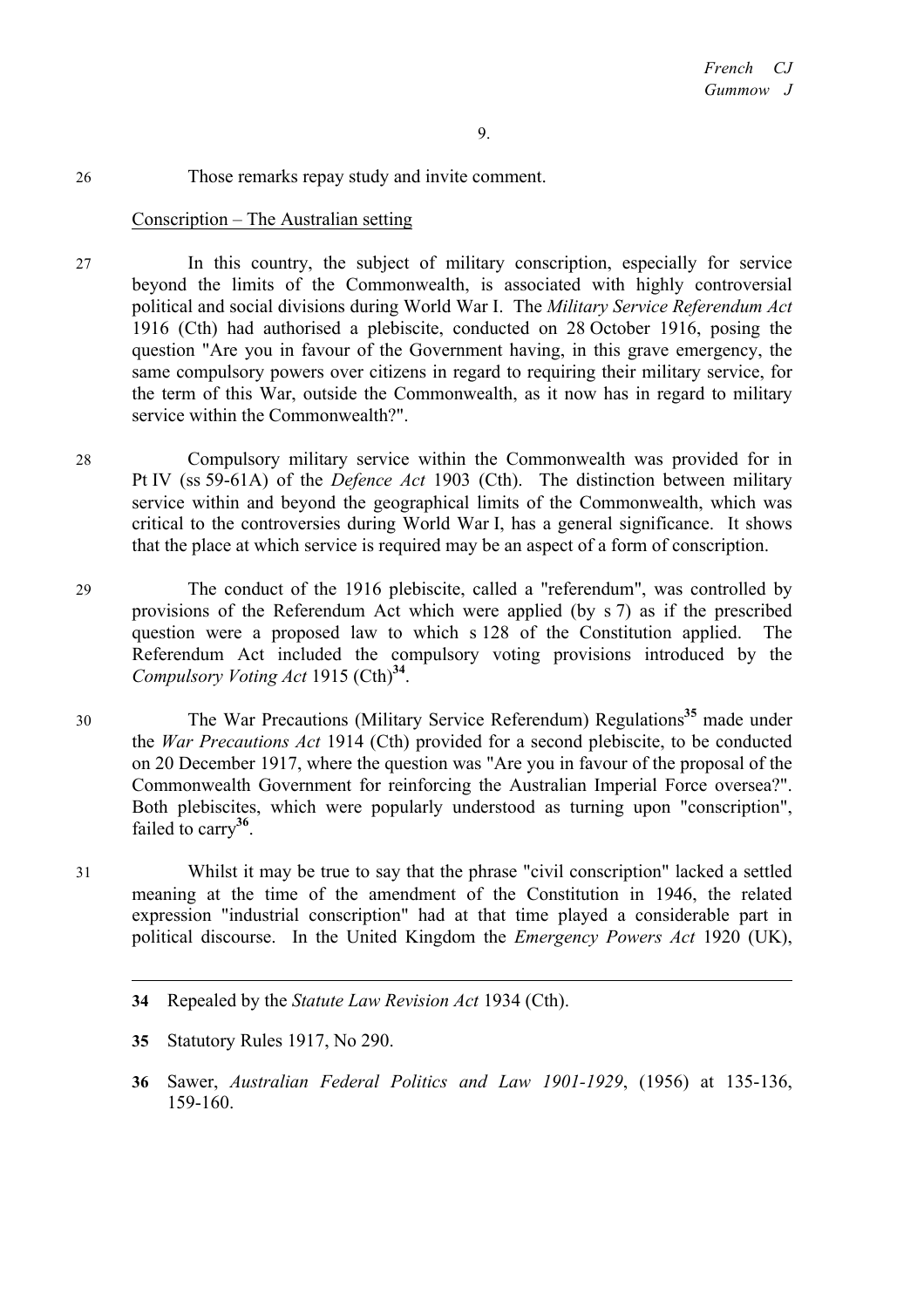while providing for the proclamation of an emergency and the making of regulations, had stated (s  $2(1)$ ):

"Provided that nothing in this Act shall be construed to authorise the making of any regulations imposing any form of compulsory military service or industrial conscription".

32 Shortly thereafter in Australia the *Public Safety Preservation Act* 1923 (Vic) ("the 1923 Act") had included s 7 which stated:

> "Nothing in this Act shall be construed to authorize the making of any regulations imposing any form of industrial conscription."

33 Also at the State level, the *National Emergency Act* 1941 (NSW), which received the Royal Assent on 20 March 1941**<sup>37</sup>**, contained a provision following that in the 1923 Act. Section 3 authorised the making of raid precaution schemes for the protection of persons or property in the event of "any warlike attack". However, s 8(2) preserved the operation of industrial awards and agreements, and s 8(1) dealt with the avoidance of "industrial conscription" in the same terms as s 7 of the 1923 Act.

- 34 Section 5 of the *National Security Act* 1939 (Cth) ("the 1939 Act") conferred in broad terms a power for the making of regulations. However, s 5(7) provided that nothing in the section authorised:
	- "(a) the imposition of any form of compulsory naval, military or air-force service, *or any form of industrial conscription*, or the extension of any existing obligation to render compulsory naval, military or air-force service". (emphasis added)

35 The *National Security Act* 1940 (Cth) ("the 1940 Act") amended the 1939 Act by inserting s 13A, as follows:

> "*Notwithstanding anything contained in this Act*, the Governor-General may make such regulations making provision for requiring persons to place themselves, their services and their property at the disposal of the Commonwealth, as appear to him to be necessary or expedient for securing the public safety, the defence of the Commonwealth and the Territories of the Commonwealth, or the efficient prosecution of any war in which His Majesty is or may be engaged:

> Provided that nothing in this section shall authorize the imposition of any form of compulsory service beyond the limits of Australia." (emphasis added)

**37** Repealed by the *Statute Law Revision Act* 1976 (NSW), Sched 1.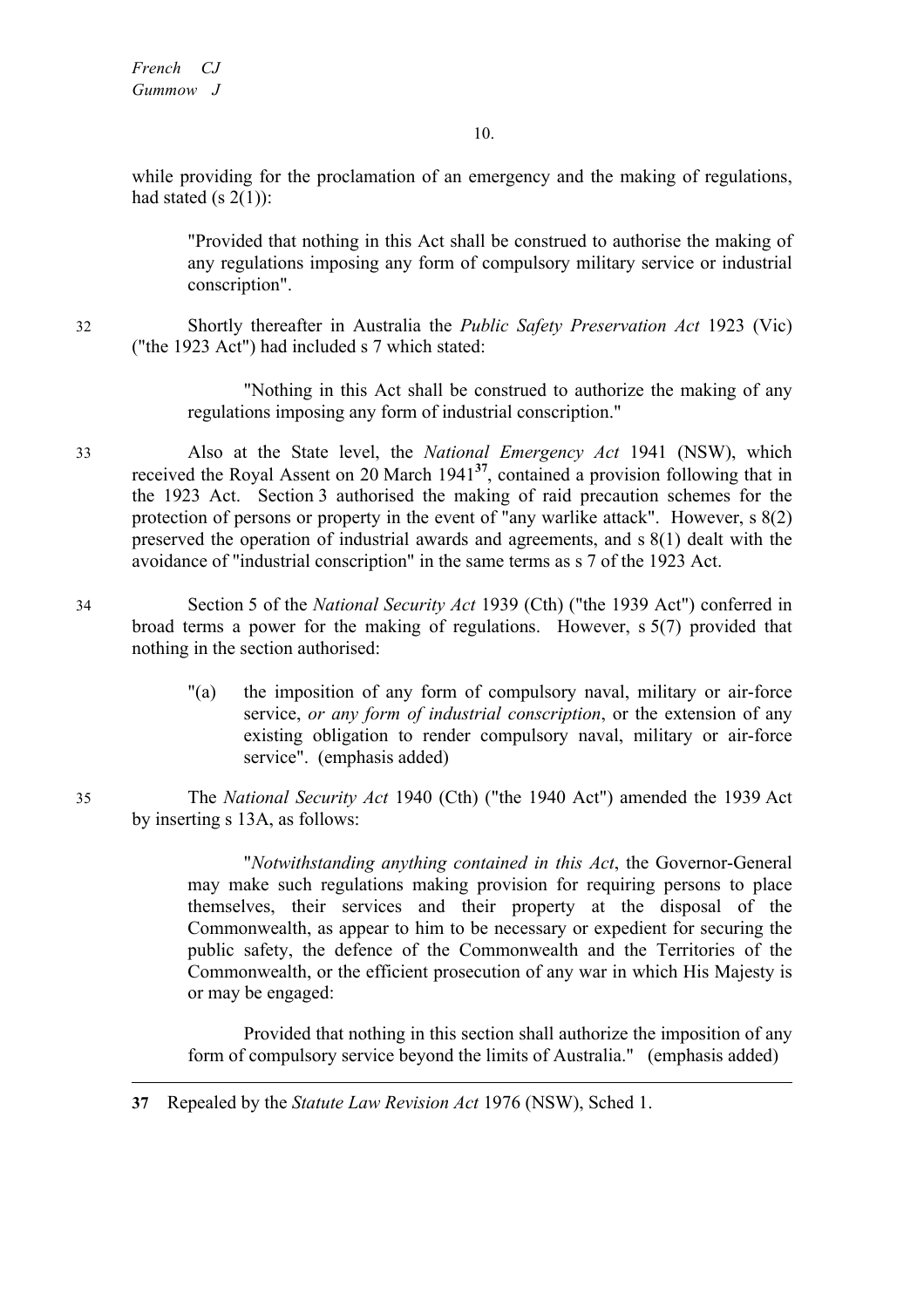(Thereafter provision was made by the *Defence (Citizen Military Forces) Act* 1943 (Cth) for compulsory military service in "the South-Western Pacific Zone" and in *Polites v The Commonwealth*<sup>38</sup> this system was held validly to apply to conscripted aliens.)

<sup>36</sup> Regulation 15(1) of the National Security (Man Power) Regulations**<sup>39</sup>** ("the Man Power Regulations") was made in 1943 in reliance upon s 13A and stated:

> "The Director-General [of Man Power] may direct any person resident in Australia to engage in employment under the direction and control of the employer specified in the direction, or to perform work or services (whether for a specified employer or not) specified in the direction."

37 Section 13A was substantially in the form of s 1 of the *Emergency Powers (Defence) Act* 1940 (UK) and reg 15 was in substantially the same form as reg 58A of the Defence (General) Regulations made on 22 May 1940 under the United Kingdom legislation**<sup>40</sup>**. In the Second Reading Speech on the Bill for the 1940 Act, the Prime Minister (Mr R G Menzies) had said of the proposed s 13A**<sup>41</sup>**:

> "It takes power to control persons in relation to themselves so that they, for example, may be taken and trained to prepare for the defence of Australia. It takes power over their services so that they may be, notwithstanding any limitation contained in the original act, directed as to what services they are to perform and where they are to perform them. That applies all round."

<sup>38</sup> On 8 June 1944, in *Reid v Sinderberry***<sup>42</sup>**, this Court allowed an appeal from the Full Court of the New South Wales Supreme Court**<sup>43</sup>**. On 25 May 1944 the Full Court had held that upon its construction s 13A of the 1939 Act did not authorise the making of reg 15 of the Man Power Regulations. Jordan CJ had said that "read according to [its] natural construction [reg 15] would, if valid, reduce the population of Australia to a

- **38** (1945) 70 CLR 60; [1945] HCA 3.
- **39** Statutory Rules 1943, No 23.
- **40** See the argument of Fullagar KC in *Reid v Sinderberry* (1944) 68 CLR 504 at 505; [1944] HCA 15.
- **41** Australia, House of Representatives, *Parliamentary Debates* (Hansard), 20 June 1940 at 15.
- **42** (1944) 68 CLR 504.
- **43** *Ex parte Sinderberry; Re Reid* (1944) 44 SR (NSW) 263.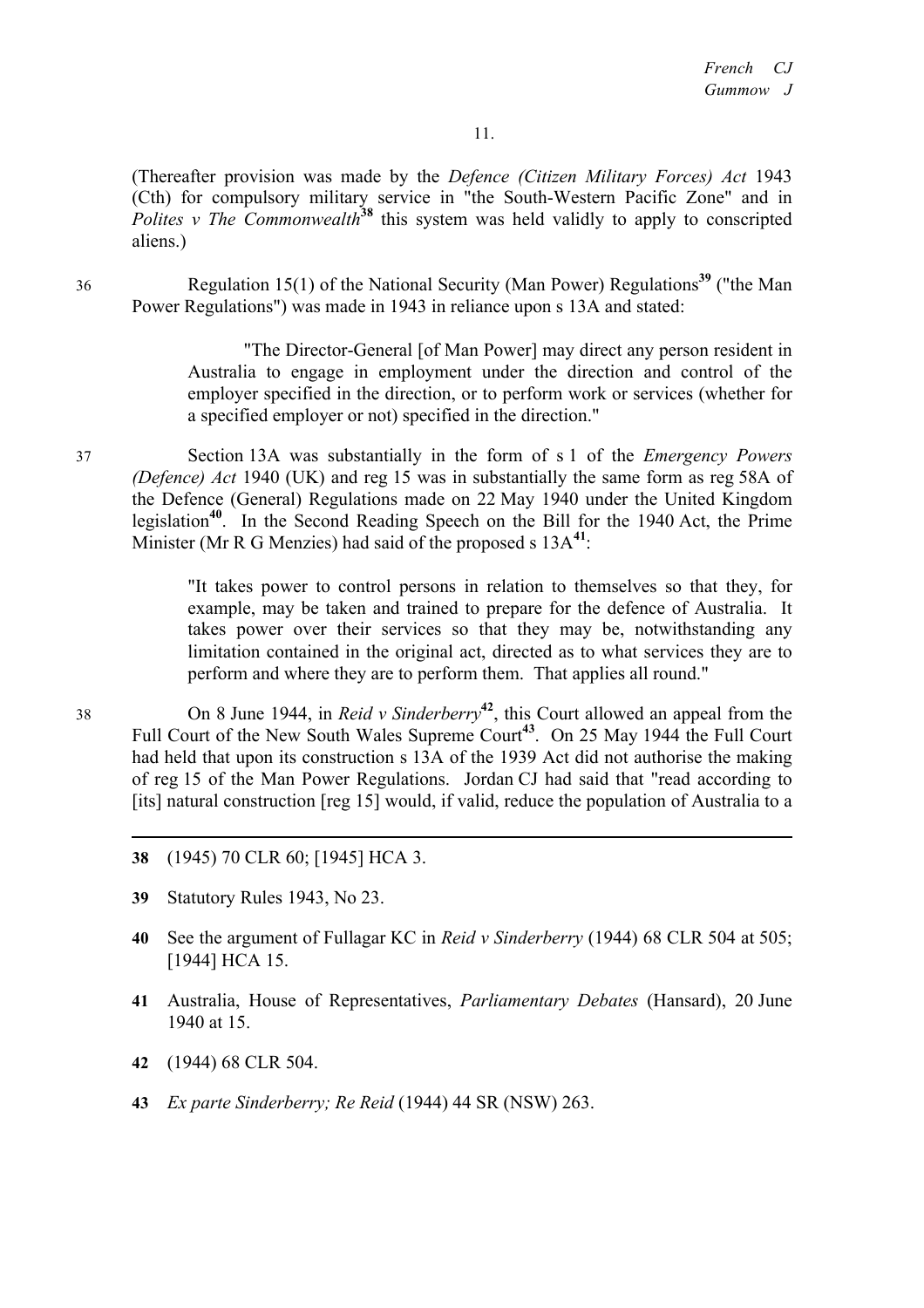*French CJ Gummow J*

state of serfdom more abject than any which obtained in the Middle Ages"**<sup>44</sup>**. That reasoning was rejected by this Court. In the course of upholding the validity of reg 15, Latham CJ and McTiernan  $J^{45}$  remarked that notwithstanding the provision in s  $5(7)$  of the 1939 Act that nothing in the regulation making power was to authorise the imposition of "any form of industrial conscription", it was clear that reg 15 imposed a "very wide form of industrial conscription". However, the opening words of s 13A, introduced by the 1940 Act, made it clear that its operation was not limited by any reference to the terms of s 5(7) as it had been enacted in the 1939 Act.

- 39 The present appellants emphasise that the treatment by this Court in *Reid* of reg 15 as imposing a form of industrial conscription, was in respect of a provision which required work to be performed not under the control of the Commonwealth, but at the direction of a specified employer.
- 40 With effect 4 April 1944, reg 15AA was added<sup>46</sup> to the Man Power Regulations. This empowered the Director-General, among other matters, to order that a particular person or those in a class of persons, without consent, neither cease to carry on or practise their "trade, profession or calling" at any particular place, nor commence to do so at some other place, whether on his own account or as an employee. This provision extended the system of conscription beyond the trades, to professions. It also directed the place at which these activities were to be conducted.
- <sup>41</sup> On 19 August 1944 a proposed law**<sup>47</sup>** to amend the Constitution by inserting after Ch I a chapter to be headed "Chapter IA – Temporary Provisions" was placed before the electors. This new chapter was to comprise s 60A which would empower the Parliament, subject to the Constitution, to make laws for the peace, order and good government of the Commonwealth with respect to 14 subject matters listed as pars (i)-(xiv) of s 60A(1). Paragraph (ii) of s 60A(1) would read "employment and unemployment". The proposed s 60A(5) provided for s 60A to cease to have effect and for any laws then current to cease to have effect at the expiration of a period of five years from the cessation of hostilities in the then present war.

42 The referendum was not approved by the majorities of electors required by s 128 of the Constitution. In both the "YES" and "NO" cases distributed pursuant to s 6A of the Referendum Act, there was discussion of the prospect that the proposed legislative

- **44** (1944) 44 SR (NSW) 263 at 266.
- **45** (1944) 68 CLR 504 at 509.
- **46** Statutory Rules 1944, No 61.
- **47** Cited as *Constitution Alteration (Post-war Reconstruction and Democratic Rights)* 1944 (Cth).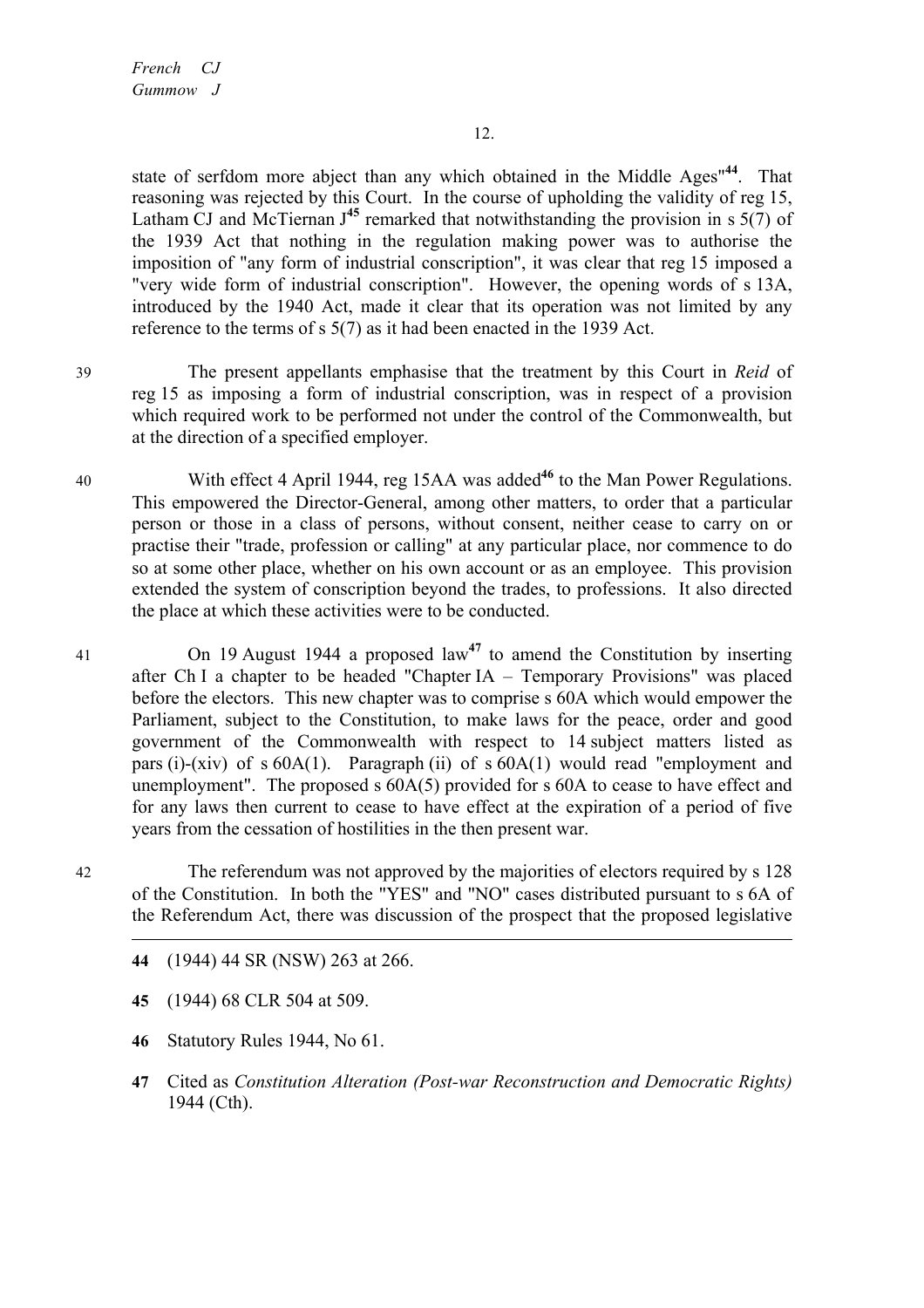power with respect to "employment and unemployment" would authorise laws providing for industrial conscription during the present war and in the five year period after the end of hostilities. The "NO" case said of what it called "the Government's 'Brains Trust'":

"It is all very simple as they explain it. All you have to do is to give up your right to choose your own way of living and take orders to go to the job selected for you (that is, accept industrial conscription) and the industries which are to give you your livelihood will be re-organized by men who, for the most part, have never had to organize or control a successful pie-stall!"

#### The 1946 referendum

43 The *Pharmaceutical Benefits Act* 1944 (Cth) had provided for the supply by chemists without charge to the public of certain medicines prescribed by medical practitioners, had appropriated money to pay the chemists for those medicines and had imposed obligations upon medical practitioners and chemists in relation to the prescription and supply of the medicines. On 19 November 1945 this Court held in *Attorney-General (Vict) v The Commonwealth***<sup>48</sup>** that the legislation was not authorised under the power of appropriation found in s 81 of the Constitution or by the incidental power conferred by s 51(xxxix). It followed that the statute was invalid.

44 Thereafter at a referendum conducted on 28 September 1946 the majorities of electors required by s 128 of the Constitution approved a proposed law to alter s 51 of the Constitution by inserting par (xxiiiA).

45 The "YES" case for the proposed law under the heading "No question of socializing medical and dental services" stated:

> "You will not be voting for any particular method of providing medical and dental services. Whether or not they are to be provided, and if so how, will both be matters for your representatives in Parliament from time to time to decide, in accordance with your wishes. At least once in every three years, you can change your representatives if you do not approve their actions.

> But there is one thing the Parliament will not be able to do. It will not be able to bring in any form of civil conscription. That, you will see if you refer to the heading in black type, is expressly safeguarded in the new power itself.

**<sup>48</sup>** (1945) 71 CLR 237; [1945] HCA 30. The Attorney-General for Victoria sued at the relation of the president, vice-president and honorary secretary of the Medical Society of Victoria: (1945) 71 CLR 237 at 237-238.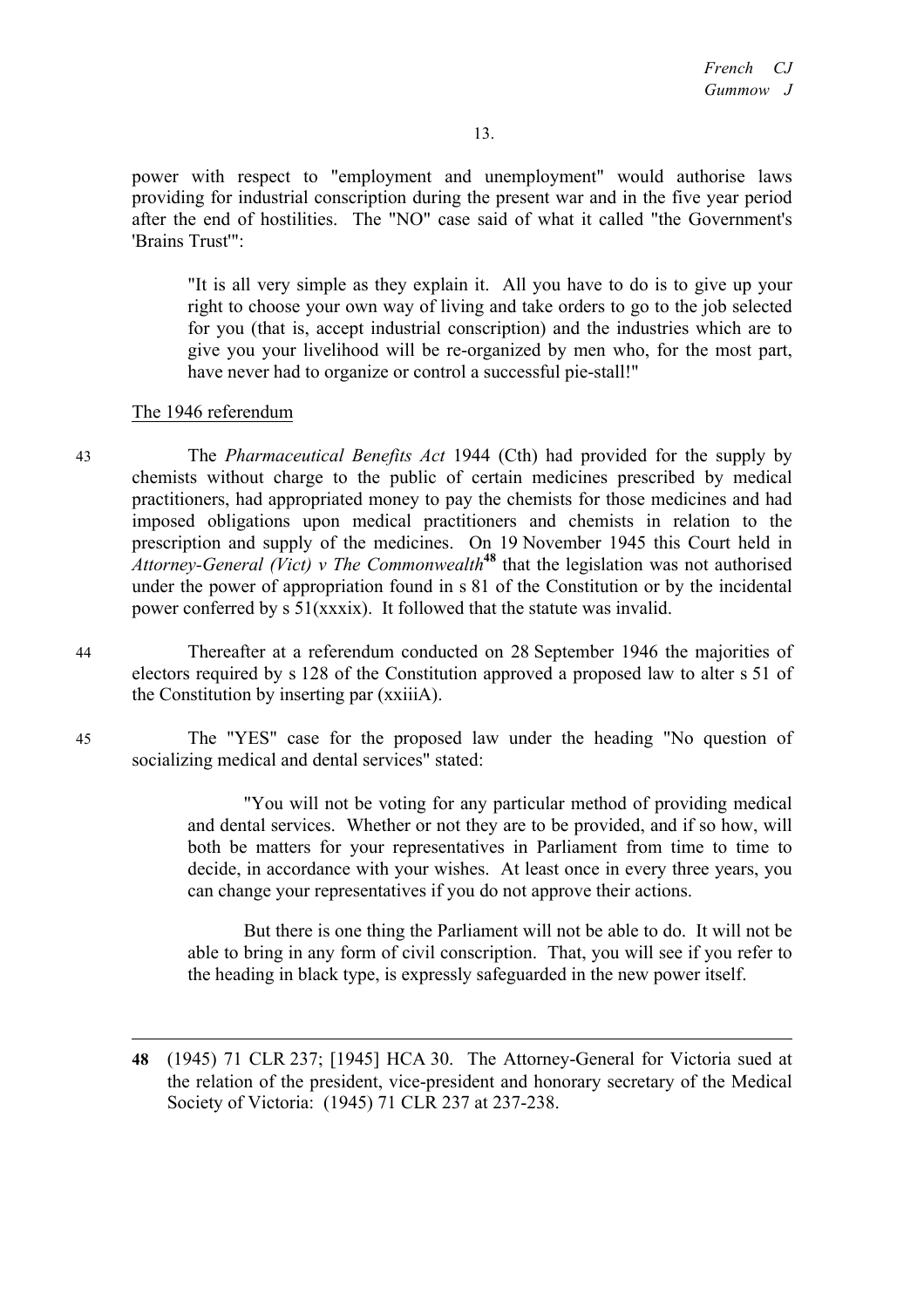This means that doctors and dentists cannot be forced to become professional officers of the Commonwealth under a scheme of medical and dental services."

46 Under the heading "This referendum not a political matter", the "YES" case said:

"There is no Party question at all. The idea that doctors and dentists might be conscripted was the only real objection of the Opposition parties in Parliament. The Government has set that doubt at rest by agreeing to the insertion of a clause in the power itself that there shall be no conscription. After that, only three out of all the members of the Federal Parliament voted against the Social Services Bill – Mr A Cameron (South Australia) in the House of Representatives and Senators Mattner and McLachlan (both of South Australia) in the Senate. These three are the only persons in Australia authorized to present a Case for 'No' in this pamphlet on this question."

#### 47 Under the heading "Three reasons for voting 'NO'", the "NO" case stated:

"The following are three important reasons why you should vote 'NO' to No 1 proposal, against the powers to provide specified social services:-

- (1) Because through them the Commonwealth can gain further far-reaching controls over your daily lives;
- (2) Because they will enable the States to be ousted from their present role of providing additional social services; and
- (3) Because they are one step further towards the centralization of all controls and powers in Canberra."

48 The proposed law had taken the form in which it was submitted to the electors after detailed consideration in the Parliament. On 27 March 1946 the Attorney-General and Minister for External Affairs, Dr H V Evatt, moved the second reading of the Constitution Alteration (Social Services) Bill 1946. He said**<sup>49</sup>**:

> "The object of this bill is to alter the Constitution so that this Parliament can continue to provide directly for promoting social security in Australia. This is in no sense a party measure. Ever since federation, it has been assumed by successive governments and parliaments that the National Parliament could spend for any all-Australian purpose the money that it raises. In 1944, I warned the House and the country that, under the Constitution as it stands, the legal

**<sup>49</sup>** Australia, House of Representatives, *Parliamentary Debates* (Hansard), 27 March 1946 at 646-647.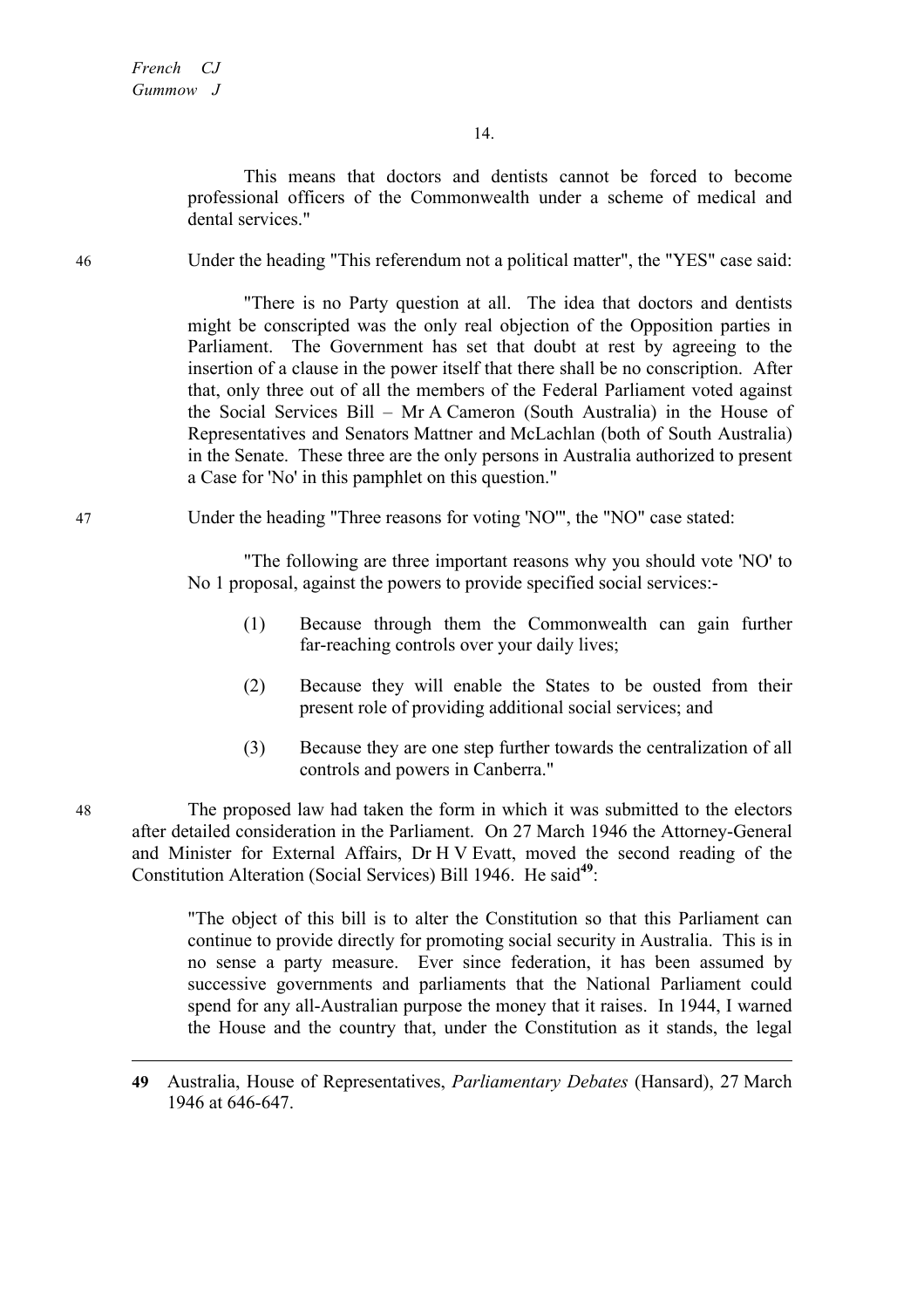foundations for even the most urgent modern social service legislation were doubtful and insecure. The High Court's decision last year in the pharmaceutical benefits case has shown that these doubts were only too well founded. The object of this bill is to place Australian social service legislation on a sound legal footing."

Mr Percy Spender, a member of the Opposition, asked whether**<sup>50</sup>**:

"the power to legislate in respect of medical and dental services, if granted, enable the Parliament to nationalize those services".

Dr Evatt responded: "We might discuss that in some detail at a later stage." Upon the resumption on 3 April 1946 of the debate on the second reading, the Leader of the Opposition (Mr R G Menzies) referred to Mr Spender's question and to what, he said, was the inadequate response of the Attorney-General<sup>51</sup>. Mr Menzies referred to the decision delivered on 14 December 1945 in *Australian National Airways Pty Ltd v The Commonwealth***<sup>52</sup>**. This established that the Parliament was authorised by s 51(i) of the Constitution to create a body corporate with power to conduct inter-State services for the transport by air of passengers and goods for reward. Mr Menzies continued**<sup>53</sup>**:

"In those circumstances, very little doubt exists that not only the words of the proposed amendment but also the decision of the High Court will mean that under those words, the medical and dental professions could be nationalized by making all doctors and dentists members of one government service which had a monopoly of medical and dental treatment. In that sense, this power includes a power to nationalize medicine and dentistry."

49 In the course of the resumed debate on 9 April 1946, Mr Haylen blamed the failure of the 1944 referendum upon the effectiveness of the "lie" which had been circulated in the newspapers "that a 'Yes' vote would be a vote for industrial conscription"**<sup>54</sup>**.

- **50** Australia, House of Representatives, *Parliamentary Debates* (Hansard), 27 March 1946 at 648.
- **51** Australia, House of Representatives, *Parliamentary Debates* (Hansard), 3 April 1946 at 899.
- **52** (1945) 71 CLR 29; [1945] HCA 41.
- **53** Australia, House of Representatives, *Parliamentary Debates* (Hansard), 3 April 1946 at 900.
- **54** Australia, House of Representatives, *Parliamentary Debates* (Hansard), 9 April 1946 at 1183.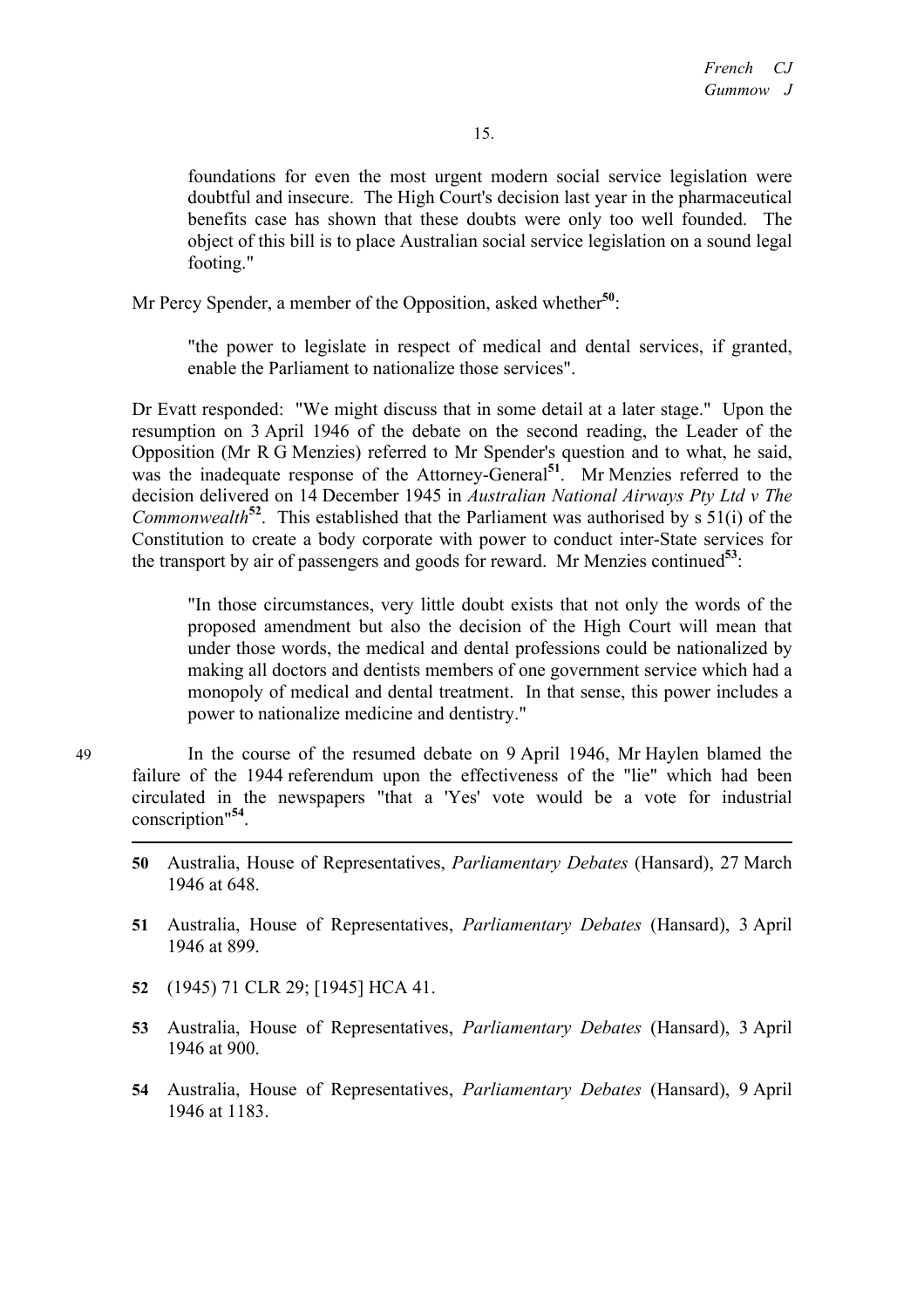50 In further debate, on 10 April 1946, Mr Menzies moved that the proposed new par (xxiiiA) include after the word "services" the words "(but not so as to authorize any form of civil conscription)". Mr Menzies said that he had borrowed the form of words from that appearing in another measure then before the Parliament, the Constitution Alteration (Industrial Employment) Bill, in which the proposed additional head of legislative power was "Terms and conditions of employment in industry but not so as to authorize any form of industrial conscription"**<sup>55</sup>**. (That measure was to be submitted at a referendum also to be conducted on 28 September 1946; it failed to carry.) Mr Menzies remarked of the medical and dental professions**<sup>56</sup>**:

> "their members are entitled to be protected against conscription just as are industrial workers under the bill I have mentioned. This is a perfectly fair proposition: If industrial workers are to be put beyond the danger of industrial conscription, then what is good for them should be good for professional workers also."

Dr Evatt had been on notice of the amendment and forthwith accepted it. He had available to him a written advice dated 9 April 1946 from the Solicitor-General, Sir George Knowles**<sup>57</sup>**, and two officers of the Attorney-General's Department**<sup>58</sup>**. The advice was headed "Amendment to be moved by Mr Menzies". The document stated:

"The meaning assigned by the Oxford Dictionary to the word 'conscription' is *inter alia* the compulsory enlistment of men for military service – more generally, enrolment or enlistment.

In view of the meaning assigned to 'conscription' in the Oxford Dictionary it is of the essence of conscription that there must be some form of compulsory enlistment or enrolment of the conscript.

The question arises whether, if the amendment is agreed to, the Commonwealth would be precluded from passing any legislation which would have the effect of preventing medical practitioners, registered under State law,

**57** Solicitor-General 1932-1946.

 $\overline{a}$ 

**58** M Boniwell and C K Comans.

**<sup>55</sup>** Australia, House of Representatives, *Parliamentary Debates* (Hansard), 10 April 1946 at 1214-1215.

**<sup>56</sup>** Australia, House of Representatives, *Parliamentary Debates* (Hansard), 10 April 1946 at 1215.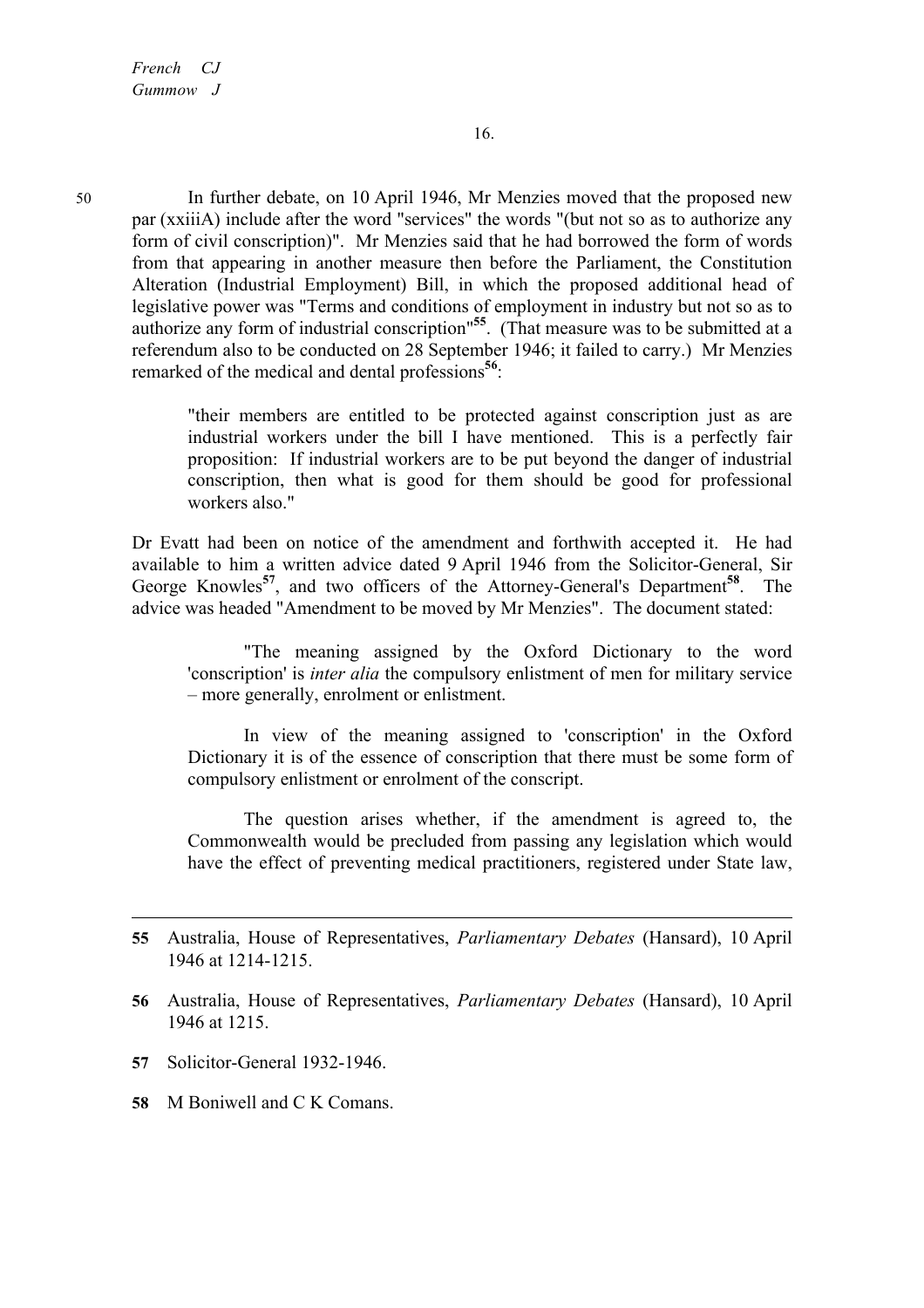from refusing to treat patients who are entitled to benefits provided under Commonwealth legislation."

The authors concluded:

"In our view the Commonwealth would, under the power proposed to be taken, as proposed to be amended by Mr Menzies, have ample authority *to require practising doctors or dentists to treat patients entitled to medical or dental benefits under Commonwealth legislation* passed in pursuance of the power.

The only kind of legislation which the amendment would preclude would be such *as compelled doctors or dentists in effect to become servants of the Commonwealth, or to have the whole of their professional activities controlled by Commonwealth direction*." (emphasis added)

51 The Constitution Alteration (Social Services) Bill 1946 came into effect on 19 December after the passage of the referendum and the giving of the Royal Assent. It may be noted that the 1939 Act was then still in force. That statute and all remaining regulations thereunder ceased to have effect only on 31 December 1946**<sup>59</sup>**. The Man Power Regulations had been repealed with effect 1 May 1946<sup>60</sup>, and so had remained in force during the Parliamentary debates in March and April 1946.

### The utility of the extrinsic materials

52 These materials and the events described above assist in an understanding of what was conveyed by the phrase "any form of civil conscription" at the time of the introduction of s  $51(xxii)$  under the procedures of s 128 of the Constitution<sup>61</sup>.

53 The phrase had been used, consistently with the submissions now made by the Solicitor-General, to identify the compulsory provision of service or doing of work for the Commonwealth, or for a third party as directed by the Commonwealth. The later legislation challenged in this Court has not sought to deny to medical practitioners the power to refuse to treat patients entitled to benefits under the legislation. The occasion thus far has not been presented to test the gravamen of the advice provided to the Attorney-General on 9 April 1946 and upon which he appears to have relied in accepting the amendment moved by Mr Menzies.

- **59** By operation of s 2 of the *National Security Act* 1946 (Cth).
- **60** National Security (Regulations Repeal) Regulations (No 7). Statutory Rules 1946, No 78.
- **61** See *Cole v Whitfield* (1988) 165 CLR 360 at 385.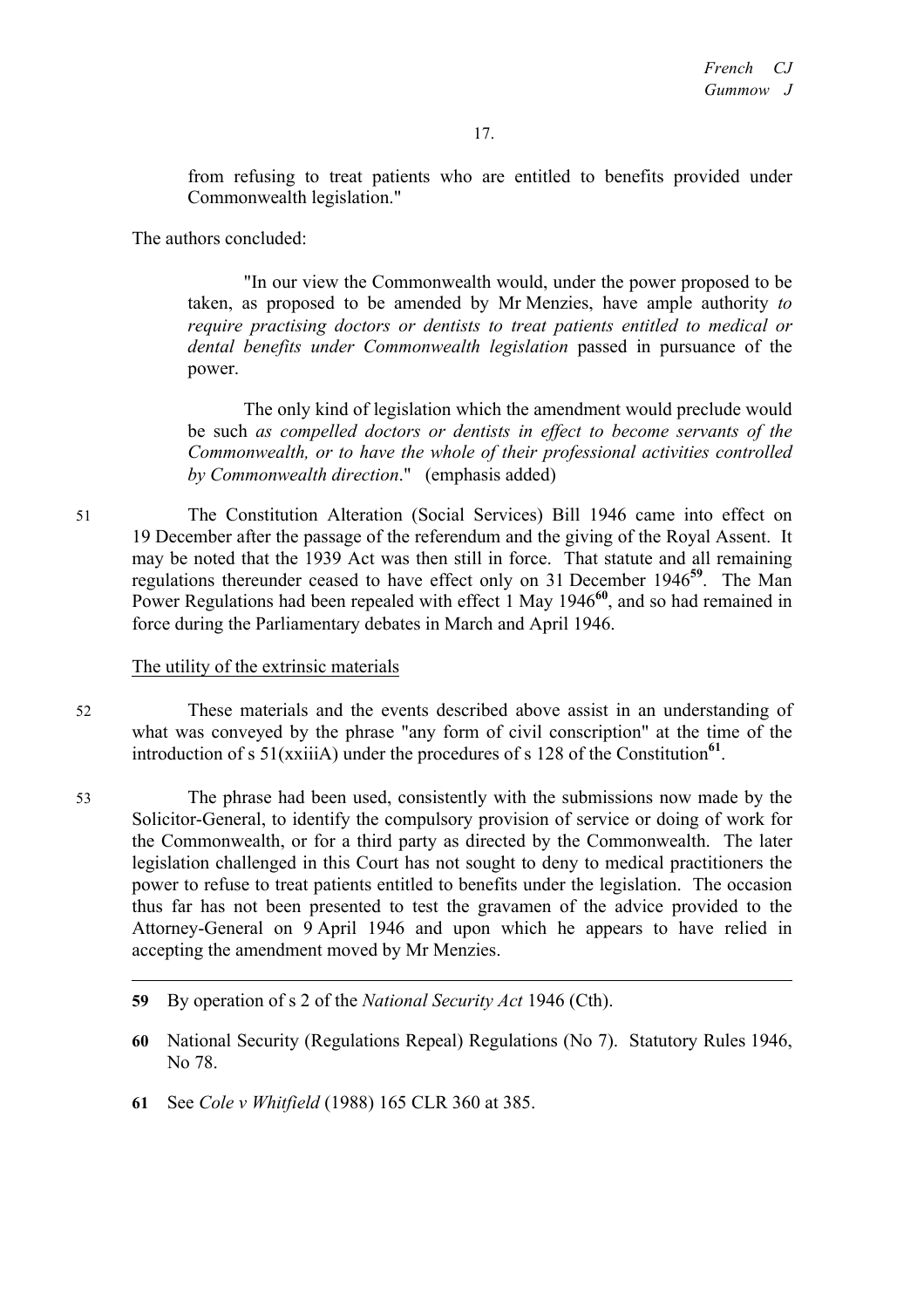54 What can be taken from the extrinsic materials is the notion of compulsion to serve. This may fix upon the place of provision of the service, the identity of the recipient of the service and the occasions for its provision, but need not compel the creation of a status of servant of the Commonwealth. This notion is reflected in the reasoning of Dixon J in the *BMA Case*.

55 In their submissions to this Court the appellants rely upon the advice to the Attorney-General of 9 April 1946 as indicative of the scope of the reservation contained in s 51(xxiiiA). In particular, the appellants emphasise the phrase "to have the whole of their professional activities controlled by Commonwealth direction", and submit that Pt VAA deals so extensively with the conduct of practitioners as to cover "everything that the doctor might do".

# Part VAA

- 56 In its application to the appellants, par (a) of s 82(1) provides:
	- "(1) A practitioner engages in inappropriate practice if the practitioner's conduct in connection with rendering or initiating services is such that a Committee could reasonably conclude that:
		- (a) if the practitioner rendered or initiated the referred services as a general practitioner – the conduct would be unacceptable to the general body of general practitioners".
- 57 The "Committee" is a Professional Services Review Committee set up under s 93; it must comprise a Deputy Director of Professional Services Review (appointed under s 85 after consultation between the Minister and the Australian Medical Association Limited) and at least two other Panel members who are general practitioners (s 95(5)). There are a number of such Committees. The first respondents in the Selim appeal constitute Professional Services Review Committee No 309.
- 58 In determining the question posed by s 82(1) regard must be had, as well as to other relevant matters, to "whether or not the practitioner kept adequate and contemporaneous records of the rendering or initiation of the services" (s 82(3)). The term "service" relevantly means a service for which Medicare benefit was payable (s 81). Entitlement to payment of Medicare benefit, where medical expenses are incurred in respect of a professional service, is conferred by s 10 of the Act. The benefit in respect of a service is, in general, an amount equal to 75 percent of the Schedule fee  $(s 10(2))$ .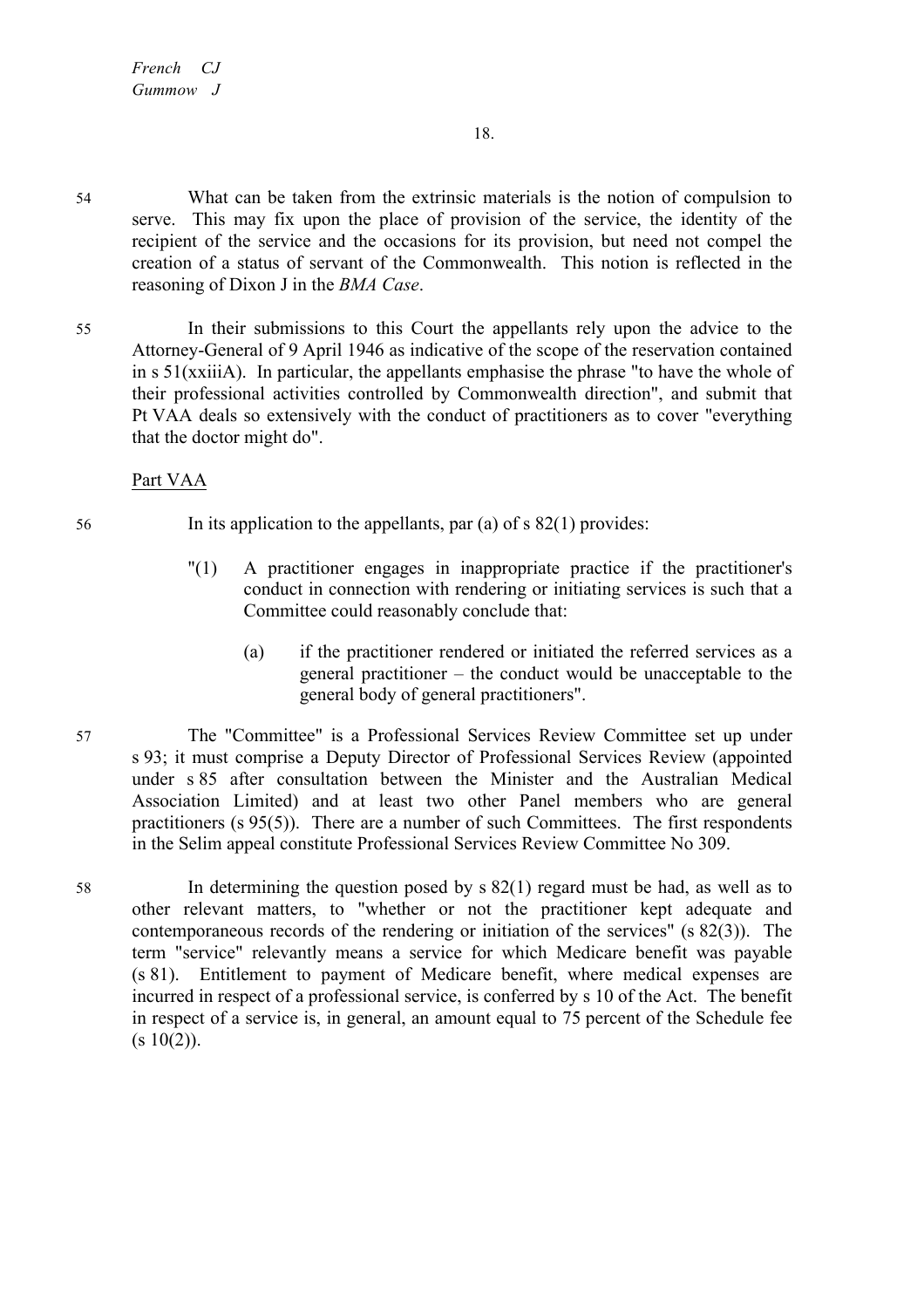<sup>59</sup> Speaking of the introduction of Pt VAA by the 1994 Act, in *Pradhan v Holmes***<sup>62</sup>** Finn J observed:

> "Previously the mechanism employed to protect public revenues was by policing 'excessive servicing' by a practitioner. The change to concern with 'inappropriate practice' was remarked on in the Second Reading Speech on the 1993 amending bill in the following terms**<sup>63</sup>**:

'A significant change in the bill is the replacement of the concept of excessive servicing with one of inappropriate practice. Whereas excessive servicing is currently defined as the rendering or initiation of services not reasonably necessary for the adequate care of the patient, the concept of inappropriate practice goes further. It covers a practitioner engaging in conduct in connection with the rendering or initiating of services that is unacceptable to his or her professional colleagues generally.'"

### **Conclusions**

60 The legislative history and the genesis of s 51(xxiiiA) supports a construction of the phrase "(but not so as to authorize any form of civil conscription)" which treats "civil conscription" as involving some form of compulsion or coercion, in a legal or practical sense, to carry out work or provide services; the work or services may be for the Commonwealth itself or a statutory body which is created by the Parliament for purposes of the Commonwealth**<sup>64</sup>**; it also may be for the benefit of third parties, if at the direction of the Commonwealth.

61 An issue whether legislation otherwise supported by s 51(xxiiiA) authorises a form of civil conscription may only be decided with close attention to the legislative scheme in question, in particular, to those aspects which are under challenge. The appellants contest the validity of certain provisions of the Act. The Act, and delegated legislation supported by it, provides a regime with a wide and diverse operation and many norms of conduct. To refuse the relief sought by the appellants indicates no view as to the validity or invalidity of other aspects of the legislation which may be the subject of other challenges yet unformulated.

**62** (2001) 125 FCR 280 at 282.

**<sup>63</sup>** Australia, House of Representatives, *Parliamentary Debates* (Hansard), 30 September 1993 at 1551.

**<sup>64</sup>** cf *Inglis v Commonwealth Trading Bank of Australia* (1969) 119 CLR 334; [1969] HCA 44.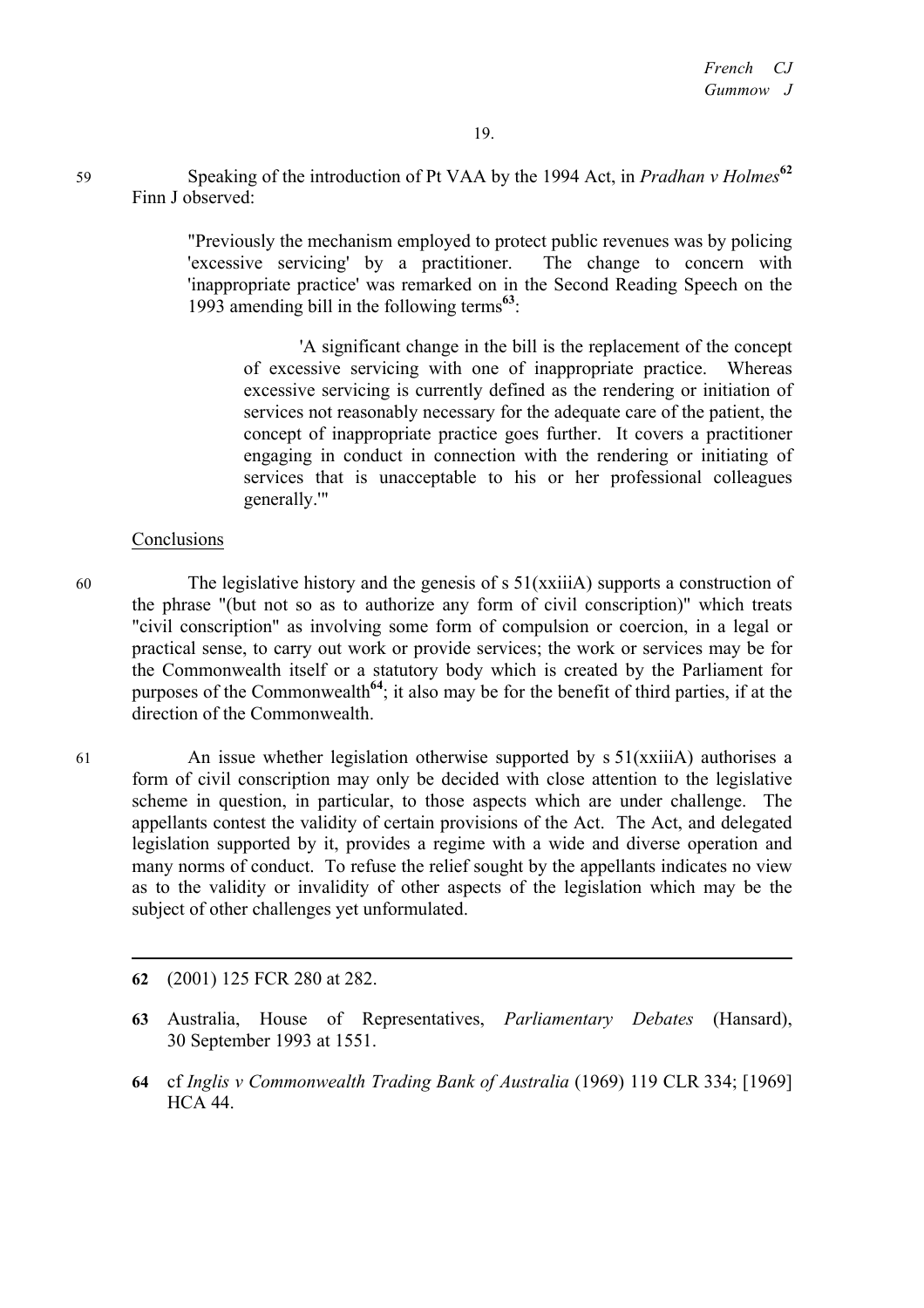62 The reservation in the advice of 9 April 1946 respecting the control by Commonwealth direction of the professional activities calls for further consideration. Contrary to what was said there, something less than control of "the whole" of those activities may, if the necessary legislative compulsion or coercion be present, amount to a "form of civil conscription".

63 Does Pt VAA provide an example? The appellants complain of s 82(3) to which reference has been made above. The sub-section states:

> "A Committee must, in determining whether a practitioner's conduct in connection with rendering or initiating services was inappropriate practice, have regard to (as well as to other relevant matters) whether or not the practitioner kept adequate and contemporaneous records of the rendering or initiation of the services."

The keeping of adequate and contemporaneous records of the rendering or the initiation of services provided by the practitioner is, as the place of s 82(3) within the definition of "inappropriate practice" indicates, apt to assist the Committees in reaching their reasonable conclusions as to unacceptable conduct for s 82(1).

64 The statutory criterion of conduct unacceptable to the general body of general practitioners, of which the appellants also complain, is an adaptation for the operation of the Act of principles of professional responsibility developed in the second half of the 19th century. The phrase "infamous conduct in any professional respect" found in s 29 of the *Medical Act* 1858 (UK)**<sup>65</sup>** and memorably construed in *Allinson v General Council of Medical Education and Registration***<sup>66</sup>** with use of the phrase "disgraceful or dishonourable", has been seen since as not necessarily requiring an appeal to a moral standard<sup>67</sup>. The essential question in such cases is whether "the practitioner was in such breach of the written or unwritten rules of the profession as would reasonably incur the strong reprobation of professional brethren of good repute and competence"**<sup>68</sup>**. The rendering of services not reasonably necessary for the care of the patient may be dubbed "overservicing", but may also attract the reprobation just described.

**65** 21 & 22 Vict c 90.

- **66** [1894] 1 QB 750 at 760-761. See also *A Solicitor v Council of Law Society (NSW)* (2004) 216 CLR 253 at 264-265 [13]; [2004] HCA 1.
- **67** *Epstein v The Medical Board of Victoria* [1945] VLR 309 at 310; *Ex parte Meehan; Re Medical Practitioners Act* [1965] NSWR 30 at 36.
- **68** *Qidwai v Brown* [1984] 1 NSWLR 100 at 105; *Pillai v Messiter [No 2]* (1989) 16 NSWLR 197 at 199-200, 208; cf *Hoile v The Medical Board of South Australia* (1960) 104 CLR 157 at 162-163; [1960] HCA 30.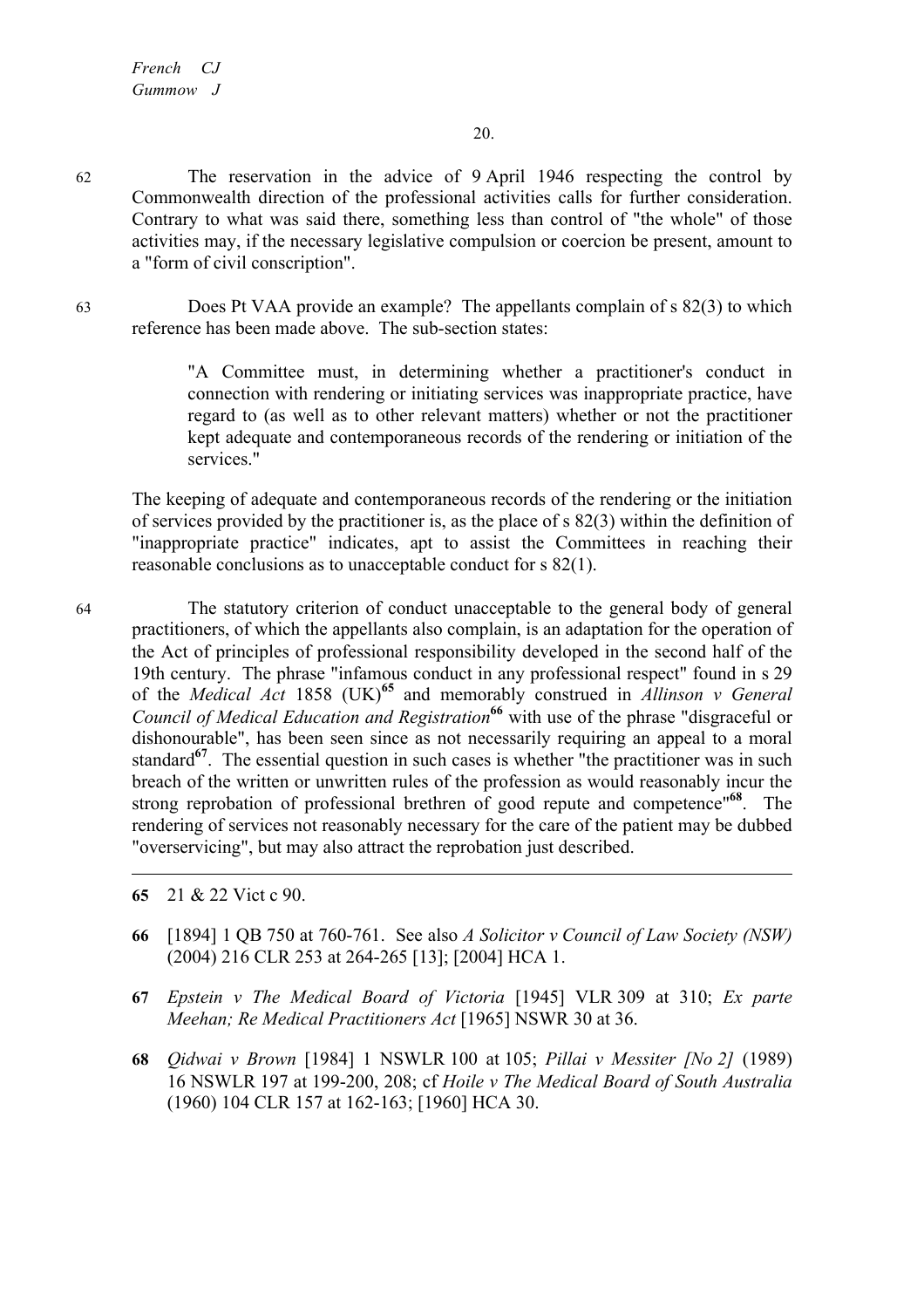65 A legislative scheme for the provision of medical services supported by appropriation of the Consolidated Revenue Fund established under s 81 of the Constitution, by requiring the professional activities of medical practitioners to conform to the norms derived from *Allinson*, does not conscript them. Those norms are calculated to ensure that the activities be professional rather than unprofessional in character.

66 The formation of an opinion in the course of the performance of functions or the exercise of power under Pt VAA that the conduct of the person under review has caused, is causing, or is likely to cause "a significant threat to the life or health of any other person" leads to a reference under s 106XA to the appropriate regulatory body in the State or Territory in which the practitioner practises; provision is made under s 106XB for reference to the appropriate regulatory body where the opinion formed is that there has been a failure "to comply with professional standards". The presence of these further provisions in Pt VAA does not give it the character of a law which authorises a form of civil conscription.

67 There remains the alleged invalidity of ss 10, 20 and 20A of the Act. There was said to be a form of practical compulsion applied by these provisions to practitioners such as the appellants. The practical compulsion was said to be to participate in the Medicare scheme. Three matters were emphasised by the appellants. First, the medical practitioner must be prepared to accept that at least part of the fee may not be paid by the patient and rely upon payment by the Health Insurance Commission of an amount equal to that of the Medicare benefit (s 20(3)). Secondly, the medical practitioner may, as a practical matter, be left to rely for payment upon an assignment under s 20A of the Medicare benefit in respect of a service rendered to an eligible person. Thirdly, s 19(6) denies payment of a Medicare benefit where there has been a failure to record prescribed details (including particulars of the item number) of the service provided.

68 These provisions condition the enjoyment of membership of the scheme established by the Act. They do not amount to practical compulsion to perform a professional service. The Full Court was correct in the conclusion expressed as follows**<sup>69</sup>**:

> "Those sections assume that a medical practitioner has rendered a professional service to an eligible person and has rendered a fee for that service, and provides a scheme whereby either the eligible person, if he or she has paid that fee, becomes entitled to a Medicare benefit or, if the eligible person has not paid that fee, the medical practitioner becomes entitled to the Medicare benefit. Those sections provide for the payment of a medical practitioner's fee for a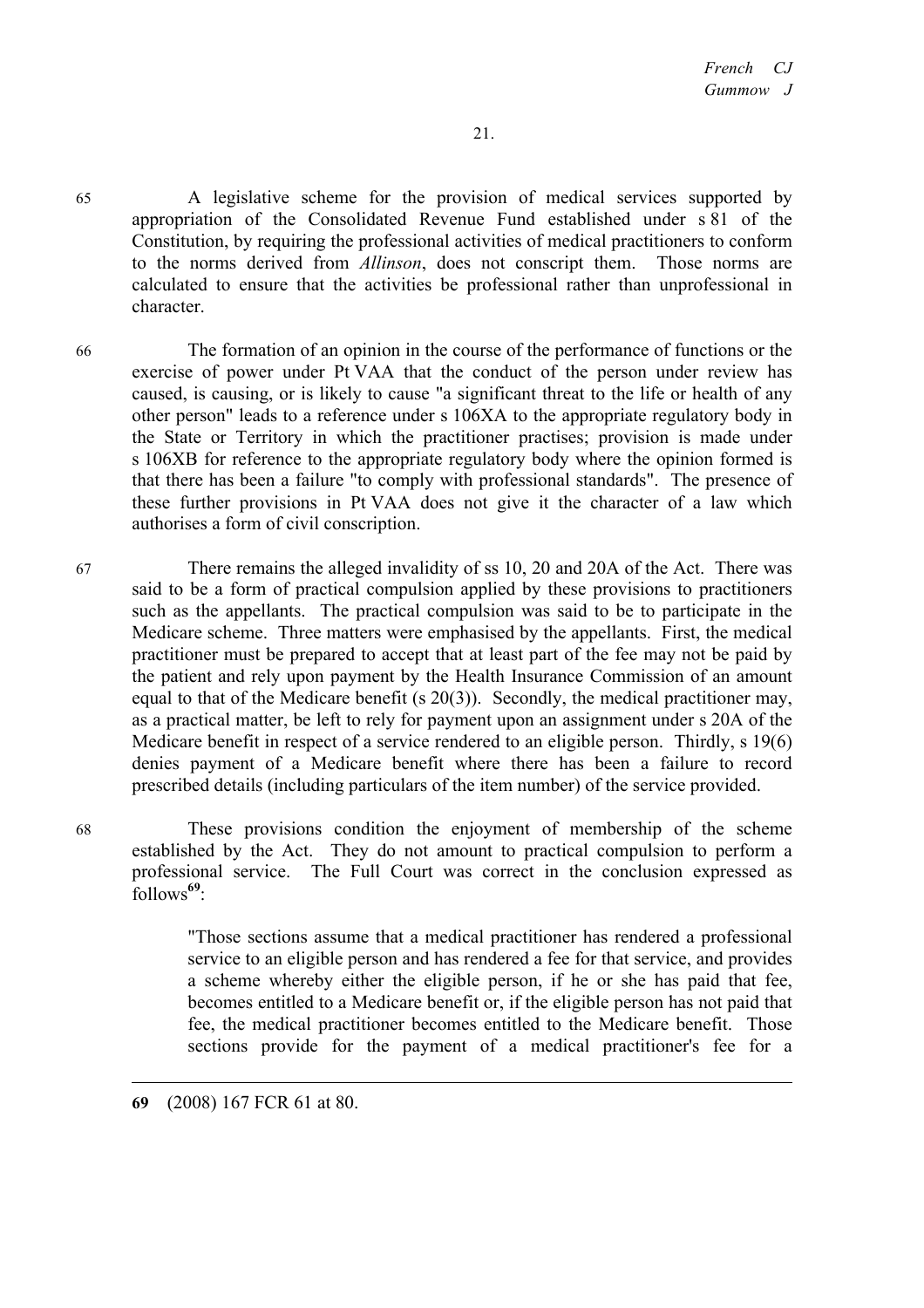professional service when that professional service has been rendered in response to an eligible person's request."

# **Orders**

69 Each appeal should be dismissed. In *Wong*, the appellant should pay the costs of the first respondent. In *Selim*, the appellant should pay the costs of the first, third and fourth respondents.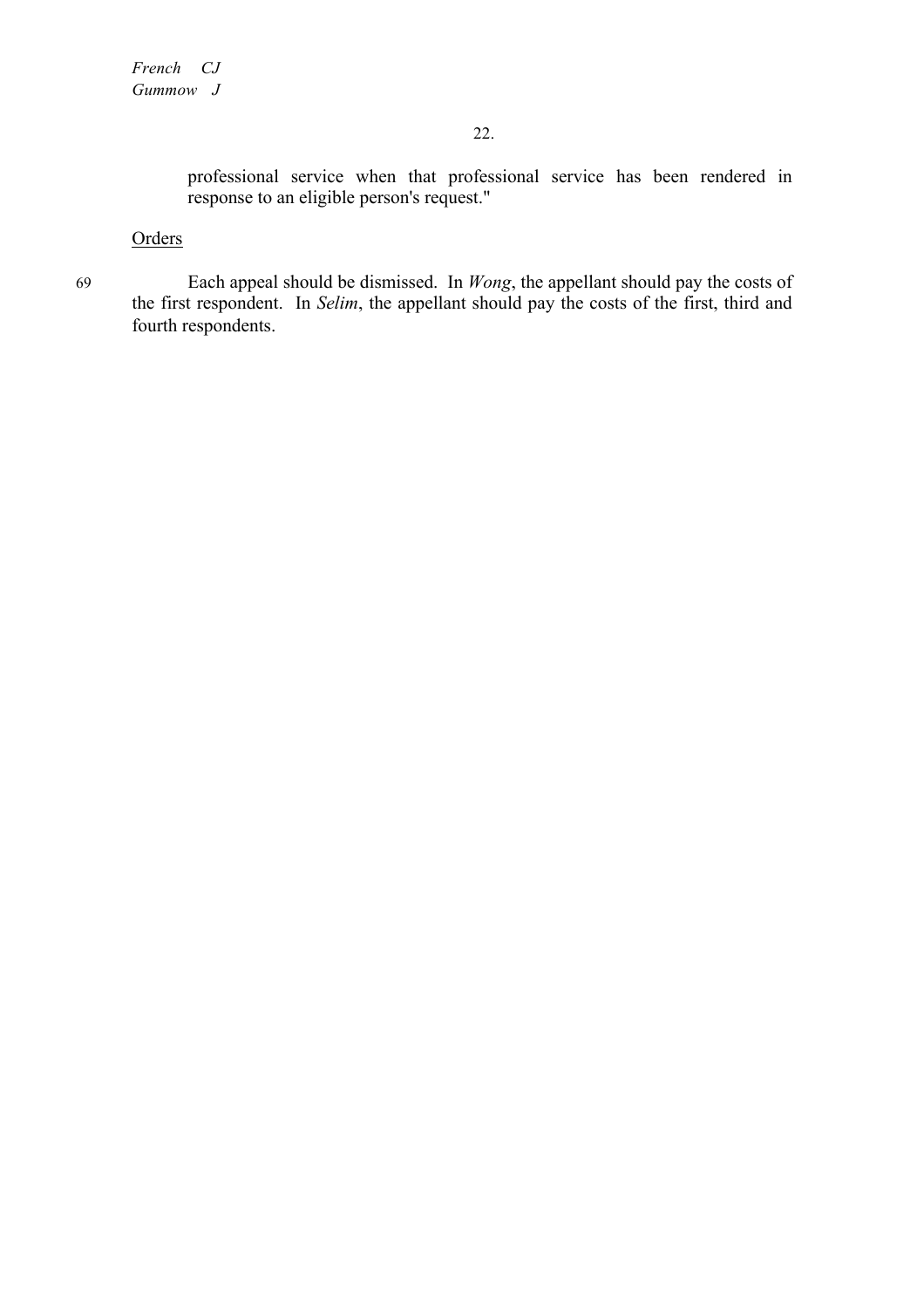- 70 KIRBY J.Dr Chee Kan Kenneth Wong and Dr Ashraf Thabit Selim ("the appellants") challenge orders of the Full Court of the Federal Court of Australia**<sup>70</sup>**. That Court by those orders (in consolidated proceedings) dismissed an appeal by Dr Selim from orders of a single judge (Stone  $J^{\pi}$ <sup>1</sup> and decided a reference to the Federal Court from this Court of like questions adversely to Dr Wong**<sup>72</sup>**.
- 71 By the time special leave was granted, the constitutional questions which the appellants sought to agitate against the validity of the Professional Services Review ("PSR") scheme established by Pt VAA of the *Health Insurance Act* 1973 (Cth) ("the Act") were confined to the decision that the PSR scheme did not offend the prohibition on "civil conscription" contained in the grant of power to the Federal Parliament in s 51(xxiiiA) of the Constitution. Section 51(xxiiiA) allows the Parliament to make laws with respect to:

"the provision of maternity allowances, widows' pensions, child endowment, unemployment, pharmaceutical, sickness and hospital benefits, medical and dental services (but not so as to authorize any form of civil conscription), benefits to students and family allowances".

72 The head of power itself was inserted by the *Constitution Alteration (Social Services)* 1946 (Cth) which was approved by the electors in a referendum conducted on 28 September 1946 in accordance with s 128 of the Constitution. Exceptionally, that referendum was carried nationally and in all six States**<sup>73</sup>**. Other issues agitated in the Federal Court were not maintained in this Court**<sup>74</sup>**.

73 In deriving the meaning of the restriction on legislative power effected by the prohibition on measures amounting to "any form of civil conscription", the joint reasons in the Full Court of the Federal Court recognised that a preliminary question arose as to the approach to be taken to the interpretation of  $s 51(xxii)$ . They asked whether the paragraph should be "approached from the viewpoint of a committed originalist or from

- **70** *Selim v Lele* (2008) 167 FCR 61.
- **71** *Selim v Lele* (2006) 150 FCR 83.
- **72** *Dimian v The Commonwealth* [2006] HCATrans 565.
- **73** The overall total vote in favour of the amendment was 51.59% of the electors, with 43.27% against and 5.14% informal. See Blackshield and Williams, *Australian Constitutional Law and Theory*, 4th ed (2006) at 1449.
- **74** Notably the challenge to the validity of s 106U of the Act on the ground that it purported to confer part of the judicial power of the Commonwealth on persons not appointed to office pursuant to s 72 of the Constitution. See (2008) 167 FCR 61 at 81-82 [51]-[56].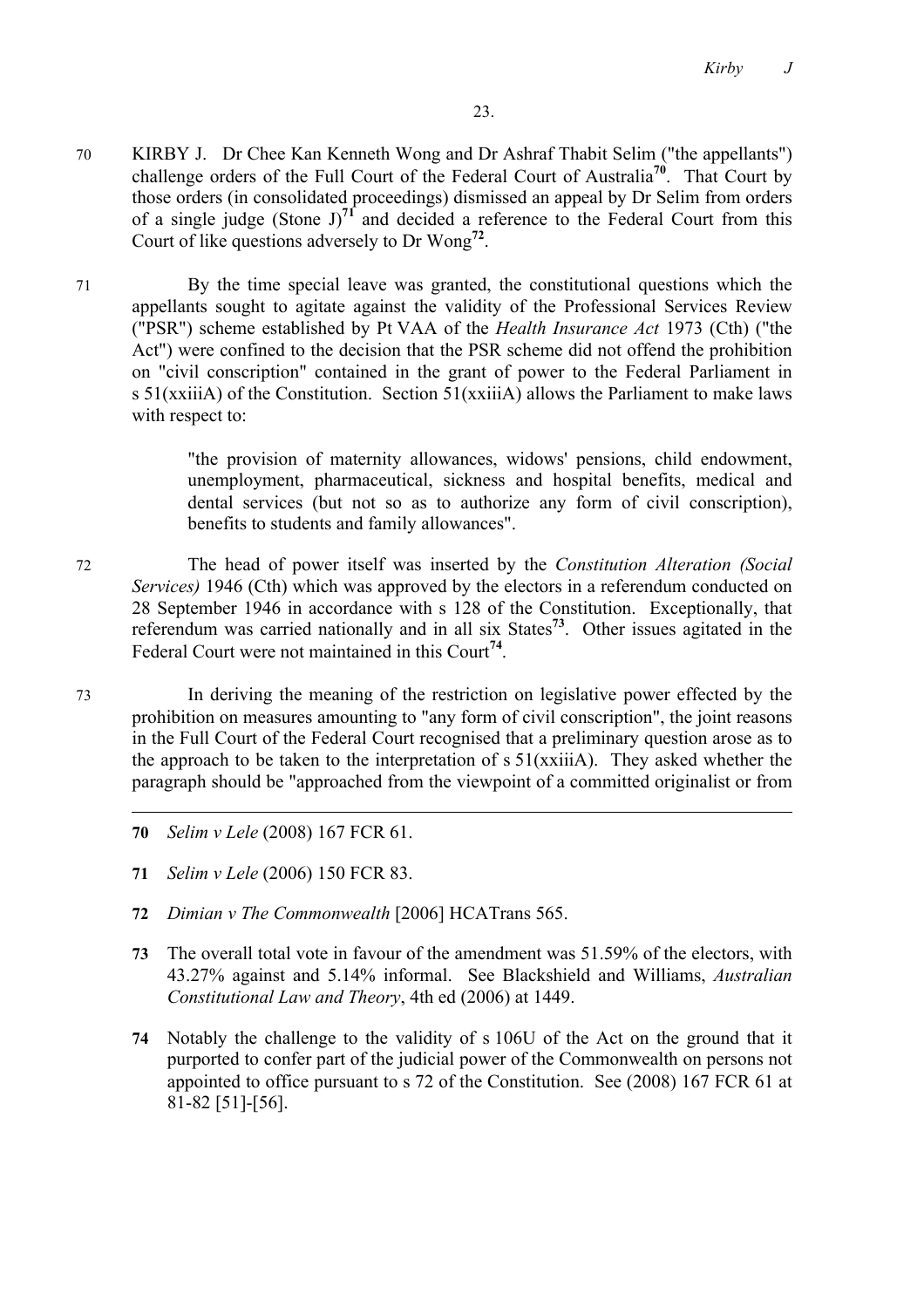$\overline{a}$ 

that of one who accepts that the Constitution is a 'living instrument', to be interpreted in light of the fact that its legitimacy stems from its 'original adoption (by referenda) and subsequent maintenance (by acquiescence) of its provisions by the people'"**<sup>75</sup>**.

74 This was an important observation. It lies at the heart of the different approach that I take to the constitutional question presented by these appeals. In past authority this Court has accepted that, in resolving disputed questions concerning the meaning of the Constitution**<sup>76</sup>** (and specifically in deriving the meaning of provisions adopted following amendments made under s 128**<sup>77</sup>**), it is legitimate for the decision-maker to consider, and give weight to, historical materials as they throw light on the resolution of such problems**<sup>78</sup>**.

- 75 Nevertheless, such historical materials do not control the meaning of the constitutional language. Identifying that meaning is a task of legal analysis, not of historical research. In this case the reasons of other members of this Court (both in the language chosen<sup>79</sup> and in their approach and emphasis<sup>80</sup>) might be read as suggesting otherwise. It is for this reason that I write separately. I could not agree to an interpretation of s 51(xxiiiA) that treated the history surrounding the adoption of that paragraph as determinative of the meaning of the provision as it operates today. Not only would this be contrary to the general view I hold as to the proper approach to deriving constitutional meaning (and the approach ordinarily taken by this Court). It would also risk accepting a view of the paragraph that would be unjust to the appellants and to other persons whose interests are protected by the constitutional prohibition against laws that "authorize any form of civil conscription". That notion is one that necessarily changes and adapts to different times and circumstances.
	- **75** (2008) 167 FCR 61 at 66 [17] applying *Theophanous v Herald & Weekly Times Ltd*  (1994) 182 CLR 104 at 171; [1994] HCA 46.
	- **76** *Cole v Whitfield* (1988) 165 CLR 360 at 385; [1988] HCA 18.
	- **77** *Kartinyeri v The Commonwealth* (1998) 195 CLR 337 at 361-362 [27]-[30] per Gaudron J, 382-383 [92]-[94] per Gummow and Hayne JJ, 407-408 [145]-[146] of my own reasons; [1998] HCA 22.
	- **78** Reasons of Heydon J at [262]-[263].
	- **79** Reasons of French CJ and Gummow J at [52]; cf reasons of Hayne, Crennan and Kiefel JJ at [192].
	- **80** Reasons of French CJ and Gummow J dealing with the history of the 1946 referendum at [43]-[55]; see also reasons of Hayne, Crennan and Kiefel JJ at [174]- [186].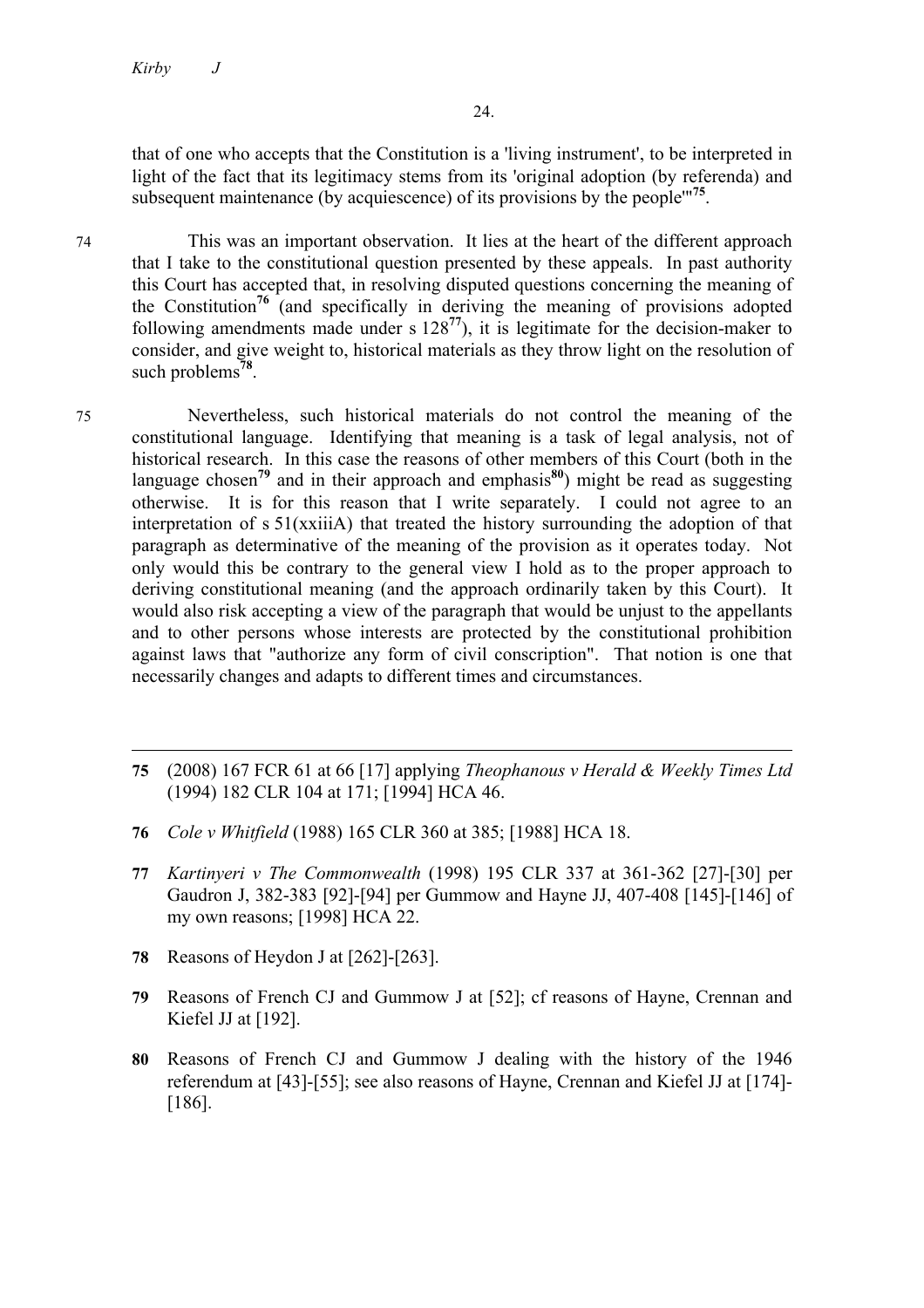*Kirby J*

76 When the proper approach to deriving the meaning of s 51(xxiiiA) is adopted (including by appropriate but limited use of the historical record explaining what was in the minds of the legislators and the electors when the paragraph was added to the Constitution), the same result is reached as is stated in other reasons. Substantially, I agree in the analysis of Hayne, Crennan and Kiefel JJ. The provisions of the Act, as challenged in this Court, do not offend the prohibition on enacting "any form of civil conscription". The Full Court was correct to so decide. The appeals to this Court should be dismissed.

### The proceedings

77 *The agreed facts*: Many of the background facts necessary to decide the constitutional issue raised by the appeals are stated in the reasons of other members of this Court**<sup>81</sup>**. However, because the Constitution (like other written laws) operates in the real world, it is useful, in approaching its meaning, to have an idea of the actual circumstances that call forth the remaining issue for decision.

78 Such circumstances were before the Full Court of the Federal Court and they are expressed in its reasons<sup>82</sup>. Although largely derived from the case of Dr Selim, they were contained in facts that were agreed for the purpose of both proceedings in that Court. It is therefore convenient, as other reasons do, to treat the facts in Dr Selim's case as indicative of the circumstances giving rise to the common constitutional objection of the appellants**<sup>83</sup>**. Adding a few facts to the bare bones of the disembodied constitutional submissions which they advance helps us to understand better the force of their argument that they have been subjected to at least a "form" of "civil conscription", contrary to the prohibition contained in s 51(xxiiiA).

79 Dr Selim, a medical graduate from Cairo University, came to Australia in 1984. He obtained the necessary Australian qualifications to practise as a medical practitioner in 1985. He has been in private practice as a general practitioner since 1987. He is vocationally registered as such under s 3F of the Act.

80 In December 2001, the Health Insurance Commission ("the Commission"), acting pursuant to s 86(1) of the Act, referred Dr Selim's conduct to the Director of PSR. The referral related to professional services rendered by Dr Selim to or on behalf of patients during the calendar year 2000. The Commission concluded that Dr Selim may have engaged in "inappropriate practice", contrary to ss 81 and 82 of the Act, as

- **82** (2008) 167 FCR 61 at 73-75 [34]-[35].
- **83** cf reasons of Hayne, Crennan and Kiefel JJ at [167]-[170].

**<sup>81</sup>** Reasons of French CJ and Gummow J at [3]-[4]; reasons of Hayne, Crennan and Kiefel JJ at [164]-[170].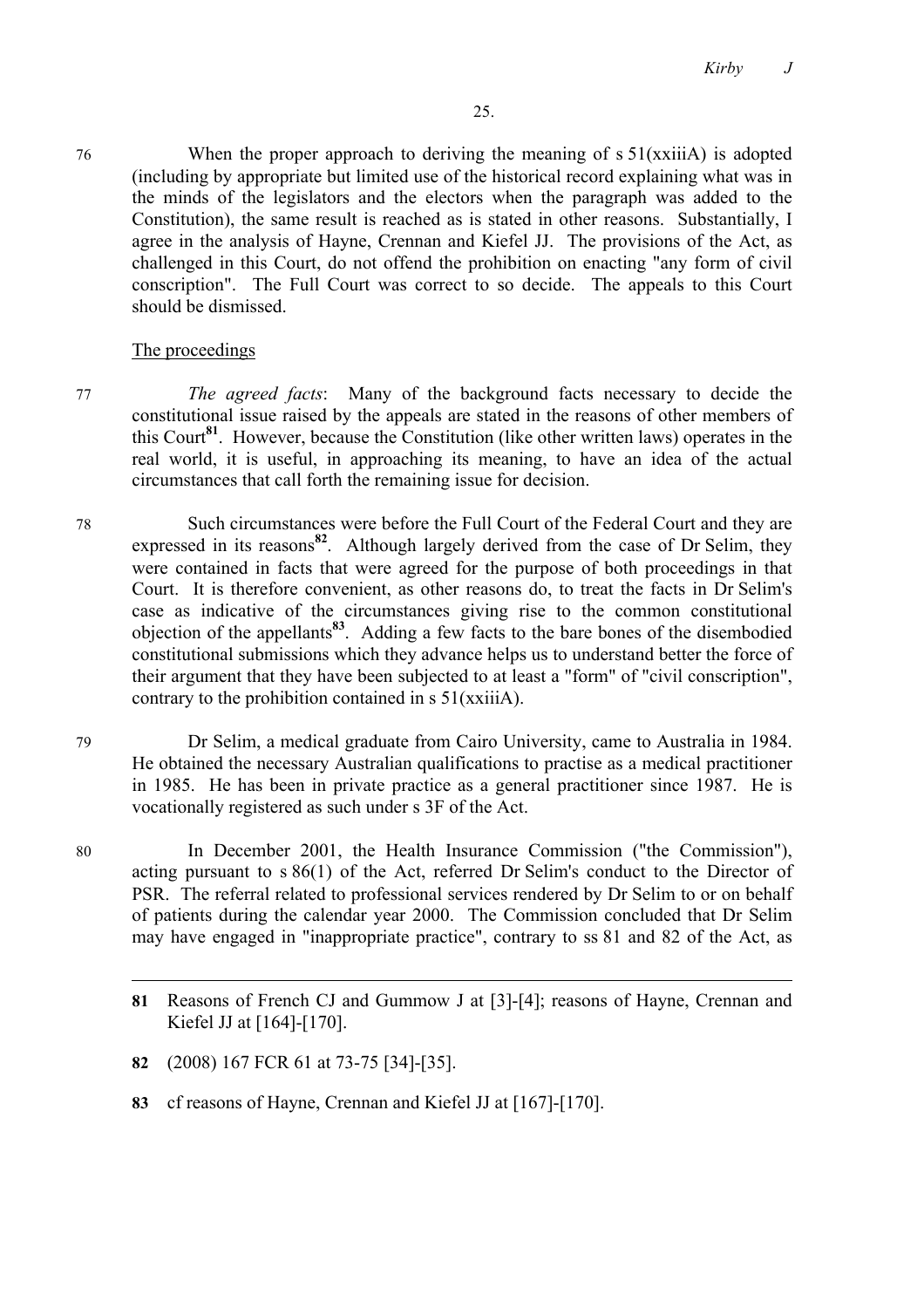amended by the *Health Legislation (Professional Services Review) Amendment Act*  1994 (Cth)**<sup>84</sup>**. In particular, the Commission's consideration of "inappropriate practice" was based on the concern that Dr Selim had rendered a very high volume of services in the nominated time and may not have provided the appropriate quality of clinical input into those services. If these allegations were established, Dr Selim (and, in his case which was in material respects similar, Dr Wong) would be exposed to the imposition of statutory sanctions, including disqualification for up to three years from participating in the Medicare Scheme established by the Act or disqualified from providing designated services or services to specified classes of persons.

- 81 If a non-"bulk billing" practitioner were fully disqualified it would be likely that he or she would lose a substantial number of patients from the practice unless the practitioner reduced the fees charged to approximately the difference between the fees previously charged and the Medicare benefit. How many of the lost patients might later return to the practice, after the period of disqualification, would depend on a number of factors, including the extent and duration of the disqualification, the availability of other practitioners in the area and other competitive and economic considerations.
- 82 During disqualification, the medical practitioner might engage a *locum tenens* to continue ongoing care to his or her patients, provided such a person was available and qualified. Likewise, if the practitioner were a member of a group practice, other members could continue ongoing care of the patients, provided their skills were suitable and they had the capacity to take on other patients**<sup>85</sup>**.
- 83 Whilst fully disqualified, a medical practitioner would not be prevented from rendering medical services for which no Medicare benefit was payable – such as statutory services to veterans, services to workers' compensation patients, overseas visitors, patients in public hospitals, in the defence services, cosmetic surgery, health screening and so on. As well, the medical practitioner could carry on non-fee services, such as in medical journalism and administration as well as services for those patients who are "prepared to pay the practitioner's fee without claiming on Medicare". But the agreed facts accepted the unsurprising conclusion that "to provide services solely on this basis would rarely be economically practicable".
- 84 The Full Court expressed some general factual conclusions of its own relevant to the practicalities of disqualification to be ordered against the appellants**<sup>86</sup>**:
	- **84** Reasons of Hayne, Crennan and Kiefel JJ at [211]-[226]; reasons of Heydon J at [234]-[248].
	- **85** (2008) 167 FCR 61 at 73-74 [34].
	- **86** (2008) 167 FCR 61 at 75 [35].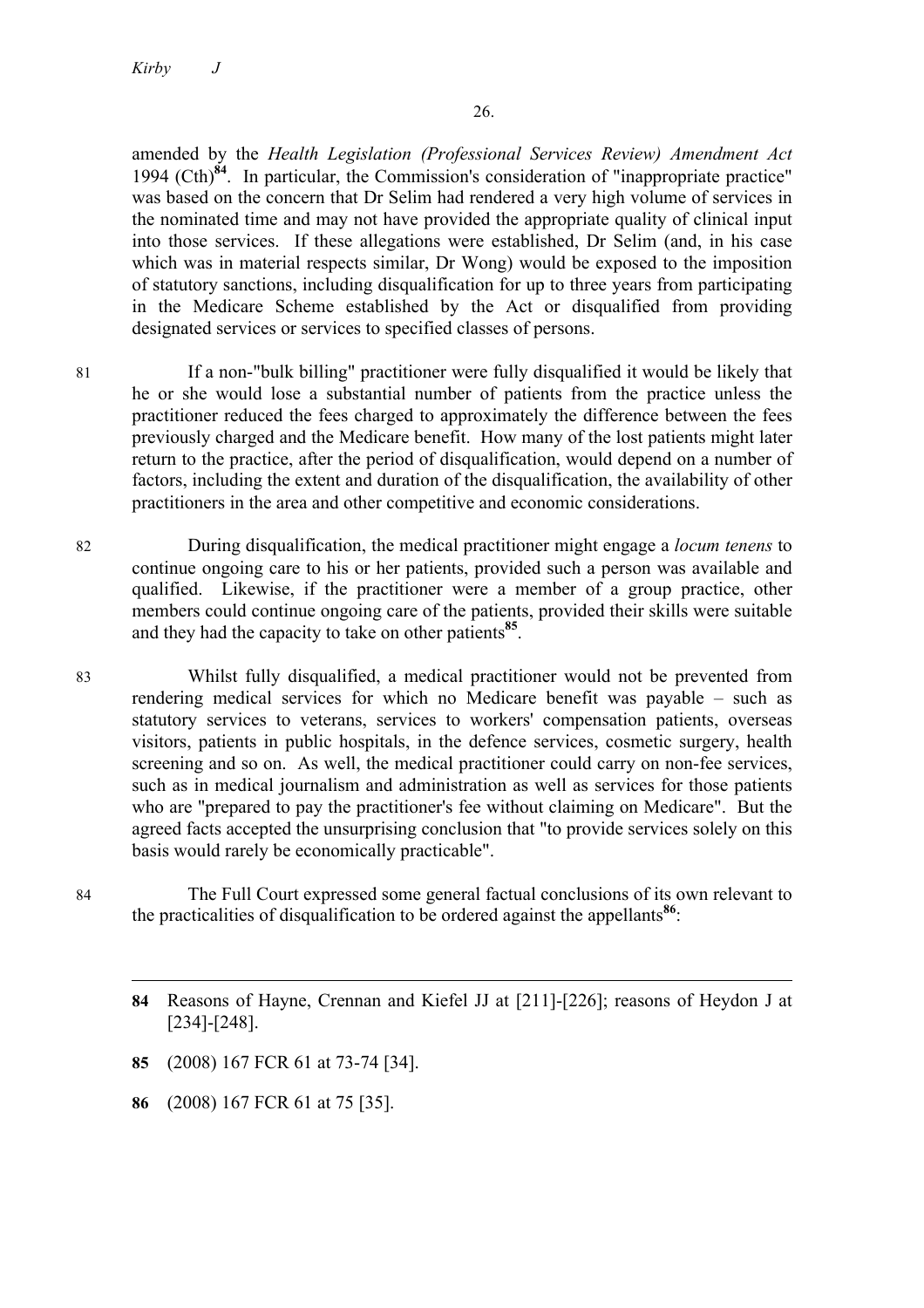"[I]f patients cannot claim medical benefits in relation to the services that a doctor provides … a doctor will have few, if any, opportunities to practise as a general practitioner in private practice. The Act thus imposes a practical compulsion on those who wish to practise as general practitioners in private practice to participate in the Medicare Scheme and, as a result of Pt VAA, to conduct their practice in such a way as to avoid committing inappropriate practice. They therefore must not, in relation to the rendering or initiating of services for which medical benefits are payable, do anything that would be unacceptable to the general body of general practitioners [in accordance with s  $82(1)(a)$  of the Act]. The other ways in which those with medical training could practise their profession were also available, to some extent, when the High Court heard the *BMA Case***<sup>87</sup>** and the *General Practitioners Society Case***<sup>88</sup>**, and are not sufficient to avoid the practical compulsion upon all, or virtually all, of those wishing to practise as general practitioners in private practice."

85 The foregoing conclusions on the facts were unchallenged in this Court. They are obviously sensible and realistic. It was the practical consequences of the operation of the Act and its administration, by reference to the very broad criterion of "inappropriate practice", that the appellants argued had crossed the constitutional line and entered the territory forbidden to federal legislation by the prohibition on laws "authoriz[ing] any form of civil conscription".

86 *The legislation*: The history of the legislation, the subject of the constitutional challenge, is contained in other reasons**<sup>89</sup>**. So are the most important provisions of the Act. It is unnecessary for me to repeat this material.

87 On the basis of the record, it is important (particularly for the approach that I take to the meaning of the constitutional provision) to emphasise that the appellants' challenge to the constitutional validity of the Act was limited to the provisions of ss 10, 20 and 20A and "any provision of [Pt] VAA ... of [the Act]<sup>"30</sup>. It is therefore unnecessary, and would be inappropriate, to consider whether any other provisions of the Act offend the constitutional prohibition or to speculate on broader questions that may present in the future. Such questions could concern particular aspects of a

- **87** *British Medical Association v The Commonwealth* (1949) 79 CLR 201; [1949] HCA 44.
- **88** *General Practitioners Society v The Commonwealth* (1980) 145 CLR 532; [1980] HCA 30.
- **89** Reasons of French CJ and Gummow J at [56]-[59]; reasons of Hayne, Crennan and Kiefel JJ at [203]-[210].
- **90** Reasons of French CJ and Gummow J at [5].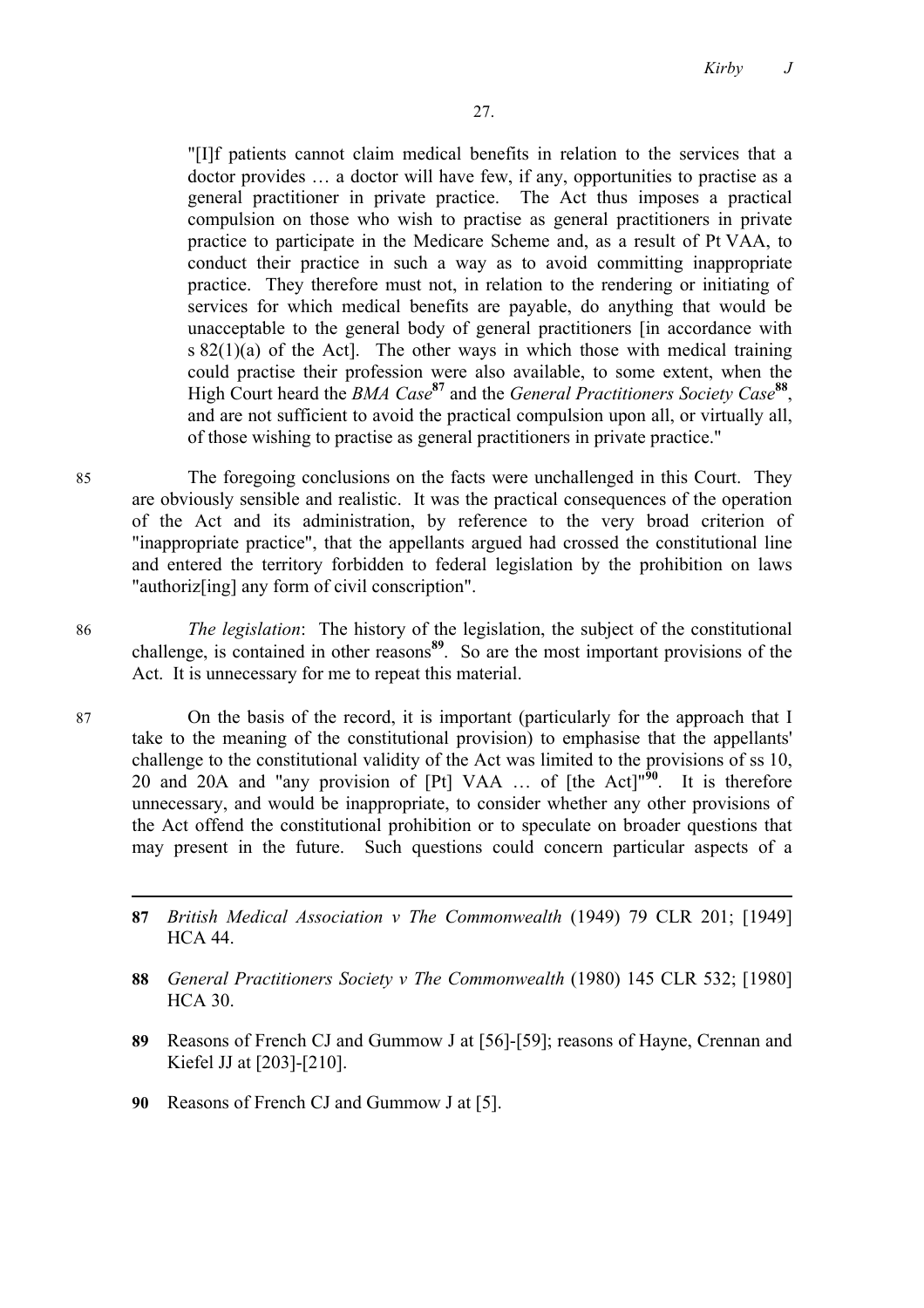"managed care" system of healthcare<sup>91</sup>, including the concept of "case mix" and whether such features of the legislation, now or in the future, might offend the constitutional prohibition**<sup>92</sup>**. None of these issues is raised by the present appeals.

## The issues

88 *Non-issues*: In addition to excluding the abandoned issue (raising a complaint that the scheme of Pt VAA and specifically s 106U of the Act were invalid on judicial power grounds) and any broader question as to the constitutional validity of "case mix" and "managed care" provisions**<sup>93</sup>**, in the way the appeals were argued three particular issues can be noted and set aside:

(1) *The sickness and hospital benefits issue*: Before the Full Court, the Commonwealth argued that the impugned sections of the Act were laws with respect to "sickness and hospital benefits" and, for that reason, that they did not attract the prohibition on "civil conscription" that was the focus of the appellants' arguments**<sup>94</sup>**. The Full Court noted that this submission was reserved for possible pursuit in this Court; but their Honours observed that it "seems to stretch the notion of a 'sickness benefit' to argue that it would apply to all medical services for which benefits are payable under the Act"**<sup>95</sup>**. That comment was a proper one. I did not understand that, ultimately, the Commonwealth pressed a contrary submission on this Court;

- **92** The "case mix" reimbursement system is based on identification and classification of various patient diagnoses ("diagnostically related groups") requiring a specific rate of funding to all patients with similar diagnoses. See Mendelson, "Devaluation of a Constitutional Guarantee: The History of Section 51(xxiiiA) of the Commonwealth Constitution", (1999) 23 *Melbourne University Law Review* 308 ("Mendelson") at 331. The "case mix" system was developed in the 1970s at Yale University. See Curran, Hall and Kaye, *Health Care Law, Forensic Science, and Public Policy*, 4th ed (1990) at 719-720. See also *National Health Act* 1953 (Cth), s 73BD(4)(a)(i) which was inserted by *Health Legislation (Private Health Insurance Reform) Amendment Act* 1995 (Cth).
- **93** Mendelson (1999) 23 *Melbourne University Law Review* 308 at 331-340.
- **94** (2008) 167 FCR 61 at 70 [28].
- **95** (2008) 167 FCR 61 at 70 [28].

l **91** See *Health Legislation (Private Health Insurance Reform) Amendment Act* 1995 (Cth) amending both the *National Health Act* 1953 (Cth), which provided for a form of contributory health insurance, and the *Health Insurance Act* 1973 (Cth).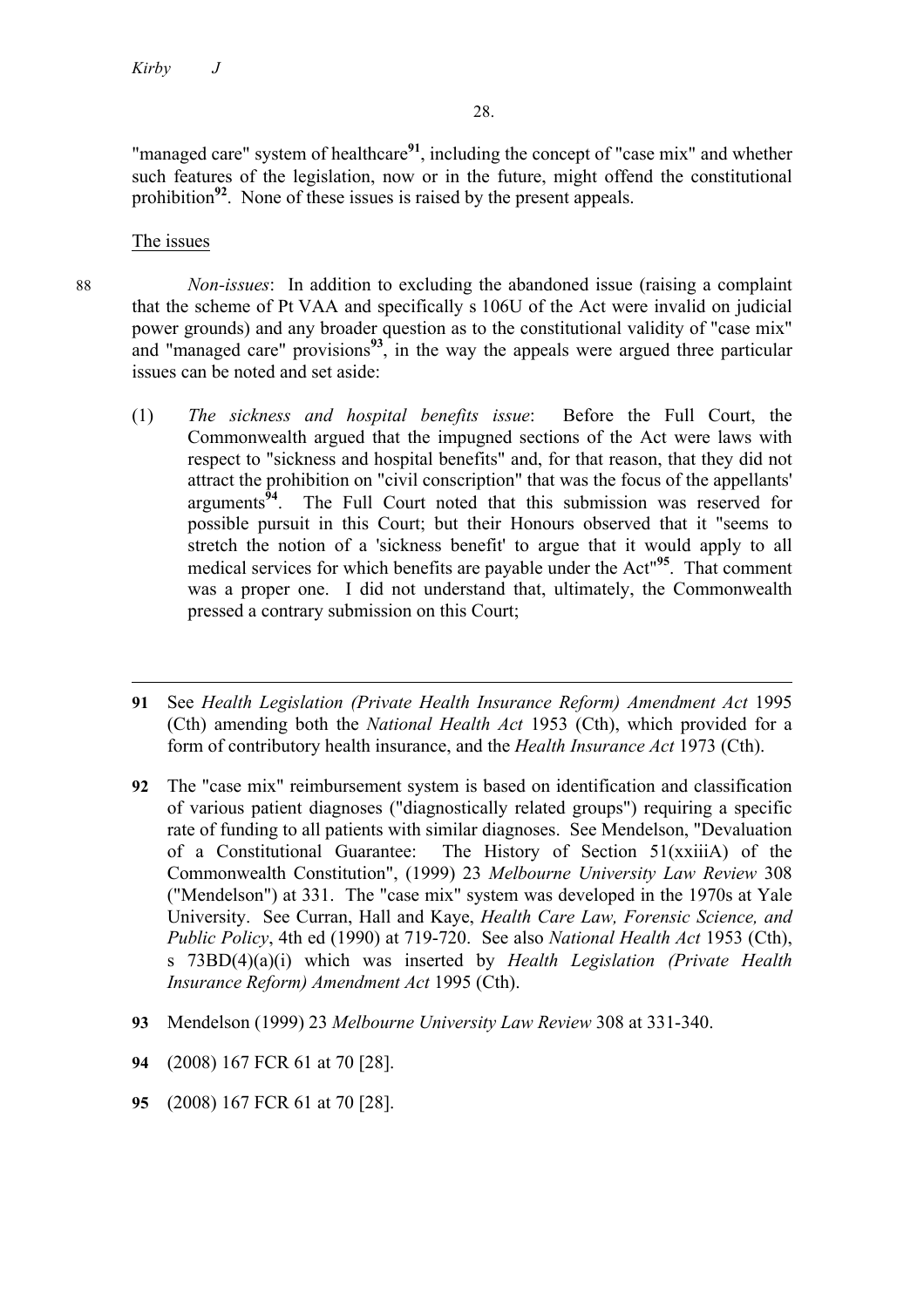- (2) *The medical and dental services issue*: Likewise, as noted by Hayne, Crennan and Kiefel JJ**<sup>96</sup>**, the foundation for the appellants' challenge to the constitutional validity of the identified provisions of the Act was only the prohibition upon "civil conscription" in the bracketed phrase in s 51(xxiiiA) of the Constitution. The appellants did not mount a separate challenge based upon the contention that all, or any, of the provisions impugned would, in their true character, take the Act outside the "central area" of the power provided by  $s$  51(xxiiiA). Conventionally, a broad approach is adopted to the "central area" of such a grant of power, given the myriad circumstances for which the Parliament might decide to enact laws on that and related and incidental matters. Nevertheless, a point could arise as to the validity of a particular federal law where, for example, in its true character, an enacted provision was a law to achieve other and different purposes. The mere fact that a law was addressed to medical or dental practitioners, their actual or potential patients or healthcare issues generally, would not render it valid under s  $51(xxiii)$  if, properly characterised, the law was not one with respect to the "provision" of "medical and dental services". Because this issue was not canvassed in these appeals, it can likewise be put aside; and
- (3) *The employment and practical impact issue*: Although the Commonwealth, in response to challenges invoking s 51(xxiiiA) of the Constitution, has long argued that the prohibition on forms of "civil conscription" is confined to attempted laws to nationalise the medical and dental professions and the provision of their services (and thus to address "conscription" in the sense of actual or effective "employment" of such practitioners by or for the Commonwealth), in the way the arguments developed the submissions were not so limited. Correctly so, in my opinion. During argument, the Commonwealth accepted that it was appropriate for the Court to consider the extent to which the Act imposed obligations of "practical compulsion" upon the appellants whilst insisting that compulsion in various forms was not of itself necessarily offensive to s 51(xxiiiA) read as a whole and would not be so unless rising to the level of a "form" of "civil conscription"**<sup>97</sup>**.

89 *The issues*: The exclusion of the foregoing issues leaves four issues to be resolved in these appeals:

(1) *Constitutional interpretation*: Is the meaning of s 51(xxiiiA) of the Constitution controlled, or substantially determined, by the debates and circumstances that surrounded the introduction of that paragraph into s 51 and the then

**<sup>96</sup>** Reasons of Hayne, Crennan and Kiefel JJ at [225].

**<sup>97</sup>** [2008] HCATrans 352 at 2215.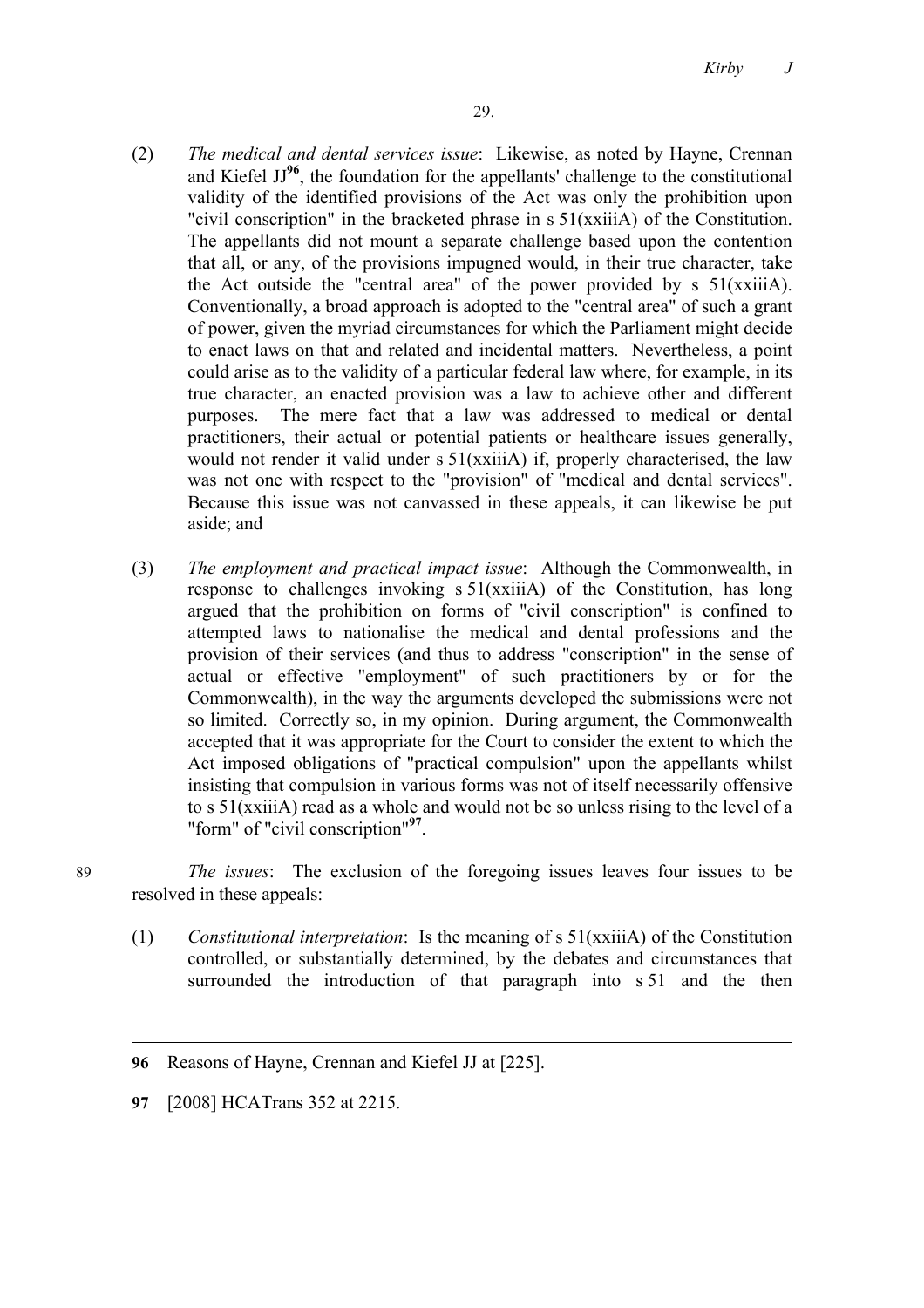understandings of various forms of military, industrial or other "conscription", existing in Australian, United Kingdom and other laws prior to that time?

- (2) *Constitutional decisions*: Did the decision of this Court in *General Practitioners* in 1980 effectively restore a meaning of s 51(xxiiiA) that had been adopted by Dixon J in dissent in the *BMA* case of 1949? Is this Court now bound by the view expressed in *General Practitioners* by Gibbs J**<sup>98</sup>** that "[t]he words 'any form of' do not … extend the meaning of 'conscription', and that word connotes compulsion to serve rather than regulation of the manner in which a service is performed"? If the appellants wish to contest the narrower meaning of the prohibition in s 51(xxiiiA), adopted in *General Practitioners*, is it necessary for them to obtain the leave of the Court, or a majority of the Court, to contend that the earlier, broader meaning adopted and applied in the *BMA* case was correct and should be restored?
- (3) *Meaning of "civil conscription"*: In the light of the resolution of the foregoing issues, is the phrase "any form of" civil conscription limited to "compulsion to serve" or does it extend to a wider range of coercive obligations so as to carry into effect its constitutional purpose?
- (4) *Application of the prohibition*: Are all or any of the provisions of the Act impugned by the appellants invalid as offending the constitutional prohibition in the light of the resolution of the foregoing issues?

# The centrality of constitutional interpretation

- 90 *Recognising the threshold issue*: French CJ and Gummow J are correct<sup>99</sup> in recognising the threshold importance of resolving an uncertainty that arises as to the interpretation of the constitutional phrase "but not so as to authorize any form of civil conscription". It is that uncertainty that the parties severally sought to exploit.
- 91 The Full Court was also correct in appreciating the significance, for the resolution of this issue, of identifying the approach to be taken to the understanding of the paragraph by reference either to the original materials available to the legislators and electors who agreed to the insertion of the paragraph in the Constitution, or by reference to the wider range of materials available today to those obliged to make decisions on the question**<sup>100</sup>**.

- **99** Reasons of French CJ and Gummow J at [18].
- **100** (2008) 167 FCR 61 at 66 [17].

**<sup>98</sup>** (1980) 145 CLR 532 at 557.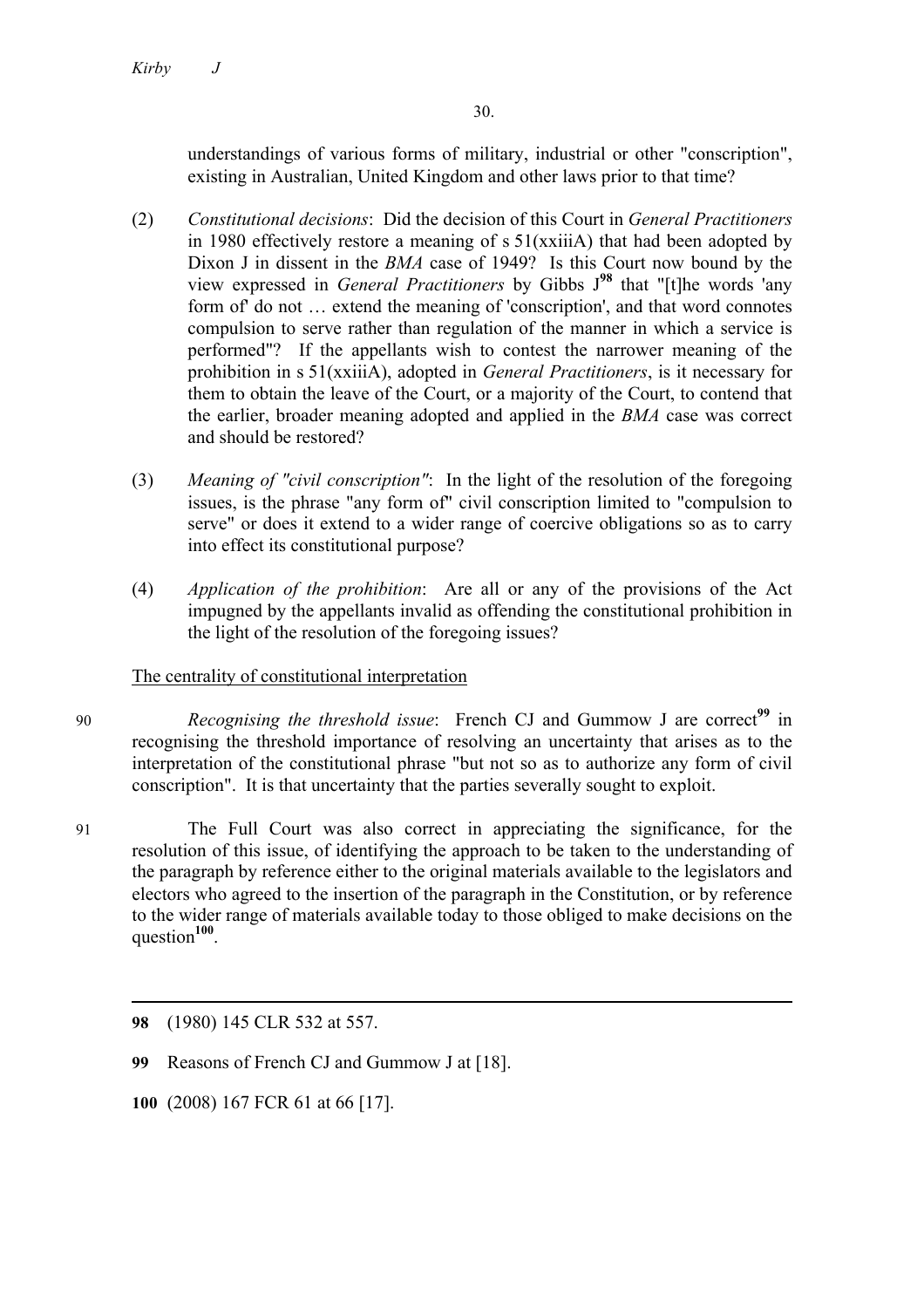*Kirby J*

- 92 These are not theoretical considerations. Unless this Court follows a consistent approach to resolving such questions it risks the criticism that it adopts, in some cases, a form of "originalist" approach to the most important task it fulfils (constitutional interpretation) and in other cases a broader approach that recognises the reification of the words appearing in the Constitution, either those surviving from its original adoption or those later inserted in accordance with s 128.
- 93 *Rejecting "originalist" approaches*: In many of the recent decisions of this Court judges of the Court (or at least a clear majority of them) have rejected the notion that constitutional meaning is to be derived from nothing more than what was in the minds of those who framed the applicable constitutional language. Thus, the observations of the entire Court in *Cheatle v The Queen***<sup>101</sup>**, to the effect that "in contemporary Australia, the exclusion of females and unpropertied persons [from a 'jury'] would itself be inconsistent with [s 80 of the Constitution]", is the clearest possible statement that the adoption of a 1900 meaning to the original language of the Constitution is not appropriate to fulfil the task of judicial interpretation assigned by the Constitution to this and other courts.

**<sup>101</sup>** (1993) 177 CLR 541 at 561; [1993] HCA 44.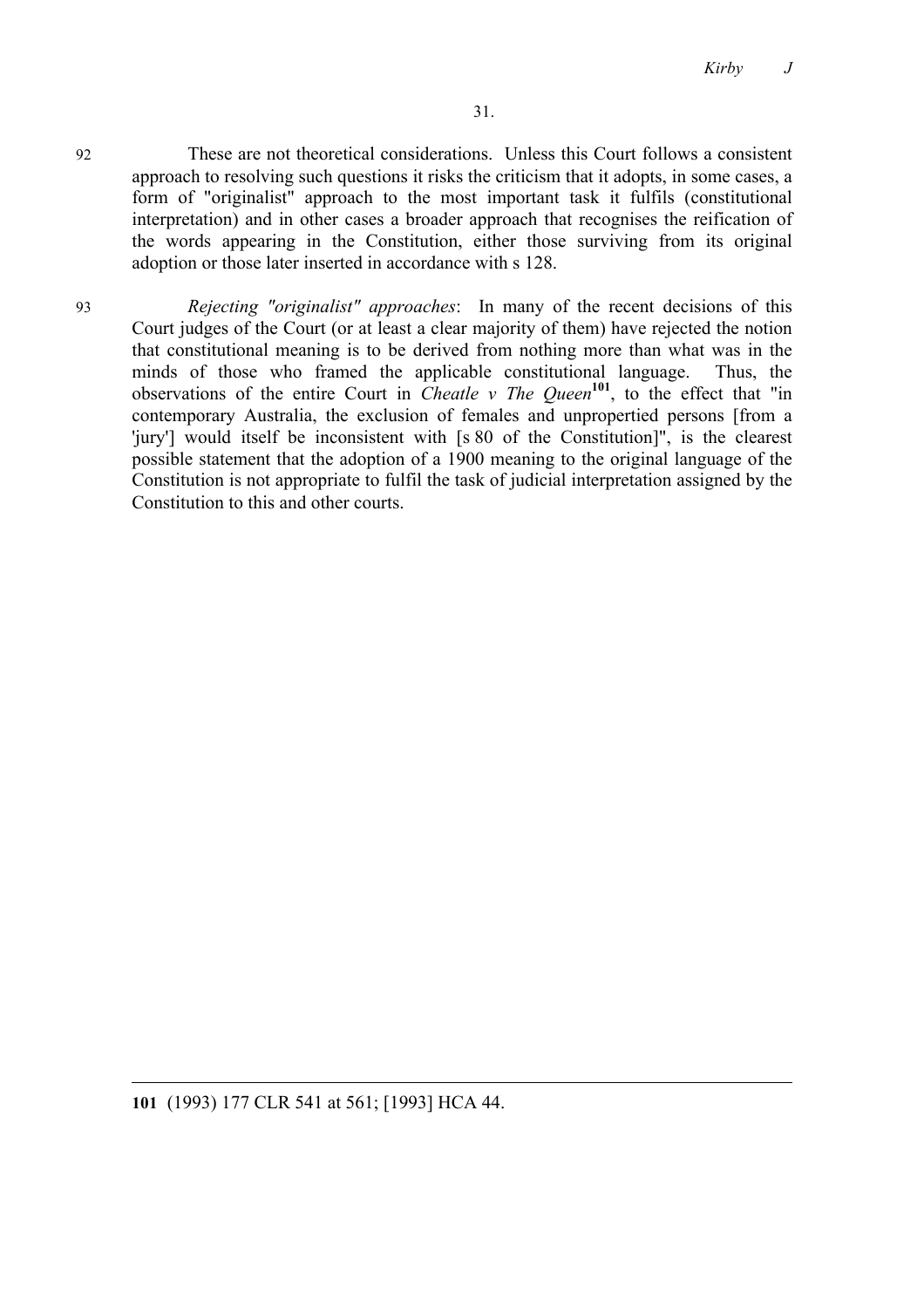<sup>94</sup> Similarly, the conclusion of the Court in *Sue v Hill***<sup>102</sup>** that the expression "subject ... of a foreign power", appearing in s 44 of the Constitution<sup>103</sup>, extends to a "subject" of the Queen who was a citizen of the United Kingdom. Had an "originalist" approach been applied to the meaning of the words in s 44(i), there is no doubt that, in 1900, a subject of the Queen of the United Kingdom would *not* have been included within the disqualification. There could scarcely be a clearer instance of a rejection of the "originalist" approach in *Sue v Hill* given that its consequence would have been the opposite disposition. A special exception has sometimes been suggested for technical words in the Constitution, requiring an "originalist" approach in such cases<sup>104</sup>. However, even this proposition must now be doubted in the light of recent decisions<sup>105</sup>.

95 The fundamental difficulty of adopting an "originalist" interpretation of constitutional language is that it is incompatible with the character and purpose of the text being interpreted. This is a law that speaks of high governmental matters applicable from generation to generation and from age to age. In *Grain Pool of Western Australia v The Commonwealth***<sup>106</sup>**, by reference to a provision of the Constitution  $(s 51(xviii))$ , I said<sup>107</sup>:

> "[T]hose who were present at the conventions which framed the Constitution are long since dead. They did not intend, nor did they enjoy the power, to impose their wishes and understandings of the text upon contemporary Australians for whom the Constitution must, to the full extent that the text allows, meet the diverse needs of modern government**<sup>108</sup>**. Once the Constitution was made and brought into law, it took upon itself the character proper to an instrument for the

- **102** (1999) 199 CLR 462; [1999] HCA 30.
- **103** Constitution, s 44(i).

- **104** As for example in defining the character and incidents of the constitutional writs mentioned in s 75(v).
- **105** *Re Refugee Review Tribunal; Ex parte Aala* (2000) 204 CLR 82; [2000] HCA 57. In that case, contrary to an historical exegesis, the Court held that, of their nature, all of the constitutional writs mentioned in  $s$  75(v) are discretionary in character, whatever may have been the *historical* availability of the preceding prerogative writs in the United Kingdom.
- **106** (2000) 202 CLR 479; [2000] HCA 14.
- **107** (2000) 202 CLR 479 at 522-523 [111]. See also *Aala* (2000) 204 CLR 82 at 133 [136].
- **108** *Re Wakim; Ex parte McNally* (1999) 198 CLR 511 at 600-601; [1999] HCA 27; cf Inglis Clark, *Studies in Australian Constitutional Law*, (1901) at 21.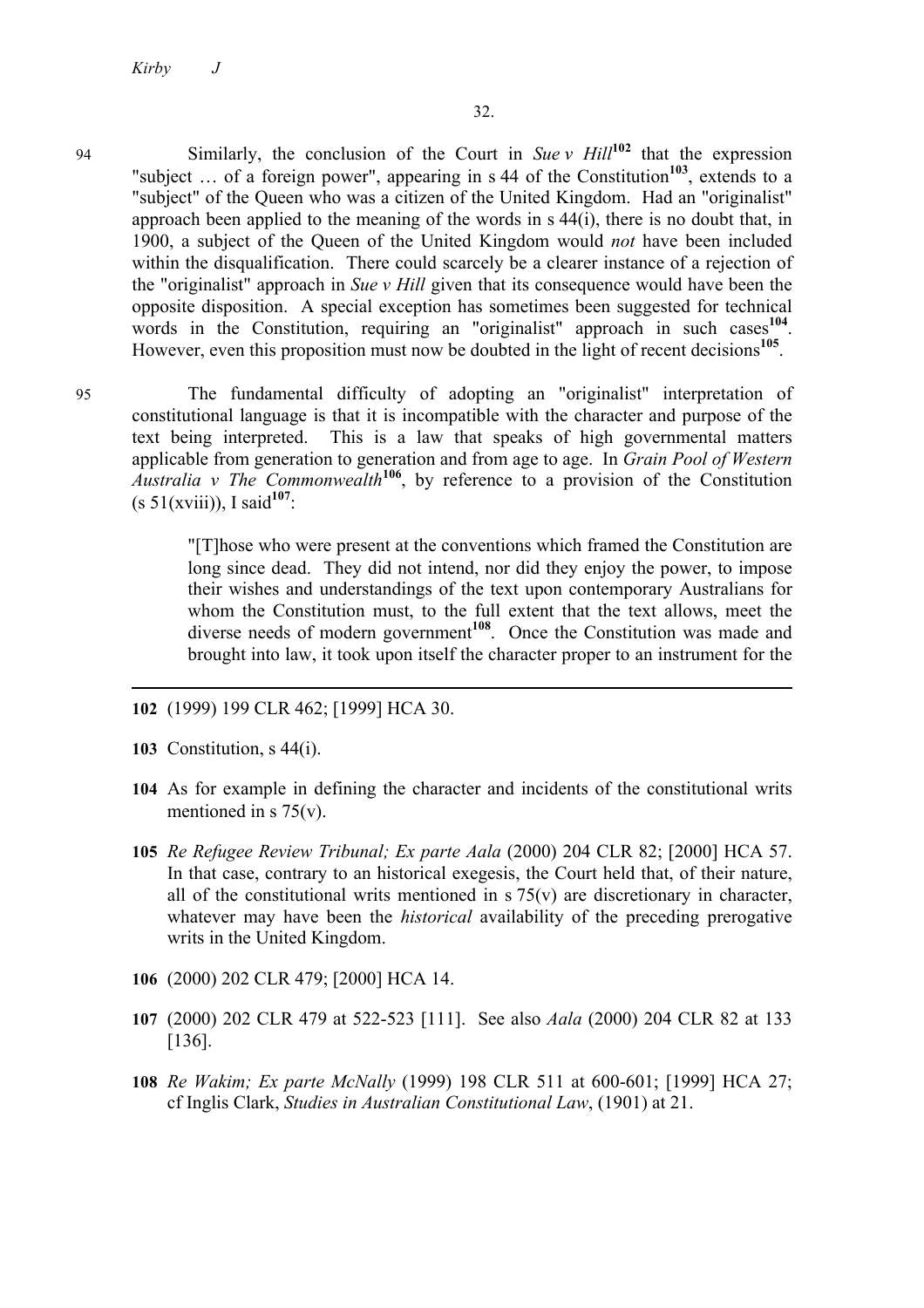governance of a new federal nation. A constitution is always a special law. It is quite different in function and character from an ordinary statute. It must be construed accordingly. Its purpose requires that the heads of lawmaking power should be given an ample construction because their object is to afford indefinitely … authority to the Federal Parliament to make laws responding to different times and changing needs."

96 I remain of these views. Assistance may sometimes be derived from the study of historical materials that accompanied the adoption of a constitutional provision. This is not so only in respect of the use of the Convention Debates and other materials concerning the original language of the Constitution<sup>109</sup>. It is also true of the use that may be made of materials concerning referenda to amend the Constitution, both where a referendum was successful**<sup>110</sup>** and where it was rejected by the electors**<sup>111</sup>**. I do not question the admissibility and utility, in particular cases, of such materials as they tend to identify the subjects of debate**<sup>112</sup>**. However, I adhere to the opinion I expressed in *Grain Pool***<sup>113</sup>**:

> "Although it is sometimes helpful, in exploring the meaning of the constitutional text, to have regard to the debates in the Constitutional Conventions that led to its adoption**<sup>114</sup>** and other contemporary historical**<sup>115</sup>** and legal**<sup>116</sup>** understandings and presuppositions, these cannot impose unchangeable

- **109** *New South Wales v The Commonwealth* (*Work Choices Case*) (2006) 229 CLR 1 at 199 [466], 219-220 [525]; [2006] HCA 52; cf *Betfair Pty Ltd v Western Australia*  (2008) 234 CLR 418; [2008] HCA 11.
- **110** *Kartinyeri* (1998) 195 CLR 337 at 401 [132]; cf (2008) 167 FCR 61 at 66 [16].
- **111** *Work Choices Case* (2006) 229 CLR 1 at 187 [437]; cf at 99-101 [125]-[135].
- **112** (2006) 229 CLR 1 at 245-246 [614] referring to unsuccessful attempts by successive Australian governments to enlarge the power with respect to the resolution of industrial disputes in s 51(xxxv) of the Constitution. See also at 285- 301 [709]-[735] per Callinan J.
- **113** (2000) 202 CLR 479 at 523 [112] (emphasis added).
- **114** *Cole v Whitfield* (1988) 165 CLR 360; *Ha v New South Wales* (1997) 189 CLR 465 at 514; [1997] HCA 34.
- **115** *Ha* (1997) 189 CLR 465 at 494.
- **116** As was done by Isaacs J and Higgins J in *Attorney-General of NSW v Brewery Employees Union of NSW* ("the *Union Label Case*") (1908) 6 CLR 469; [1908] **HCA 94**

l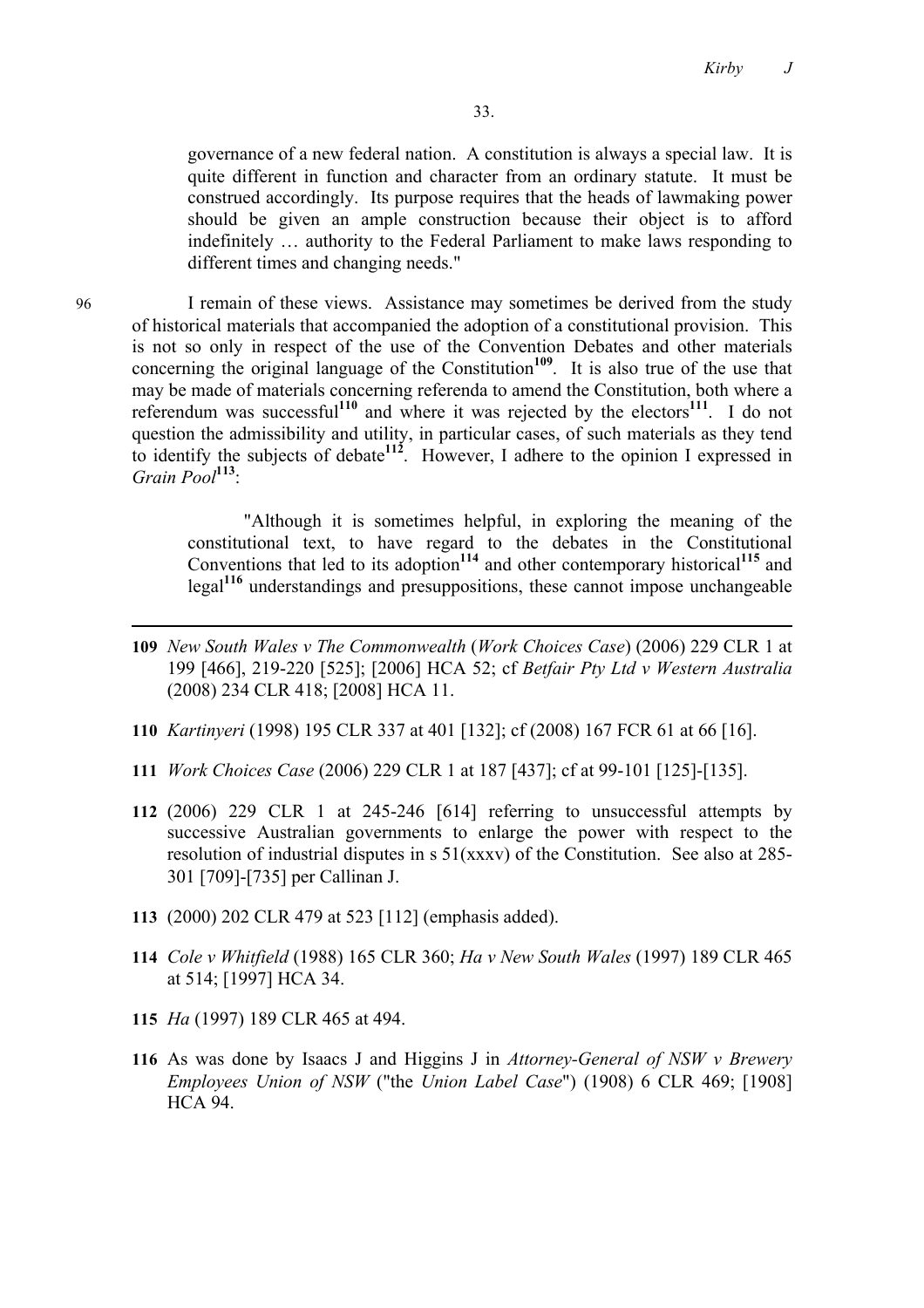meanings upon the words. *They are set free* from the framers' intentions. They are free from the understandings of their meaning in 1900 whose basic relevance is often propounded to throw light on the framers' intentions. The words gain their legitimacy and legal force from the fact that they appear in the Constitution; not from how they were conceived by the framers a century ago."

97 The same is true of the intentions of the framers of constitutional amendments such as s 51(xxiiiA). The ultimate meaning is to be found in the text, interpreted in the usual way by reference to history, context and purpose. The Constitution is not a time capsule of history, to be uncovered and disclosed intermittently to later generations. It is a living charter of government of daily application for present and future Australians. This Court needs to say so. In the interpretation of the Constitution, the Court should act consistently.

- 98 *Limits of historical appreciation*: These considerations make me unwilling to assign undue importance to the historical materials, deployed in other reasons, whether:
	- . To show the original intention of those who propounded (and amended) what is now s 51(xxiiiA) of the Constitution;
	- . To reveal the political concerns over the nationalisation of the medical profession existing at that time in light of then recent New Zealand and United Kingdom laws and proposals**<sup>117</sup>**; or
	- . To demonstrate the knowledge of parliamentarians in 1946 concerning the use of statutory expressions relating to forms of "military conscription", "industrial conscription" and other like coercive regimes**<sup>118</sup>**.
- 99 Whilst these historical materials are helpful as affording a context for approaching the meaning of  $s \frac{51}{xiiA}$ , it would be a serious mistake to think of them as resolving the problem of meaning now before this Court, or of controlling the interpretation which the Court gives to the constitutional provision as adopted. When the Constitution was amended by referendum to incorporate the added paragraph, the words had thereafter to respond to new circumstances, quite different from the controversial war-time conscription for Australians to perform overseas military service in the Great War; or strike-breaking and man-power regulation in later years of the twentieth century, both in Australia and the United Kingdom.

**118** cf reasons of French CJ and Gummow J at [27]-[42]; reasons of Hayne, Crennan and Kiefel JJ at [187]-[201].

**<sup>117</sup>** Mendelson (1999) 23 *Melbourne University Law Review* 308 at 312-313.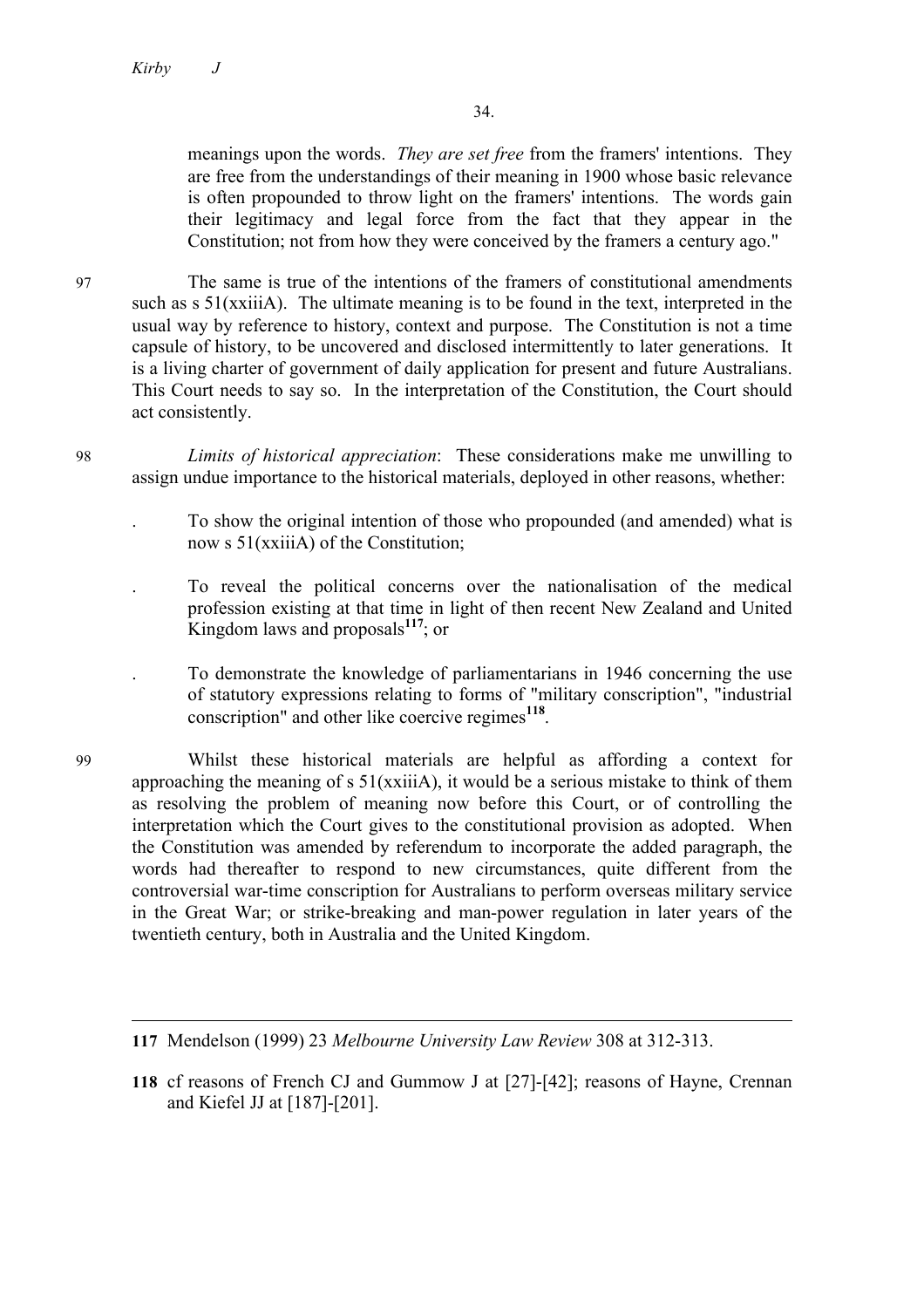- 100 For example, the framers of s 51(xxiiiA) could not have envisaged the advances in "medical and dental services" that have occurred in the sixty years since the adoption of the amendment. These changes have arisen largely by reason of then unknowable technological developments. They could not have anticipated the complexity and potential costs of the resulting changes in healthcare; the appearance of new diseases; the advent of new and hugely expensive therapies; not to mention new means of affording the high standards of healthcare envisaged by the Universal Declaration of Human Rights**<sup>119</sup>**. That Declaration was being conceived and developed by the United Nations at the very time that the amendment, in terms of  $s 51(xxii)$ , was being adopted in Australia and given its initial effect.
- 101 Nor could the law-makers of 1946 (or the electors who approved the insertion of par (xxiiiA) in s 51 of the Constitution) have foreseen the advances in the "regulatory state<sup>"120</sup>; the collapse of the command economies; the spread of governmental notions of "economic rationalism"**<sup>121</sup>**; and the development of new techniques, designed to maximise the efficient provision of healthcare within society and to contain the costs and means of doing so**<sup>122</sup>**.
- 102 Once a constitutional provision is adopted, it must apply to events and developments that could not have been imagined at the time of its adoption. This is why it is wrong in legal principle to confine the ascertainment of the boundaries of a constitutional power to the discovery of the purposes of those who devised it or the circumstances and experiences that may have been in their minds when they did so. These considerations afford but one portion of the material upon which the constitutional analysis proceeds. It is helpful, in part, to understanding the purpose or "mischief" that lay behind the constitutional provision. However, once the words are chosen, it is fundamental to the task of constitutional interpretation that those words apply as understood from time to time. They cannot be limited to the circumstances, experiences, purposes or objectives of those who adopted them.

- **119** Adopted and proclaimed by the General Assembly of the United Nations, Resolution 217 A(III) of 10 December 1948; see esp Art 25.1; [1980] ATS 23. See also International Covenant on Economic, Social and Cultural Rights (1966), Art 12.
- **120** *White v Director of Military Prosecutions* (2007) 231 CLR 570 at 595 [48] per Gummow, Hayne and Crennan JJ; [2007] HCA 29.
- **121** Mendelson (1999) 23 *Melbourne University Law Review* 308 at 344; Waitzkin and Iriart, "How the United States Exports Managed Care to Third-World Countries", (2000) 52(1) *Monthly Review* 21.
- **122** Faunce, "Selim v Lele and the Civil (Industrial) Conscription Prohibition: Constitutional Protection Against Federal Legislation Controlling or Privatising Australian Public Hospitals", (2008) 16 *Journal of Law and Medicine* 36 at 43.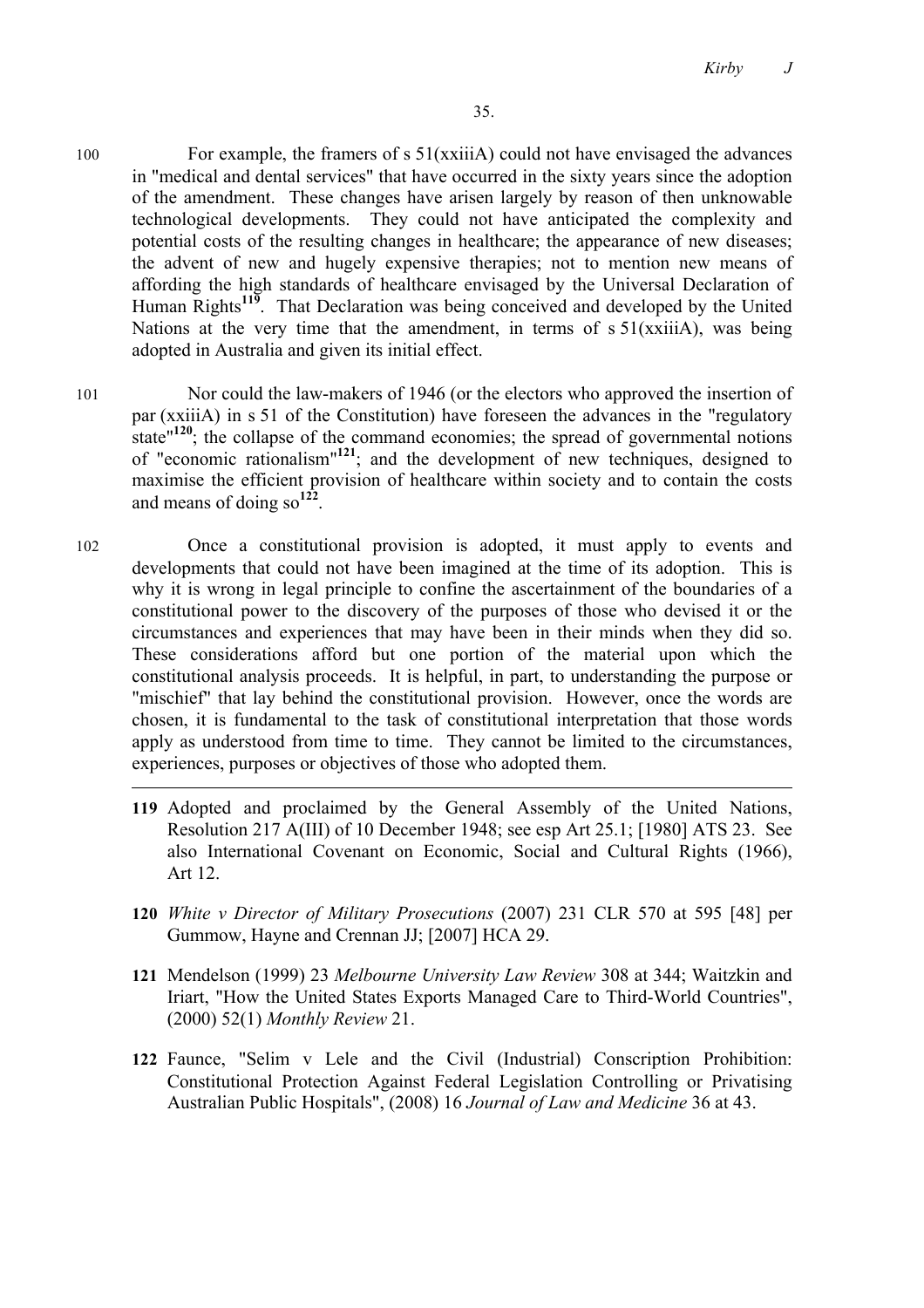- 103 *Application of recent authority*: Nothing in the foregoing observations is inconsistent with the general approach of this Court in recent years, once *Cole v Whitfield***<sup>123</sup>** lifted the earlier prohibition on reference to, and use of, historical materials (specifically Convention Debates) in assisting in the derivation of the meaning of constitutional words. Neither in *Cole v Whitfield*<sup>124</sup> nor in later decisions, including the opinion of six members of the Court in *Betfair Pty Ltd v Western Australia***<sup>125</sup>**, was it suggested that the use of historical materials imposed an interpretation of words confining their meaning to the original understandings, without regard to the changing circumstances to which those words must apply in times far removed from those in which the words were first written.
- 104 It follows that history may afford an understanding of the general purpose of the words, viewed at the time of adoption<sup>126</sup>. But the constitutional function of the words, once chosen, requires that they should continue to apply in different and unenvisaged later circumstances according to the "broad and general" approach explained by O'Connor J in the early years of the Commonwealth**<sup>127</sup>**. That approach was specifically reaffirmed in *Betfair***<sup>128</sup>**. Obviously, it applies to the problem presented by the present appeals.
- 105 *Distinguishing access to and use of history*: In these appeals, French CJ and Gummow J are therefore correct, with respect, in pointing out that the issue of constitutional interpretation, affecting s 51(xxiiiA), presented when the *BMA* case (1949) and *General Practitioners* (1980) were decided, necessarily involved a somewhat different approach because, at that time, this Court was limited in the use that it might make of extrinsic materials to understand the ambit of a constitutional provision<sup>129</sup>. However, it is one thing to permit access to such materials. It is quite
	- **123** (1988) 165 CLR 360 at 385.

- **124** See eg (1988) 165 CLR 360 at 385.
- **125** (2008) 234 CLR 418 at 453-454 [19]-[20].
- **126** See eg in *Betfair* (2008) 234 CLR 418 at 453-454 [19]-[20]. The joint reasons there referred to the "present operation of s 92 in the 'new economy' in which Betfair operates in Australia".
- **127** *Jumbunna Coal Mine NL v Victorian Coal Miners' Association* (1908) 6 CLR 309 at 367-368; [1908] HCA 95; cf *North Eastern Dairy Co Ltd v Dairy Industry Authority of NSW* (1975) 134 CLR 559 at 615; [1975] HCA 45.
- **128** (2008) 234 CLR 418 at 453 [19].
- **129** Reasons of French CJ and Gummow J at [18].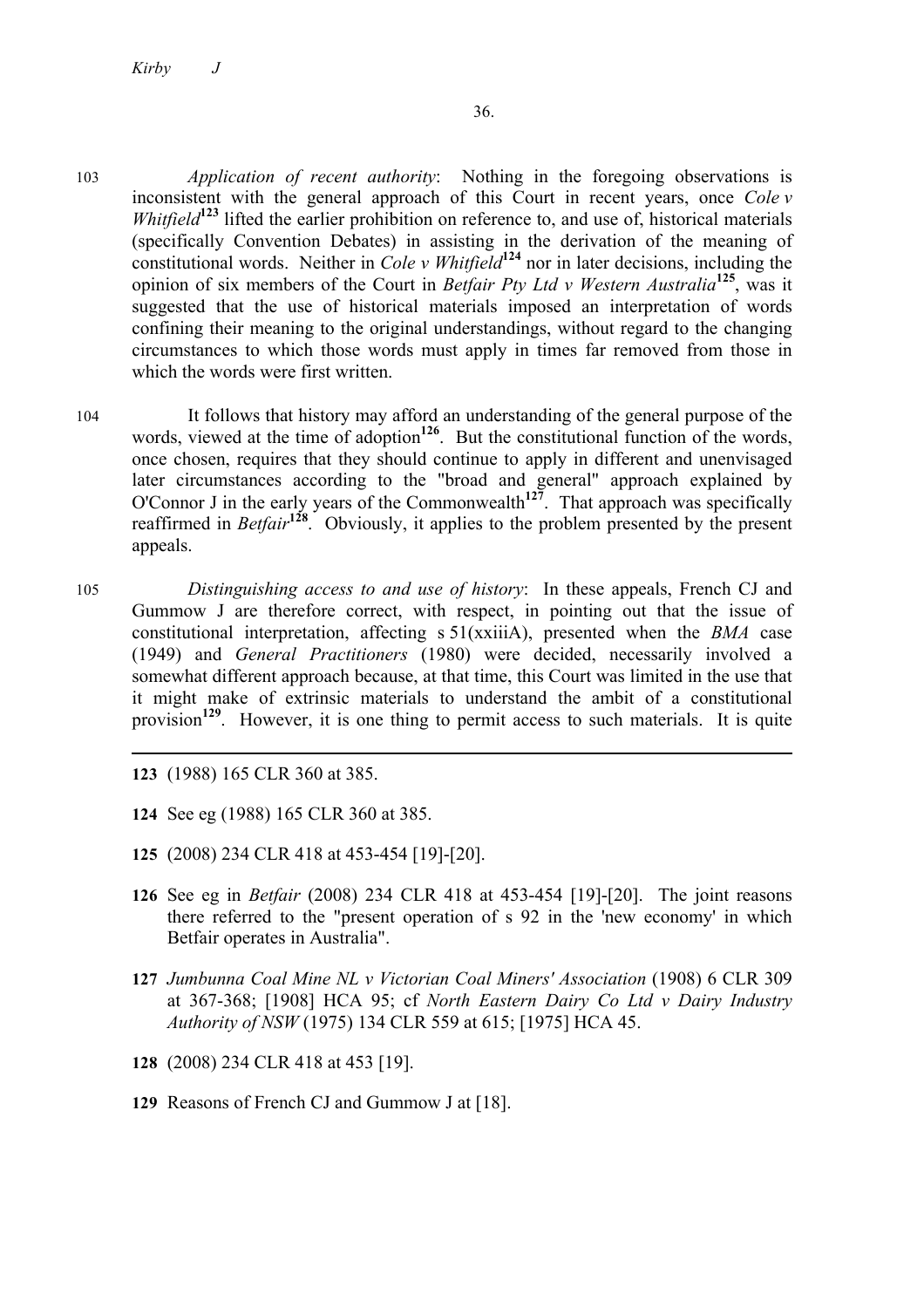another to allow the resulting discoveries to control the meaning of the text, as then understood. Nothing in *Cole v Whitfield* or *Betfair* warrants an originalist view of the use of the historical materials deployed in the present appeals. On the contrary, the joint reasons in *Betfair* laid emphasis on the importance of the constitutional text and on the need to construe constitutional language as it speaks to new and differing circumstances arising at a later time.

#### The shift in constitutional decisions

106 *Narrowing of constitutional approach*: An analysis of the decisions of this Court on s 51(xxiiiA) demonstrates that a very significant shift occurred in reasoning between the majority decision in the *BMA* case (from which Dixon J and McTiernan J dissented)**<sup>130</sup>** and the decision in *General Practitioners*. Clearly, in *BMA*, the majority judges took a broader view of the prohibition on "civil conscription" appearing in s 51(xxiiiA). Thus, in his reasons in *BMA*, Latham CJ said**<sup>131</sup>**:

> "There could in my opinion be no more effective means of compulsion than is to be found in a legal provision that unless a person acts in a particular way he shall not be allowed to earn his living in the way, and possibly in the only way, in which he is qualified to earn a living.

> … [I]n determining whether there is compulsion it is proper to consider not only the bare legal provision but also the effect of that provision in relation to the class of persons to whom it is applied in the actual economic and other circumstances of that class."

<sup>107</sup> To similar effect, Webb J observed**<sup>132</sup>**:

"To require a person to do something which he may lawfully decline to do but only at the sacrifice of the whole or a substantial part of the means of his livelihood would, I think, be to subject him to practical compulsion amounting to conscription in the case of services required by Parliament to be rendered to the people. If Parliament cannot lawfully do this directly by legal means it cannot lawfully do it indirectly by creating a situation, as distinct from merely taking advantage of one, in which the individual is left no real choice but compliance."

108 In *General Practitioners* there was a departure from this expansive view which had led to the outcome in *BMA*. That outcome had been unfavourable to the validity of

**130** (1949) 79 CLR 201 at 278 per Dixon J; cf at 283 per McTiernan J.

**131** (1949) 79 CLR 201 at 253.

**132** (1949) 79 CLR 201 at 292-293. See also at 290 per Williams J.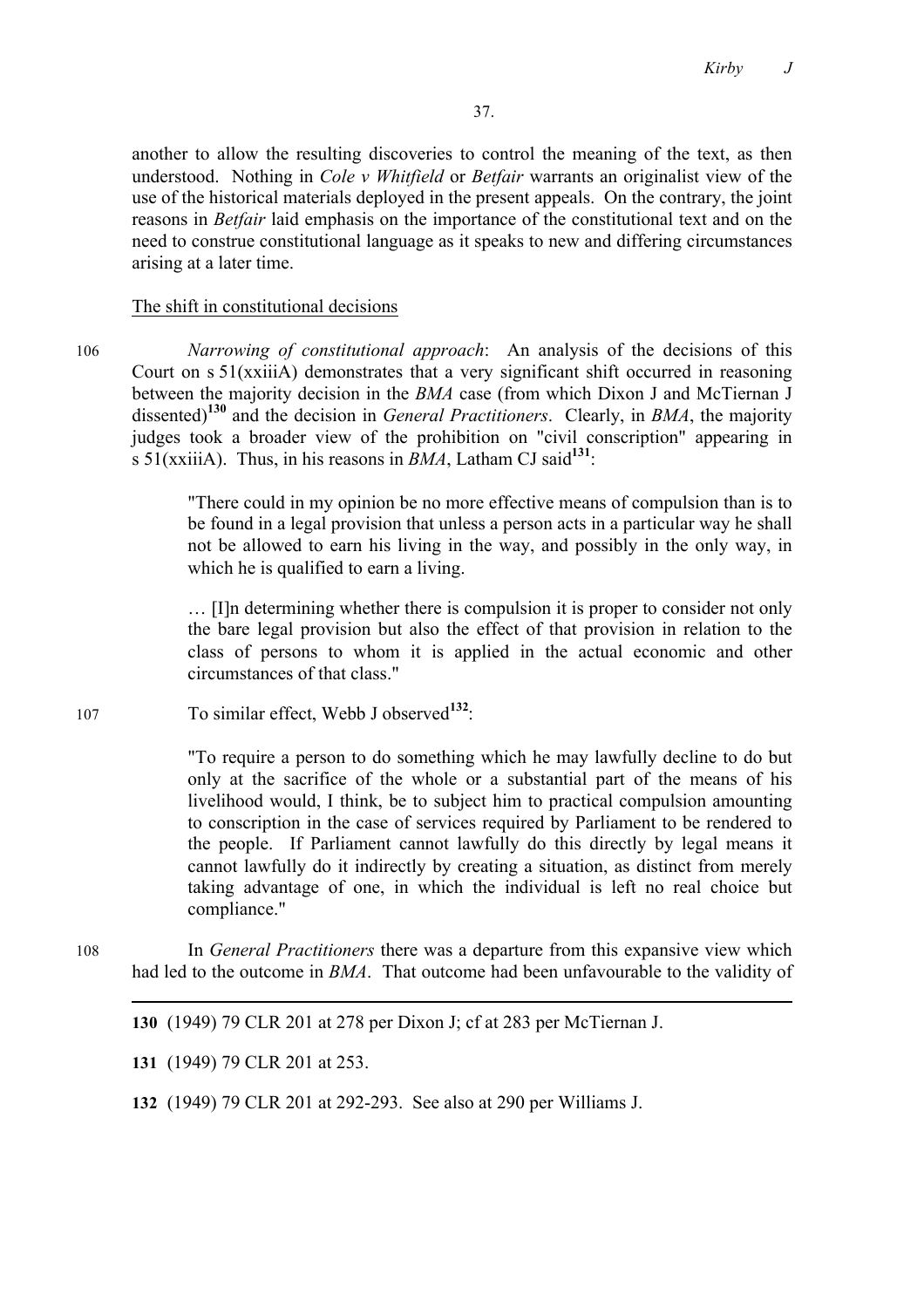the medical prescription writing obligation that was struck down in that case. While several of the judges in *General Practitioners* acknowledged that practical compulsion could, in particular circumstances, afford examples of "civil conscription"**<sup>133</sup>**, there is little doubt that the Court embraced an understanding of "civil conscription" that was closer to the dissenting reasons of Dixon J in the *BMA* case and less favourable to the broad ambit of the prohibition upheld there.

109 The clearest illustration of the narrowing of the view of the prohibition on "civil conscription" may be found in the reasons of Gibbs J in *General Practitioners*, although his Honour considered that his opinion was consistent with what he took to be the *ratio decidendi* in the *BMA* case. Specifically, Gibbs J said**<sup>134</sup>**:

> "[I]t could not properly be said that it would be a form of civil conscription to require a person who had voluntarily engaged in civilian employment to perform the duties of that employment in accordance with the instructions given to him by his employers … There is nothing in the Constitution that would indicate that the expression 'any form of civil conscription' where it appears in s 51(xxiiiA) should be given an enlarged meaning which its words do not naturally bear. The words 'any form of' do not, in my opinion, extend the meaning of 'conscription', and that word connotes compulsion to serve rather than regulation of the manner in which a service is performed."

- 110 As a matter of textual interpretation of the language in which the prohibition is stated, I find it impossible to accept that the words "any form of" in s 51(xxiiiA) do not enlarge the concept of "civil conscription"**<sup>135</sup>**. They are part of the ambit of the prohibition, which is to be read as a whole. On their face, the words are clearly intended to signal that no narrow view should be taken of the form of "civil conscription" that is prohibited. It is unpersuasive to me to draw a distinction between "compulsion to serve" and "regulation of the manner in which a service is performed", if such a distinction is intended to deny the fact that particular forms of regulation can, at a certain point, amount, in practice, to a "form of civil conscription". Both as a matter of textual interpretation and as a matter of practical commonsense, there is much to be said for the more ample view of the prohibition on "civil conscription" stated in the majority reasons in the *BMA* case**<sup>136</sup>**.
	- **133** (1980) 145 CLR 532 at 549 per Gibbs J. See also at 537-538 per Barwick CJ, 563- 564 per Stephen J, 565 per Murphy J, 565-566 per Aickin J. Mason J at 564 and Wilson J at 571 reserved the question.
	- **134** (1980) 145 CLR 532 at 557.

 $\overline{a}$ 

- **135** Reasons of Heydon J at [264].
- **136** Reasons of Heydon J at [259].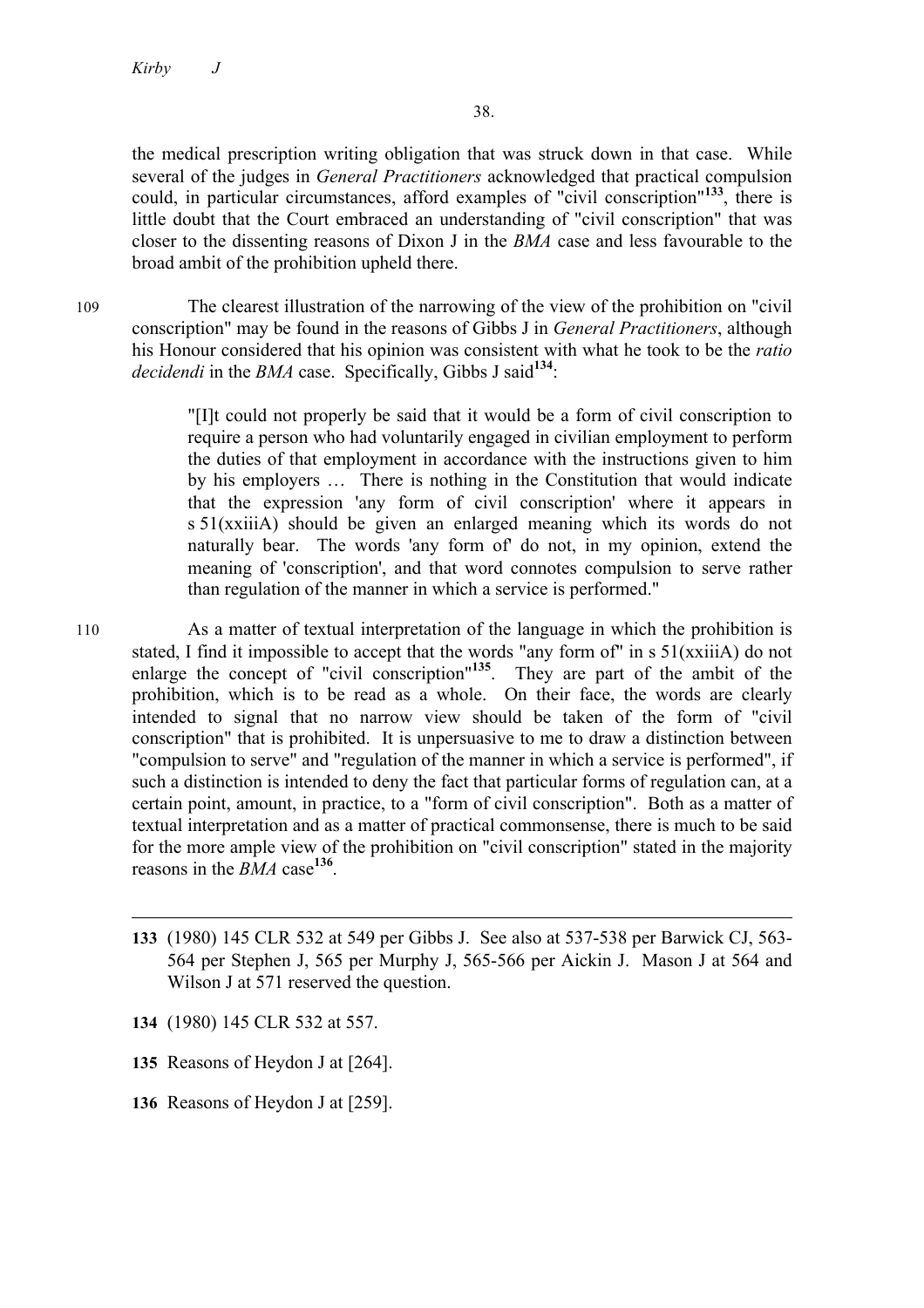- 111 *Supposed need for leave to reargue*: A question then arises (and was raised by the submissions of the appellants) as to whether they required the leave of this Court to suggest (as they did in their arguments) that the approach adopted by the Court in *General Practitioners* was incorrect and that this Court should revert to the approach explained by the majority in *BMA*. In this connection, reference was made to the supposed requirement of leave and to the considerations that would then enliven provision of such leave**<sup>137</sup>**.
- 112 I do not accept that any procedural requirement of leave (necessarily potentially limited to a majority of judges of this Court) could impede the right and duty of a judge of the Court to state his or her belief concerning the true meaning and application of the Constitution. The judge's obligation derives from the Constitution itself. No procedural rule, devised by judges, could impede its exercise**<sup>138</sup>**. The right and duty of a judge of this Court to state the law prevails, particularly in matters of constitutional interpretation**<sup>139</sup>**.
- 113 If, contrary to my belief, leave is required, I would certainly grant it to the appellants. This would not be the first time that a significant (and potentially useful or convenient) federal legislative scheme would have fallen, where, for constitutional reasons, that scheme was held invalid<sup>140</sup>. Such decisions can arise most especially when a federal law, relying on earlier decisions of the Court, seeks to erect too large an edifice of regulation, incapable of being supported by the constitutional text**<sup>141</sup>**.
- 114 *The appellants' complaints*: The appellants argued that, when the edifice of Pt VAA of the Act was examined, it was excessive to the power, especially after the change from regulation of practitioner conduct by reference to a criterion of "excessive services"**<sup>142</sup>** to one by reference to the broader notion of "inappropriate practice"**<sup>143</sup>**.
	- **137** *John v Federal Commissioner of Taxation* (1989) 166 CLR 417 at 438-439; [1989]  $HCA$  5.
	- **138** *Evda Nominees Pty Ltd v Victoria* (1984) 154 CLR 311 at 316; [1984] HCA 18.
	- **139** *Allders International Pty Ltd v Commissioner of State Revenue (Vict)* (1996) 186 CLR 630 at 673; [1996] HCA 58; *Shaw v Minister for Immigration and Multicultural Affairs* (2003) 218 CLR 28 at 56 [77]; [2003] HCA 72.
	- **140** See eg *New South Wales v The Commonwealth* (*The Incorporation Case*) (1990) 169 CLR 482; [1990] HCA 2; *Re Wakim* (1999) 198 CLR 511.
	- **141** As in *Ha* (1997) 189 CLR 465 at 502-503.
	- **142** The Act as formerly provided in s 79(1B). See reasons of Hayne, Crennan and Kiefel JJ at [211].
	- **143** The Act, ss 82, 81. See reasons of Hayne, Crennan and Kiefel JJ at [212].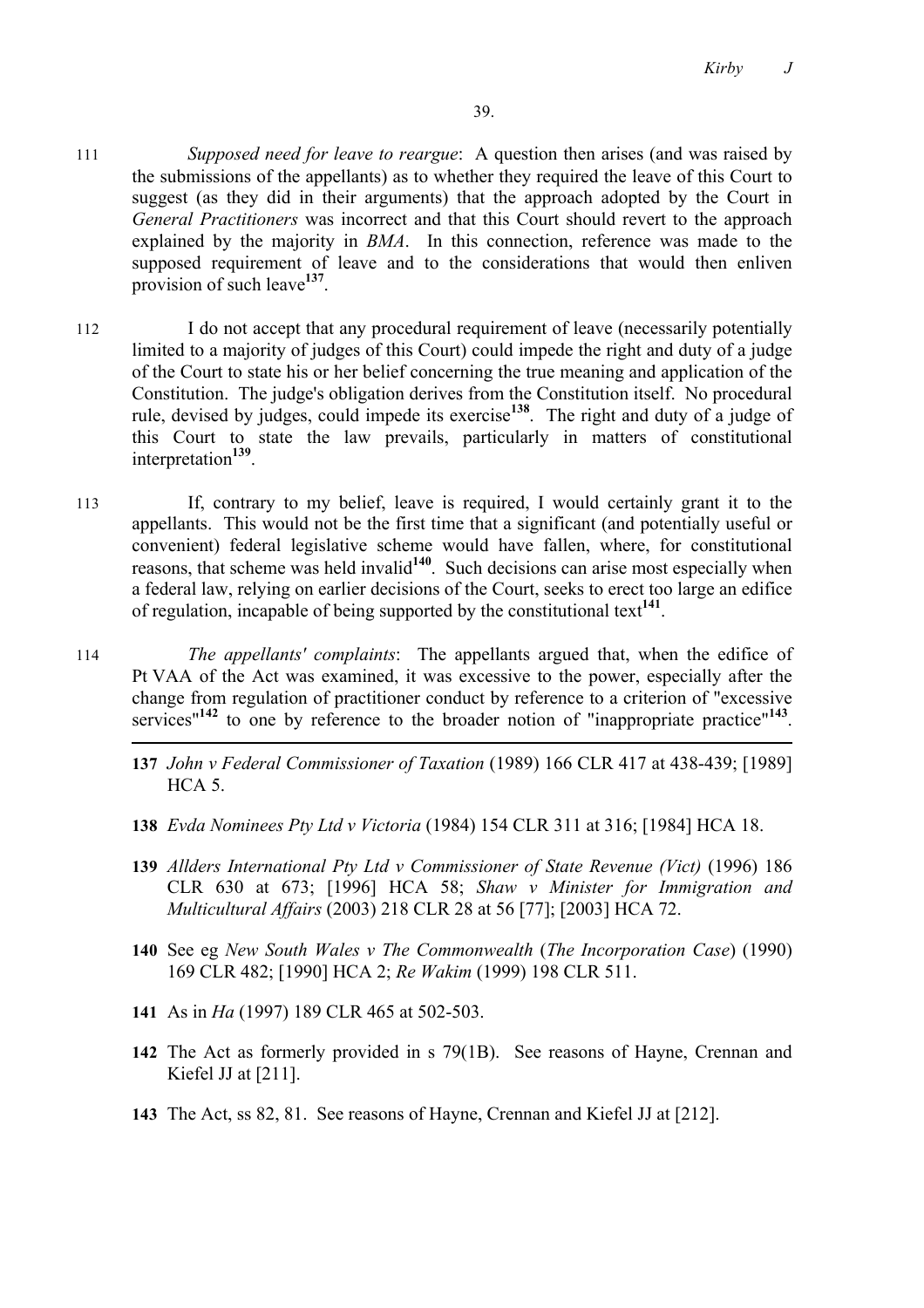According to the appellants, the result of this change was the imposition of an impermissible "form" of "civil conscription". A coercive intrusion had been introduced into the lives of the healthcare professionals who provided "medical and dental services<sup>"144</sup>. It took the legislation into conflict with the prohibition in s  $51(xxii)$ . This required invalidation of the impugned provisions and their severance, if possible, from other provisions of the Act.

- 115 The introduction of the criterion of practical coercion of health professionals, effectively to conform to perceptions of "appropriate practice", beyond those enforceable by the State and Territory disciplinary bodies applicable to registered medical practitioners and dental surgeons, subjected such professionals to severe restrictions and regulations. The subject provisions, which were introduced in 1994, were not in force at the time of the decision in *General Practitioners*. Moreover, at that time (amongst other things) the Court's restriction on access to historical and other materials would have prevented the presentation of many of the arguments advanced by both sides in these appeals.
- 116 It follows that it is appropriate to recognise the uncertainty that exists in the meaning of the prohibition contained in s 51(xxiiiA) of the Constitution; to acknowledge the arguable shift in the approach between the *BMA* case and *General Practitioners*; and to accept that there are difficulties in adopting at face value some of the reasoning expressed in *General Practitioners.* What, then, does the prohibition in the paragraph entail, with particular relevance to the statutory provisions that the appellants impugn?

# The meaning of civil conscription

- 117 *Starting with the constitutional text*: The meaning of the prohibition in s 51(xxiiiA) is to be derived by an orthodox process of analysis addressed to the contested phrase of the Constitution. That mode of reasoning does not surrender the analysis either to the supposed enlightenment now afforded by available historical material or to an uncritical acceptance of the unadorned criterion expressed by Dixon J in the *BMA* case**<sup>145</sup>** and reflected in the reasons of Gibbs J in *General Practitioners***<sup>146</sup>**.
- 118 The starting point for analysis is always the language of the provision itself. Several points need to be noticed. First, each of the social security benefits stated in the paragraph is governed by the opening phrase "the provision of". Thus, laws with
	- $\overline{a}$ **144** By the *Health Legislation (Professional Services Review) Amendment Act* 1994 (Cth).

**145** (1949) 79 CLR 201 at 278.

**146** (1980) 145 CLR 532 at 559-560.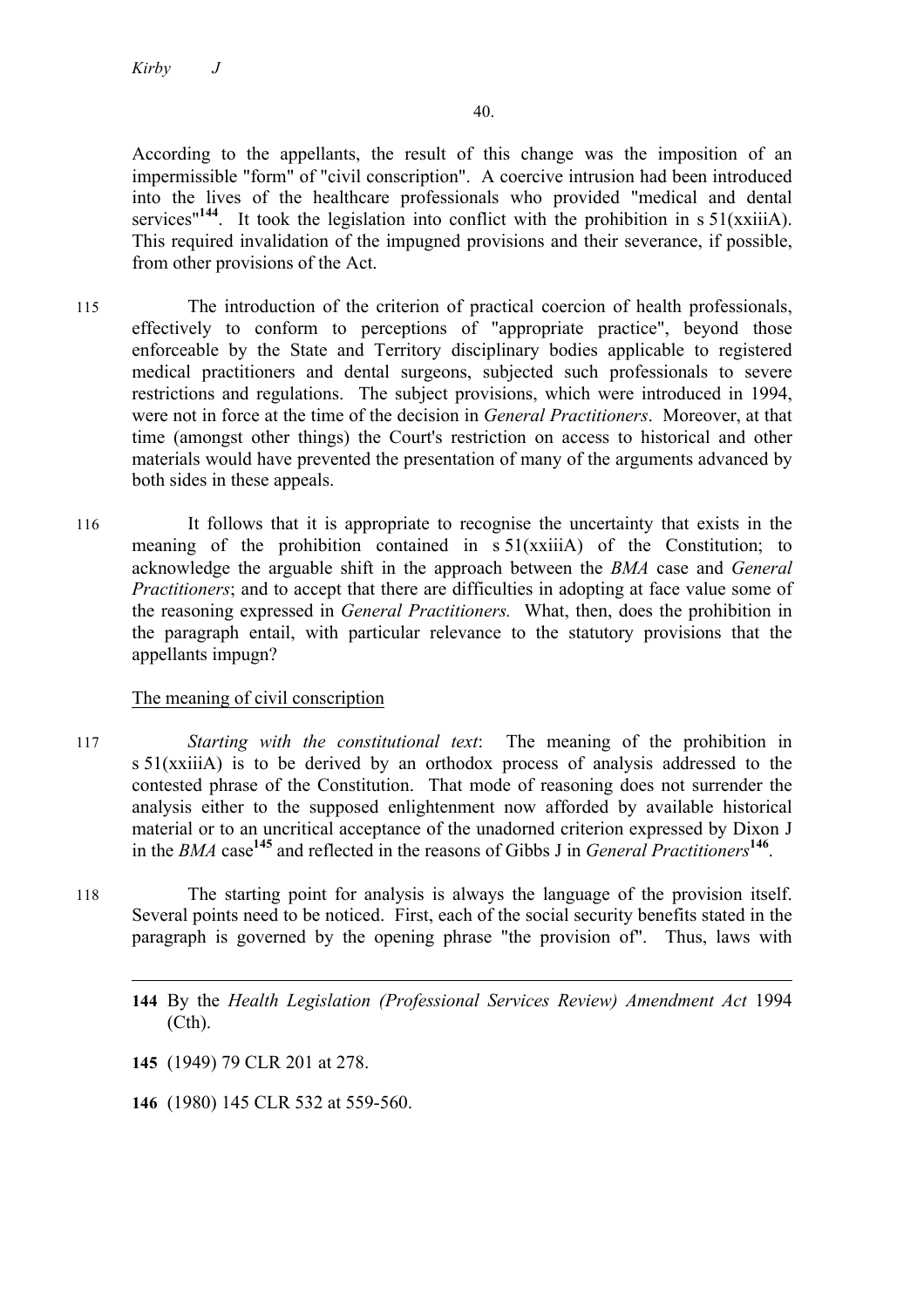*Kirby J*

respect to "medical and dental services" at large are not assigned to the Federal Parliament by the added head of power. What is authorised are laws with respect to "the provision of" both "medical and dental services". That is also the context in which the prohibition has to be understood.

119 Moreover, the provision of the applicable services needs to be understood by reference to the accompanying services, all of which contemplate payments or facilities of various kinds: "maternity allowances", "widows' pensions", "child endowment", "unemployment, pharmaceutical, sickness and hospital benefits" and "benefits to students and family allowances". It is in this context that "medical and dental services" appear with their attached prohibition on "civil conscription". It is difficult to imagine that the mere payment of the various forms of allowances, pensions, endowment and benefits could turn into a form of "civil conscription". Hence, the bracketed words have generally been assumed to govern only the provision of "medical and dental services". With their reference to nominated professions those words are conceivably susceptible to a form of "civil conscription". Were it otherwise, it might have been expected that the words now appearing within brackets would have appeared either at the beginning or at the end of the paragraph, so as to govern expressly all of the nominated services.

120 *Dictionary meanings of conscription*: Contrary to the suggestion of Gibbs J in *General Practitioners*, the inclusion within brackets of the reference to "any form of" civil conscription seems designed to expand the concept of "conscription" itself. Normally, in contemporary English, that word is used to refer to compulsory military enlistment in the defence forces. In fact, this is the sole definition provided in the *Macquarie Dictionary*<sup>147</sup>, namely "compulsory enrolment in the armed forces".

121 In the *Shorter Oxford English Dictionary*, the primary relevant meaning given is "[e]nrolment or enlistment (of soldiers)"**<sup>148</sup>**. However, in Dr Samuel Johnson's original *Dictionary of the English Language***<sup>149</sup>**, the author, by reference to the Latin source of the word (*conscriptio*), describes "conscription" as "[a]n enrolling or registering". He explains "conscript" by reference to a non-military example: "A term used in speaking of the Roman senators, who were called *Patres conscripti*, from their names being written in the register of the senate." The military use of "conscription" in England is ascribed by the *Shorter Oxford English Dictionary* to the 1650s.

122 A wider application of the word "conscription" to non-military activities is also recognised in other modern dictionaries but still with primary reference to compulsory

**147** Federation Edition (2001), vol 1 at 413.

**148** 3rd ed (1973), vol 1 at 403.

**149** (1755). See also *Chambers English Dictionary*, (1988) at 302.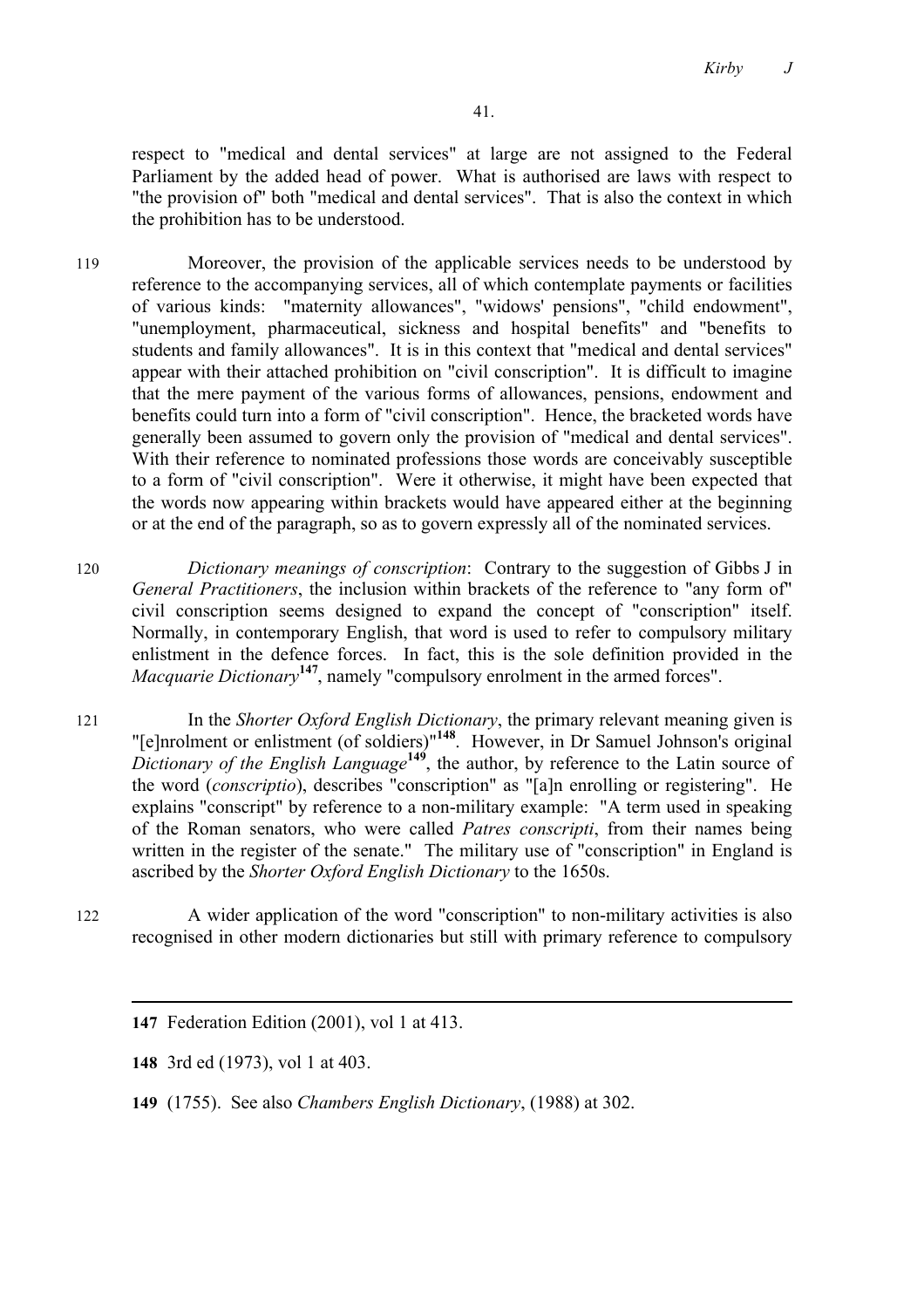service in the armed forces**<sup>150</sup>**. Clearly, the usual denotation of the word in Australia, at least when expressed in the form of the noun "conscription", involves compulsory enrolment in the armed forces. This fact helps to explain the importance of the parenthetical prohibition on "civil conscription" and the inclusion of the indication that what was being prohibited was "any form" of such "conscription" which, in this instance, was expressly to be "civil", not military, in character.

- 123 As a textual matter, the inclusion of the indication of the breadth of the concept ("any form of") suggests that the imperfection of the metaphorical phrase was recognised by the drafters**<sup>151</sup>**. It was not "military" (or even "industrial") conscription, as in the failed accompanying proposal envisaging enlarged legislative powers with respect to industrial employment. All of these considerations place emphasis on the width of the stated prohibition, considered by reference to the terms in which it is expressed.
- 124 *A special and limited protection*: A further feature, derived from the text, that lends support to the foregoing propositions is that the protection afforded by the words in brackets is special, limited and necessarily restricted to those involved in the provision of "medical and dental services". Such persons comprise the healthcare professionals who provide the designated services. They also include, of necessity, the patients who are the recipients of the provision of such services.
- 125 Normally, in our society, the provision of "medical and dental services" occurs pursuant to a private contract entered into between the healthcare provider and the patient**<sup>152</sup>**. The purpose of incorporating a prohibition on "civil conscription" in the provision of such services is thus to preserve such a contractual relationship between the provider and the patient, at least to the extent that each might wish their relationship to be governed by such a contract.
- 126 In this sense, the prohibition is expressed for purposes of protection, including a protection extending to the patient. It is designed to ensure the continuance in Australia of the individual provision of such services, as against their provision, say, entirely by a government-employed (or government-controlled) healthcare profession.
	- $\overline{a}$ **150** eg *Encarta World English Dictionary*, (1999) at 404; *The Random House Dictionary of the English Language*, (1983) at 312; *Webster's Third New International Dictionary*, (1976) at 482.
	- **151** See, for example, Mendelson (1999) 23 *Melbourne University Law Review* 308 at 328.
	- **152** *Breen v Williams* (1996) 186 CLR 71 at 123; [1996] HCA 57; cf Mendelson (1999) 23 *Melbourne University Law Review* 308 at 319.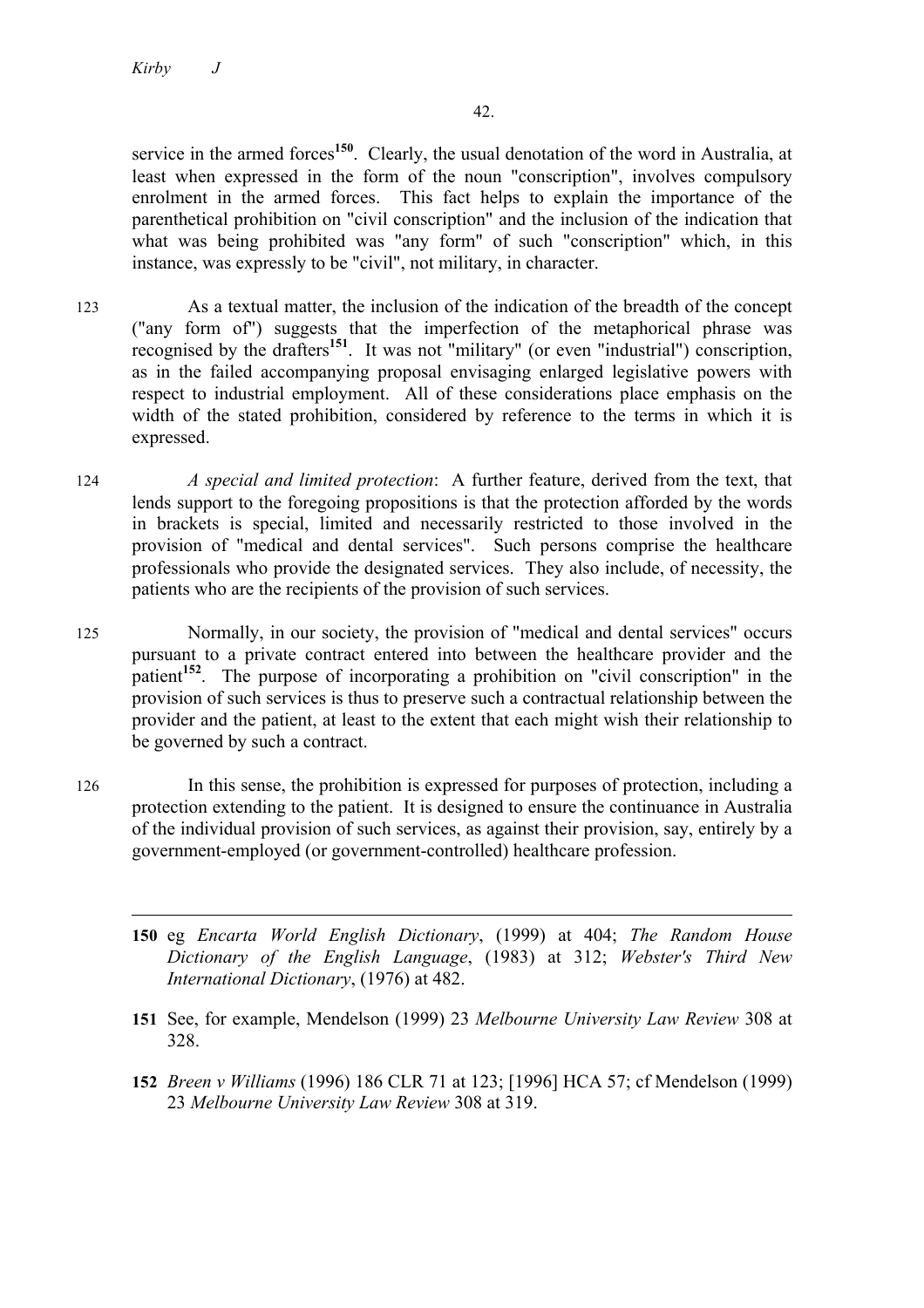- 127 This does not mean that there cannot be the provision of "medical and dental services" otherwise than by individual suppliers, including for example public hospitals and private insurers. However, the prohibition on "any form of civil conscription" is designed to protect patients from having the supply of "medical and dental services", otherwise than by private contract, forced upon them without their consent.
- 128 *A rare constitutional guarantee*: Because of its character as a guarantee or protection, both for the healthcare professionals identified and for the patients affected by the provision of their services, the exclusion of any form of "civil conscription" must be seen as one of the rare instances of an individual guarantee and protection spelt out in the Australian Constitution. The fact that the Constitution has taken the trouble to afford such a guarantee is a strong reason for upholding a broad ambit for the prohibition, to the full extent that the words permit. It is a reason for rejecting an unduly narrow reading.
- 129 Such an approach also conforms to the view taken about analogous questions arising in other paragraphs in s 51 of the Constitution, where a grant of power is made subject to a "safeguard, restriction or qualification"**<sup>153</sup>**. This was the expression employed by Dixon CJ in explaining the approach that is to be taken when deciding the meaning of a grant of power expressed as subject to a limitation.
- <sup>130</sup> In *Attorney-General (Cth) v Schmidt***<sup>154</sup>**, Dixon CJ explained the proper approach with the concurrence of the four other judges participating in that case<sup>155</sup>. The principle there stated has been applied by this Court on many occasions**<sup>156</sup>**. Although commonly considered in the context of the power to make laws with respect to the acquisition of property, subject to the "guarantee" of "just terms"**<sup>157</sup>**, the present is an even clearer occasion for the application of the stated rule. This is because of the way in which the limitation on the exercise of the power is expressed within the very grant of legislative power itself – emphatically and within parentheses.
- 131 *The broad approach to constitutional words*: The established approach of this Court to the ascertainment of the meaning of constitutional words, affording a grant of
	- **153** See *Work Choices Case* (2006) 229 CLR 1 at 215 [515].
	- **154** (1961) 105 CLR 361 at 372; [1961] HCA 21.

- **155** (1961) 105 CLR 361 at 373 per Fullagar, Kitto and Taylor JJ and at 377 per Windeyer J.
- **156** See eg *Nintendo Co Ltd v Centronics Systems Pty Ltd* (1994) 181 CLR 134 at 160 per Mason CJ, Brennan, Deane, Toohey, Gaudron and McHugh JJ; [1994] HCA 27; see also *Work Choices Case* (2006) 229 CLR 1 at 211-213 [502]-[507].
- **157** Constitution, s 51(xxxi). See also s 51(xxxiii).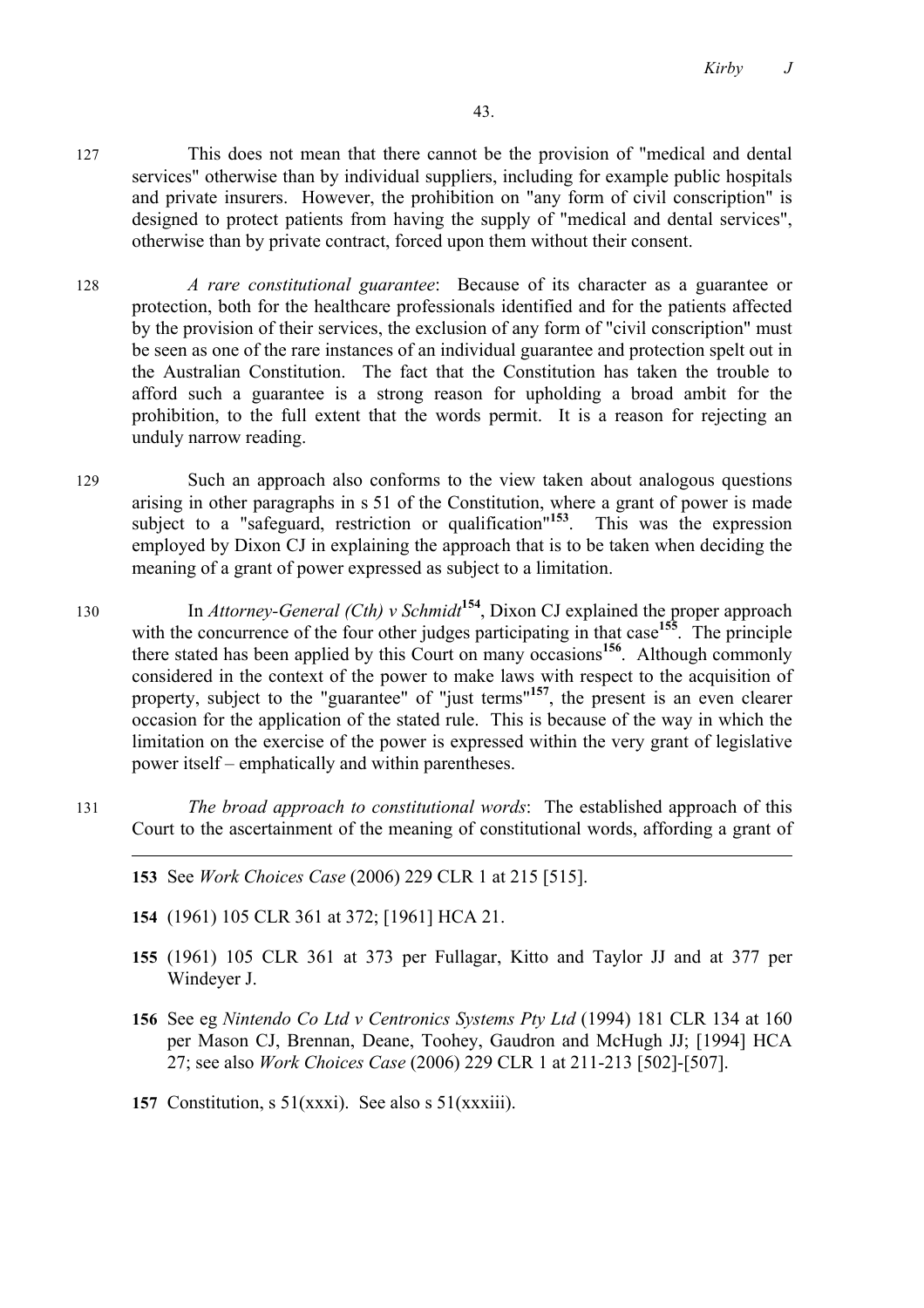legislative power to the Parliament, is to insist that such words should be given a broad application. This approach is adopted out of recognition of the purposes of the Constitution; the democratic accountability of the repository of the power; and the vast array of circumstances to which, over time, the power will have application**<sup>158</sup>**. Although this rule is normally stated in the context of a *grant* of power, the same principle applies to a *limitation* upon such a grant, at least where that limitation has been adopted, as here, to afford protection to an identified class. This is especially so where it is recognised that that class includes not merely the providers of "medical and dental services" but also the recipients, namely patients, and citizens generally, as potential recipients of such services.

- 132 *Express textual enlargement of exemption*: In the present case, the foregoing rule receives specific endorsement from the use of the expression "*any form of* civil conscription". Correctly, in my view, the wide ambit of "any form of" was recognised in the  $\overline{BMA}$  case both by Latham CJ<sup>159</sup> and by Williams  $J^{160}$ . If the opinion of Gibbs J in *General Practitioners* were correct**<sup>161</sup>**, that phrase was basically redundant. This is not a view that I could accept. In a comparatively sparse constitutional text, containing comparatively few express, protective guarantees, it is an approach to the interpretation of the Constitution that is unsupported by any other instance of which I am aware**<sup>162</sup>**.
- 133 *Fundamental human rights*: To the extent that it is permissible to construe a contested provision of the Constitution by reference to the contextual consideration of emerging norms of fundamental human rights as expressed in international law**<sup>163</sup>**, some
	- l **158** *Jumbunna* (1908) 6 CLR 309 at 367-368; cf *Betfair* (2008) 234 CLR 418 at 454 [20].
	- **159** (1949) 79 CLR 201 at 250.
	- **160** (1949) 79 CLR 201 at 287.
	- **161** (1980) 145 CLR 532 at 557.
	- **162** Unless it be the *Work Choices Case* (2006) 229 CLR 1, assuming (as I there held) that the provision for the resolution of industrial disputes stated in  $s \frac{51}{(xxx)}$  of the requirement for the prevention and settlement to be by procedures of conciliation and arbitration was such a guarantee. See (2006) 229 CLR 1 at 214-216 [510]- [518].
	- **163** Upon which see *Newcrest Mining (WA) Ltd v The Commonwealth* (1997) 190 CLR 513 at 657; [1997] HCA 38; *Al-Kateb v Godwin* (2004) 219 CLR 562 at 617-630 [152]-[191] of my own reasons; cf at 583-595 [42]-[73] per McHugh J; [2004] HCA 37; *Roach v Electoral Commissioner* (2007) 233 CLR 162 at 177-180 [13]- [19] per Gleeson CJ, 203-204 [100] per Gummow, Kirby and Crennan JJ, 220-223 [163]-[173] per Hayne J, 224-225 [181] per Heydon J; [2007] HCA 43.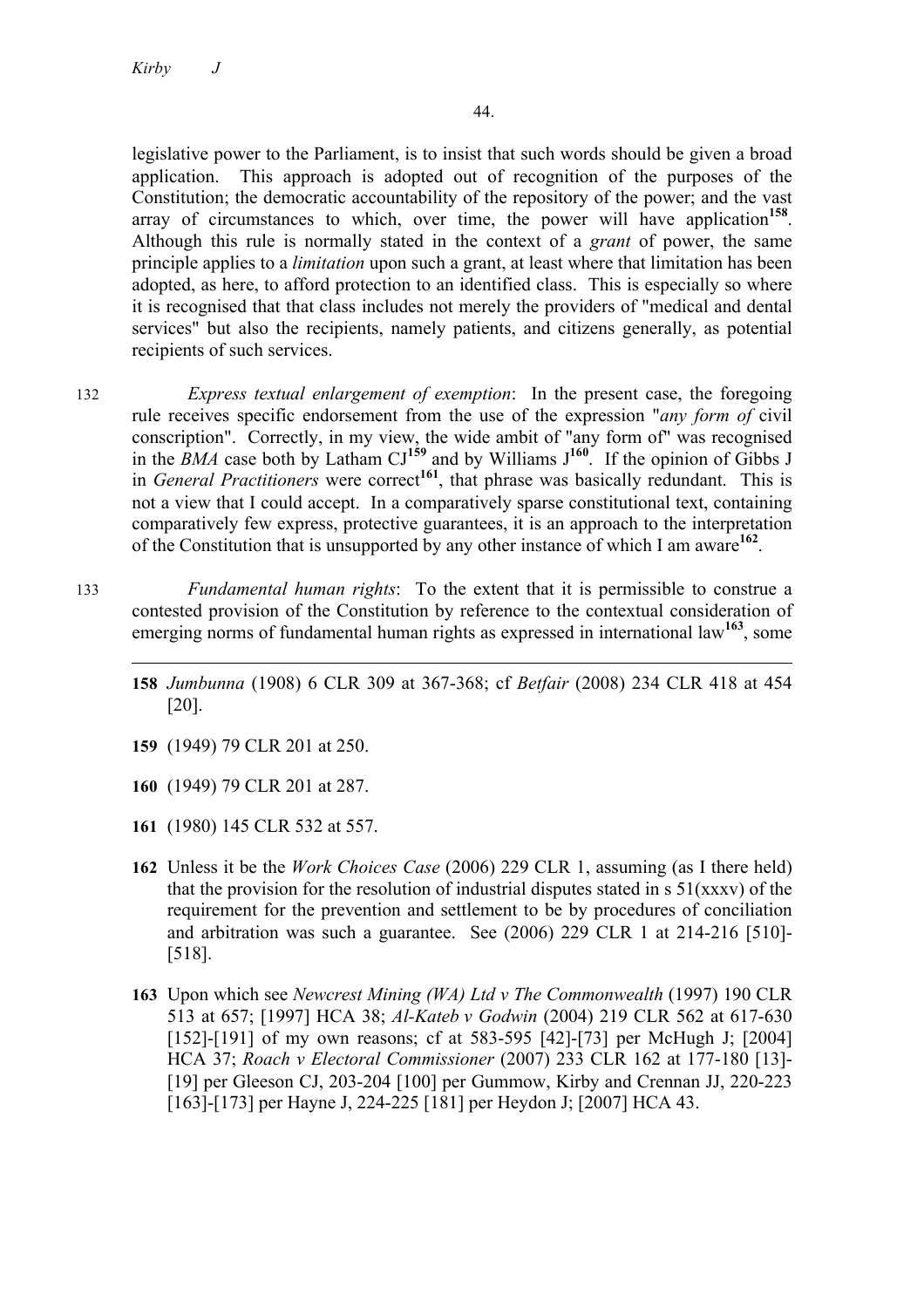reinforcement for a broad reading of the prohibition in s 51(xxiiiA) of the Constitution can also be found in relevant provisions of international law.

134 These include the provisions of the Universal Declaration of Human Rights, including Art 23.1 which guarantees that "[e]veryone has the right to work [and] to free choice of employment" and of Art 25.1 which provides: "Everyone has the right to a standard of living adequate for the health and well-being of himself and of his family … and medical care and necessary social services, and the right to security in the event of … sickness, disability, widowhood, old age or other lack of livelihood in circumstances beyond his control."**<sup>164</sup>**

135 To the extent that the interpretation of the prohibition on "civil conscription" urged by the appellants finds support in the international expression of fundamental rights, and in the international law that states those rights, the wider view of the phrase should be preferred to a view that would fail to uphold such fundamental rights in the Australian context. It is important to recognise that the fundamental human rights referred to in the instruments of international law preceded the inclusion of reference to them in such instruments. All that international law has done is to express the rights that inhere in human beings by virtue of their humanity. There is therefore no inconsistency in giving a meaning to the Australian Constitution by reference to declarations of fundamental rights that were adopted after the initial acceptance of the Constitution or, in this case, after the 1946 amendment of the Constitution by the addition of the provisions of s 51(xxiiiA).

136 *The necessity of detailed implementation*: So far, the analysis of the content of the power in s 51(xxiiiA) has laid emphasis upon the wide ambit both of the grant to make laws with respect to the "provision" of "medical and dental" services and of the exclusion from that grant of a law that would authorise "any form of civil conscription". However, s 51(xxiiiA) must also be read in the context of the Constitution viewed as a whole. It is therefore necessary to refer to express and implied contextual considerations that throw light on the scope of the particular power and of the express exclusion from it.

- 137 Specifically, both the express and implied constitutional provisions for the making of laws incidental to the execution of any power vested in the Parliament<sup>165</sup>
	- **164** See also International Covenant on Economic, Social and Cultural Rights (1966), Art 7 (work rights), Art 9 (right to social security), Art 12 (right to the enjoyment of the highest available standard of physical and mental health). See esp Art 12.2(d) referring to conditions that will assure to all medical services and medical attention in the event of sickness. See as well International Covenant on Civil and Political Rights (1966), Art 8.3(a) (prohibition on forced or compulsory labour).
	- **165** See eg Constitution, s 51(xxxix).

- 
-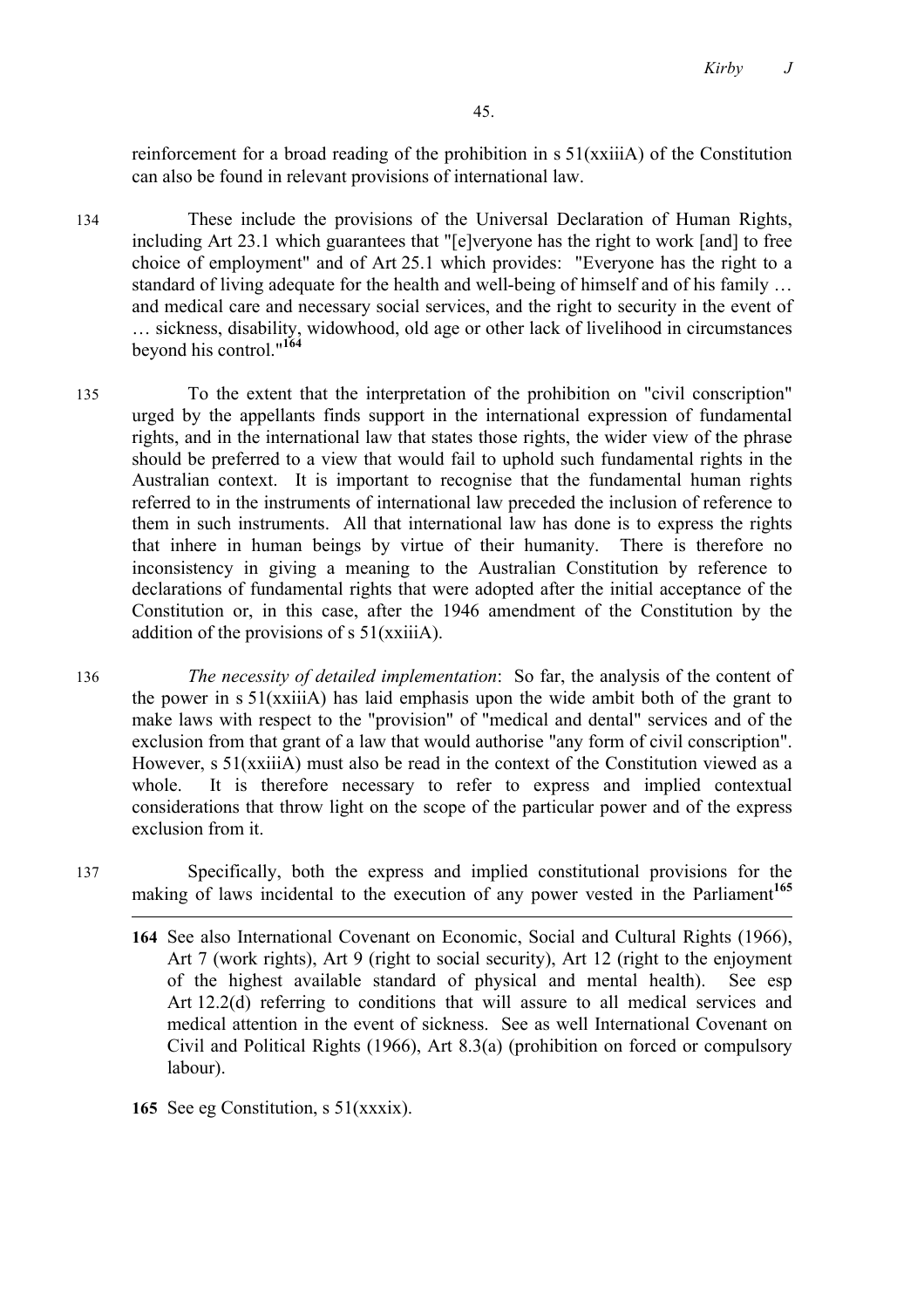envisage the enactment of detailed laws to carry into force a head of power such as that in par (xxiiiA). In the nature of modern government, such provisions are bound to involve considerable detail, both of a substantive and procedural kind. Especially so in the context of a paragraph of the Constitution, such as s 51(xxiiiA), with its wide variety of provisions for differing kinds of allowances, pensions, endowment and sundry benefits.

- 138 It would be impossible to bring such a head of power into effect, in the form of a comprehensive law on social security such as the Act, without enacting provisions of very considerable detail. This is especially so because the addition of par (xxiiiA) to s 51 supplements a power to make laws on "invalid and old-age pensions" included in the original list of powers afforded to the Federal Parliament in 1901**<sup>166</sup>**. Thus par (xxiiiA) expanded greatly the powers of the Federal Parliament and its potential functions and duties with respect to social services for all Australians.
- 139 The history of the introduction of the legislation based upon s 51(xxiiiA), and the complexity of the scheme as it grew and expanded, is explained in other reasons **<sup>167</sup>**. In the nature of such a substantial grant of legislative power; the wide variety of the services specifically nominated; the individuality of the beneficiaries affected; and the specificity of the transactions to be provided for, federal legislation of considerable detail was necessary, addressed both to the rights and obligations of the providers of "medical and dental services" and also to the rights and obligations of the recipients of those services.
- 140 It follows that, in arriving at an understanding about the express prohibition on "any form of civil conscription", stated in s 51(xxiiiA), it is necessary to accept that detailed provisions for the implementation of the services, and for their regulation and proper deployment, would not, of themselves, amount to "any form of civil conscription"**<sup>168</sup>**. In so far as such regulation is necessary to, and inherent in, the provision of a wide range of "medical and dental services", and reasonably proportionate to the grant of power for that purpose, the stated constitutional prohibition would not, without more, be breached.
- 141 *Constitutional regulation of finances*: There is a further contextual consideration which must be taken into account, for it lies deep in the language, history and principles of the Constitution, in relation to which s 51(xxiiiA) must find its place and be understood. I refer to the central constitutional doctrine that the imposition of

**166** Constitution, s 51(xxiii).

- **167** See esp reasons of Hayne, Crennan and Kiefel JJ at [203]-[210].
- **168** Reasons of Heydon J at [277].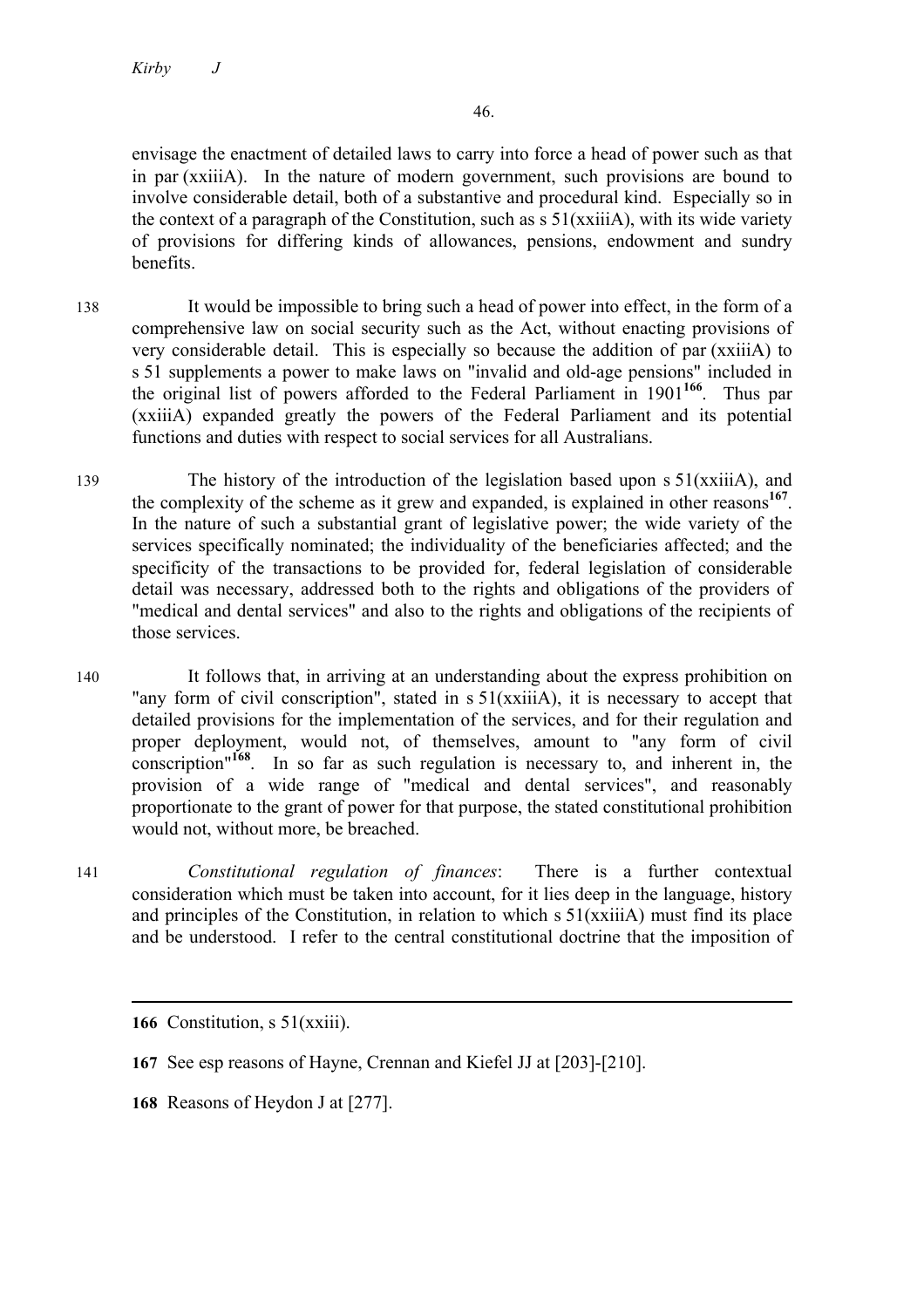taxation and the raising of moneys from people, constituting as they do a "burden on the people"**<sup>169</sup>**, have to be effected as the Constitution expressly provides.

- 142 Thus, the expenditure of moneys must be approved by Appropriation Bills that conform to the constitutional design<sup>170</sup> and that observe the requirements of the Constitution for the levying of moneys from the people; the payment of such moneys into the Consolidated Revenue Fund; and the expenditure of all such moneys in accordance with, or under, appropriations made by law**<sup>171</sup>**.
- 143 The foregoing are fundamental postulates of the Constitution. They impose severe practical requirements. These are reflected in all federal measures involving the expenditure of moneys. The requirements ensure that such moneys are lawfully and properly expended, and not otherwise. In the context of the Constitution, no reading of the prohibition on "any form of civil conscription" could be adopted that in any material way limited or restricted the due observance of these other constitutional norms designed to ensure the lawfulness and integrity of the expenditures of the Commonwealth.
- 144 Self-evidently, the provision of social services in the many forms described in s 51(xxiiiA) would necessarily involve both very large *aggregate* expenditures and very small *individual* expenditures made payable (relevantly) to the providers of "medical and dental services" or their agents, or to patients or other persons on their behalf. No view could be adopted of the prohibition in  $s 51(xxii)$  on the enactment of "any form" of civil conscription" which involves a departure from, or limitation upon, the proper regulation of the expenditures to ensure their lawfulness and financial integrity.
- 145 The enactment of general and particular provisions of federal law to safeguard such considerations was expressed by, or implied in, the constitutional provisions governing taxation, appropriations, the Consolidated Revenue Fund and the expenditures to which I have referred. If any aspect of the federal law, enacted in a proportionate way to conform with such constitutional provisions, involved a burden (even a coercive burden) on the providers of "medical and dental services" (or their patients who received such services) this could not, of itself, constitute a form of "civil conscription". That is so because of the need to reconcile the prohibition expressed in s  $51(xxii)$  with the provisions elsewhere contained in the Constitution, or implied by necessity and constitutional convention, to uphold the lawfulness and integrity of each expenditure of federal funds raised ultimately as a "burden on the people".

**169** Constitution, s 53.

 $\overline{a}$ 

- **170** Constitution, ss 54, 55. See also *Combet v The Commonwealth* (2005) 224 CLR 494; [2005] HCA 61.
- **171** See Constitution, ss 81, 82, 83.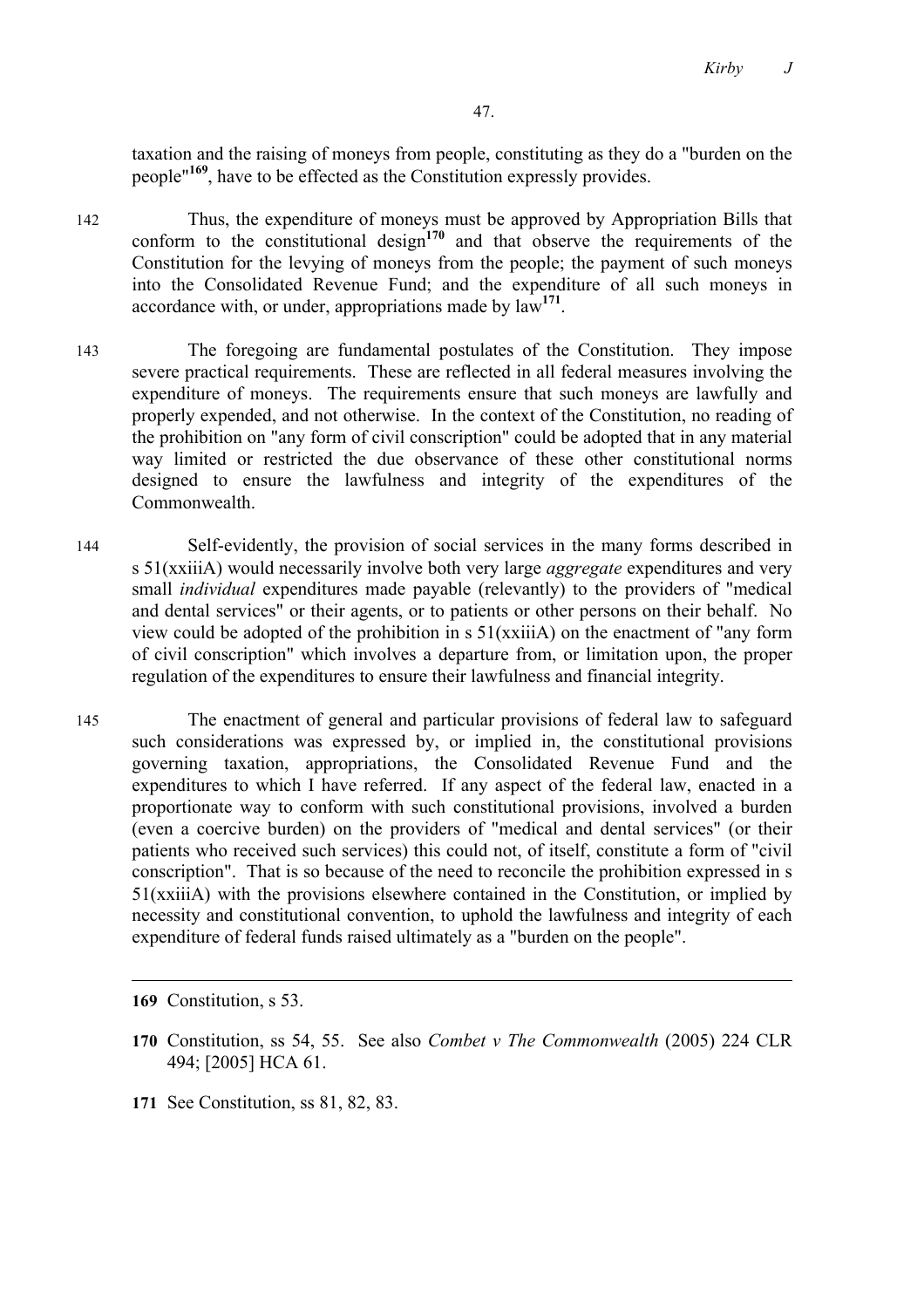- 146 Also of necessity, because of the very great aggregate sums of federal moneys involved and the multitude of very small payments for the provision of individual services arising in the case of particular recipients, a high degree of particularity in monitoring, supervising and checking such payments is inescapable. The prohibition on "any form of civil conscription" must accommodate to that degree of particularity. An intrusion to some degree into the private contractual arrangements between the provider of "medical and dental services" and the recipient of such services is inescapable, so long as there is any payment of moneys out of the Consolidated Revenue Fund.
- 147 *Defining the permissible regulation*: The question in these appeals thus becomes how to define the point where the necessary, proper and inescapable intrusion into the private arrangements between the provider of "medical and dental services" and a recipient of such services passes beyond legitimate scrutiny for reasons of upholding the lawfulness and integrity of such payments and is converted, by its sheer detail and intrusiveness, into a prohibited "form of civil conscription". No easy formula is available to identify that point.
- 148 In recognition of the primary grant of power to the Parliament to enact laws for a wide range of social services, including the provision of "medical and dental services"; the adoption of the power to do so, exceptionally, by amendment of the Constitution; and the importance and necessity of detailed provisions (including machinery laws) to ensure the lawfulness and integrity of both aggregate and individual payments, the courts will generally respect and uphold the means adopted by the legislature.
- 149 So long as the machinery provisions are proportionate to the grant of power and do not aggregate to a "form of civil conscription", this Court would not invalidate a measure, or combination of measures, properly characterised as laws enacted to give effect to constitutional requirements designed to uphold the lawfulness and integrity of federal financial expenditures. In particular, the Court would not ordinarily secondguess the legislature in such specific provisions, so long as they appeared reasonably appropriate and adapted ("proportionate") to the fulfilment of the power afforded by s 51(xxiiiA).
- 150 There must, however, be exceptions to such deference. Thus, a law pretending to be one to uphold the lawfulness and integrity of financial expenditures but which, instead, was properly to be characterised as one intruding into the individual relationship between providers of "medical and dental services" and recipient patients, might attract constitutional invalidation. So might a law which was so detailed and intrusive as to impose coercive requirements and restrictions on the provider of such services, disproportionate to any legitimate federal interest, financial or otherwise. Similarly, to enact laws imposing blanket rules affecting the individual relationship between providers of "medical and dental services" and their recipients, whether for reasons of cost minimisation or for the achievement of particular administrative outcomes in terms of medical or dental practice, could risk invalidation. They might do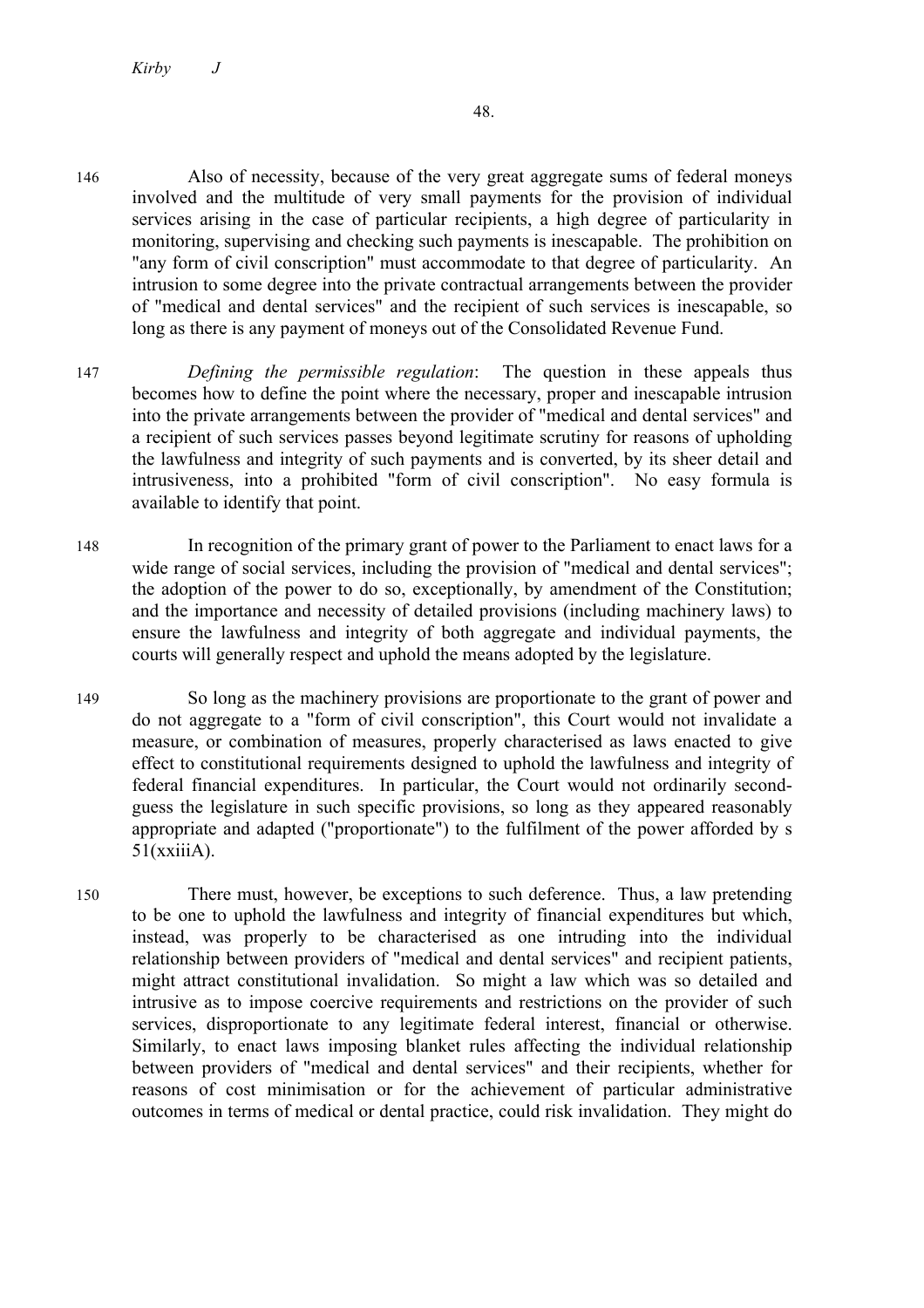so either as falling outside the primary grant of legislative power or as falling within a prohibited "form" of "civil conscription".

- 151 *Test for the prohibition*: The test for attracting the prohibition contained in s 51(xxiiiA) is whether the impugned regulation, by its details and burdens, intrudes impermissibly into the private consensual arrangements between the providers of "medical and dental services" and the individual recipients of such services. It is this consensual feature of those arrangements which the head of power postulates will be undisturbed.
- 152 Most obviously, any such disturbance would happen in the unlikely event of an attempt by the Parliament to revive the nationalisation of the healthcare professions or to force their members into full-time or part-time work for the federal government or its agencies. It would also occur where a conclusion was reached that the true purpose of the law was not the regulation of the legality and financial integrity of such benefits but an unjustifiable intrusion into the conduct of medical and dental practice, inconsistent with, or travelling significantly beyond, the ordinary standards generally observed by such professions in Australia.
- 153 Obviously, cases could arise at the borderline. Views might sometimes differ as to whether particular provisions exceed the grant of power or attract the broadly stated expression of the prohibition upon "any form of civil conscription". In performing the judgment that is enlivened by the prohibition, the decision-maker will not only be affected by the several considerations that I have listed, giving emphasis to the wide ambit of the prohibition. The decision-maker will also give due attention to the need, inherent in the nature of the power, for implementing laws of high particularity that include necessary provisions to ensure the lawfulness and financial integrity of all payments made, conformably with the Constitution.

# Application of the principles to this case

- 154 When the foregoing approach is taken to the central issue in these appeals, the appellants' challenges fail. But they fail for reasons of textual and legal analysis, not for reasons of the historical intentions that lay behind the amendment of the Constitution to insert par (xxiiiA) into s 51.
- 155 The provisions of the Act which the appellants impugn do not compel the provider of "medical and dental services" to perform any service for or on behalf of a recipient, whether legally or practically, whether on behalf of the Commonwealth or (least of all) as its employee or agent. The scheme of the Act, and specifically the impugned provisions, carefully respect the individual and personal character of the relations between the healthcare professional, as the provider of services, and the individual patient, as recipient. True, many detailed obligations are cast on the provider. By the standards of earlier times, they potentially intrude, to some extent, into the professional relationship. However, the provisions that the appellants challenge in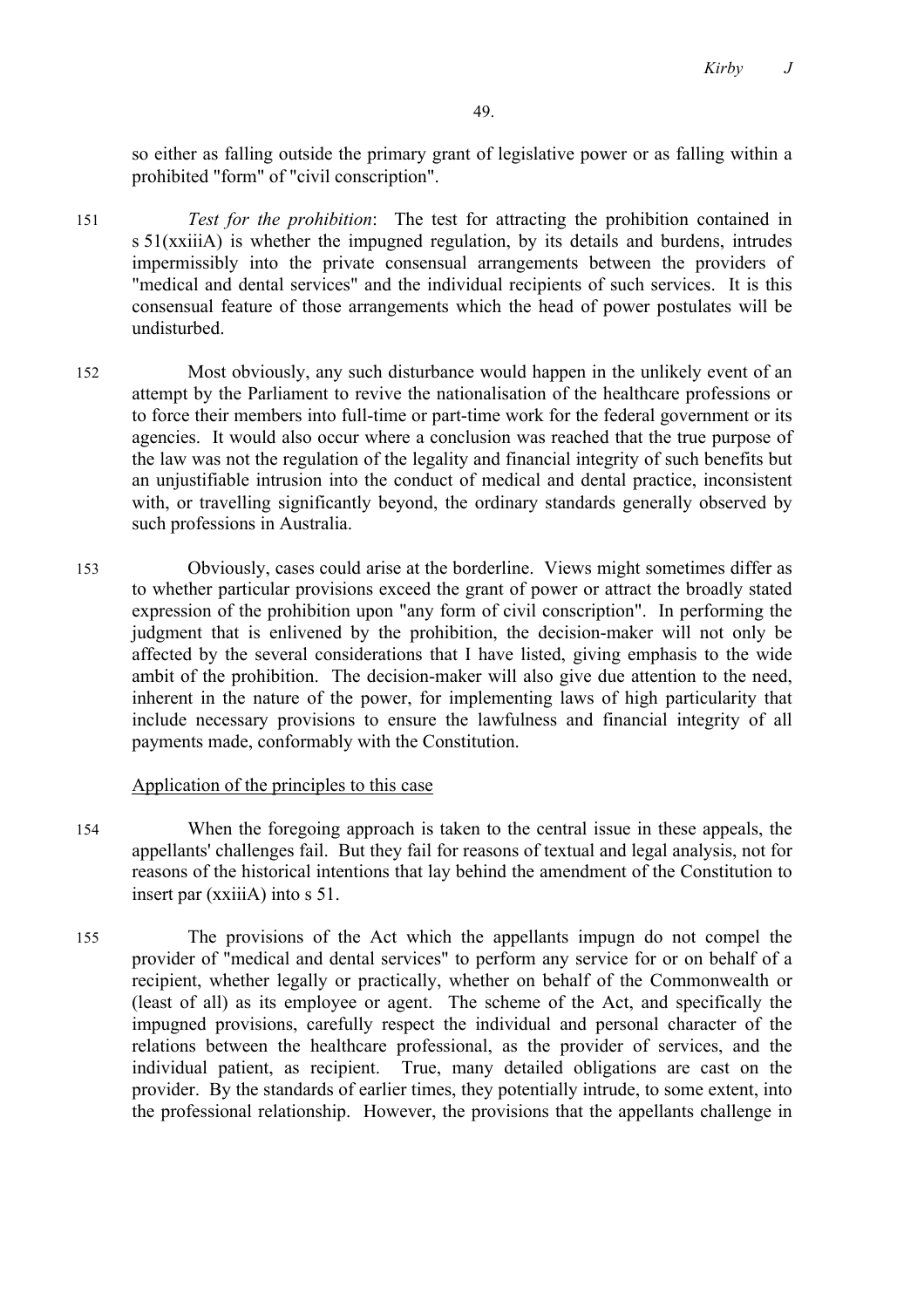these appeals do not demonstrate disproportionality in the regulation nor do they constitute an intrusion that attracts the prohibition on "any form of civil conscription".

156 Central to my opinion in this respect is a conclusion similar to that expressed by Hayne, Crennan and Kiefel JJ<sup>172</sup>. After the adoption of the defined criterion of "inappropriate practice", proper care has to be taken in the provisions of the Act, to limit the conduct that will attract that description. In part, the phrase is still defined by reference to the provision of excessive services, which is of proper and legitimate concern to the Commonwealth and its agencies as guardians of public moneys raised from the people. So far as wider considerations of "unprofessional conduct" are concerned, two provisions in s 82 (which the appellants challenge) save the legislation from invalidity. The first is the adoption of a criterion that the supervising committee's conclusion must be "reasonable". The second is the requirement that the committee must ask itself whether the conduct of the healthcare professional "would be unacceptable to the general body" of relevant practitioners involved in supplying the "medical and dental services" concerned**<sup>173</sup>**.

157 These criteria, in combination, necessarily require that committee opinions are determined not by considerations attractive to federal officials, as such, or supposed overall health-management objectives. Instead, in every case, the committee must reach a reasonable conclusion by reference to the standards of the general body of the profession concerned, judged in a therapeutic context. That conclusion is, in turn, susceptible (as in the appellants' cases) to procedures for judicial review, further appeal to the courts and ultimately a constitutional appeal to this Court.

- 158 I am unconvinced that any of the provisions of the Act impugned by the appellants constitute an illicit attempt, in either of their cases, to force them into forms of medical practice that are imposed for unstated bureaucratic reasons of cost saving, health policy or other purposes inconsistent with the proper conduct of the individual arrangements between the patient and the healthcare professional concerned. In so far as benefits are provided, the scheme of the legislation gives primacy to the individual arrangements between the healthcare professional and the patient but with appropriate protections to both which are consistent with that relationship. Even "bulk billing" is only possible by consent of both parties to that relationship. In these ways, the legislation avoids impermissible forms of "civil conscription" which the grant of power was thought otherwise possibly to entail.
- 159 Specifically, I agree with what Hayne, Crennan and Kiefel JJ have written about the analogy between the statutory criteria expressed in the Act and the long-established law on professional standards stated in such decisions as *Allinson v General Council of*

**172** Reasons of Hayne, Crennan and Kiefel JJ at [211].

**173** Reasons of Hayne, Crennan and Kiefel JJ at [217].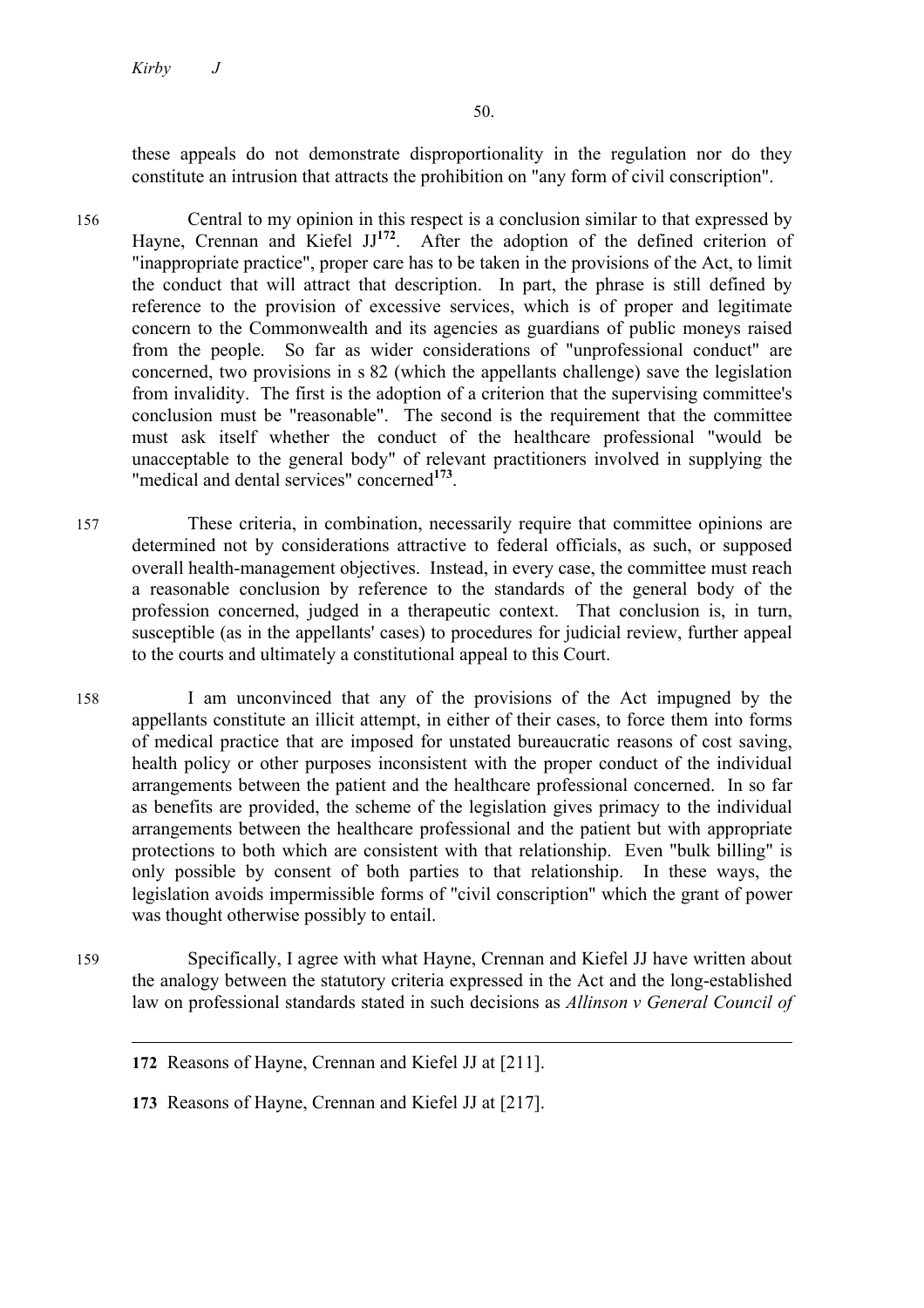*Medical Education and Registration***<sup>174</sup>** with the elaboration now afforded by Lord Hoffmann in *McCandless v General Medical Council***<sup>175</sup>**. The concept of "inappropriate practice" is not exactly the same as "unprofessional conduct" existing in the 1890s when *Allinson* was decided<sup>176</sup>. The statutory criterion today, in a modern regulatory state with a universal, national health scheme, contemplates detailed record-keeping to comply with basic constitutional and statutory principles. Poor book-keeping might not have been "unprofessional conduct" in the century before last**<sup>177</sup>**. However, in the contemporary Australian context, where what is involved is overcharging, overservicing or inadequate clinical care in the nominated time, it could well be so. In any case, the close similarity of the two concepts is plain.

160 In consequence of the foregoing conclusions, the regulation imposed on the appellants by the Act, in the provisions impugned by them, are no more than measures proportionate to ensure the lawfulness and integrity of the provision of "medical and dental services" in a manner conforming to the Constitution. They do not constitute a "form of civil conscription". It follows that the impugned provisions of the Act are valid.

Orders

 $\overline{a}$ 

161 I agree in the orders proposed by Hayne, Crennan and Kiefel JJ.

- **174** [1894] 1 QB 750 at 760-761, 763, 766. See reasons of Hayne, Crennan and Kiefel JJ at [220]-[223].
- **175** [1996] 1 WLR 167 at 169 (PC). See reasons of Hayne, Crennan and Kiefel JJ at [222].
- **176** cf reasons of Heydon J at [234]-[241].
- **177** Reasons of Heydon J at [241].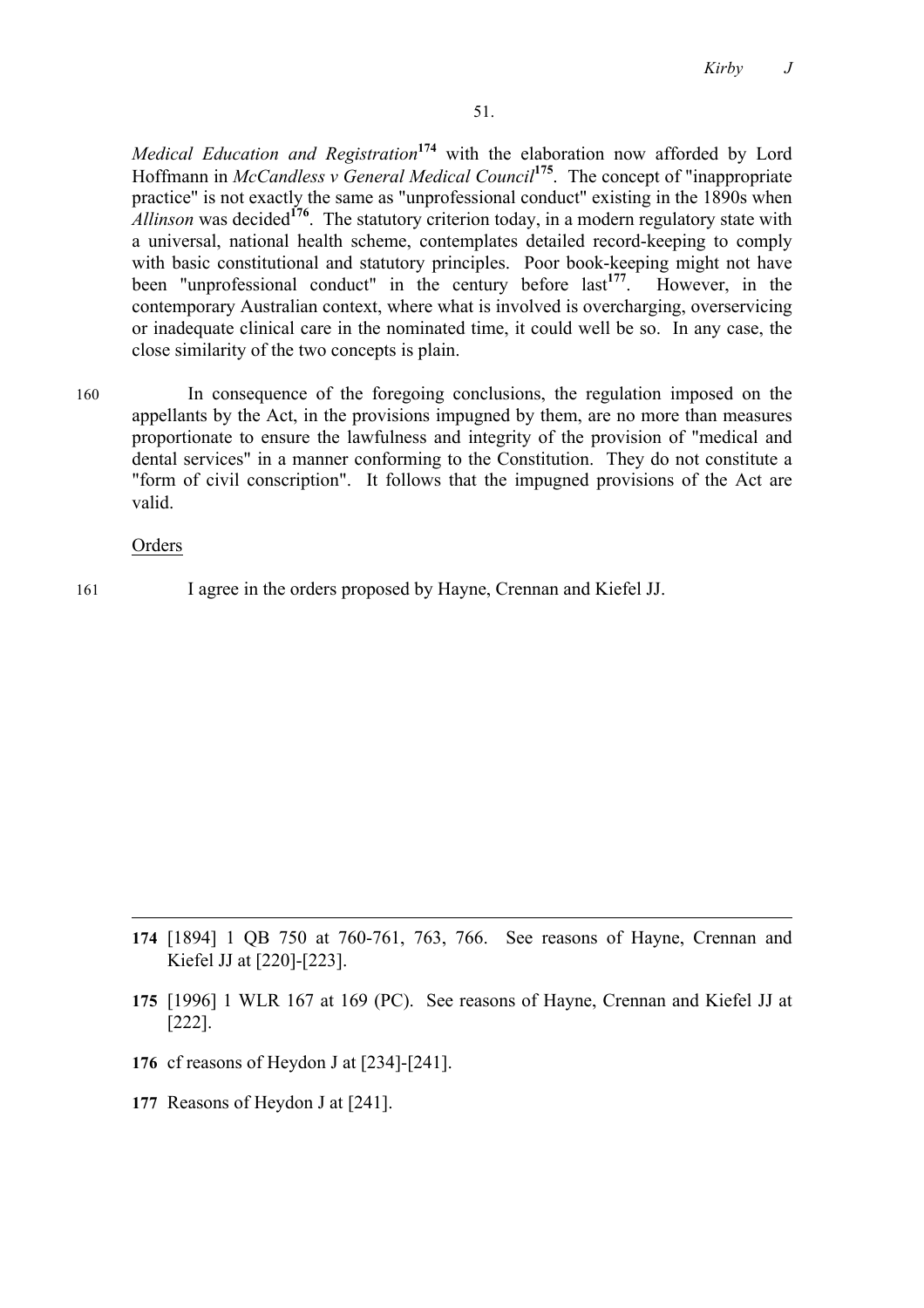- 162 HAYNE, CRENNAN AND KIEFEL JJ. The appellant in each of these matters is a general medical practitioner. Each has been found by a Professional Services Review Committee set up under Pt VAA (ss 80-106ZR) of the *Health Insurance Act* 1973 (Cth) to have engaged in "inappropriate practice". Each appellant submits that certain provisions of the *Health Insurance Act*, namely ss 10, 20 and 20A and some or all of the provisions of Pt VAA**<sup>178</sup>**, amount to a "form of civil conscription" within the meaning of s 51(xxiiiA) of the Constitution and are therefore beyond the legislative powers of the Commonwealth and invalid.
- 163 The impugned provisions do not amount to a form of civil conscription. Each appeal should be dismissed with costs.

## The proceedings

- 164 In May 2006, Dr Wong and Dr Rifaat George Dimian commenced an action in this Court seeking declarations that certain provisions of the *Health Insurance Act* are not valid laws of the Commonwealth. They alleged that certain provisions of the *Health Insurance Act* "as a practical matter compel general practitioners to participate in the scheme provided for by [those provisions] in order to carry on practice as a general practitioner" and thus amount to "civil conscription". They further alleged that s 106U of the *Health Insurance Act*, a provision dealing with the form and content of determinations of "inappropriate practice", purported to confer part of the judicial power of the Commonwealth on persons who had not been appointed pursuant to s 72 of the Constitution and was on that account invalid. This latter contention is not maintained in the appeal to this Court. It may be put aside from further consideration.
- 165 In October 2006, the action was remitted to the Federal Court of Australia. Before describing the subsequent proceedings in the Federal Court it is convenient to describe the proceedings that led to the second appeal in this Court: the appeal in which Dr Selim is appellant.
- 166 In November 2003, Dr Selim applied to the Federal Court for an order of review under the *Administrative Decisions (Judicial Review) Act* 1977 (Cth) ("the ADJR Act") and for relief under s 39B of the *Judiciary Act* 1903 (Cth) in respect of steps allegedly taken under Pt VAA of the *Health Insurance Act*. In October 2004, Dr Selim's application to the Federal Court was amended to add grounds alleging invalidity of some or all of the provisions of Pt VAA of the *Health Insurance Act* on the basis that

**<sup>178</sup>** Unless otherwise indicated, references to provisions of the *Health Insurance Act*  1973 (Cth) are to the legislation in the form it took at 14 October 2002, which the parties accepted was the relevant version of the Act.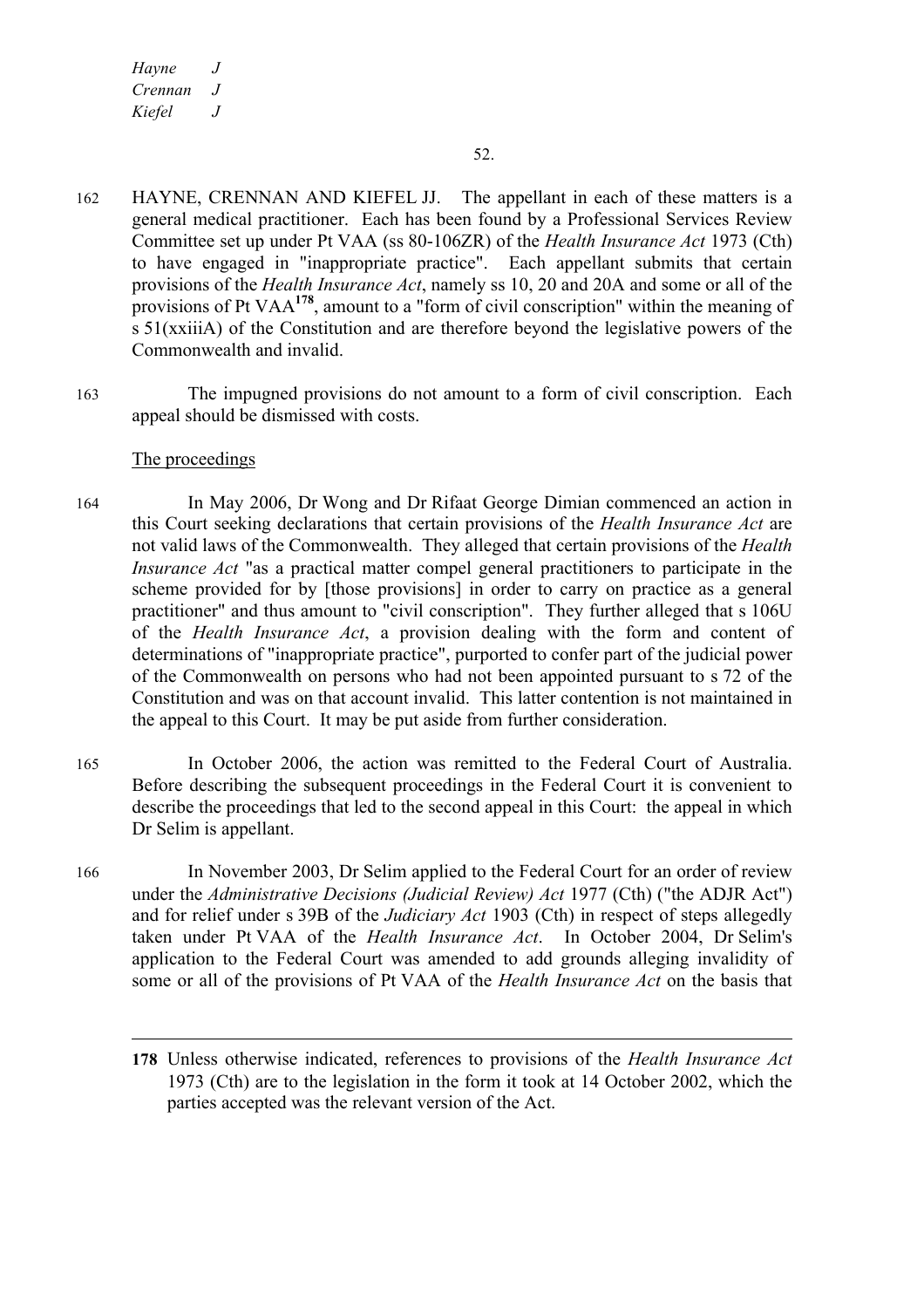the Part, or provisions in it, authorise or provide for a form or forms of civil conscription.

- 167 Dr Selim's application was heard by a single judge of the Federal Court (Stone J) and in February 2006 the application was dismissed**<sup>179</sup>**. Dr Selim appealed to the Full Court of the Federal Court.
- 168 The appeal in Dr Selim's matter was heard together with questions referred to the Full Court of the Federal Court in the proceedings in which Dr Wong and Dr Dimian were plaintiffs. Those questions were referred pursuant to s 25(6) of the *Federal Court of Australia Act* 1976 (Cth) and were referred on an agreed statement of facts.
- <sup>169</sup> The Full Court (Black CJ, Finn and Lander JJ) dismissed**<sup>180</sup>** Dr Selim's appeal, and answered the questions referred in the other matter in terms upholding the validity of the impugned provisions.
- 170 By special leave, Dr Wong and Dr Selim appeal to this Court. Dr Dimian did not join in the appeal by Dr Wong. He was named as a respondent to the proceedings in this Court, and filed a submitting appearance.

Section 51(xxiiiA)

171 Section 51(xxiiiA) gives the Parliament power to make laws with respect to:

"the provision of maternity allowances, widows' pensions, child endowment, unemployment, pharmaceutical, sickness and hospital benefits, medical and dental services (but not so as to authorize any form of civil conscription), benefits to students and family allowances".

<sup>172</sup> In *British Medical Association v The Commonwealth* ("the *BMA Case*")**<sup>181</sup>**, Dixon J said that the expression "civil conscription" used in s 51(xxiiiA) was not "an expression which has gained general currency or has acquired a recognized application". Consideration of some aspects of the history of events leading to the amendment of the Constitution by insertion of s 51(xxiiiA), coupled with a consideration of some earlier usages of the cognate expression "industrial conscription", does assist, however, in construing the parenthetical expression: "but not so as to 

**179** *Selim v Lele* (2006) 150 FCR 83.

**180** *Selim v Lele* (2008) 167 FCR 61.

**181** (1949) 79 CLR 201 at 262; [1949] HCA 44.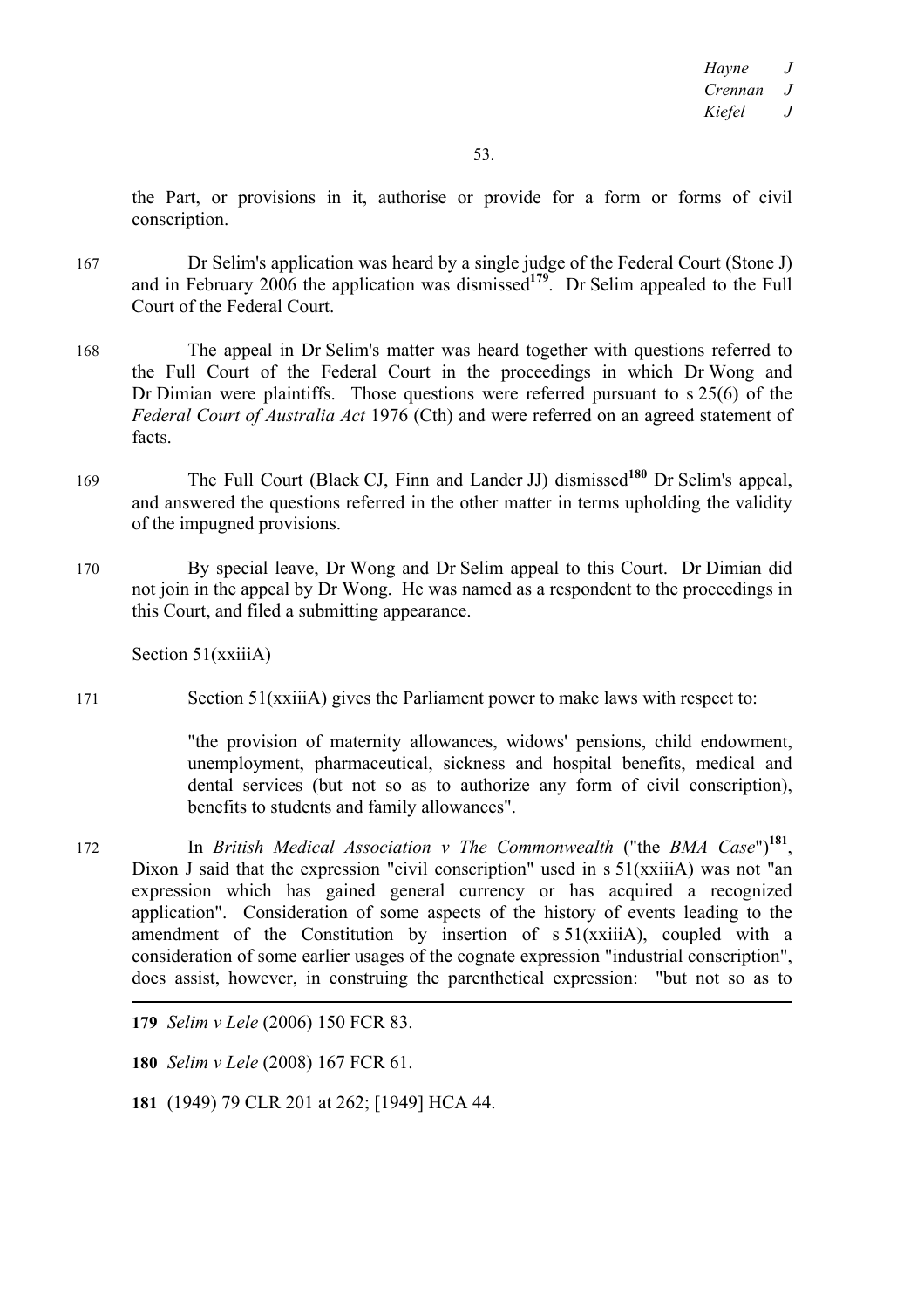54.

authorize any form of civil conscription". The assistance provided by these matters of history and usage lies chiefly in what they show about the issue (or issues) to which the reference to civil conscription was directed**<sup>182</sup>**.

173 It is convenient to take up the account of that history in 1944.

## Health and social services benefits in the 1940s

- 174 The *Pharmaceutical Benefits Act* 1944 (Cth) provided (s 8) that, subject to the Act, "every person ordinarily resident in the Commonwealth shall be entitled to receive pharmaceutical benefits", and those benefits were identified (s 7) as medicines, medicinal compounds, and materials and appliances identified in the Commonwealth Pharmaceutical Formulary or an addendum to the Formulary. In the following year, provision was made by the *Hospital Benefits Act* 1945 (Cth) for the Commonwealth to make payments to States, by way of financial assistance, in respect of beds occupied by qualified persons in public and non-public wards in public hospitals, and for regulations to be made in relation to payments by the Commonwealth of hospital benefits in respect of patients in private hospitals.
- 175 In November 1945, this Court held in *Attorney-General (Vict) v The Commonwealth* ("the *Pharmaceutical Benefits Case*")**<sup>183</sup>** that the *Pharmaceutical Benefits Act* 1944 was beyond power. The Commonwealth's submissions, that the Act was authorised under s 81 of the Constitution as an appropriation from the Consolidated Revenue Fund "for the purposes of the Commonwealth", or was supported by the incidental power in s 51(xxxix), were rejected.
- 176 Four months later, on 26 March 1946, the then Attorney-General, Dr Evatt, introduced the Constitution Alteration (Social Services) Bill 1946 with the object, as he put it**<sup>184</sup>**, of placing "Australian social service legislation on a sound legal footing". As the Attorney-General went on to say**<sup>185</sup>**, "[w]hen the Constitution was adopted in 1900, the idea of even invalid and old-age pensions was new", but the Parliament was given power to make laws with respect to that subject matter by  $s 51(xxiii)$ . And although
	- $\overline{a}$ **182** *Grain Pool of Western Australia v The Commonwealth* (2000) 202 CLR 479 at 494-496 [20]-[23]; [2000] HCA 14.
	- **183** (1945) 71 CLR 237; [1945] HCA 30.
	- **184** Australia, House of Representatives, *Parliamentary Debates* (Hansard), 27 March 1946 at 647.
	- **185** Australia, House of Representatives, *Parliamentary Debates* (Hansard), 27 March 1946 at 647.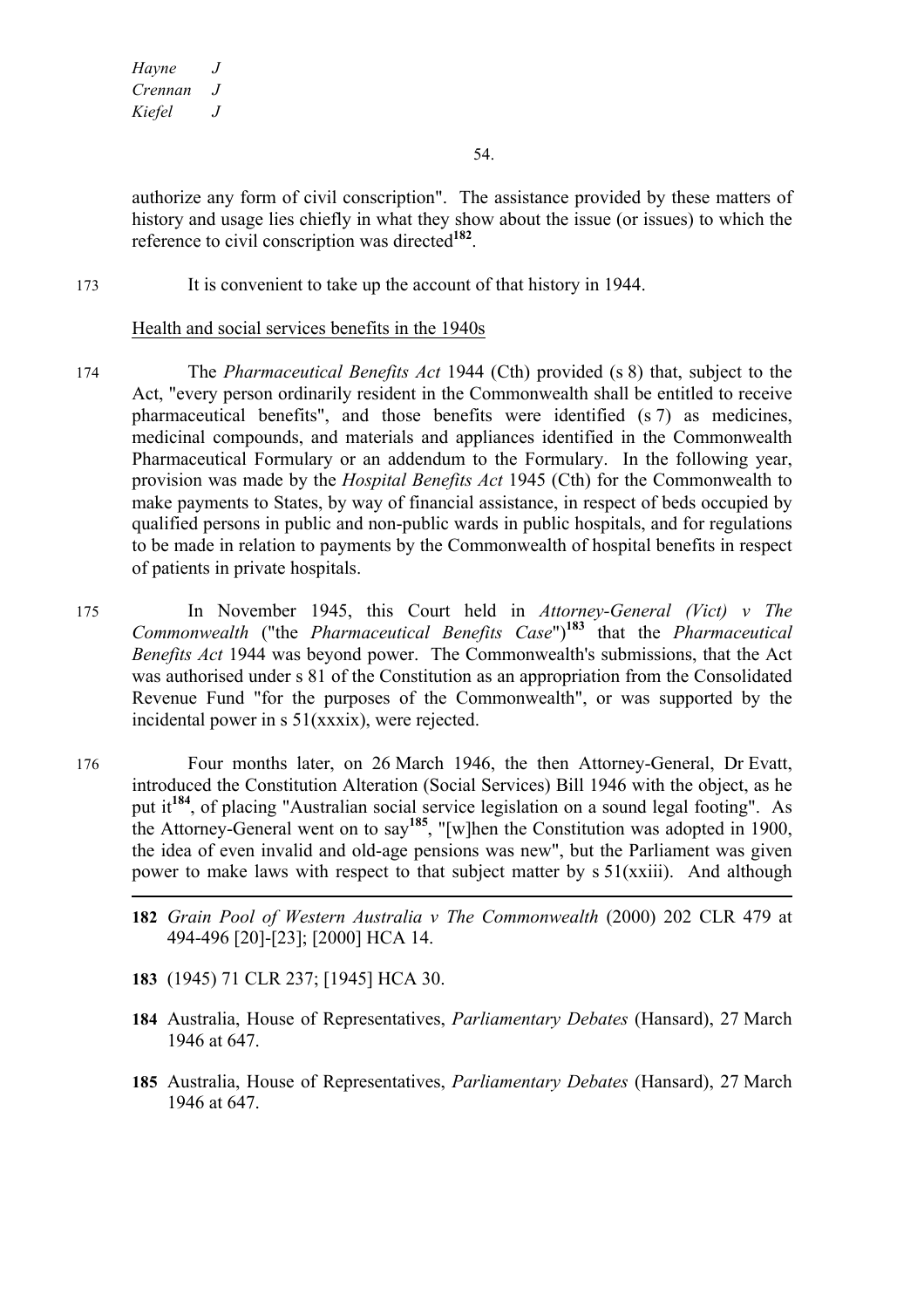Parliament had power in relation to insurance other than State insurance  $(s 51(xiv))$ "[a]ny other social service payments made by the Commonwealth must, therefore, rest on some other foundation"**<sup>186</sup>**. And that was seen as extending to other social services such as child endowment, widows' pensions, and medical and hospital benefits.

- 177 The Bill, as first introduced in the House of Representatives, expressed the relevant head of legislative power as "[t]he provision of maternity allowances, widows' pensions, child endowment, unemployment, sickness and hospital benefits, medical and dental services, benefits to students and family allowances".
- 178 Two other Bills for constitutional alteration were introduced into the Parliament at the same time as the proposal about social services. The Constitution Alteration (Industrial Employment) Bill 1946 proposed the addition of par (xxxivA) to s 51 to give power to the Parliament to make laws with respect to "[t]erms and conditions of employment in industry, but not so as to authorize any form of industrial conscription". The third proposal was to provide legislative power with respect to the "[o]rganized marketing of primary products" but the detail of this proposal need not be further considered.
- 179 During the Attorney-General's second reading speech in support of the Constitution Alteration (Social Services) Bill 1946 a member of the Opposition asked**<sup>187</sup>** whether the power, if granted, would enable the Parliament to nationalise medical and dental services. The Attorney-General expressed**<sup>188</sup>** the opinion that the proposed alteration would not enable the Commonwealth to say "[w]e shall make all practitioners in the medical and dental professions members of the service of the Commonwealth". But examination of the subsequent debates in the House of Representatives reveals that the possible "nationalisation" of the medical and dental professions remained a live issue, albeit without any precise definition of what would constitute "nationalisation".
- 180 At the end of debate in the House of Representatives about the Constitution Alteration (Social Services) Bill, the then Leader of the Opposition, Mr Menzies,
	- $\overline{a}$ **186** Australia, House of Representatives, *Parliamentary Debates* (Hansard), 27 March 1946 at 647.
	- **187** Australia, House of Representatives, *Parliamentary Debates* (Hansard), 27 March 1946 at 648.
	- **188** Australia, House of Representatives, *Parliamentary Debates* (Hansard), 27 March 1946 at 648-649.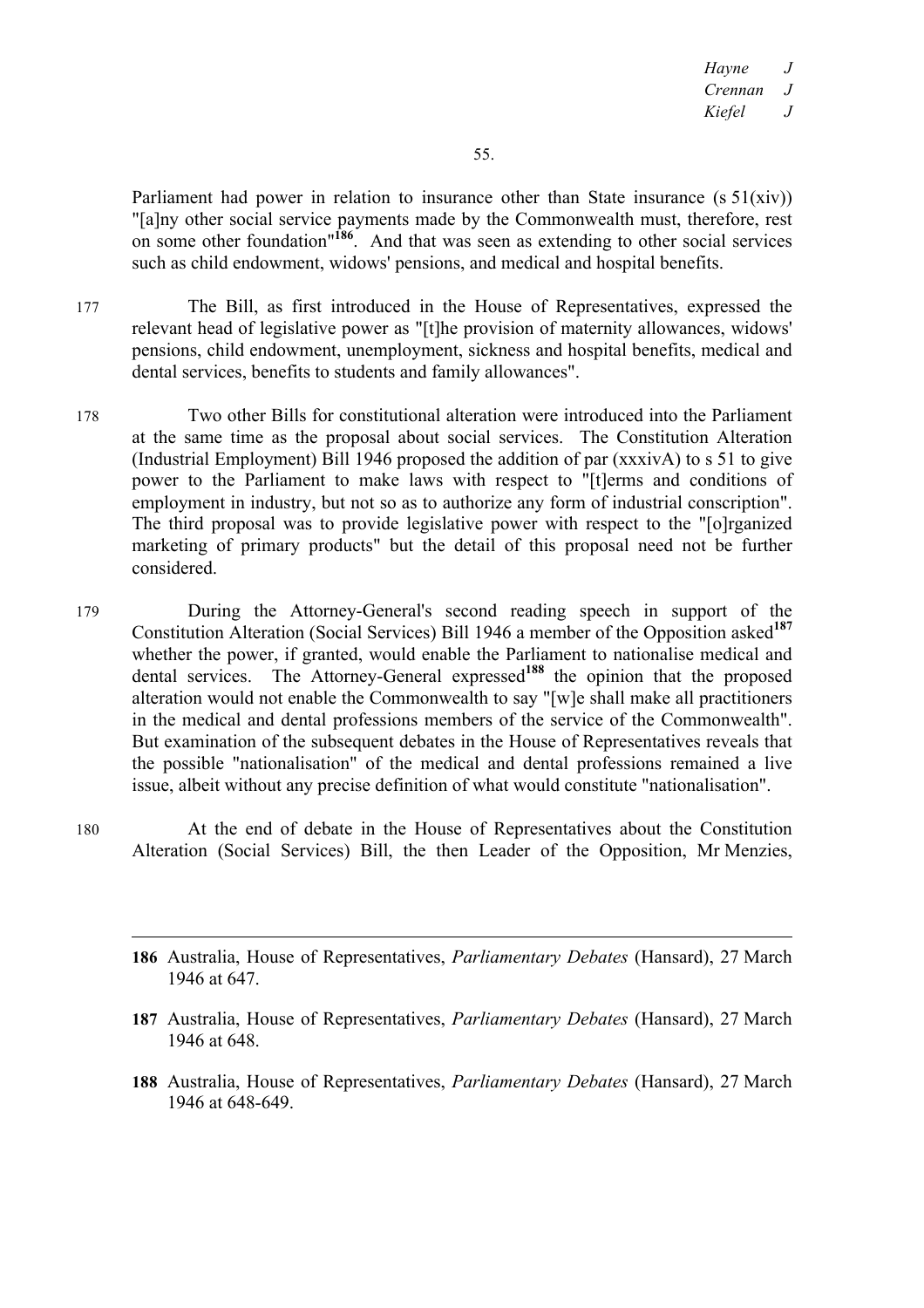$\overline{a}$ 

proposed**<sup>189</sup>** that after the word "services" there be inserted "(but not so as to authorize any form of civil conscription)". The amendment was at once accepted**<sup>190</sup>** by the Government and it was in this form that the proposal went to the Senate, and subsequently to electors in a referendum.

- 181 The pamphlet setting out the case for and against the proposal, provided to electors in accordance with the *Referendum (Constitution Alteration) Act* 1906 (Cth), asserted, in the case for the amendment, that there was "[n]o question of socializing medical and dental services". It was said that the express safeguard against civil conscription "means that doctors and dentists cannot be forced to become professional officers of the Commonwealth under a scheme of medical and dental services".
- 182 This view of the effect of the words precluding any form of civil conscription is not at odds with, and may even have been based upon, written advice given on 9 April 1946 by the then Solicitor-General of the Commonwealth and others to the Government, about the amendment which Mr Menzies had proposed to the Bill. It was said in that advice that:

"The only kind of legislation which the amendment would preclude would be such as compelled doctors or dentists in effect to become servants of the Commonwealth, or to have the whole of their professional activities controlled by Commonwealth direction."

- 183 It will be observed that the authors of the advice focused attention upon compulsion. In so far as they directed attention to compulsion to become servants of the Commonwealth, there would be little debate that such a law would very likely amount to a form of civil conscription. And it was this point that was made in the pamphlet setting out the case for the proposal to amend the Constitution.
- 184 By contrast, there may well be some difficult questions raised by the reference in the written advice to doctors or dentists having "the whole of their professional activities controlled by Commonwealth direction".
- 185 It is, however, not fruitful to explore those questions. The advice is of use only as one of a number of different sources which disclose the issue (or issues) to which the
	- **189** Australia, House of Representatives, *Parliamentary Debates* (Hansard), 10 April 1946 at 1214.
	- **190** Australia, House of Representatives, *Parliamentary Debates* (Hansard), 10 April 1946 at 1215.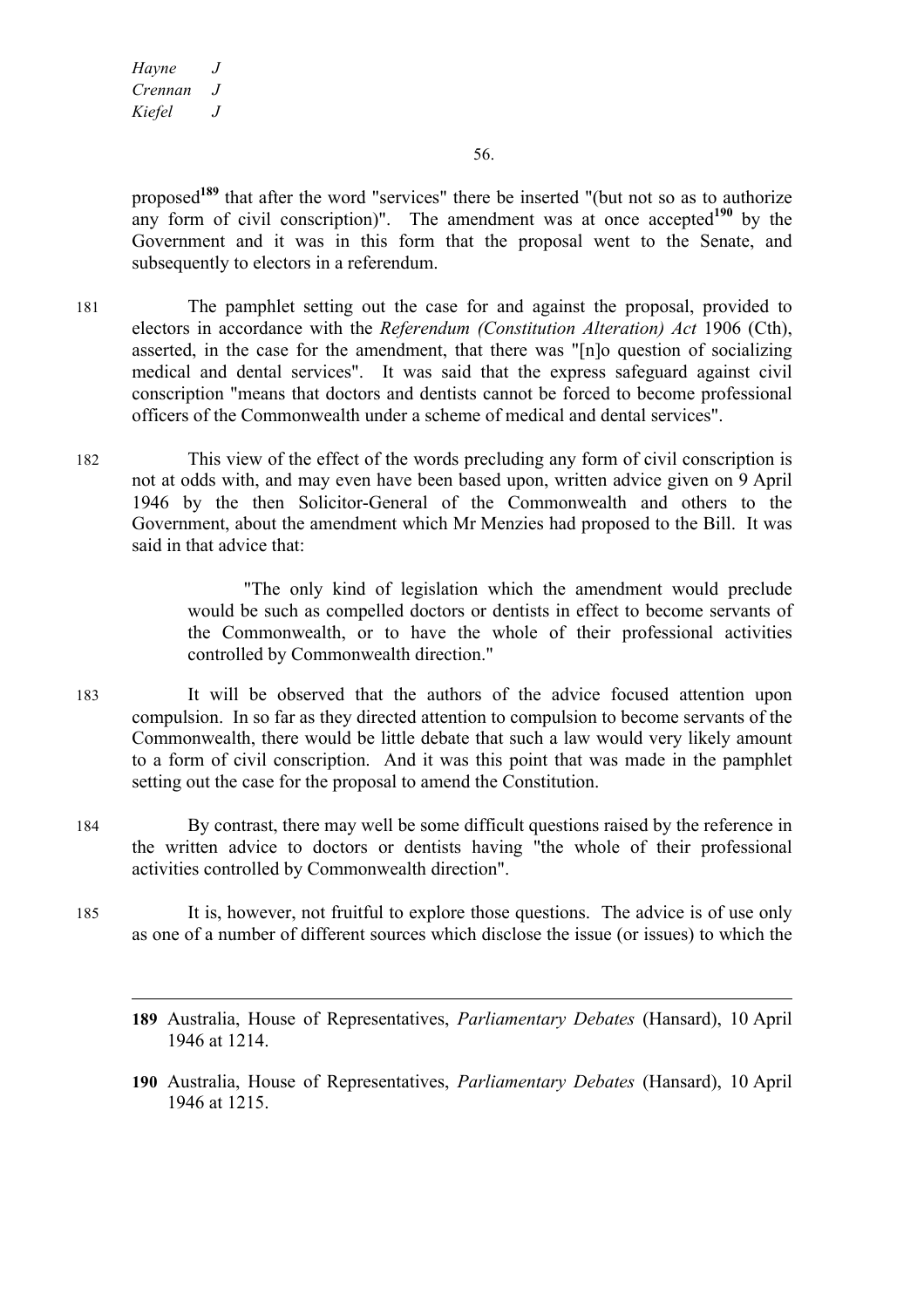amendment proposed by Mr Menzies was directed, and which offer some indication of then current usages of the language that was ultimately incorporated in s 51(xxiiiA).

186 For present purposes, what emerges from both the pamphlet given to electors, and the written advice given to government, is no more than that the issue being addressed by adding the qualification about civil conscription was seen as having at its centre compulsion to become, in effect, servants of the Commonwealth. Neither the pamphlet nor the advice goes any great distance towards resolving how far the idea of civil conscription travels beyond that core idea.

## Civil conscription

187 As is sufficiently apparent from the text of s 51(xxiiiA) (but is confirmed by what was said<sup>191</sup> in the House of Representatives in connection with the Bill for the constitutional amendment) the form of words "but not so as to authorize any form of civil conscription" was borrowed from the Constitution Alteration (Industrial Employment) Bill, and its reference to "[t]erms and conditions of employment in industry, but not so as to authorize any form of industrial conscription". The use of the expression "civil conscription" in the proposed s 51(xxiiiA), rather than "industrial conscription", reflected then current understandings of the need to distinguish between the professions and industry**<sup>192</sup>**. Today, the term "civil conscription" may therefore be seen as a genteelism, but at the time the expression was evidently adopted as cognate with, and not materially different in content from, the expression "industrial conscription".

188 The expression "any form of industrial conscription" was borrowed from s 5(7)(a) of the *National Security Act* 1939 (Cth), an Act to which assent was given on 9 September 1939, six days after the commencement of World War II. Section 5(7) of the *National Security Act* limited the power in s 5(1), to make regulations "for securing the public safety and the defence of the Commonwealth and the Territories of the Commonwealth", by providing that the power did not extend to authorise "the imposition of any form of compulsory naval, military or air-force service, *or any form of industrial conscription*" (emphasis added).

- $\overline{a}$ **191** Australia, House of Representatives, *Parliamentary Debates* (Hansard), 10 April 1946 at 1215.
- **192** cf Wilde, "Serendipity, Doctors and the Australian Constitution", (2005) 7 *Health and History* 41 at 42 and the description of the course of events given by Sir Henry Newland, President of the British Medical Association's Australian Federal Council at the time, in "Two Men of Years and Honour", *The Medical Journal of Australia*, 31 October 1964, 715 at 717.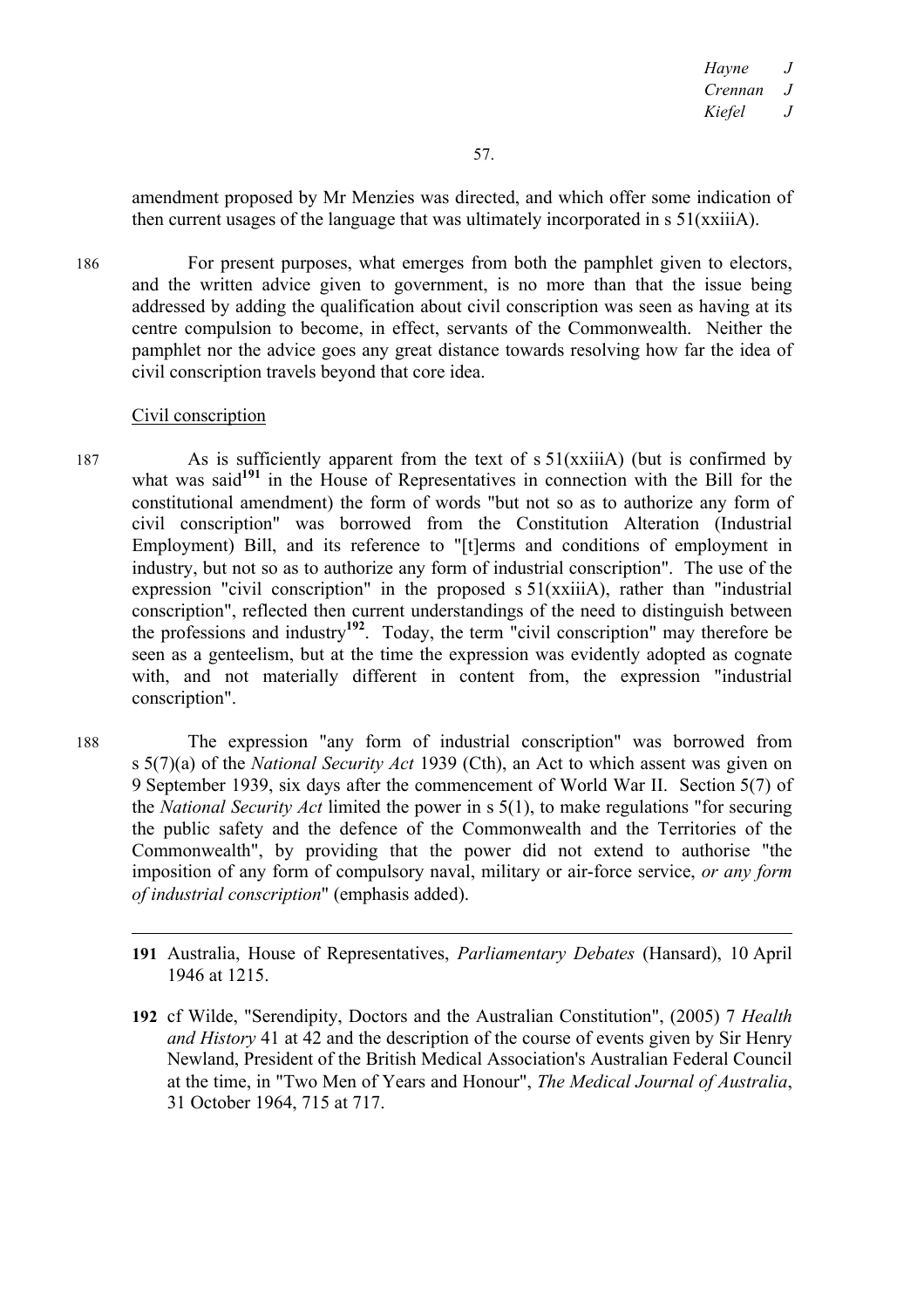189 But the use in the *National Security Act* of the expression "industrial conscription" was not novel. "Industrial conscription" was an expression found in other legislation, both in Australia and in England, between the two World Wars. In 1920, the Parliament at Westminster enacted the *Emergency Powers Act* 1920 to make what the long title of the Act described as "exceptional provision for the Protection of the Community in cases of Emergency". Wide regulation-making powers were conferred, but there were two provisos. First, it was said**<sup>193</sup>** that nothing in the Act should be construed "to authorise the making of any regulations imposing *any form of compulsory military service or industrial conscription*" (emphasis added). Secondly, it was provided<sup>194</sup> that no regulation should make it an offence "for any person or persons to take part in a strike, or peacefully to persuade any other person or persons to take part in a strike".

190 In Victoria, in 1923, at the time of a police strike, legislative provision was made for that particular emergency and for later cases of emergency. The *Public Safety Preservation Act* 1923 (Vic) provided various powers on proclamation declaring that a state of emergency exists. But s 7 provided that nothing in the Act should be construed "to authorize the making of any regulations imposing any form of industrial conscription". The Act was subsequently consolidated in the course of the general Victorian statutory consolidations of 1929 and 1958, and has been amended in some respects, but remains in force in substantially the same terms**<sup>195</sup>**.

191 The most notable form of industrial conscription in Australia occurred in World War II and was effected by regulations made under the *National Security Act* 1939. Although that Act, as originally enacted, had expressly provided that the regulation-making power it conferred did not authorise the imposition of any form of industrial conscription, the Act was amended, in 1940**<sup>196</sup>**, to provide power to make regulations:

> "making provision for *requiring persons to place themselves*, their services and their property *at the disposal of the Commonwealth*, as ... necessary or expedient for securing the public safety, the defence of the Commonwealth and the Territories of the Commonwealth, or the efficient prosecution of any war in which His Majesty is or may be engaged". (emphasis added)

**193** s 2(1).

 $\overline{a}$ 

**194** s 2(1).

**195** See *Public Safety Preservation Act* 1958 (Vic), s 7.

**196** *National Security Act* 1940 (Cth).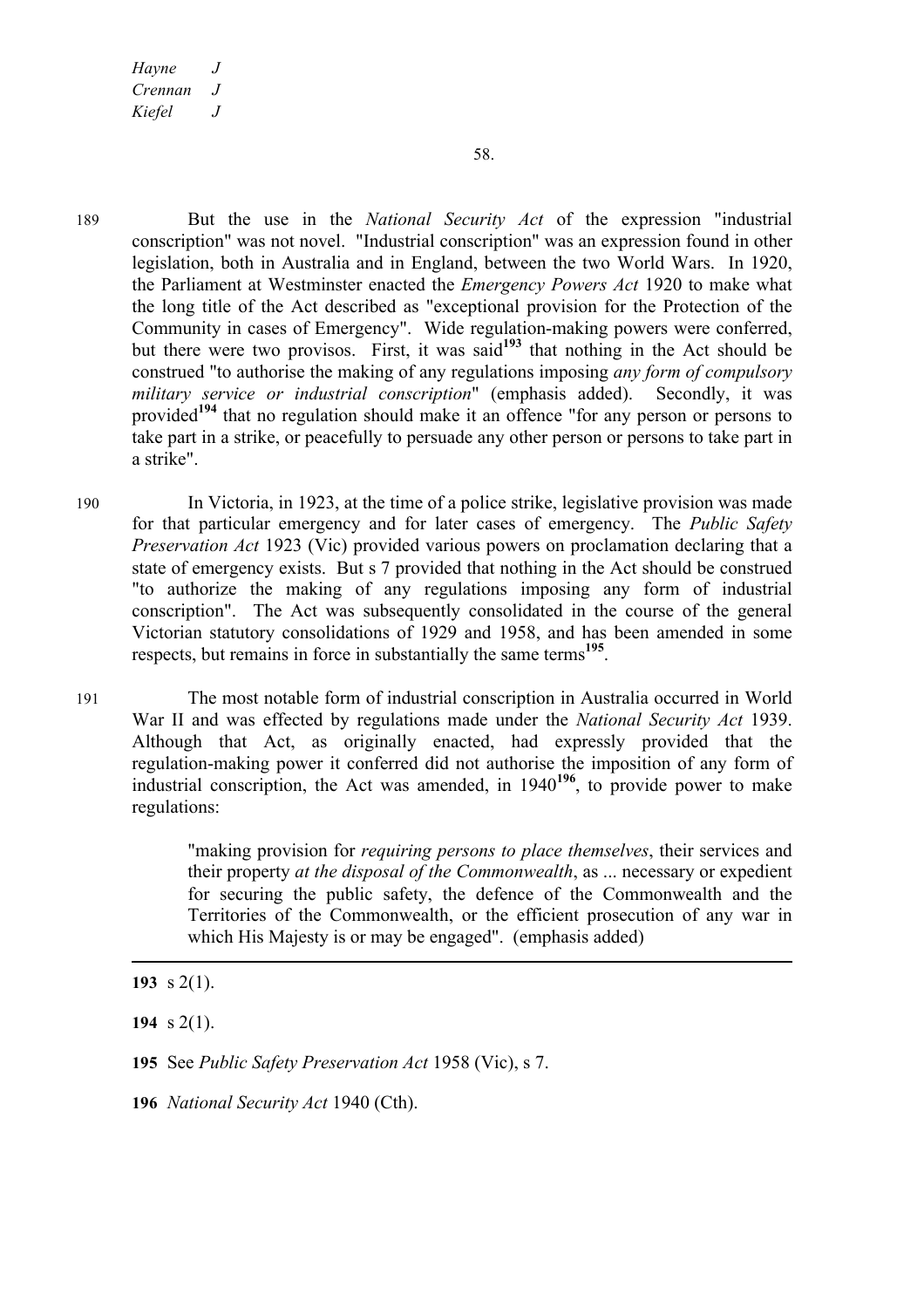And pursuant to this power, regulations were made<sup>197</sup> permitting the Director-General of Man Power to "direct any person resident in Australia to engage in employment under the direction and control of the employer specified in the direction, or to perform work or services (whether for a specified employer or not) specified in the direction". That is, the regulation required all persons resident in Australia "to place themselves ... at the disposal of the Commonwealth". The validity of the regulation was upheld by this Court in *Reid v Sinderberry***<sup>198</sup>**.

- 192 Against this background<sup>199</sup>, the meaning to be given to "civil conscription", when used in s 51(xxiiiA), begins to emerge more clearly. It is evident that it connotes compulsion. As Dixon J pointed out in the *BMA Case*<sup>200</sup>, the analogy with compulsory enlistment in the armed forces is readily drawn. Because the analogy with military conscription is so readily available it is apparent that the forms of compulsion which were referred to during World War II as manpower direction, or "requiring persons to place themselves ... at the disposal of the Commonwealth", lie at the centre of the notion conveyed by the expression "industrial conscription" and the cognate expression "civil conscription". But the example of civil or industrial conscription provided by World War II manpower arrangements cannot be seen as marking the metes and bounds of either expression.
- 193 We doubt that it is possible to provide any general definition of what is meant by "civil conscription". Rather, as Dixon J also pointed out in the *BMA Case***<sup>201</sup>**, the meaning of an indefinite expression like "civil conscription" "cannot often be determined in the abstract [and it] is only by settling what application an expression like 'civil conscription' has to definite situations that its exact scope can be worked out".
- 194 Of course, it is to be noticed that s 51(xxiiiA) speaks of "any form of civil conscription". The words "any form of" emphasise that the prohibition is not to be understood narrowly, but nothing in the present matters was said to turn upon giving those words a particular application or operation.
	- **197** National Security (Man Power) Regulations 1942 (Cth) as amended by National Security (Man Power) Regulations 1943 (Cth).
	- **198** (1944) 68 CLR 504; [1944] HCA 15.
	- **199** cf *General Practitioners Society v The Commonwealth* ("the *General Practitioners Case*") (1980) 145 CLR 532 at 571 per Aickin J; [1980] HCA 30.
	- **200** (1949) 79 CLR 201 at 262.

 $\overline{a}$ 

**201** (1949) 79 CLR 201 at 262.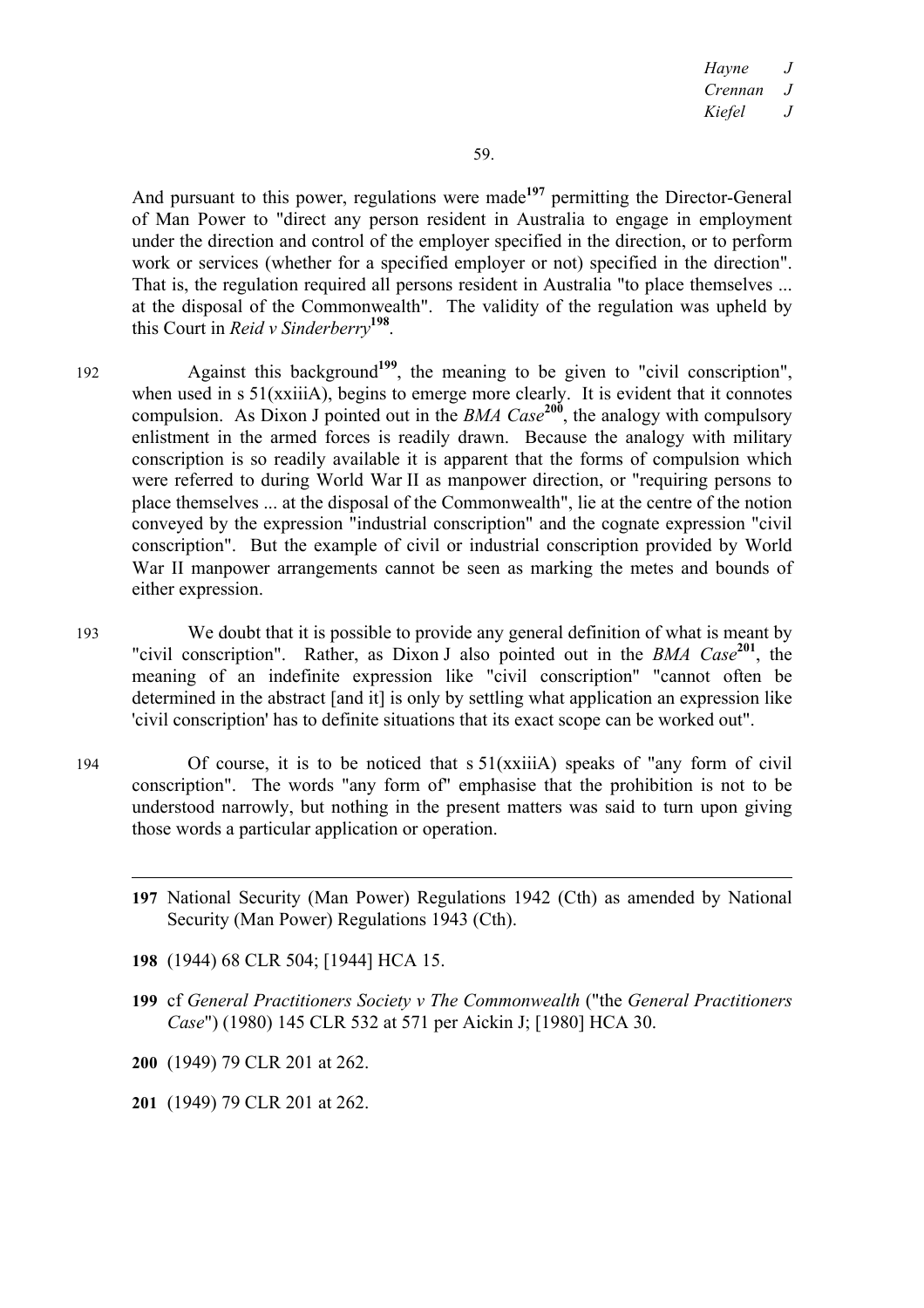$\overline{a}$ 

195 This Court held in the *BMA Case* that s 7A of the *Pharmaceutical Benefits Act*  1947 (Cth), which required a medical practitioner not to write a prescription in respect of certain medicines or appliances otherwise than on a prescription form supplied by the Commonwealth, imposed a form of civil conscription. The more broadly expressed opinions stated by some members of the Court in the *BMA Case*, to the effect that "civil conscription" extends to "any compulsion of law requiring that men ... perform work in a particular way" $202$ , have since been rejected $203$ . Rather, the dissenting opinion of Dixon J in the *BMA Case* has come to be regarded<sup>204</sup> as better expressing the construction and application of s 51(xxiiiA). In the *BMA Case*, the determinative question for Dixon J was**<sup>205</sup>** "whether the isolation of an incident in medical practice and the imposition of a duty in reference to what is done can fall within the conception described by the words 'any form of civil conscription', or whether on the other hand *compulsory service or the compulsory performance of a service or services* is not connoted" (emphasis added).

<sup>196</sup> Dixon J concluded**<sup>206</sup>** that s 7A (and an associated regulation) amounted to "no more than a regulation of the manner in which prescriptions shall be given" and that "[t]he end in view [was] not medical but financial and administrative". Noting**<sup>207</sup>** that "[t]here is no compulsion to serve as a medical man, to attend patients, to render medical services to patients, or to act in any other medical capacity, whether regularly or occasionally, over a period of time, however short, or intermittently", Dixon J concluded that s 7A was valid. While the section made obligatory "an act in the course of medical practice"**<sup>208</sup>** it did not amount to "a compulsory medical service"**<sup>209</sup>**.

- **202** (1949) 79 CLR 201 at 249 per Latham CJ. See also at 290 per Williams J, 294 per Webb J; cf at 255 per Rich J.
- **203** *General Practitioners Case* (1980) 145 CLR 532 at 556-557 per Gibbs J, 563 per Stephen J, 564 per Mason J, 571-572 per Wilson J; cf at 537 per Barwick CJ, 571 per Aickin J.
- **204** *General Practitioners Case* (1980) 145 CLR 532 at 558 per Gibbs J, 563 per Stephen J, 564 per Mason J, 571-572 per Wilson J.
- **205** (1949) 79 CLR 201 at 262.
- **206** (1949) 79 CLR 201 at 278.
- **207** (1949) 79 CLR 201 at 278.
- **208** (1949) 79 CLR 201 at 278.
- **209** (1949) 79 CLR 201 at 277.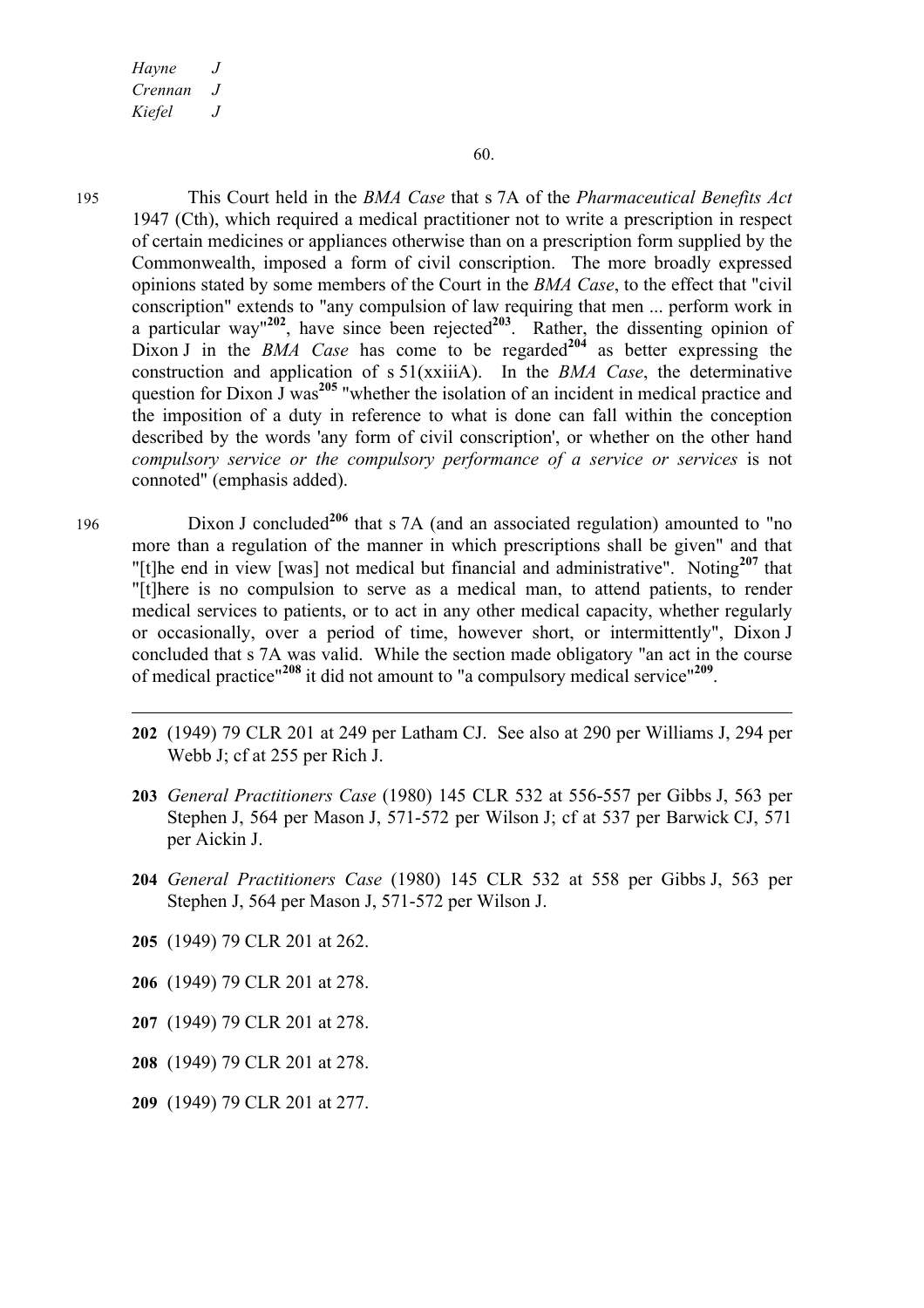197 Subsequently, in *General Practitioners Society v The Commonwealth* ("the *General Practitioners Case*")**<sup>210</sup>**, the relevant question was expressed**<sup>211</sup>** by Gibbs J, with whose reasons in this respect Stephen, Mason and Wilson JJ agreed, in terms that reflected the inquiries made by Dixon J in the *BMA Case*. That is, it was said to be necessary to distinguish between regulating the manner in which some of the incidents of medical practice are carried out and compelling any medical practitioner to perform any medical services.

198 So expressed, the distinction may be thought to sound echoes of a distinction of the kind that had been made in connection with s 92 of the Constitution between "reasonable regulation" and prohibition**<sup>212</sup>**. The difficulties and incoherence of that distinction contributed**<sup>213</sup>** to the Court's taking a new path in relation to s 92 in *Cole v Whitfield***<sup>214</sup>**. But what Dixon J said in the *BMA Case* and what Gibbs J said in the *General Practitioners Case* does not direct attention to a distinction of the kind attempted in connection with the application of s 92, where the focus fell upon whether the regulation was reasonable, in the sense of necessary for the needs of "a free and civilized society"**<sup>215</sup>**. Rather, what was said by Dixon J in the *BMA Case* and by Gibbs J in the *General Practitioners Case* focuses attention upon what it is that the impugned law compels. Hence the question which Dixon J framed in the *BMA Case*<sup>216</sup> was whether the isolation of an incident in medical practice, and the imposition of a duty in reference to what is done in that practice, comes within the ambit of either "compulsory service" or "the compulsory performance of a service or services", for if it fell within

**210** (1980) 145 CLR 532.

 $\overline{a}$ 

- **211** (1980) 145 CLR 532 at 559 per Gibbs J.
- **212** See, for example, *Samuels v Readers' Digest Association Pty Ltd* (1969) 120 CLR 1; [1969] HCA 6; *North Eastern Dairy Co Ltd v Dairy Industry Authority of New South Wales* (1975) 134 CLR 559; [1975] HCA 45. See also Zines, *The High Court and the Constitution*, 5th ed (2008) at 167-171.
- **213** See, for example, *Finemores Transport Pty Ltd v New South Wales* (1978) 139 CLR 338; [1978] HCA 16.
- **214** (1988) 165 CLR 360; [1988] HCA 18.
- **215** *Samuels v Readers' Digest Association Pty Ltd* (1969) 120 CLR 1 at 15 per Barwick CJ; cf *The Commonwealth v Bank of New South Wales* (1949) 79 CLR 497; [1950] AC 235; *Hughes and Vale Pty Ltd v The State of New South Wales [No 2]* (1955) 93 CLR 127 at 218 per Kitto J; [1955] HCA 28.
- **216** (1949) 79 CLR 201 at 262.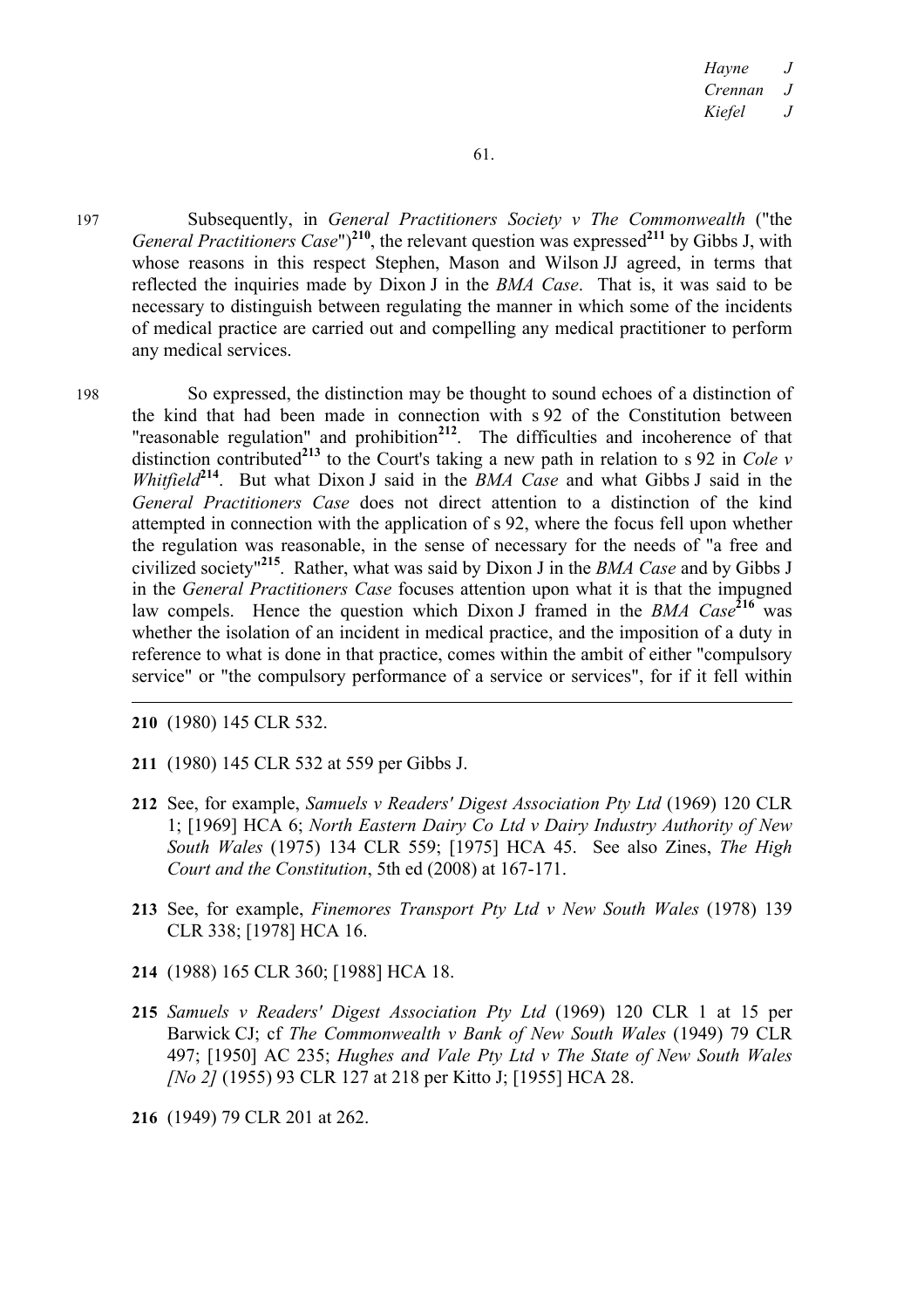either of those descriptions, it would amount to a form of civil conscription. As Dixon J said**<sup>217</sup>**:

"It is difficult indeed to say with confidence what is essential to the meaning of the expression 'any form of civil conscription', to ascribe to the expression any definite requirement as part of its connotation. But compulsion to serve seems to be inherent in the notion conveyed by the words. No doubt the service may be irregular or intermittent. A duty to give medical attention to outpatients at a hospital for two hours once a fortnight if imposed by law would no doubt be a form of civil conscription. It need not involve the relation of employer and employee. A law imposing an obligation to perform medical services for patients at a practitioner's own rooms would doubtless be bad as involving a form of civil conscription. But I cannot escape the conviction that a wide distinction exists between on the one hand a regulation of the manner in which an incident of medical practice is carried out, if and when it is done, and on the other hand the compulsion to serve medically or to render medical services. The former does not appear to me within the conception; the latter does."

199 This view of civil conscription may well be understood as encompassing practical as well as legal compulsion<sup>218</sup>. If that is so, the view expressed by  $\overline{D}$ ixon J was wider than that expressed by the other dissentient in the *BMA Case*, McTiernan J, who held<sup>219</sup> that "[a]ny form of civil conscription does not mean any form of compulsion or control of conduct" and that the condition in par (xxiiiA) "with respect to civil conscription is aimed at the passing of a law which by any form conscribes a person into the service of the Commonwealth". McTiernan J denied**<sup>220</sup>** that practical necessity or moral duty could amount to conscription.

200 In the *General Practitioners Case*, Mr M H Byers QC, then Solicitor-General of the Commonwealth, urged<sup>221</sup> the adoption of the dissenting opinions of Dixon and McTiernan JJ in the *BMA Case*. The differences between the two opinions were not then said to be of significance. Rather, in the *General Practitioners Case*, the

 $\overline{a}$ 

- **218** cf *Bank of New South Wales v The Commonwealth* (1948) 76 CLR 1 at 349 per Dixon J; [1948] HCA 7.
- **219** (1949) 79 CLR 201 at 283.
- **220** (1949) 79 CLR 201 at 283.
- **221** (1980) 145 CLR 532 at 536.

**<sup>217</sup>** (1949) 79 CLR 201 at 278.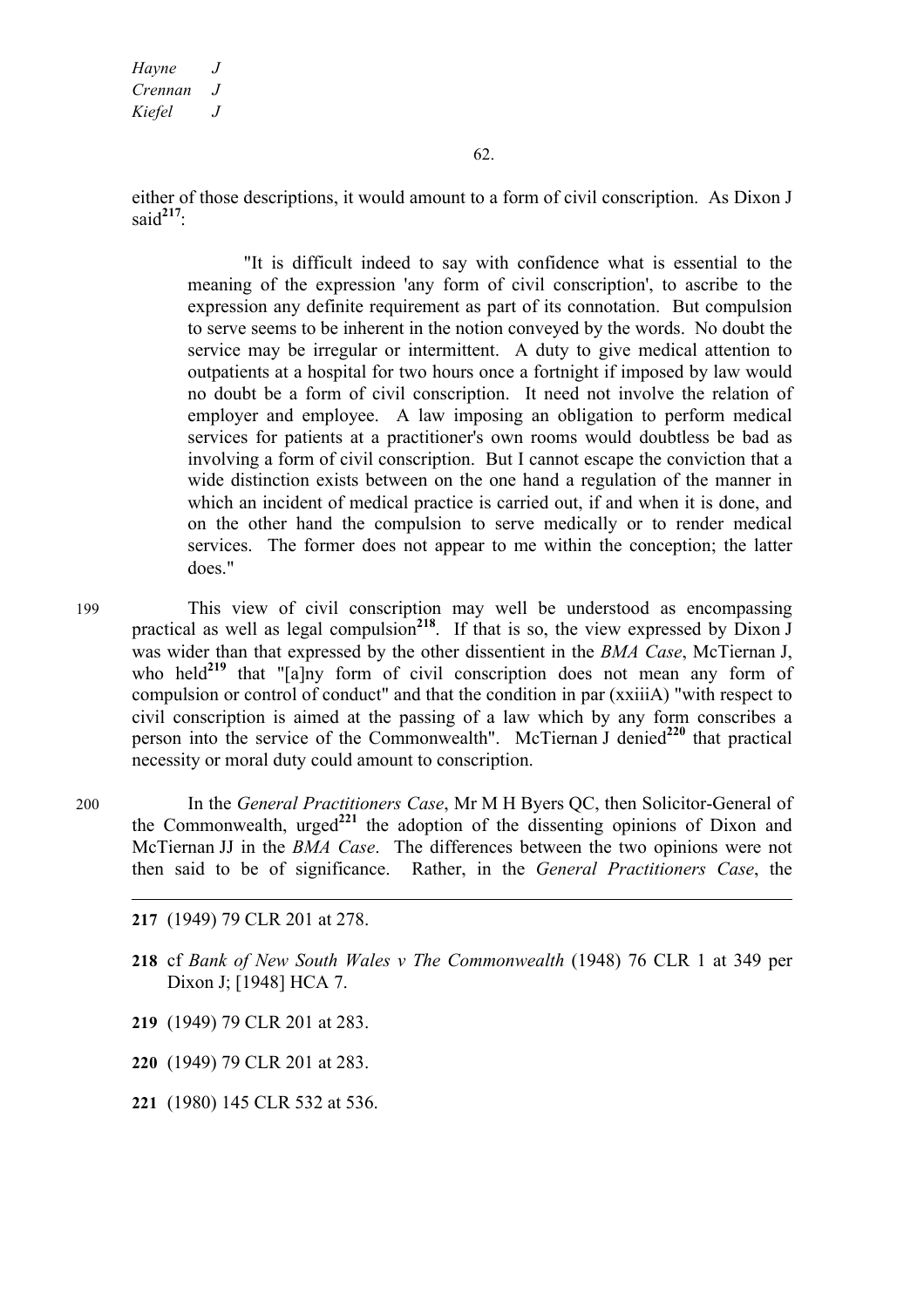Commonwealth submitted that the laws then in question directed no statutory compulsion to the doctor, that there was no compulsion to do the service, that the doctor could treat or not treat the patient, and that civil conscription was to be understood as a compulsion to service analogous to military conscription. The Commonwealth repeated these submissions in the present matters.

201 The Court divided in the *General Practitioners Case* about whether it was necessary to decide whether practical compulsion could amount to civil conscription. Five members of the Court concluded<sup>222</sup> that in at least some circumstances practical compulsion could amount to a form of civil conscription; two members of the Court expressly reserved**<sup>223</sup>** the question. All members of the Court held that provisions of the *Health Insurance Act* which provided that certain conditions be satisfied before medical benefits became payable to eligible persons to whom pathology services had been rendered and imposed obligations on some providers of services (with the object of ensuring that unnecessary or excessive pathology services were not rendered) did not amount to a form of civil conscription. Although the sections then impugned compelled medical practitioners to perform certain duties in the course of practice, the provisions did not go beyond regulating the manner in which some of the incidents of practice were performed. The provisions did not compel a practitioner to perform any medical service.

## The appellants' case

202 The appellants made two submissions in these matters. First, they submitted that "practical compulsion for a general practitioner to participate in the Medicare Scheme is sufficient for the provisions of the [*Health Insurance Act*] to offend the prohibition against civil conscription". Secondly, they submitted that the requirement of the *Health Insurance Act* "for medical practitioners not to engage in 'inappropriate practice' is an impermissible intervention in the professional delivery of clinical medical services and care and offends the prohibition against civil conscription".

# The Medicare scheme

203 In support of their first submission, that practical compulsion to participate in the Medicare scheme sufficed to offend the prohibition against civil conscription, the appellants submitted that ss 10, 20 and 20A of the *Health Insurance Act* are invalid. These three provisions, together, were identified as providing the essential framework

**<sup>222</sup>** (1980) 145 CLR 532 at 537-538 per Barwick CJ, 550 per Gibbs J, 563 per Stephen J, 565 per Murphy J, 571 per Aickin J.

**<sup>223</sup>** (1980) 145 CLR 532 at 564 per Mason J, 571 per Wilson J.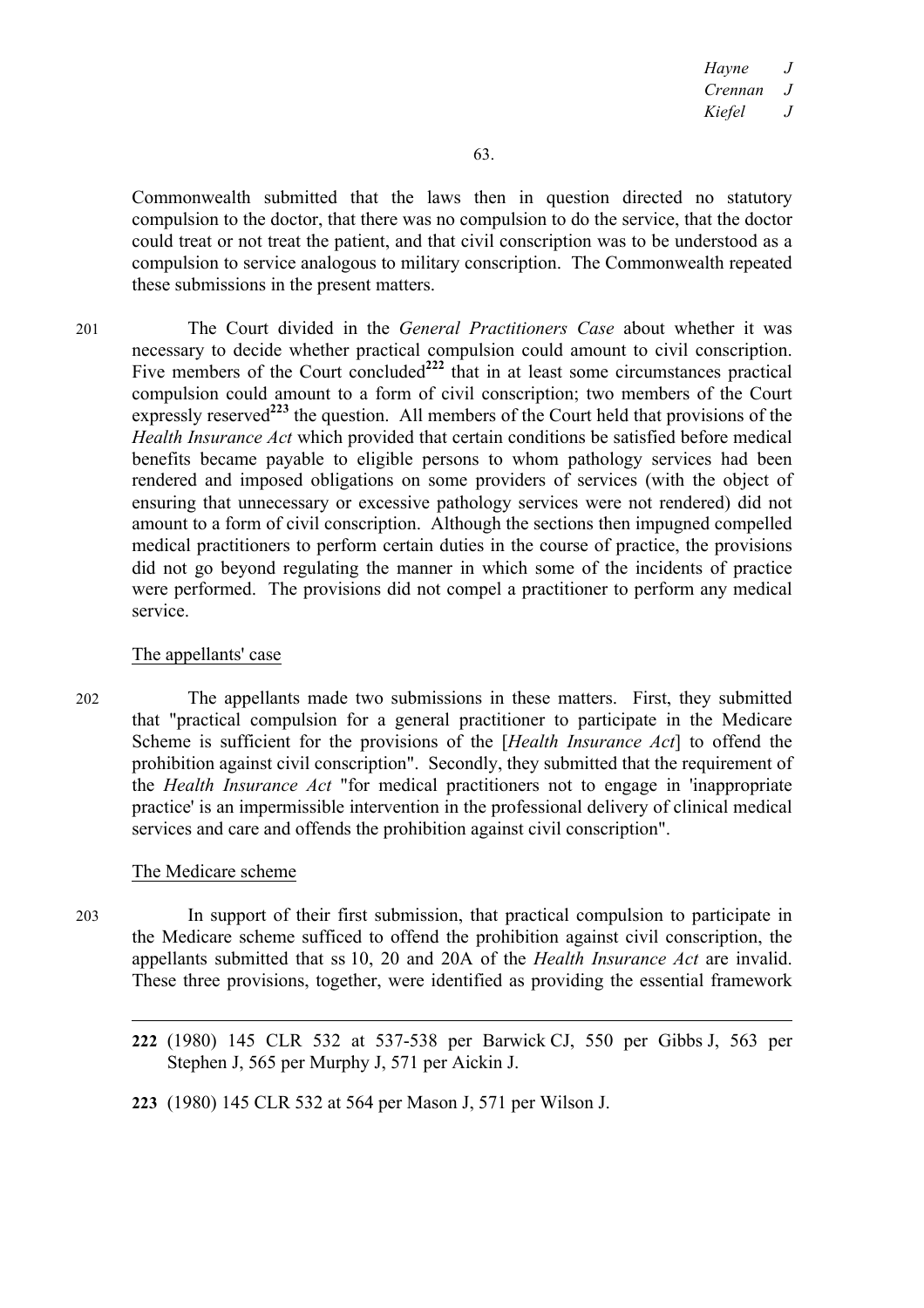...

64.

for "the Medicare scheme". Section 10 provides an entitlement to a Medicare benefit; s 20 identifies who is entitled to a Medicare benefit; and s 20A provides for assignment of Medicare benefits.

- 204 So far as now relevant, s 10 provides:
	- "(1) Where, on or after 1 February 1984, medical expenses are incurred in respect of a professional service rendered in Australia to an eligible person, medicare benefit calculated in accordance with subsection (2) is payable, subject to and in accordance with this Act, in respect of that professional service.
	- (2) A benefit in respect of a service is:
		- (a) in the case of a service of the kind referred to in subparagraph  $(a)(ii)$  and paragraph  $(b)$  of the definition of *applicable benefits arrangement* in subsection 5A(1) of the *National Health Act 1953* (not being a service, or a service in a class of services, that, under the regulations, is excluded from this paragraph)—an amount equal to 75% of the Schedule fee; or
		- (b) in any other case—an amount equal to 85% of the Schedule fee."

The "Schedule fee" in relation to a service is defined in s 8(1A) of the *Health Insurance Act* as "the fee specified in the table in respect of the service". The "table" referred to in that definition is defined in s 3 as a table composed of three parts: the "general medical services table", the "diagnostic imaging services table" and the "pathology services table". Provision is made by ss 4, 4AA and 4A of the *Health Insurance Act* for the making of regulations prescribing each of those tables. Taken together, the tables cover most forms of medical consultation, examination, procedure and treatment.

205 Sections 20 and 20A provide for payment of Medicare benefits. Section 20(1) provides that, subject to Pt II of the *Health Insurance Act*, "medicare benefit in respect of a professional service is payable by the Commission on behalf of the Commonwealth to the person who incurs the medical expenses in respect of that service". The entitlement for which s 20(1) provides is qualified by subsequent sub-sections of s 20. In particular, s 20(2) provides, in effect, that if a person to whom a Medicare benefit is payable under s 20(1) has not paid the medical expenses that he or she has incurred in respect of the particular service:

> "he or she shall not be paid the medicare benefit but, if he or she so requests, there shall, in lieu of that payment, be given to him or her personally, or sent to him or her by post at his or her last-known address, a cheque for the amount of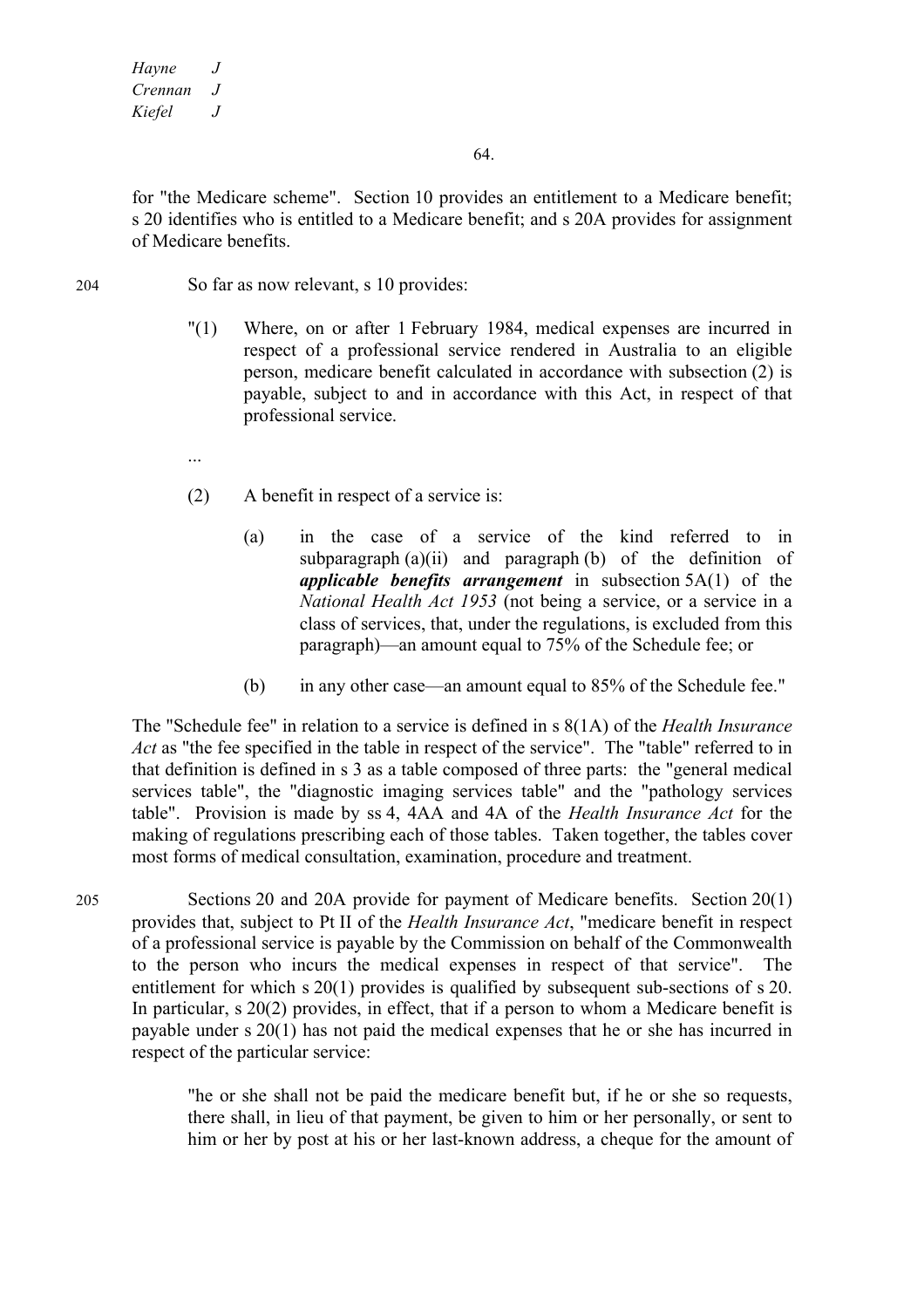the medicare benefit drawn in favour of the person by whom, or on whose behalf, the professional service was rendered".

Section 20(3) and (4) deal with the case where a cheque is issued pursuant to s 20(2), in respect of a professional service rendered by or on behalf of a general practitioner, but the cheque is not presented for payment. In that event, the Commission may pay the amount of the relevant Medicare benefit to the general practitioner, and the person otherwise entitled to claim a Medicare benefit may no longer do so.

206 Section 20A provides for assignment of Medicare benefits. It is the provisions of s 20A which underpin the practice known as "bulk-billing". Where a Medicare benefit is payable to an eligible person, that person and the practitioner providing the service may enter into an agreement in accordance with an approved form under which**<sup>224</sup>**:

- "(a) the first-mentioned eligible person assigns his or her right to the payment of the medicare benefit to the practitioner; and
- (b) the practitioner accepts the assignment *in full payment* of the medical expenses incurred in respect of the professional service by the first-mentioned eligible person". (emphasis added)

An assignment of a Medicare benefit may not be made except in accordance with s 20A**<sup>225</sup>** and it follows that a practitioner cannot take an assignment of a Medicare benefit except in full payment of the medical expenses incurred. Where an assignment takes effect or an agreement is made under s 20A, the Medicare benefit is payable in accordance with the assignment or the agreement**<sup>226</sup>**.

207 It may be accepted that an inevitable consequence of these provisions for payment of Medicare benefits is that it is very unlikely that a medical practitioner could establish or maintain practice as a general practitioner in a way that did not give patients any access to those benefits. Whether a practitioner could establish or maintain a practice without agreeing to accept assignments of the Medicare benefits in full payment for some or all of the services the practitioner renders to patients would be determined by many considerations. But even if it is possible to practise as a general practitioner without bulk-billing at least some patients, it may be accepted that there is little if any practical alternative to practising in a way that gives most patients the right

**225** s 20A(5).

**226** s 20A(3).

**<sup>224</sup>** s 20A(1).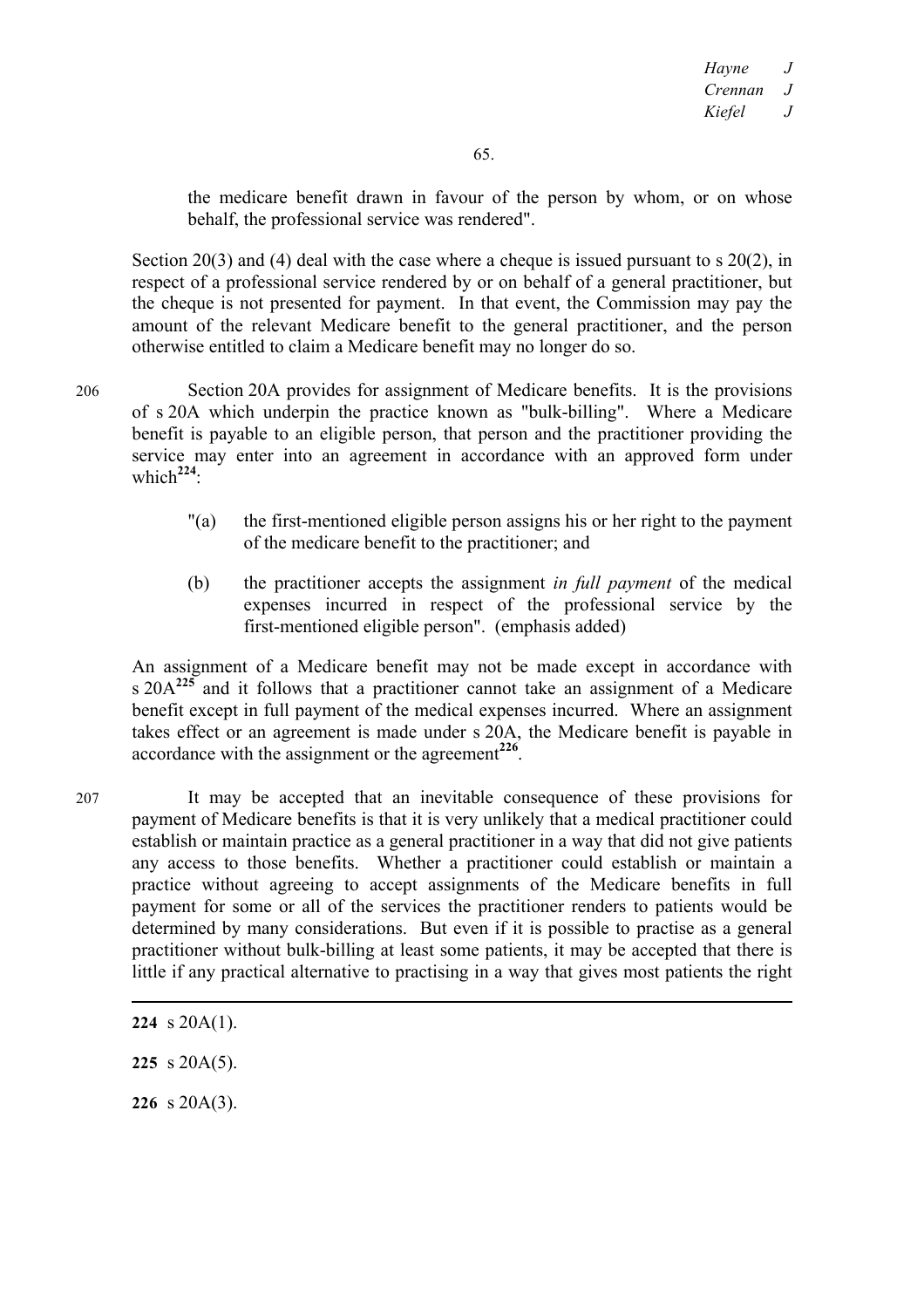to claim whatever Medicare benefits are lawfully available. In that sense there is practical compulsion to participate in the Medicare scheme.

<sup>208</sup> It may also be accepted, as Aickin J said**<sup>227</sup>** in the *General Practitioners Case*, that:

> "No doubt a legal obligation to perform particular medical or dental services, or to perform medical or dental services at a particular place, or to perform such services only as an employee of the Commonwealth would be clear examples of civil conscription. An equally clear example would be the prohibition of the performance of medical or dental services by particular qualified practitioners other than in some designated place, though no punishment was attached to failure to practise in that place. Other *forms of 'practical compulsion' are easy enough to imagine, particularly those which impose economic pressure such that it would be unreasonable to suppose that it could be resisted*." (emphasis added)

209 Contrary to the appellants' submissions, however, to observe that there is a practical compulsion to participate in the Medicare scheme does not conclude whether the impugned provisions of the *Health Insurance Act* provide for a form of civil conscription. In answering that question, it is necessary to begin by noticing what the impugned provisions do not compel, either legally or practically. The impugned provisions do not compel, legally or practically, a medical practitioner to perform any service, whether on behalf of the Commonwealth or at all. They do not compel, legally or practically, a medical practitioner to treat or not treat any particular patient or group of patients. The impugned provisions do not, in the words of Dixon J in the *BMA Case***<sup>228</sup>**, provide for "compulsory service" or "the compulsory performance of a service or services". The impugned provisions do not, in the terms used in the Commonwealth's argument in the *General Practitioners Case***<sup>229</sup>**, direct any statutory compulsion to a doctor. There is no compulsion to do any service. A doctor can treat or not treat a patient. There is no compulsion to service analogous to military conscription. And there is neither a legal nor a practical compulsion, in the words of Aickin J in the *General Practitioners Case*, "to perform particular medical ... services, or to perform medical ... services at a particular place, or to perform such services only as an employee of the Commonwealth".

**<sup>227</sup>** (1980) 145 CLR 532 at 565-566.

**<sup>228</sup>** (1949) 79 CLR 201 at 262.

**<sup>229</sup>** (1980) 145 CLR 532 at 536.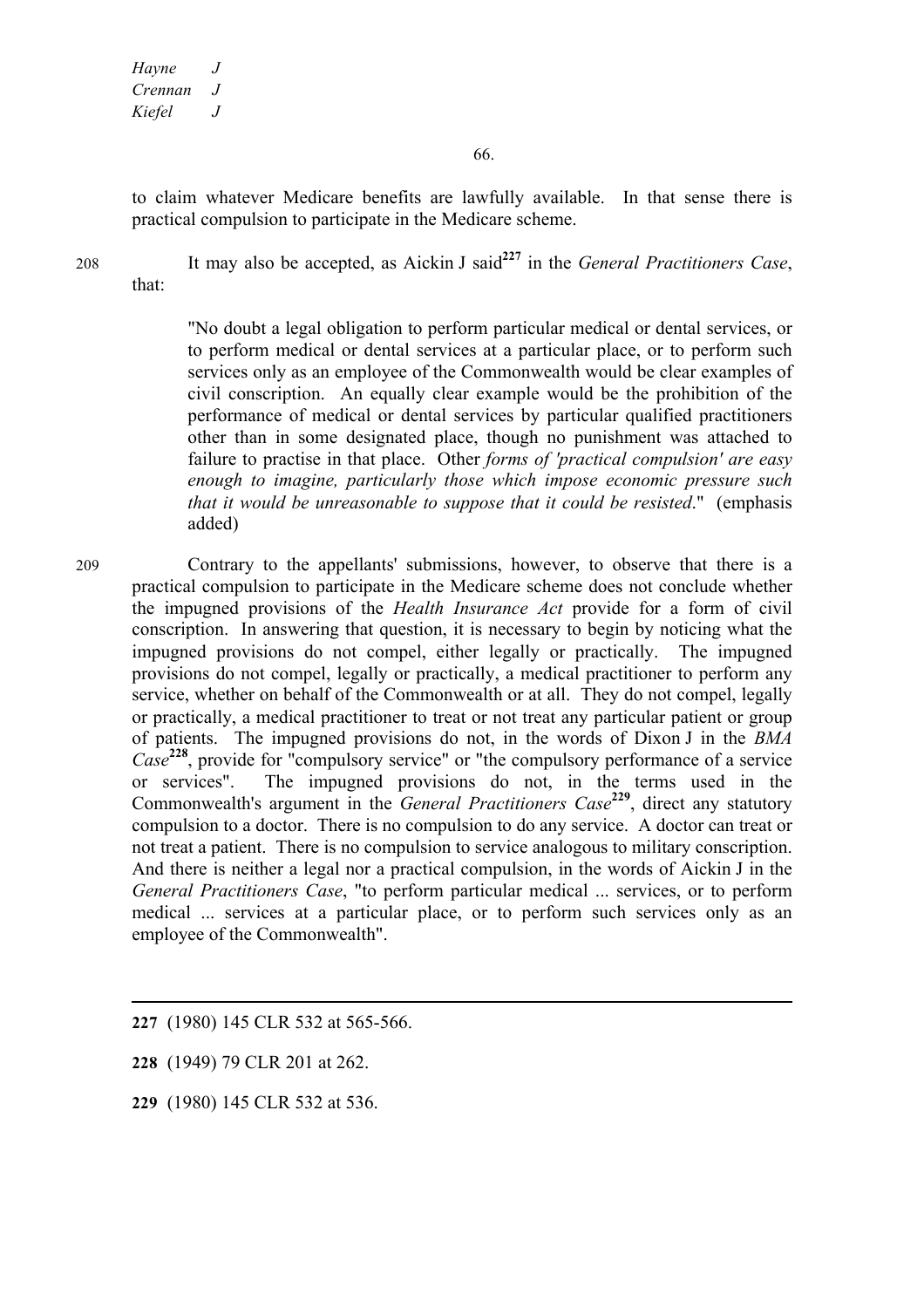210 The appellants did not submit to the contrary. Rather, the appellants drew attention to the consequence that follows from the need, as they put it, to "participate" in the Medicare scheme: the consequence that the medical practitioner is subject to the Professional Services Review Scheme provided for by Pt VAA of the *Health Insurance Act*. As s 80(1) of that Act records, Pt VAA "creates a scheme under which a person's conduct can be examined to ascertain whether inappropriate practice ... is involved. It also provides for action that can be taken in response to inappropriate practice." This the appellants characterised as requiring a practitioner to "conform to whatever it takes to remain in the scheme, even in matters going to the mode or manner of provision of medical services".

## Inappropriate practice

- 211 The concept of "inappropriate practice" was introduced into the *Health Insurance Act* by the *Health Legislation (Professional Services Review) Amendment Act*  1994 (Cth) ("the 1994 Amendment Act"). Before the amendments made by the 1994 Amendment Act, the *Health Insurance Act* provided<sup>230</sup> for a Medical Services Committee of Inquiry to examine whether a practitioner had rendered or initiated "excessive services", defined**<sup>231</sup>** as "services in respect of which medicare benefit has become or may become payable and which were not reasonably necessary for the adequate medical or dental care of the patient concerned". If satisfied that a practitioner had rendered or initiated excessive services, the Committee could recommend**<sup>232</sup>** the imposition of any of a number of sanctions, ranging from reprimand to a requirement for repayment to the Commonwealth of amounts that had been paid as benefits.
- 212 Section 82 of the *Health Insurance Act* as amended by the 1994 Amendment Act defines "inappropriate practice". Both s 81 and the heading to s 82 treat the provisions of s 82 as assigning a number of meanings to the expression, but for present purposes it is sufficient to notice three particular features of the provisions of s 82.
- 213 First, and most importantly, "inappropriate practice" is confined to a practitioner's "conduct in connection with rendering or initiating services". For this purpose, "service" means**<sup>233</sup>**:

 $\overline{a}$ **230** s 94. **231** s 79(1B). **232** s 105.

**233** s 81.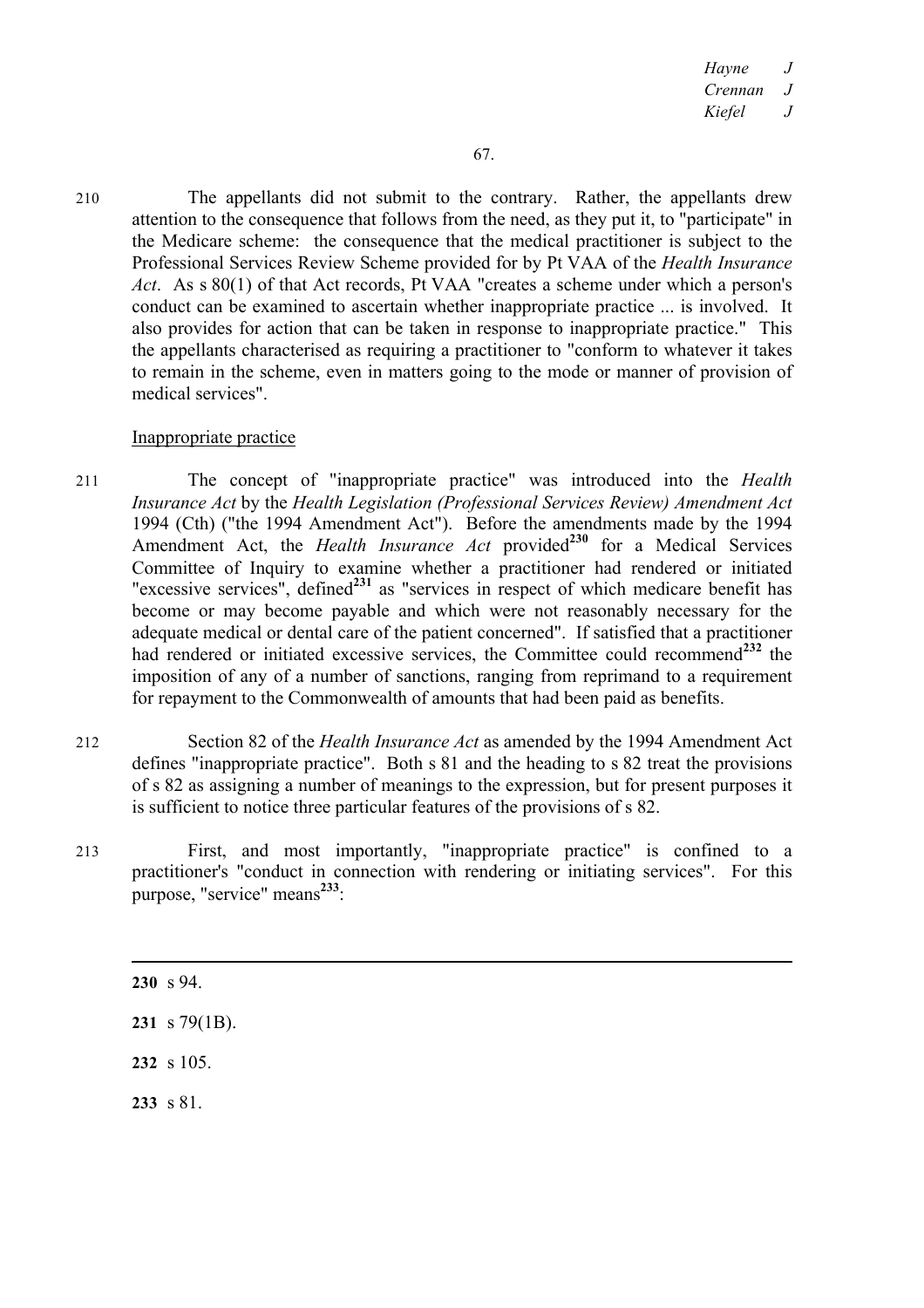- "(a) a service for which, at the time it was rendered or initiated, medicare benefit was payable; or
- (b) a service rendered by way of a prescribing or dispensing of a pharmaceutical benefit by a medical practitioner or a dental practitioner".

That is, inappropriate practice is confined to conduct "in connection with rendering or initiating" services for which a Medicare benefit is payable under the *Health Insurance Act* or a pharmaceutical benefit is payable under Pt VII of the *National Health Act* 1953 (Cth).

214 The Explanatory Memorandum for the Bill for what was to become the 1994 Amendment Act recorded<sup>234</sup> that the concept of inappropriate practice would encompass "the existing concepts of excessive rendering and excessive initiating but also [introduce] the concept of excessive prescribing". It continued<sup>235</sup>:

> "In addition, it will allow a Committee to examine, where relevant, aspects of a practitioner's practice *broader than purely the excessive servicing of patients*. A Committee will have the capacity to consider the conduct of the person under review in his or her practice and determine whether that conduct is acceptable to the general body of his or her profession or specialty." (emphasis added)

The breadth of what has since been asserted to be the reach of the provision is indicated by a report**<sup>236</sup>**, made in 1999, following a review of the operation of the provisions of Pt VAA. That report identified**<sup>237</sup>** the categories of conduct which involved inappropriate practice. Those categories included such matters as "issues of professional concern in relation to clinical competence and performance", "aberrant professional behaviour or beliefs", "physical or mental impairment", "substance abuse" and "[o]rganisational issues which affect patient safety", as well as matters going more directly to the number and types of services said to have been performed by a practitioner.

- **234** Explanatory Memorandum for the Health Legislation (Professional Services Review) Amendment Bill 1993 (Cth) at 4.
- **235** Explanatory Memorandum for the Health Legislation (Professional Services Review) Amendment Bill 1993 (Cth) at 4.
- **236** Australia, *Report of the Review Committee of the Professional Services Review Scheme*, (1999).
- **237** Australia, *Report of the Review Committee of the Professional Services Review Scheme*, (1999) at 15-16.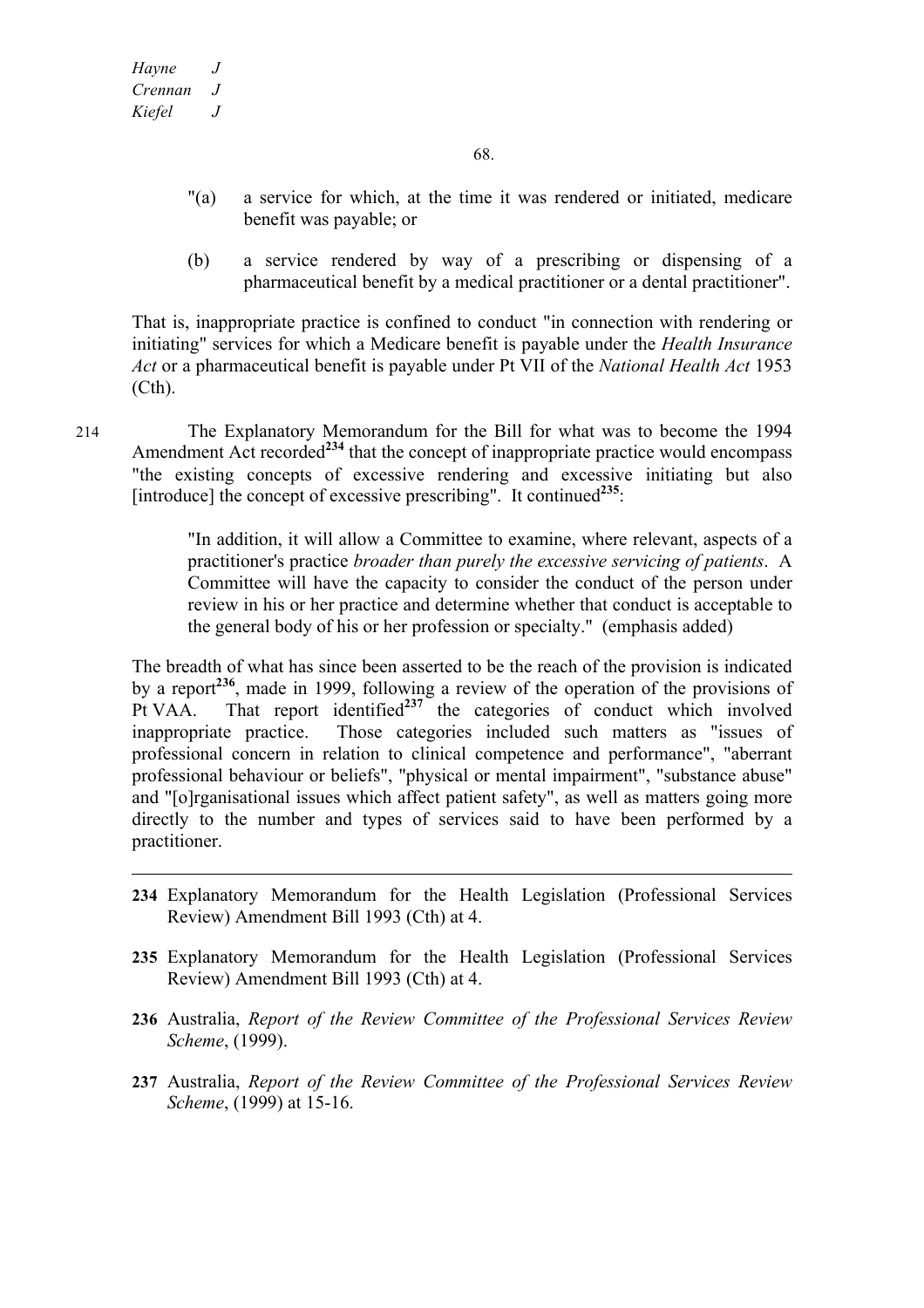215 At least some of these categories of conduct assume a very large meaning of, and application for, the expression "conduct in connection with rendering or initiating services". There may be room for debate about whether issues like general questions about a practitioner's physical or mental competence or a practitioner's substance abuse will come within the expression "conduct in connection with rendering or initiating services". There may also be room for debate about whether all questions about clinical competence and performance, or all organisational issues affecting safety, will come within that expression. No doubt the expression "in connection with" is not to be given a narrow or confined construction. But the provision requires that a connection be demonstrated between identified conduct and rendering or initiating services for which benefits are payable. It is not necessary to examine further the nature of, or limits to, that connection.

216 The *Health Insurance Act* recognises that examining a practitioner's conduct in connection with rendering or initiating services may reveal conduct that does not fall within the statutory concept of inappropriate practice but which may fall within some other definition of unprofessional practice. Provision is therefore made by s 106XA for referring to an appropriate regulatory body any significant threat to life or health that comes to light "in the course of the performance of functions or the exercise of powers" under Pt VAA of the Act. And s 106XB provides for reference to an appropriate regulatory body of any non-compliance by a practitioner with professional standards. These provisions show that it is neither necessary nor appropriate to attempt to stretch the concept of "inappropriate practice", or its definition as "conduct in connection with rendering or initiating services", to embrace all forms of conduct by a practitioner that would merit professional condemnation. Rather, the focus of Pt VAA must remain fixed upon conduct in connection with rendering or initiating services for which benefits are payable.

217 And it was no doubt with just such a focus in mind that provision was made in 1999, by the *Health Insurance Amendment (Professional Services Review) Act* 1999 (Cth), for a Committee considering whether a practitioner has engaged in inappropriate practice to have regard to only samples of classes of services<sup>238</sup> before finding that a practitioner has engaged in inappropriate practice in relation to services of the relevant class; for a Committee to make a finding of inappropriate practice**<sup>239</sup>** if it is established that a practitioner's conduct in rendering or initiating services constitutes a "prescribed pattern of services"; and for a Committee to make a generic finding of inappropriate

**239** s 106KA.

**<sup>238</sup>** s 106K.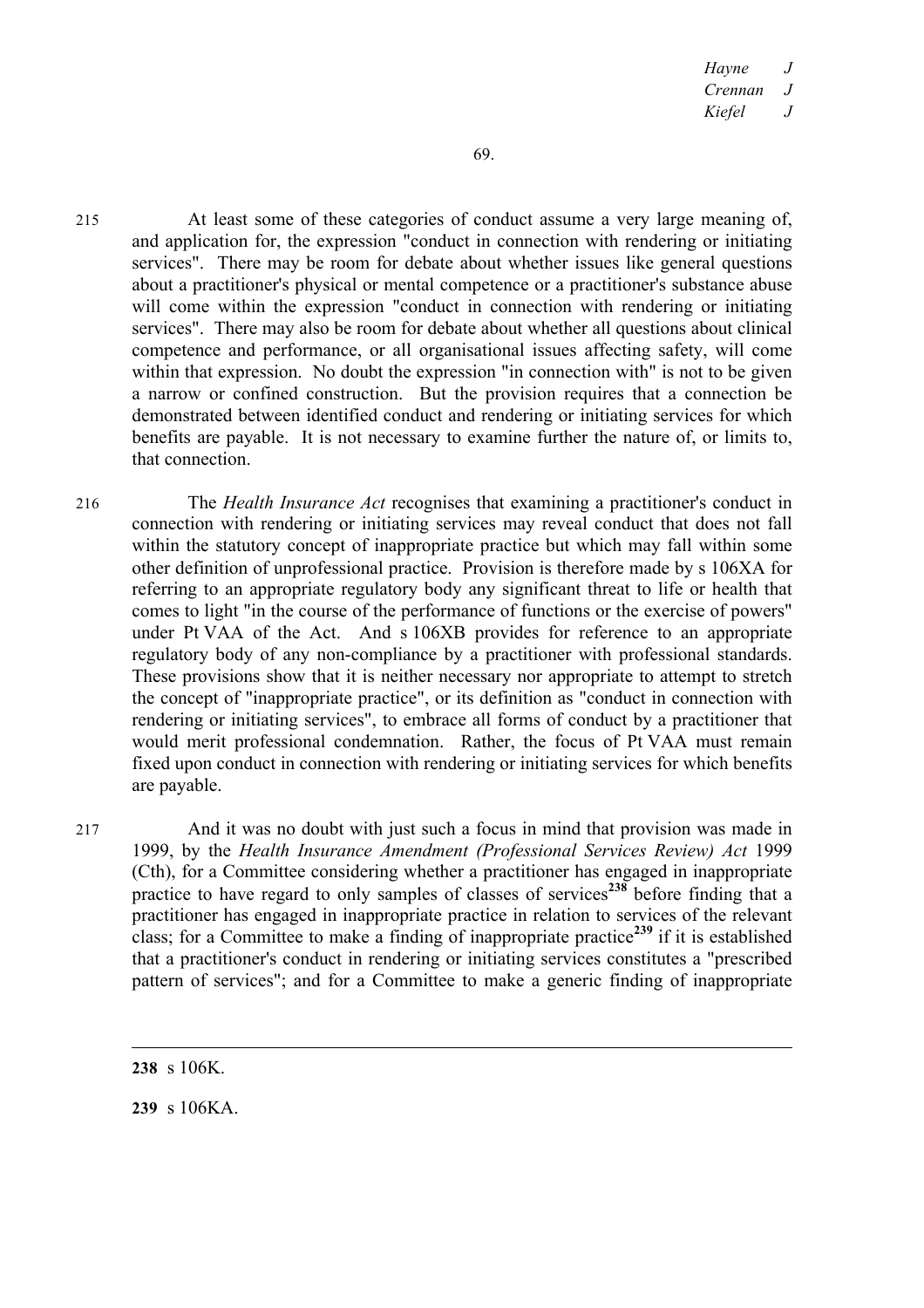practice**<sup>240</sup>** where it cannot make a finding by reference to samples of services provided or to prescribed patterns of services because clinical or practice records are insufficient.

218 The second point to notice about s 82 is that it requires that the conduct be "such that a Committee could *reasonably* conclude that ... the conduct would be unacceptable to the general body" of relevant practitioners (emphasis added). The addition of the word "reasonably" reinforces the conclusion that might otherwise have been drawn in any event that the standard against which conduct is to be measured is an objectively determined standard. Moreover, the use of the word "reasonably" may take on particular significance in the application of the ADJR Act. In particular, it may bear upon whether a decision to which the ADJR Act applies was "authorized by the enactment in pursuance of which it was purported to be made"**<sup>241</sup>**, whether the decision "involved an error of law"**<sup>242</sup>**, as well as whether "the decision was otherwise contrary to law"**<sup>243</sup>** or involved an "improper exercise of ... power"**<sup>244</sup>**. It is not necessary to explore in any further detail these questions about the application of the ADJR Act.

- 219 Thirdly, the references in s 82(1) to a conclusion that "the conduct would be unacceptable to the general body" of relevant practitioners cannot be understood divorced from some aspects of the history of legislative regulation of the medical profession.
- 220 For many years, both in England and in Australia, medical practitioners would be struck off the register if found "to have been guilty of infamous conduct in any professional respect"**<sup>245</sup>**. In *Allinson v General Council of Medical Education and Registration***<sup>246</sup>**, the Court of Appeal of England and Wales identified *one* form of conduct amounting to "infamous conduct in a professional respect" as a medical practitioner, in the pursuit of that profession, doing "something with regard to it which would be reasonably regarded as disgraceful or dishonourable by his professional

- **242** s 5(1)(f).
- **243** s  $5(1)(i)$ .
- **244** s  $5(1)(e)$ .
- **245** *Medical Act* 1858 (UK), s 29.
- **246** [1894] 1 QB 750 at 760-761 per Lord Esher MR, 763 per Lopes LJ, 766 per Davey LJ.

**<sup>240</sup>** s 106KB.

**<sup>241</sup>** *Administrative Decisions (Judicial Review) Act* 1977 (Cth), s 5(1)(d).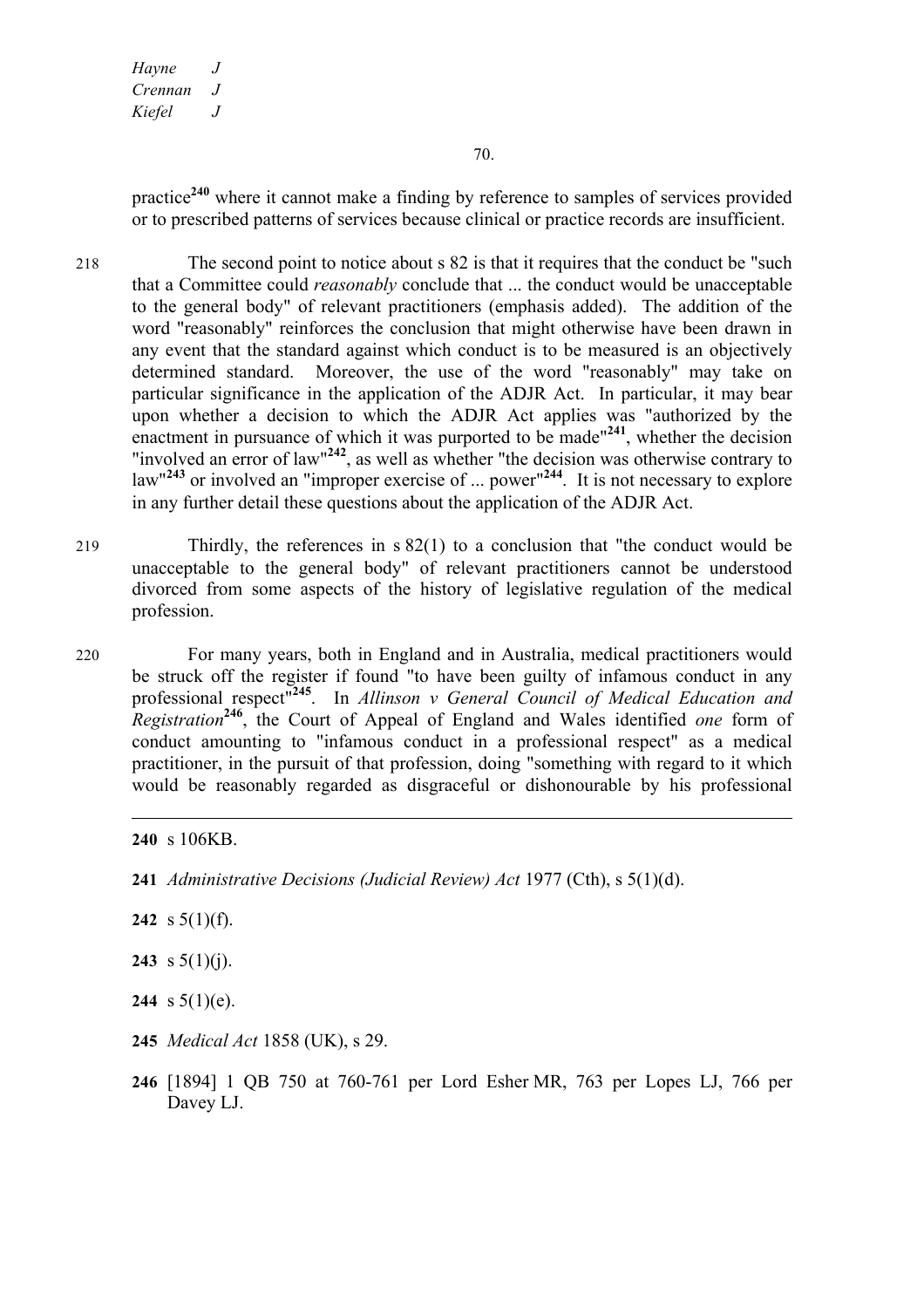brethren of good repute and competency". Proof of conduct of that kind resulted in striking the offender's name from the register of practitioners. No lesser punishment could be imposed. Not surprisingly, then, there was much litigation over the years about what was "infamous conduct in a professional respect". In particular, much attention was given to whether it was necessary to establish moral turpitude, fraud or dishonesty.

221 For the most part these issues were put to rest in Australia by this Court's decision in *Hoile v The Medical Board of South Australia***<sup>247</sup>** holding that what amounts to "infamous conduct" is "best represented by the words 'shameful' or 'disgraceful'; and it is as conduct of a medical practitioner in relation to his profession that it must be considered shameful or disgraceful"**<sup>248</sup>**.

222 More recent legislation regulating the conduct of professional practitioners such as medical and legal practitioners has moved away from the notion of "infamous conduct" and has provided for a much greater range of punishments for professional default than termination of the right to practise by striking off the appropriate register**<sup>249</sup>**. And as Lord Hoffmann, delivering the opinion of the Judicial Committee of the Privy Council in *McCandless v General Medical Council***<sup>250</sup>**, pointed out, "the public has higher expectations of doctors and members of other self-governing professions [and] [t]heir governing bodies are under a corresponding duty to protect the public against the genially incompetent as well as the deliberate wrongdoers".

223 But from *Allinson's Case* to today, a common thread can be identified running through most statutes regulating the conduct of what Lord Hoffmann referred to as the "self-governing professions". The standard of conduct expected of practitioners is an objective standard and is often identified, at least in part, by reference to the opinion of

# **247** (1960) 104 CLR 157 at 162; [1960] HCA 30.

- **248** See also, *R v The Medical Board of Victoria; Ex parte Epstein* [1945] VLR 60; *Epstein v The Medical Board of Victoria* [1945] VLR 309; *Re Appeals of Johnson and Anderson* [1967] 2 NSWR 357; *Mercer v Pharmacy Board of Victoria* [1968] VR 72; *Basser v Medical Board of Victoria* [1981] VR 953.
- **249** See the provisions relating to "professional misconduct" or cognate expressions in, for example, *Medical Practice Act* 1992 (NSW), s 36; *Health Professions Registration Act* 2005 (Vic), s 3; *Medical Practice Act* 2004 (SA), s 3; *Health Practitioners (Professional Standards) Act* 1999 (Q), s 3; *Medical Practitioners Registration Act* 1996 (Tas), s 45; *Health Practitioners Act* (NT), s 56(2); *Health Professionals Act* 2004 (ACT), s 18; cf *Medical Act* 1894 (WA), s 13.
- **250** [1996] 1 WLR 167 at 169.

 $\overline{a}$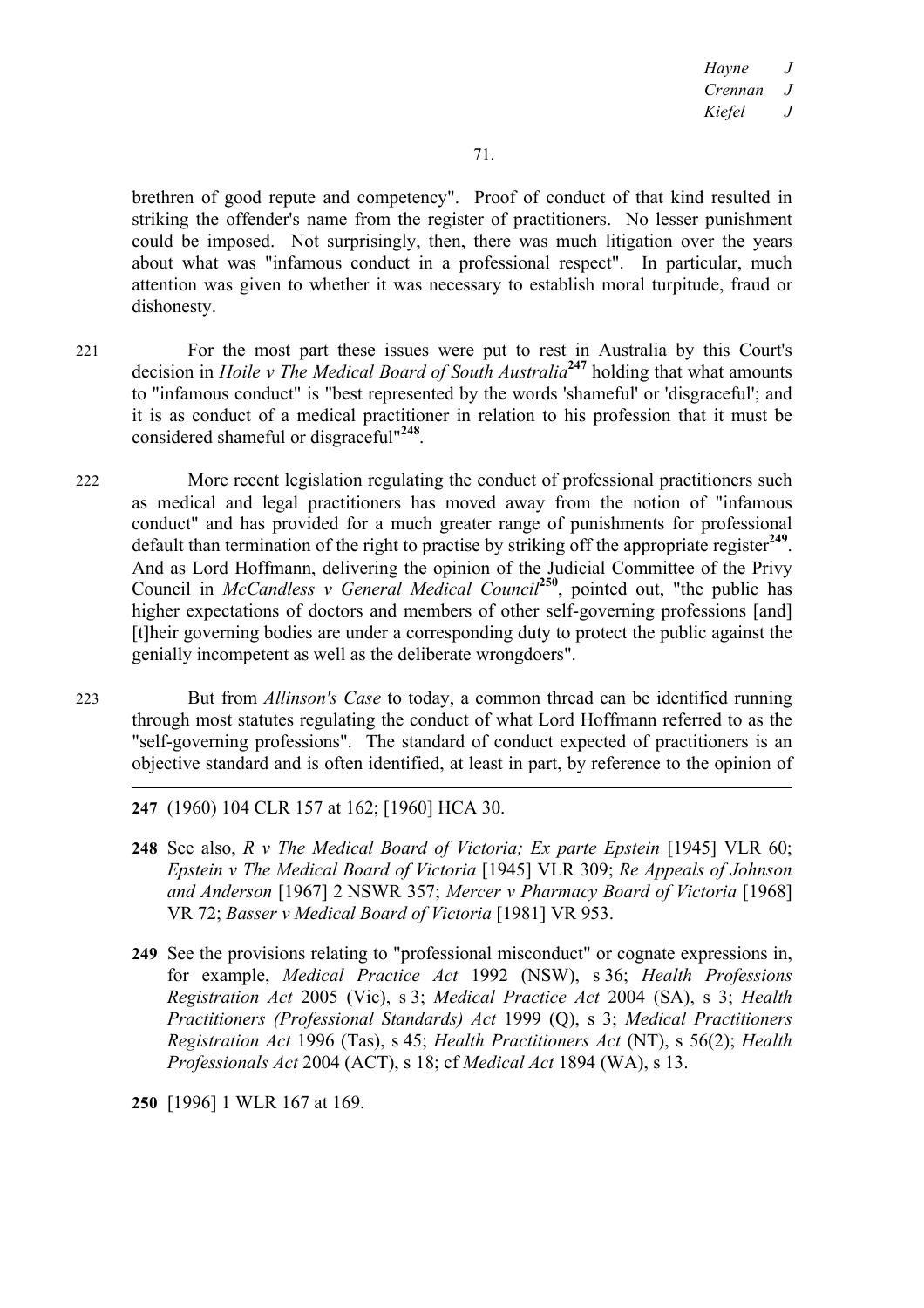members of the profession, or members of the profession "of good repute and competency<sup>"251</sup>. Hence, the reference in s  $82(1)$  to conduct that "would be unacceptable" to the general body" of relevant practitioners can be seen as maintaining the thread common to many earlier forms of professional discipline and regulation, by which the standards of conduct are set by reference to prevailing professional opinion. And in particular, the conduct which may be identified as "inappropriate practice", as defined in s 82 of the *Health Insurance Act*, is conduct which has two features. First, the conduct must be "in connection with rendering or initiating services" for which a Medicare benefit or a pharmaceutical benefit is payable. Secondly, the conduct must be such as a Committee could reasonably conclude would be unacceptable to the general body of relevant practitioners.

224 As noted earlier, it may be accepted that the *Health Insurance Act* has the practical effect of requiring those medical practitioners who wish to practise as general practitioners to participate in the Medicare scheme. The Act requires those practitioners not to engage in inappropriate practice. It therefore follows that the *Health Insurance Act* practically compels those practitioners to abide by a particular standard of professional behaviour in connection with rendering or initiating services. Even if the definition of inappropriate practice in s 82 is as broad in its application as has been asserted (and as noted earlier, it is not necessary to decide whether it is) the standard of conduct that is thus imposed is framed by reference to professional opinion. It is, therefore, not different in kind from the standard of professional conduct that, since *Allinson's Case*, has been expected of medical practitioners in the conduct of their profession.

225 Whether such a broad view of s 82 could present any question about whether, in some of its applications, the law, so construed, was a law with respect to medical and dental services was not explored in argument. It is neither necessary nor appropriate to express any opinion about whether any such question would be presented, or about how such a question should be answered. The only attack mounted on the provisions of the *Health Insurance Act* which are impugned in these proceedings was that they provided for a form of civil conscription.

226 Assuming, without deciding, that s 82 does require medical practitioners to conform to the standard thus prescribed in relation to what the appellants called "matters going to the mode or manner of provision of medical services", the requirement to

**<sup>251</sup>** *Allinson v General Council of Medical Education and Registration* [1894] 1 QB 750 at 761. See also, for example, *In re A Solicitor; Ex parte Law Society* [1912] 1 KB 302 at 312; *R v The Medical Board of Victoria; Ex parte Epstein* [1945] VLR 60; *Epstein v The Medical Board of Victoria* [1945] VLR 309; *Re Appeals of Johnson and Anderson* [1967] 2 NSWR 357.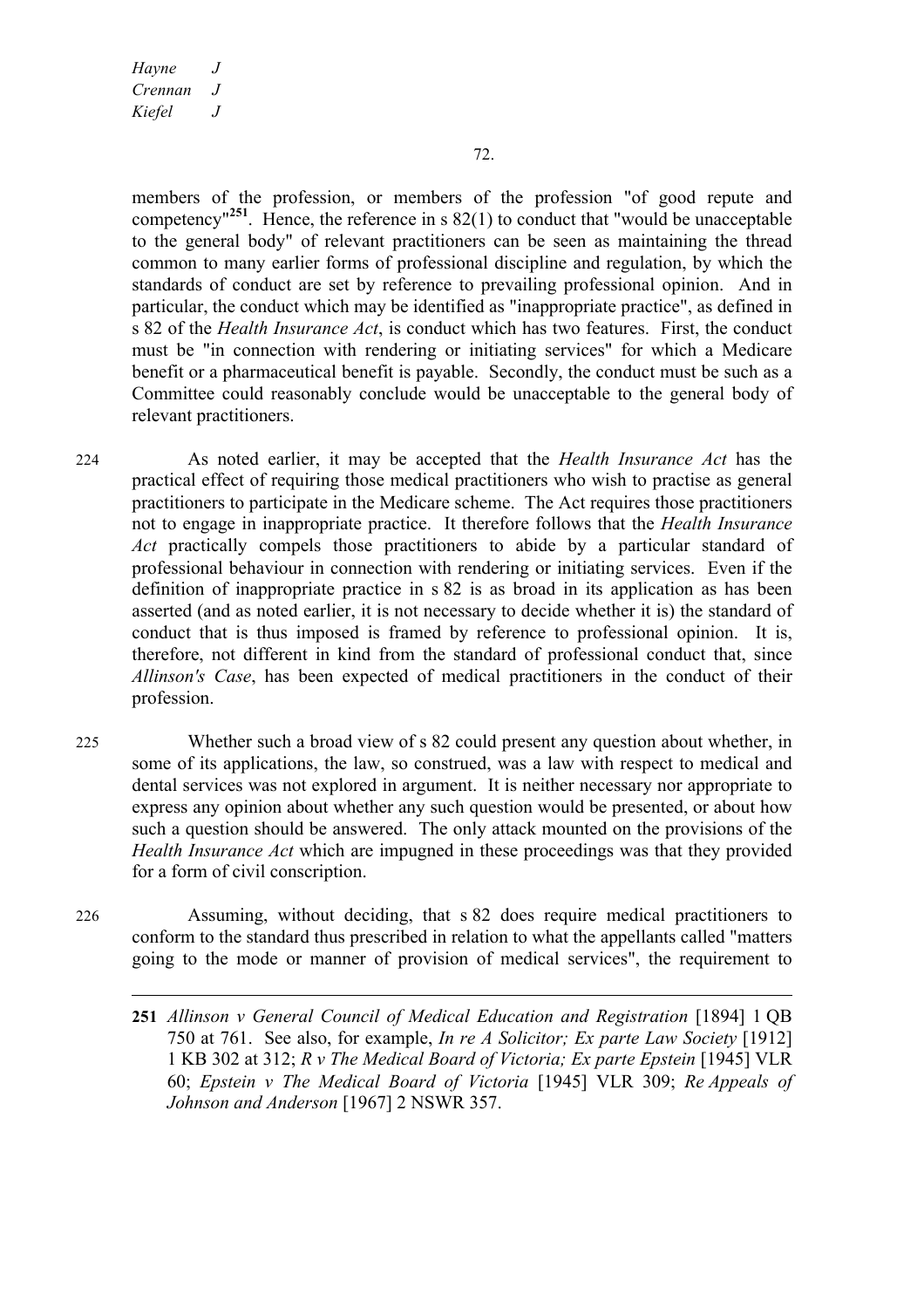*Hayne J Crennan J Kiefel J*

comply with that standard does not constitute a form of civil conscription. Section 82 and the other provisions which the appellants alleged to be invalid do not deny that a medical practitioner is free to choose whether to practise. A practitioner may choose whether to practise on his or her own account, or as an employee. The impugned provisions do not confine a practitioner's freedom**<sup>252</sup>** to choose where to practise. If the practitioner practises on his or her own account, the practitioner may decide when to be available for consultation and who to accept as a patient. The practical compulsion to meet a prescribed standard of conduct when the practitioner does practise is not a form of civil conscription. To adopt and adapt what Dixon J said**<sup>253</sup>** in the *BMA Case*, "[t]here is no compulsion to serve as a medical [practitioner], to attend patients, to render medical services to patients, or to act in any other medical capacity, whether regularly or occasionally, over a period of time, however short, or intermittently".

227 Each appeal should be dismissed. In Dr Wong's appeal the appellant should pay the costs of the Commonwealth. In Dr Selim's appeal, the appellant should pay the costs of the first, third and fourth respondents.

**253** (1949) 79 CLR 201 at 278.

**<sup>252</sup>** Reference was made in passing during oral argument to arrangements made under s 19ABA of the *Health Insurance Act* with respect to agreements to work in rural or remote areas. Reference may also be made to s 19AB and arrangements made with respect to certain overseas trained doctors. Neither the operation of any of these arrangements nor their validity was examined in argument.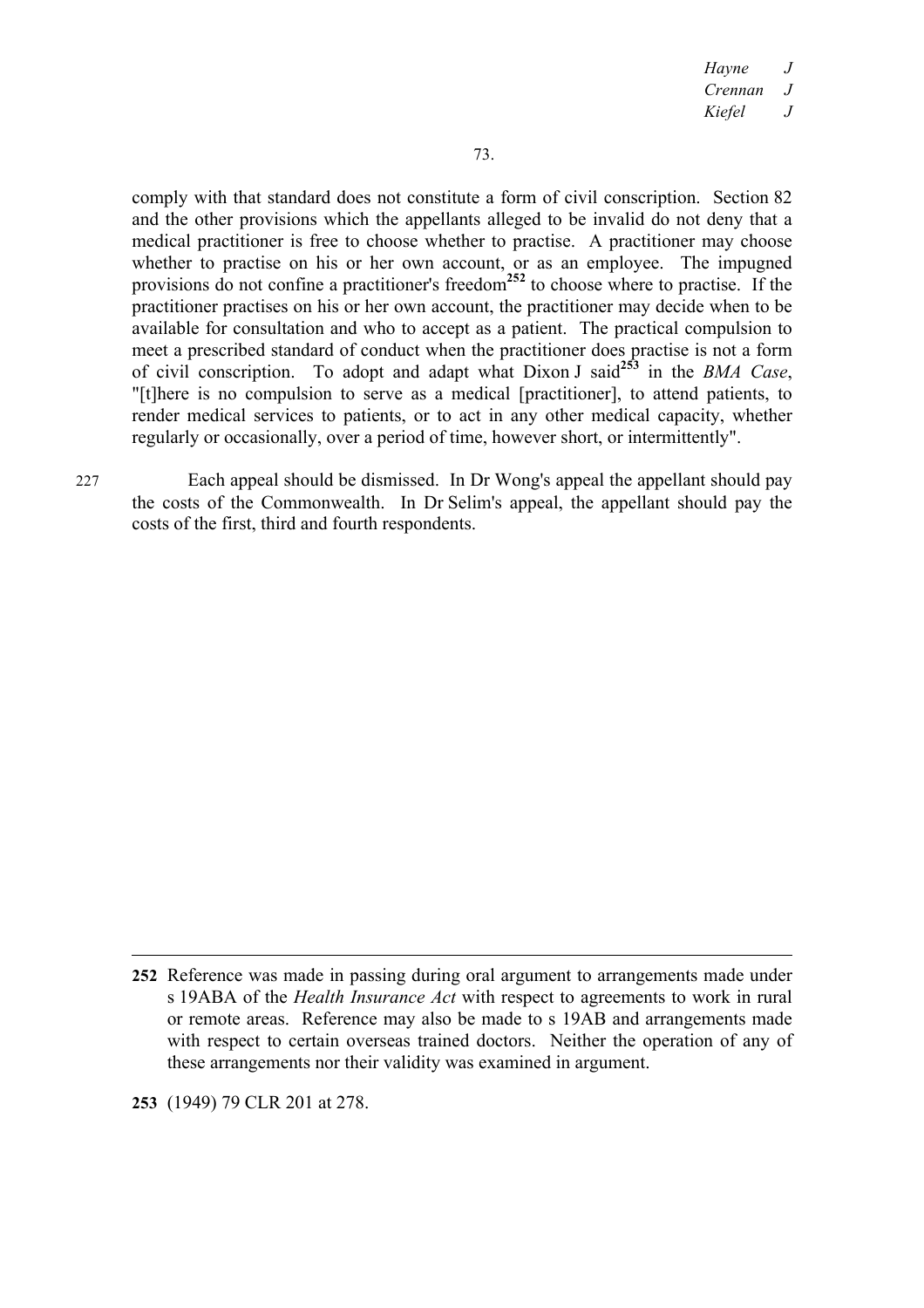228 HEYDON J. The background circumstances and the principal constitutional and legislative provisions are set out in other judgments.

# The legislative scheme in outline

- 229 *Sections 9, 10, 20 and 20A.* What the Full Court called the "Medicare Scheme" operates in relation to general practitioners in the following way.
- 230 Subject to s 20A of the Act, medical practitioners who participate in the Medicare Scheme may charge their patients what they wish, but, in relation to the vast majority of professional services, the patient is entitled to a "Medicare benefit" in relation to each professional service: ss  $9, 10(1)$  and (2) and  $20^{254}$ . Section 20A deals with the practice known as "bulk billing". It authorises the entry into an agreement between medical practitioner and patient under which the patient assigns to the medical practitioner that patient's right to payment of a Medicare benefit in full payment of the medical expenses incurred in respect of the professional service in question. But it is not all medical practitioners who may participate in the Medicare Scheme – only those not disqualified from doing so. Disqualification is regulated by Pt VAA.
- 231 *Part VAA.* Part VAA was introduced in 1994. The responsible Ministers were Senator Graham Richardson as Minister for Health and Dr Andrew Theophanous as Parliamentary Secretary to the Minister for Health. Part VAA may thus be called the "Richardson-Theophanous scheme". About that scheme the Full Court made**<sup>255</sup>** the following finding (partly challenged by the respondents, but not successfully)**<sup>256</sup>**:

"[I]f patients cannot claim medical benefits in relation to the services that a doctor provides … a doctor will have few, if any, opportunities to practise as a general practitioner in private practice. The Act thus imposes a practical compulsion on those who wish to practise as general practitioners in private practice to participate in the Medicare Scheme and, as a result of Pt VAA, to

- **255** *Selim v Lele* (2008) 167 FCR 61 at 75 [35].
- **256** See below at [256]-[259].

**<sup>254</sup>** The Medicare benefit is calculated by reference to a table of medical services prescribed in regulations made each year setting out items of medical services, the amount of fees applicable in respect of each item, and rules for interpreting the table. The table is published annually in a "Medicare Benefits Schedule Book". The table covers most services likely to be provided by a general medical practitioner. Sometimes the services are described specifically and sometimes they are described in general terms, for example, "brief", "standard", "long" or "prolonged" consultations.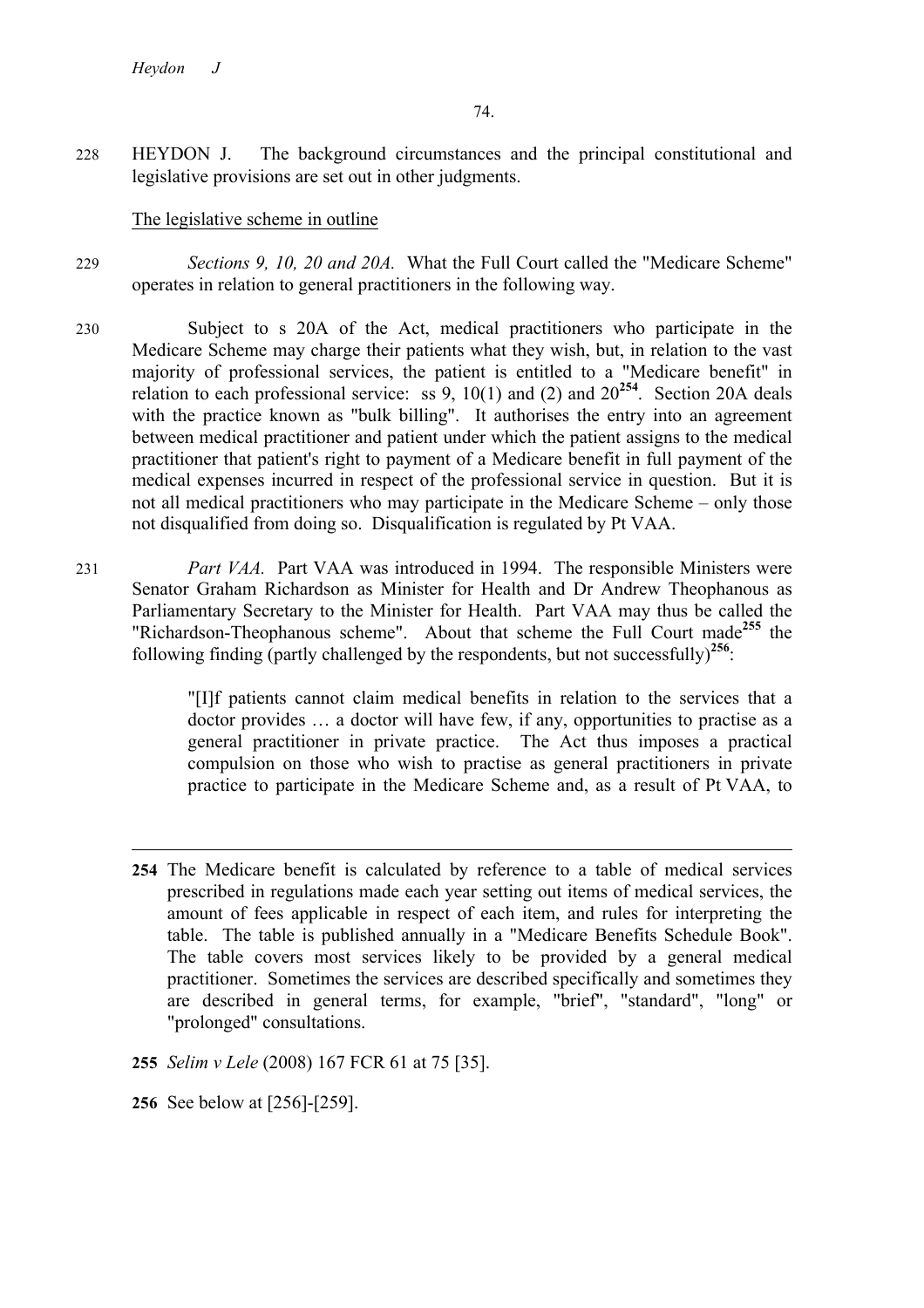conduct their practice in such a way as to avoid committing inappropriate practice."

232 The reference to "inappropriate practice" is a reference, relevantly, to s 82 of the Act. Section 82(1)(a) provides:

> "A practitioner engages in inappropriate practice if the practitioner's conduct in connection with rendering or initiating services is such that a Committee could reasonably conclude that:

> (a) if the practitioner rendered or initiated the referred services as a general practitioner – the conduct would be unacceptable to the general body of general practitioners …"

Section 81(1) provides that the reference in s  $82(1)(a)$  to "Committee" is a reference to a Professional Services Review Committee set up under s 93 ("a Committee"). At the relevant time s 86(1)(a) empowered the Health Insurance Commission to refer to the Director of Professional Services Review ("the Director") the conduct of a person relating to the question whether that person had engaged in inappropriate practice in connection with the rendering of services for which Medicare benefit was payable. This was known as "investigative referral": s 81(1). Section 93(1) empowered the Director to set up a Committee of three relevantly qualified medical practitioners (s 95) and make an "adjudicative referral" to it to consider whether conduct by the person under review constituted engaging in inappropriate practice. The Committee was obliged to prepare "a written draft report of preliminary findings" (s 106KD) and a "final report" (s 106L). The final report was to be given to the "Determining Authority" (s 106L(4)). Where the Committee found that the person under review had engaged in inappropriate practice, the Determining Authority was to make draft determinations and final determinations (ss 106T, 106TA, 106U and 106V). Those determinations had to contain one or more of a series of directions which included reprimand, counselling, non-payment of Medicare benefits, repayment of Medicare benefits, and full or partial disqualification (pursuant to s  $106U(1)(h)$ ) for up to three years: s  $106U(1)$ .

233 A Medicare benefit is not payable in respect of a professional service rendered by a practitioner in relation to whom a final determination contained a direction under s 106U(1)(h) that the practitioner be disqualified: s 19B(2). The consequence of the Full Court's finding quoted above**<sup>257</sup>** about the Richardson-Theophanous scheme is that if a final determination directs disqualification, the doctor in question will have few, if any, opportunities to practise as a general practitioner in private practice.

What is "inappropriate practice"?

**257** At [231].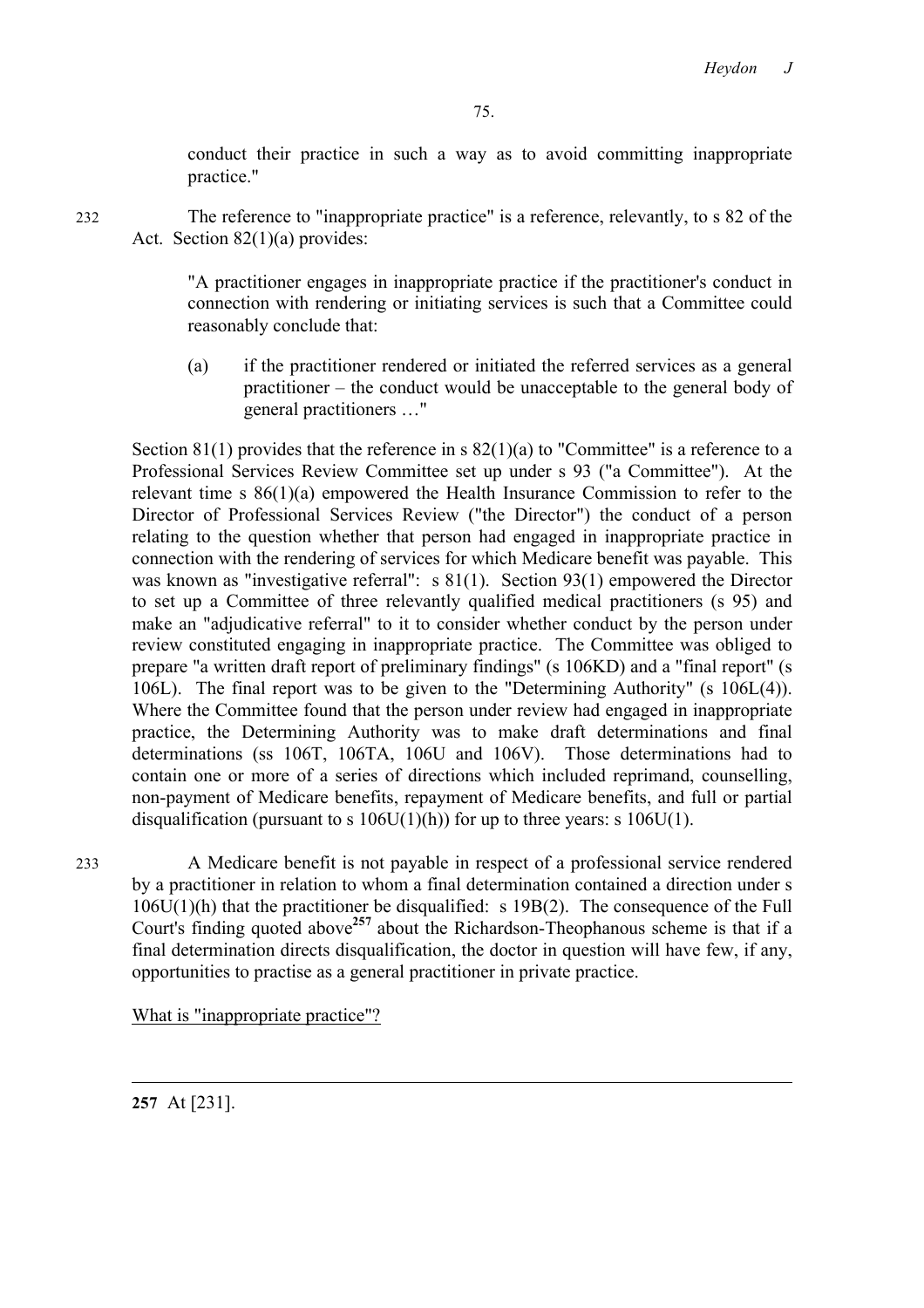- 234 Before examining whether legislation is beyond Commonwealth legislative power, it is necessary to establish what it means. It is plain that the concept of "inappropriate practice" is central to the Richardson-Theophanous scheme. It confronts the parties with a dilemma. The more narrow s 82(1) is, the less likely it is that it will be invalid (although the more likely it is that a particular Committee may act beyond its powers). The wider it is, the more likely it is that it will be invalid (although if it is valid it is less likely that a particular Committee will act beyond its powers).
- 235 *Four possible meanings of "inappropriate practice".* What, then, is "inappropriate practice"? There are at least four possibilities.
- 236 The first is that the expression refers only to excessive servicing the supply of medical services unnecessarily.
- 237 The second is that it refers to unprofessional conduct of the kind discussed in the line of cases associated with *Allinson v General Council of Medical Education and Registration***<sup>258</sup>** and dealt with in legislation to a similar effect – that is, misconduct which includes not only some forms of excessive servicing but other kinds of professional misconduct.
- 238 The third is that the expression refers to failures to attain proper standards of care and skill in the conduct of medical practices, both in relation to particular forms of advice and treatment and in relation to practice organisation.
- 239 The fourth is that the expression extends beyond the first three meanings in such a way as to permit control of conduct even though it is honest, careful and skilful.
- 240 *Excessive servicing?* Contrary to the submissions of the Commonwealth, the first view – that "inappropriate practice" refers only to excessive servicing – tends to be negated by the Second Reading Speech on the Health Legislation (Professional Services Review) Amendment Bill 1993, which, on enactment, amended the Act by inserting Pt VAA. Dr Theophanous said**<sup>259</sup>**:

"Whereas excessive servicing is currently defined as the rendering or initiation of services not reasonably necessary for the adequate care of the patient, the concept of inappropriate practice goes further."

**259** Australia, House of Representatives, *Parliamentary Debates* (Hansard), 30 September 1993 at 1551.

**<sup>258</sup>** [1894] 1 QB 750 at 760-761. See [64] and [220]-[222] above.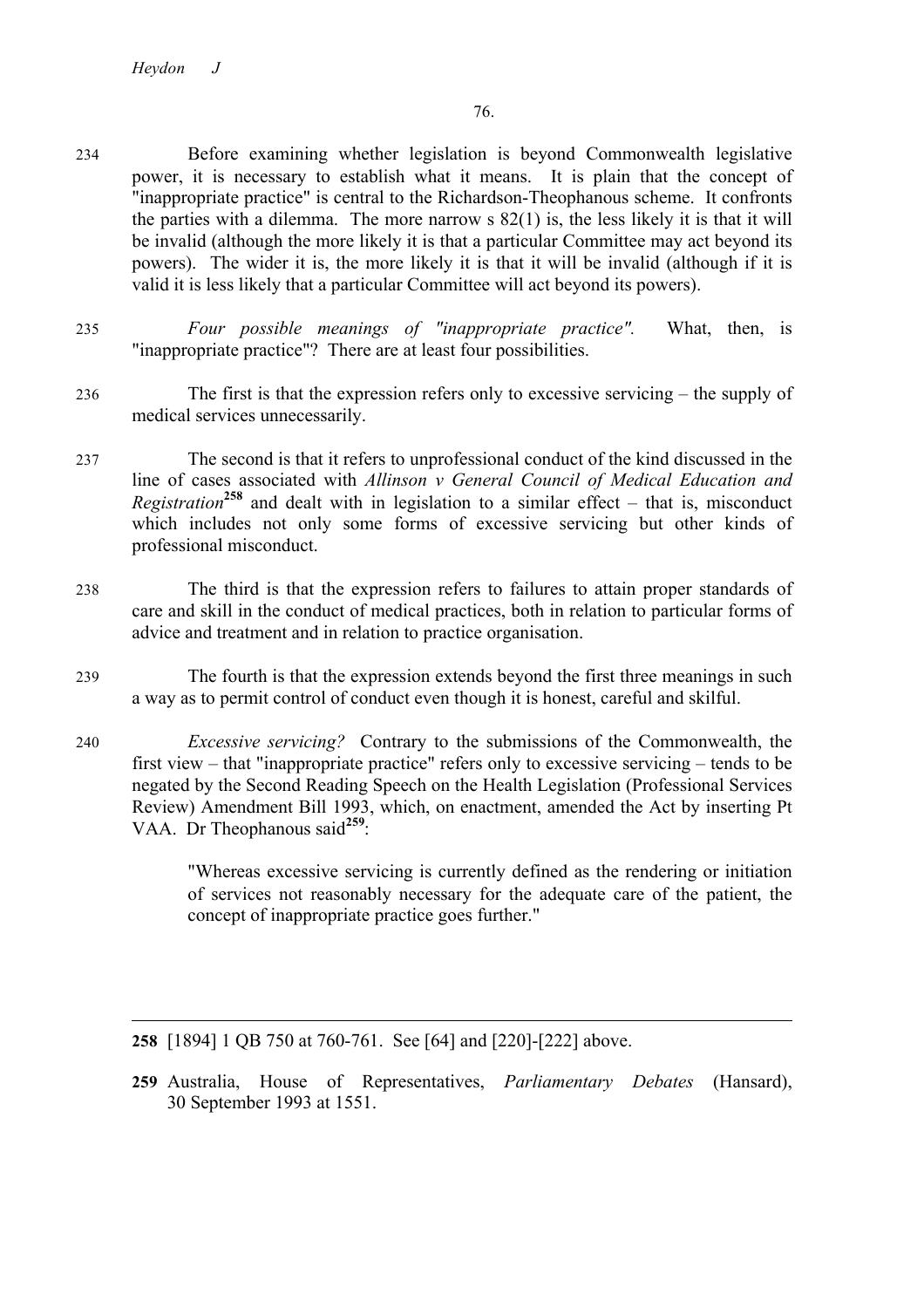And the Explanatory Memorandum circulated by authority of Senator Richardson said<sup>260</sup>:

"Section 82 defines a new concept, to be known as 'inappropriate practice'. It encompasses the existing concepts of excessive rendering and excessive initiating but also introduces the concept of excessive prescribing. In addition, it will allow a Committee to examine, where relevant, aspects of a practitioner's practice broader than purely the excessive servicing of patients."

The proposition that Pt VAA extends beyond excessive servicing is also now supported by an amendment to Pt VAA made in 2003 to introduce s 79A. It provides:

"The object of this Part is to protect the integrity of the Commonwealth medicare benefits and pharmaceutical benefits programs and, in doing so:

- (a) protect patients and the community in general from the risks associated with inappropriate practice; and
- (b) protect the Commonwealth from having to meet the cost of services provided as a result of inappropriate practice."

Paragraph (b) corresponds with a purpose directed against "inappropriate practice" viewed as excessive servicing. But par (a) reflects other and wider purposes.

241 *Allinson conduct?* The second view – that "inappropriate practice" refers to unprofessional conduct – is negated by various provisions in Pt VAA.

- (a) One is s 82(3), which makes the keeping of adequate and contemporaneous records a relevant factor. Inefficiency in record keeping is not unprofessional conduct as traditionally and generally understood. The same applies to s 106KB(1)(a) which widens the Committee's powers if there are no, or no adequate, clinical or practice records.
- (b) Sections 89A and 106N give respectively the Director and the Committee certain powers if fraud is suspected: this specific provision for a particular type of malpractice suggests that s 82(1) ranges much more widely.
- (c) Section 106K permits the Committee to have regard to samples of the services supplied by the relevant medical practitioner within a class of services: this suggests that Pt VAA is not concerned only with particular serious incidents but routine repeated instances of unacceptable conduct. The same is true of s

**<sup>260</sup>** Explanatory Memorandum to the Health Legislation (Professional Services Review) Amendment Bill 1993 (Cth) at 4.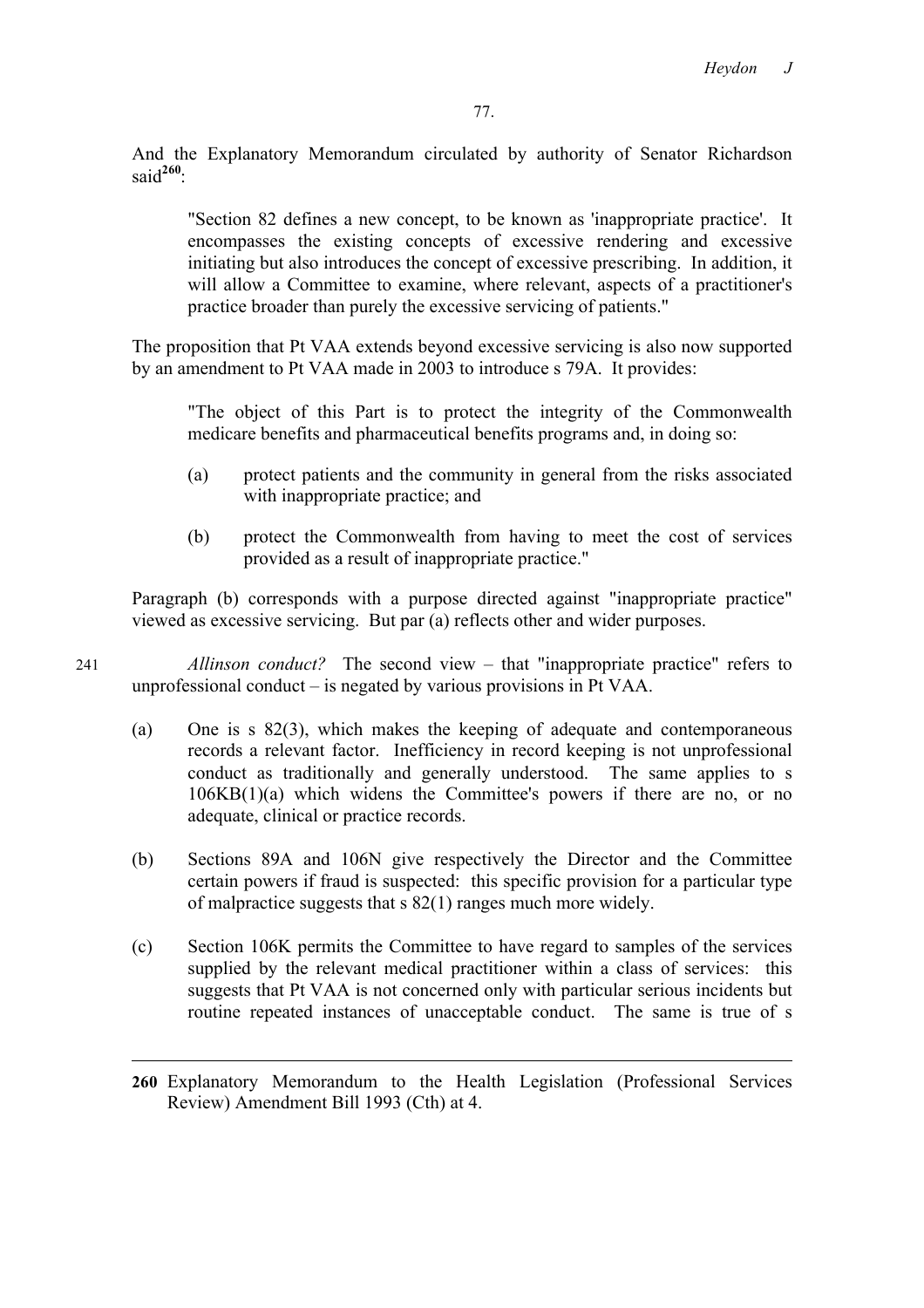106KA, which deals with services constituting a "prescribed pattern of services" over a particular period.

- (d) There is a wide range of directions which may be contained in a draft or final determination: s 106U. There would be little point in having directions as painless as a reprimand or counselling or a non-payment of a single Medicare benefit otherwise payable or a repayment of whole or part of a single Medicare benefit if the conduct which resulted in that outcome was not capable of extending to very minor failings in the conduct of a practice.
- 242 *Want of due care and skill?* Hence it is likely that "inappropriate practice" extends at least to the conduct encompassed within the third view. That was the view of the Full Court<sup>261</sup> and of Davies  $J^{262}$ , who thought that "unacceptable" conduct concerned departures from due care and skill. However, the *Report of the Review Committee of the Professional Services Review Scheme* to the Minister for Health and Aged Care**<sup>263</sup>** went further.
- 243 *More detailed regulation? The Report.* The Report concluded that the conduct identified by the Committees under the Richardson-Theophanous scheme as involving inappropriate practice fell into three categories. One, under the heading "General professional issues", related to "clinical competence and performance; aberrant professional behaviour or beliefs; lack of meaningful continuing medical education; physical or mental impairment; and substance abuse." Under that heading the Report also referred to organisational issues "which affect patient safety, such as equipment and staffing deficiencies" as also sometimes being evident. The second, under the heading "Particular identifiable unacceptable conduct", was described as "high number of services per patient; unusual incidence of specific types of services; inappropriate prescribing; inappropriate ordering of diagnostic imaging and pathology; and inappropriate use of Medicare item numbers when making claims." The third, under the heading "High volume services per day", referred to "high numbers of services per day with low rates of consultation services per patient."**<sup>264</sup>**
- 244 If the Richardson-Theophanous scheme gives a Committee, given the task of adjudicating on "inappropriate practice", the power to identify as aberrant – years after the supply of the medical services being investigated – certain "professional behaviour"
	- **261** *Selim v Lele* (2008) 167 FCR 61 at 80-81 [50].
	- **262** *Yung v Adams* (1997) 80 FCR 453 at 459.

- **263** Australia, *Report of the Review Committee of the Professional Services Review Scheme*, (1999) at 15-16.
- **264** Australia, *Report of the Review Committee of the Professional Services Review Scheme*, (1999) at 15-16.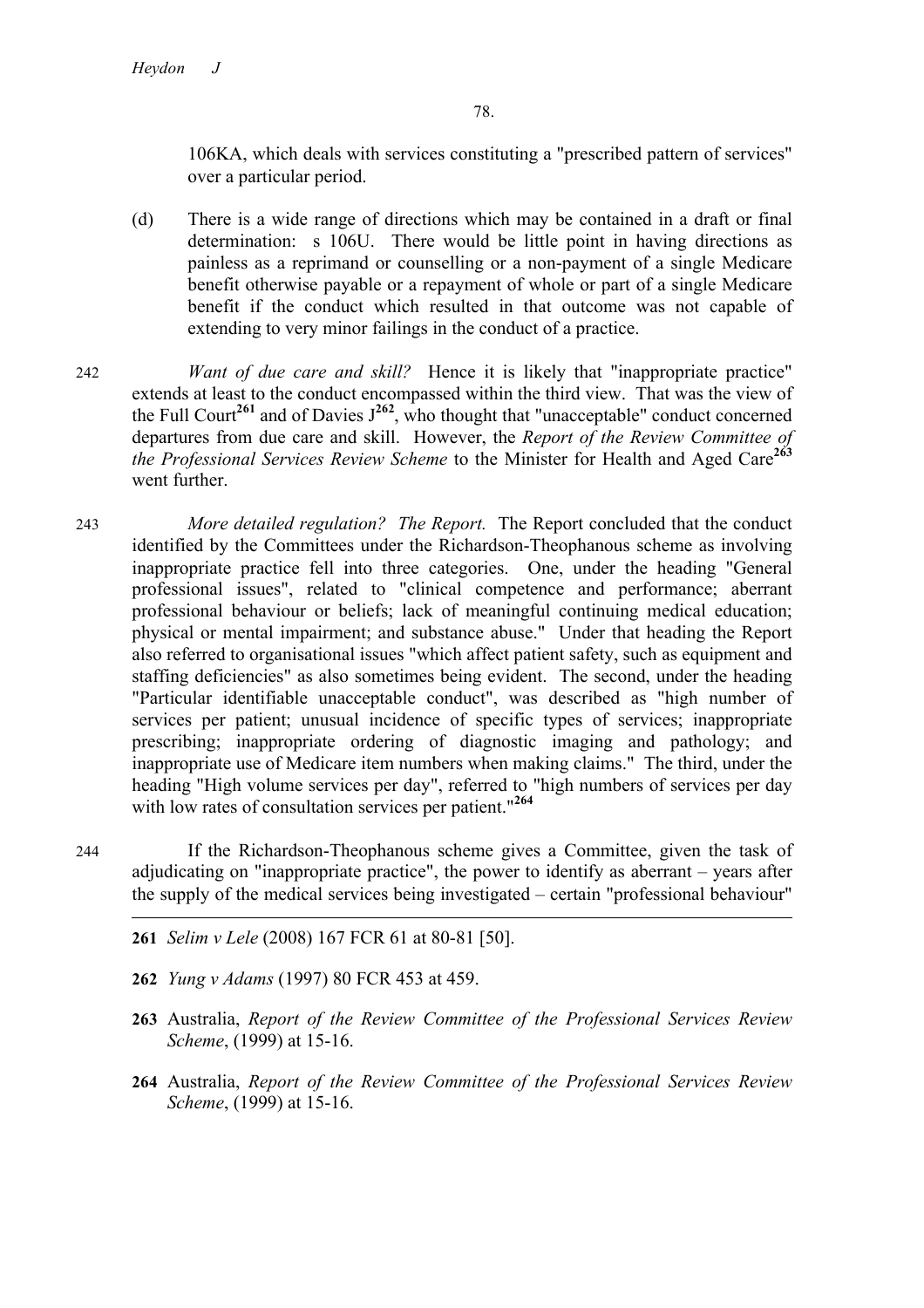or "professional beliefs", it gives a very wide power of control. The same is true in relation to the mode of "performance" within a practice; to "unusual incidence of specific types of services"; and to "inappropriate prescribing". In each case there is a possibility of particular sanctions for the past and of preventing or hindering or dissuading the supply by doctors of particular types of services, medications or treatments – types which might not command majority support within the profession but may be thought bona fide and on reasonable grounds by a particular doctor to be suitable for a particular condition in a particular patient, and which, though unorthodox, may one day come to be regarded as wholly legitimate. For almost every one of the striking advances in medical treatment over the last 250 years was at the time when it was developed and introduced not favoured by the majority of the profession. The Report thus indicates a very wide view of what the expression "inappropriate practice" can include. So do the final reports of the Committees which investigated Dr Selim and Dr Wong.

245 *More detailed regulation? The Committees' findings against Dr Selim and Dr Wong.* A Committee found in a final report made under s 106L that Dr Selim's conduct constituted "inappropriate practice" in relation to the quality of clinical input into his servicing, the failure to provide "professional services", the failure to maintain adequate records, and the failure to meet the requirements for providing item 23 and item 36 services<sup>265</sup>

246 Another Committee found in a final report made under s 106L that Dr Wong's conduct constituted "inappropriate practice" in connection with item 23 services<sup>266</sup>: he had not provided an appropriate level of clinical input; he had managed patients

**265** An item 23 service was:

"Professional attendance involving taking a selective history, examination of the patient with implementation of a management plan in relation to 1 or more problems, OR a professional attendance of less than 20 minutes duration involving components of a service to which item 36, 37, 38, 40, 43, 44, 47, 48, 50 or 51 applies."

An item 36 service was:

"Professional attendance involving taking a detailed history, an examination of multiple systems, arranging any necessary investigations and implementing a management plan in relation to 1 or more problems, and lasting at least 20 minutes, OR a professional attendance of less than 40 minutes duration involving components of a service to which item 44, 47, 48, 50 or 51 applies."

**266** The definition in the period relevant to Dr Wong was in substance the same as the definition relevant to Dr Selim: see n 265 above.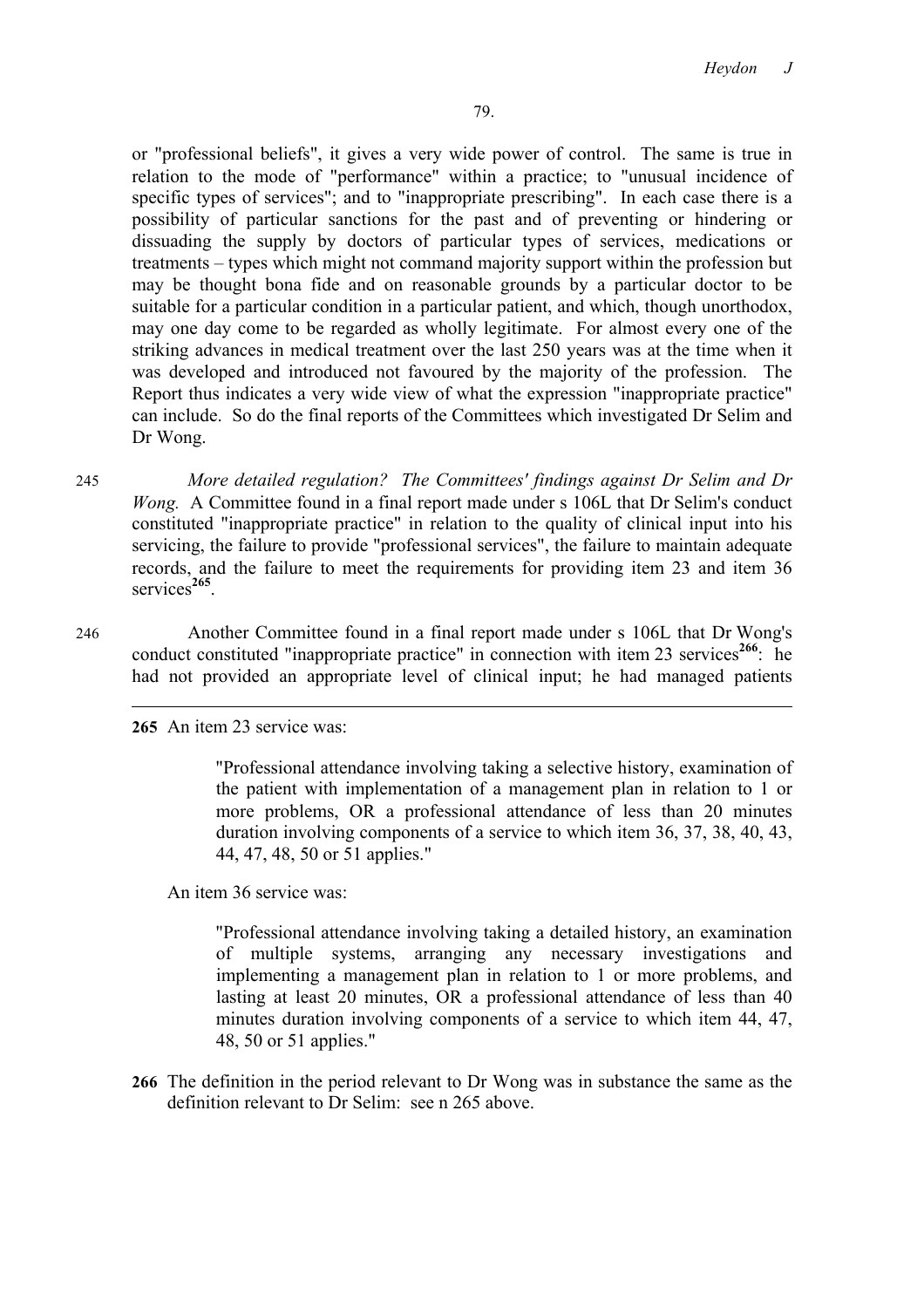episodically rather than pursuant to a clinical management plan; his use of therapeutic drugs demonstrated poor clinical acumen; and he had provided services that were not clinically necessary.

- 247 Taking the findings against the two doctors together, many adverse findings did not concern unsatisfactory treatment as such. They concerned the failure to record, or record in detail or legibly, events which may have happened – histories given on particular visits, observations made during particular visits, explanations of the dosages in which and the frequencies with which medications were to be given, and the setting of time frames for follow-up treatment. Some adverse findings concerned the prescription of medications or tests which were not clinically indicated; episodic treatment rather than treatment regulated by a clinical management plan or strategy; incorrect usages of technical terms; incorrect prescriptions of drugs for viral as opposed to bacterial illnesses and vice versa; and incorrect prescriptions of drugs which might interact adversely with other medications being taken.
- 248 The point is not that these conclusions of the Committees are necessarily unsound. Rather it is that the legislative expression "inappropriate practice" is seen as warranting extremely detailed examination of the contacts between the doctors and the patients in their most minute aspects. The extreme breadth of the expression suggests that that construction of it, which the Report assumed and on which the Committees appear to have been acting, is correct. Even though s 82(1) contains the words "reasonably conclude that … the conduct would be unacceptable to the general body of general practitioners", a very great deal is left to the opinion, judgment and discretion of three people. Is a disciplinary scheme, backed by many sanctions, some severe, involving so detailed a level of management and regulation, a form of "civil conscription"?

### The Commonwealth's submissions

 $\overline{a}$ 

249 The Commonwealth submitted that the following test stated by Gibbs J in *General Practitioners Society v The Commonwealth*, which was concurred in by at least five other members of the Court, was correct<sup>267</sup>:

> "[The] expression ['any form of civil conscription'], used in its natural meaning, and applied, as the context of par (xxiiiA) requires, to medical and dental services, refers to *any sort of compulsion to engage in practice as a doctor* or a dentist *or to perform particular medical* or dental *services*. However, in its natural meaning *it does not refer to compulsion to do, in a particular way, some act* in the course of carrying on practice or performing a service, *when there is no compulsion to carry on the practice or perform the service*." (emphasis added by the Commonwealth)

**267** (1980) 145 CLR 532 at 557 (cf at 565-566 and 571 per Aickin J); [1980] HCA 30.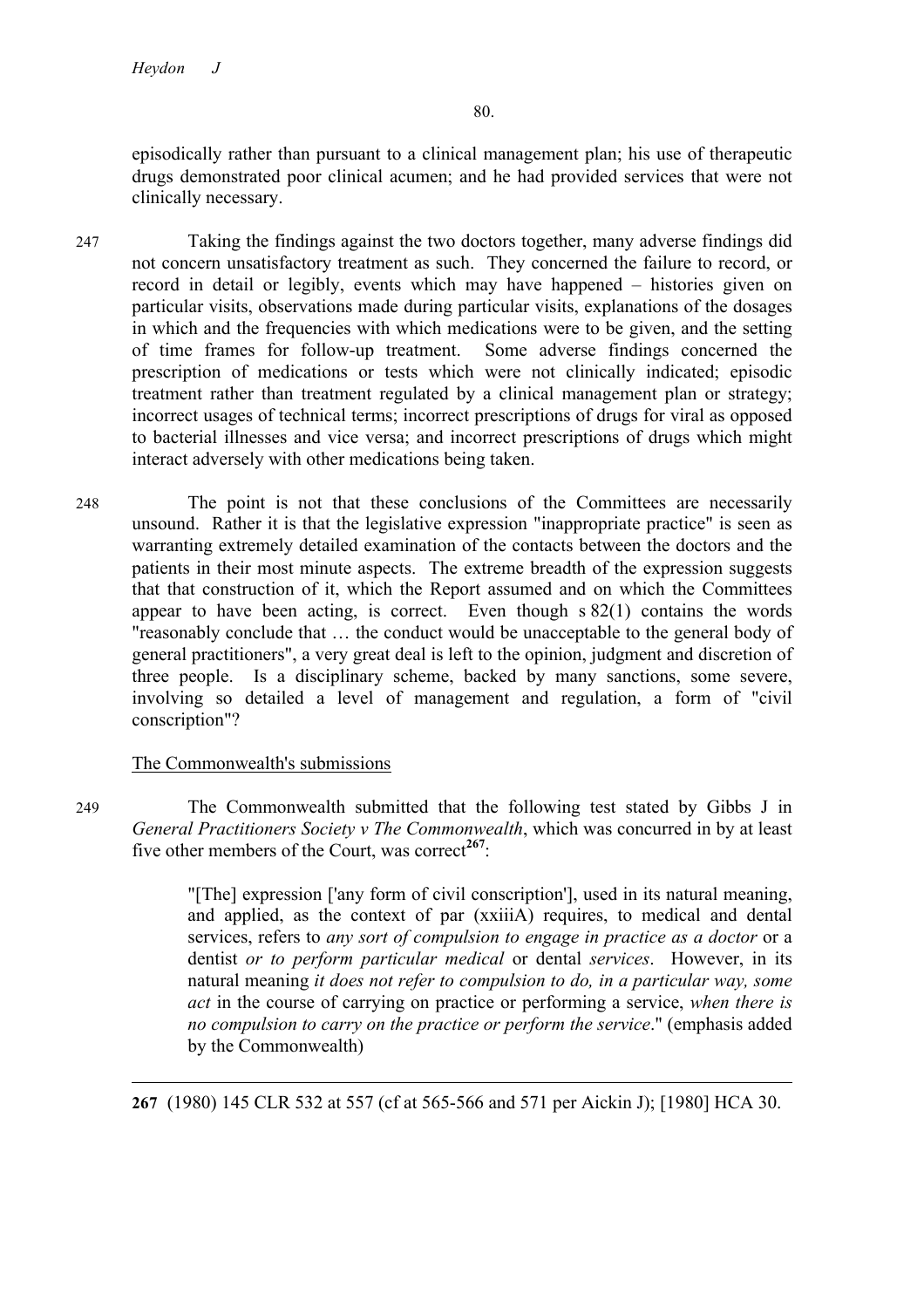Hence even if it could be said that there was practical compulsion on medical practitioners to conduct their practices in such a way as to avoid committing inappropriate practice, there was no compulsion to perform particular medical services. All that Pt VAA did was to compel doctors to do, in a particular way, some act in the course of carrying on practice or performing a service where there was no compulsion to carry on the practice or perform the service.

250 The Commonwealth further submitted that to overrule that test and include within "civil conscription" provisions compelling an act done in the course of performing a service to be done in a particular way even though there was no compulsion to perform the service would be to depart from the meaning of "civil conscription" as understood at the time when s  $51(xxii)$  was inserted into the Constitution in 1946.

### Three preliminary matters

- 251 Three preliminary matters are to be remembered.
- 252 *Constitutional guarantee.* First, the phrase "any form of civil conscription" operates to confer a type of constitutional guarantee. It creates a deliberate constitutional restraint on a head of Commonwealth legislative power. It relates to individual freedom. It should thus be treated as a matter of substance. It should be read purposively. It should not be construed narrowly. The Commonwealth accepted this, but submitted that it did not follow that it should "automatically … be read up": it should be read as operating within the field which its proper construction carves out.
- <sup>253</sup> *Relevance of practical operation.* Secondly, in *Ha v New South Wales***<sup>268</sup>** Brennan CJ, McHugh, Gummow and Kirby JJ said:

"When a constitutional limitation or restriction on power is relied on to invalidate a law, the effect of the law in and upon the facts and circumstances to which it relates – its practical operation – must be examined as well as its terms in order to ensure that the limitation or restriction is not circumvented by mere drafting devices. In recent cases, this Court has insisted on an examination of the practical operation (or substance) of a law impugned for contravention of a constitutional limitation or restriction on power."

254 *Sufficiency of practical compulsion.* Thirdly, it is clear that the meaning of "compulsion" in the *General Practitioners* test includes legal compulsion, ie a command backed by a sanction or enforceable by mandatory injunction. Two members of this Court in the *General Practitioners* case (Mason J**<sup>269</sup>** and Wilson J **<sup>270</sup>**) left open  $\overline{a}$ 

**268** (1997) 189 CLR 465 at 498 (footnote omitted); [1997] HCA 34.

**269** (1980) 145 CLR 532 at 564.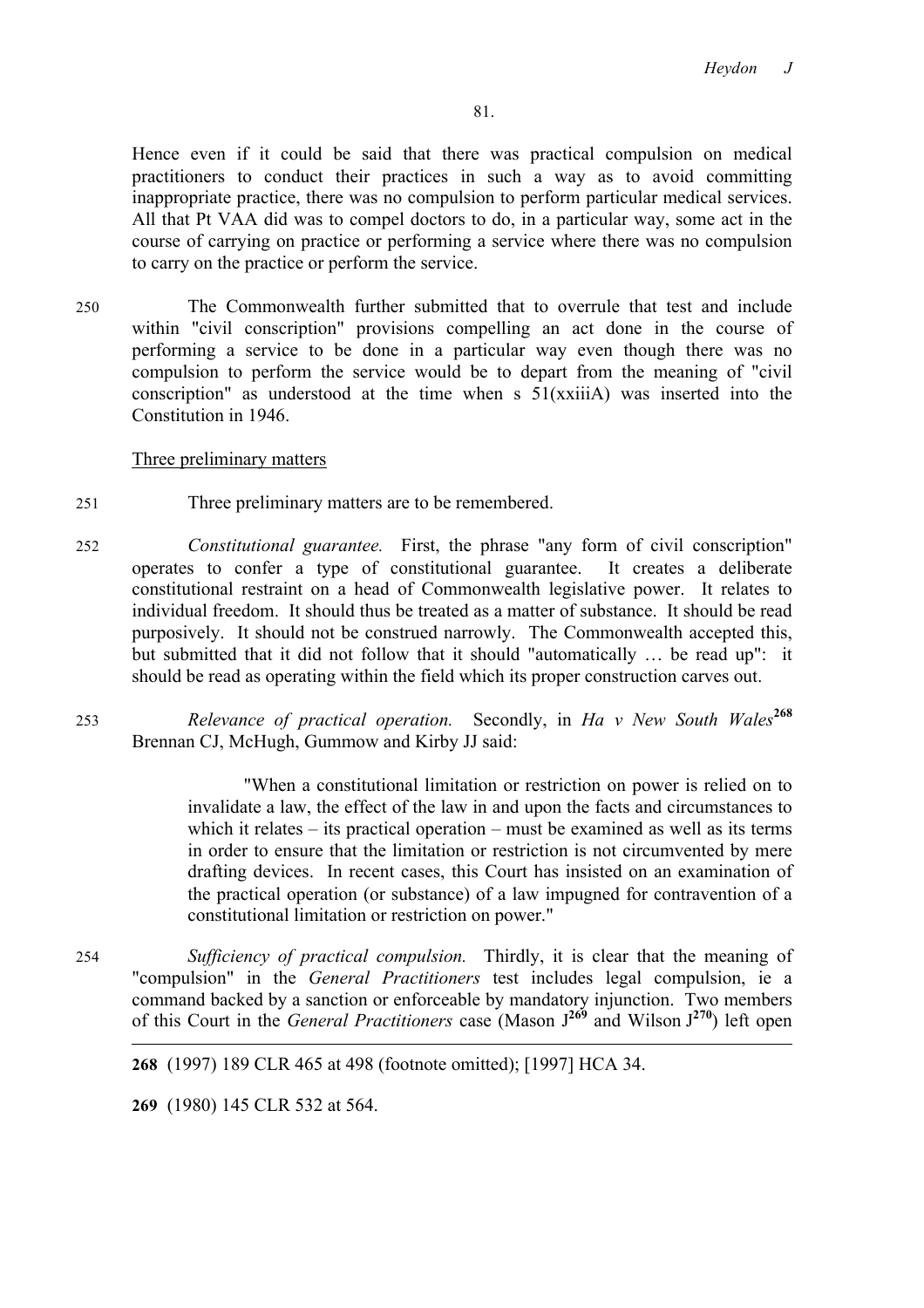the question whether practical compulsion as distinct from legal compulsion is enough to satisfy the constitutional conception of "civil conscription", but the other five members considered that it was<sup>271</sup>, although Barwick CJ thought that "to make out such a case would need an extremely strong set of circumstances which, in real terms, left the individual with no choice but to submit to what the statute required, though it did not command it."**<sup>272</sup>** In particular Gibbs J appears to have included "practical compulsion" within his references to "compulsion". That is because he said<sup>273</sup>:

"The question whether a law imposes civil conscription cannot be answered in the negative simply because the law does not create any legal liability to perform any medical or dental service; the effect of the law in the economic and other circumstances must be considered, and practical compulsion is enough".

There are also dicta from three Justices to the same effect in *British Medical Association v The Commonwealth***<sup>274</sup>**. In these proceedings the Commonwealth accepted that practical compulsion would suffice. An example of practical compulsion would arise where benefits are given to medical practitioners who comply with a certain condition (eg to treat a particular patient or give a particular patient a particular service), but where benefits are not given to those who do not, in circumstances where failure to obtain those benefits will be economically fatal to the medical practitioner in question.

### The reasoning of the Full Court

- 255 The Full Court concluded, first, that the Act imposed a practical compulsion not to do anything which would be unacceptable to the general body of practitioners**<sup>275</sup>**. But it also concluded, secondly, that the second sentence of the *General Practitioners* test applied: neither s 10, nor s 20, nor s 20A, nor Pt VAA created any compulsion on a medical practitioner to perform any professional service<sup>276</sup>.
	- **270** (1980) 145 CLR 532 at 571.

- **271** (1980) 145 CLR 532 at 537-538 per Barwick CJ, 550 per Gibbs J, 563 per Stephen J, 565 per Murphy J and 565-566 per Aickin J.
- **272** (1980) 145 CLR 532 at 538.
- **273** (1980) 145 CLR 532 at 550.
- **274** (1949) 79 CLR 201 at 252-253 per Latham CJ, 256 per Rich J and 292-293 per Webb J; McTiernan J was of the contrary opinion at 283-284; [1949] HCA 44.
- **275** *Selim v Lele* (2008) 167 FCR 61 at 75 [35], quoted above at [84].
- **276** *Selim v Lele* (2008) 167 FCR 61 at 79-81 [45]-[50].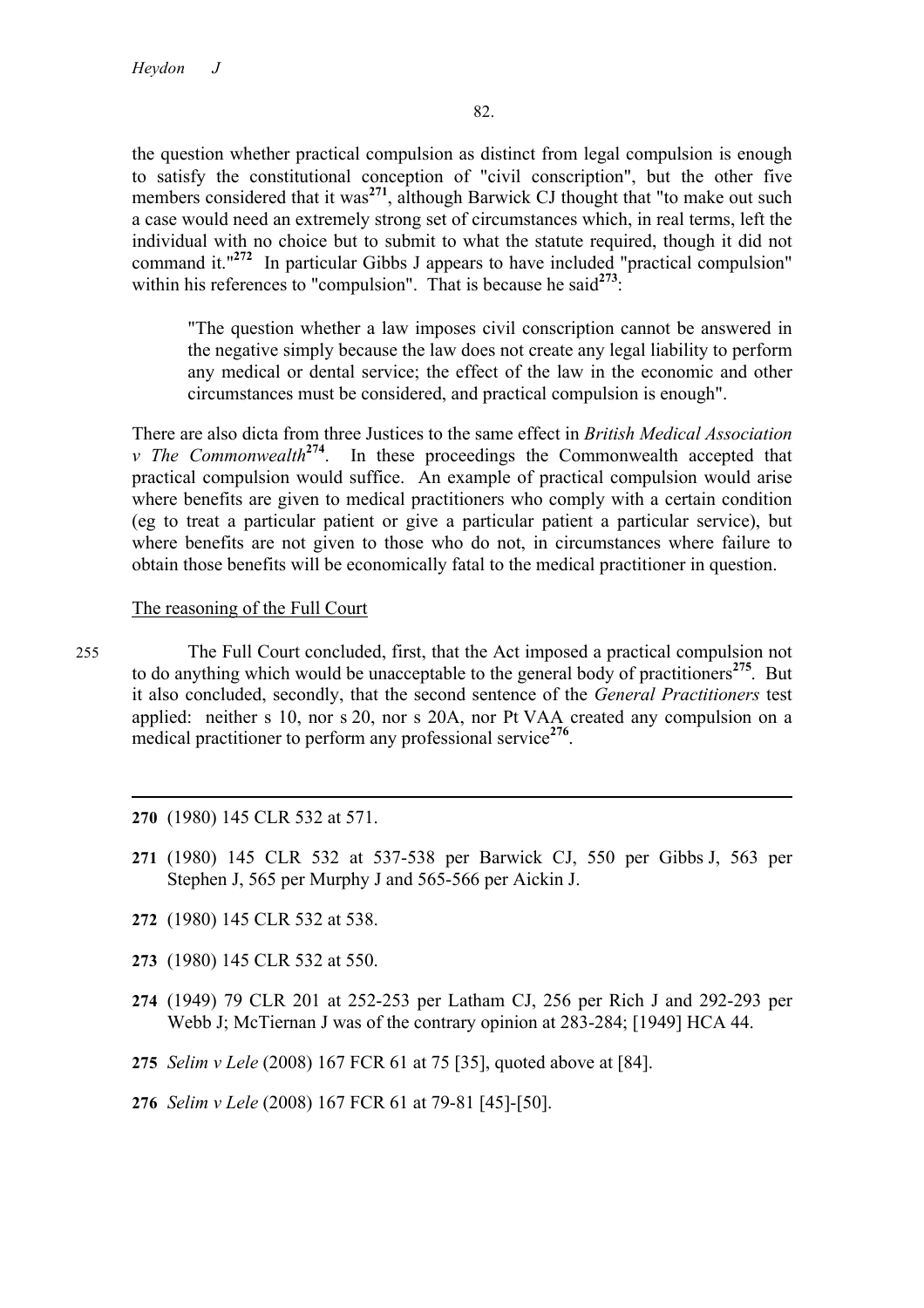256 The Commonwealth denied that the Full Court was correct to reach its first conclusion. It said:

> "If I choose to be a general practitioner in private practice, then the economic incentives facing my clients [sic] are such that I am unlikely to be able to earn a living as a general practitioner in private practice unless I participate to some extent in the Medicare system and, to that extent, conduct my practice in a way that avoids committing inappropriate practice within the meaning of Part VAA."

It then said: "[T]o characterise the indirect economic effect of the Act on the patient and through the patient on the practitioner as practical compulsion imposed by the Act is going too far". But it did not explain why it was going too far. It is practical compulsion not merely because of indirect economic effects, but because of the way the statutory structure operates on general practitioners considered as professionals.

257 The following is a conventional path for a person educated in New South Wales who wishes to become a general practitioner. Normally a very high result must be achieved in the last year of secondary school. A university degree must then be obtained, and usually is obtained in a medicine-related field, for example the degree of Bachelor of Medical Science. It is then necessary to gain admission to a university medical school. This entails the passing of quite difficult examinations: many are called to sit, not all that many are chosen. Four years of study for a medical degree then follow. Not all survive them. A year's training in a teaching hospital as an "intern" then takes place. Since 1996 it has been necessary to undertake a minimum of three years supervised clinical practice and to pass the examinations prescribed by the Royal Australian College of General Practitioners. By the time general practitioners have reached that stage they are aged about 30. There may be heavy financial pressures on them. They may well have funded their studies and their accommodation by borrowing. Most persons in that position have to take any medical work they can. They will not obtain any significant amount of medical work unless they are participants in the Medicare Scheme, for if they are not their patients will not be eligible for Medicare benefits. This creates a practical necessity to treat patients who come forward on the conditions of detailed regulation inherent in the Richardson-Theophanous scheme.

258 The Commonwealth attempted to negate this conclusion by pointing to the capacity of general practitioners to pursue various forms of occupational activity open outside the Medicare Scheme and hence outside the controls of the Richardson-Theophanous scheme. These range from various forms of employment by the Commonwealth or the States or by trading corporations, to work on cruise ships, in gaols or for professional sports teams; conducting medical examinations for the purpose of insurance, drivers' licences and other licences; working in specialty clinics dealing with obesity or cosmetic problems or weight reduction; attending to overseas visitors not eligible for Medicare benefits; dealing with patients who qualify for benefits under the *Veterans' Entitlements Act* 1986 (Cth); treating patients whose treatment is covered by a workers' compensation scheme or other compensation scheme or by insurance; and working in pharmaceutical companies, tertiary institutions, journalism or medical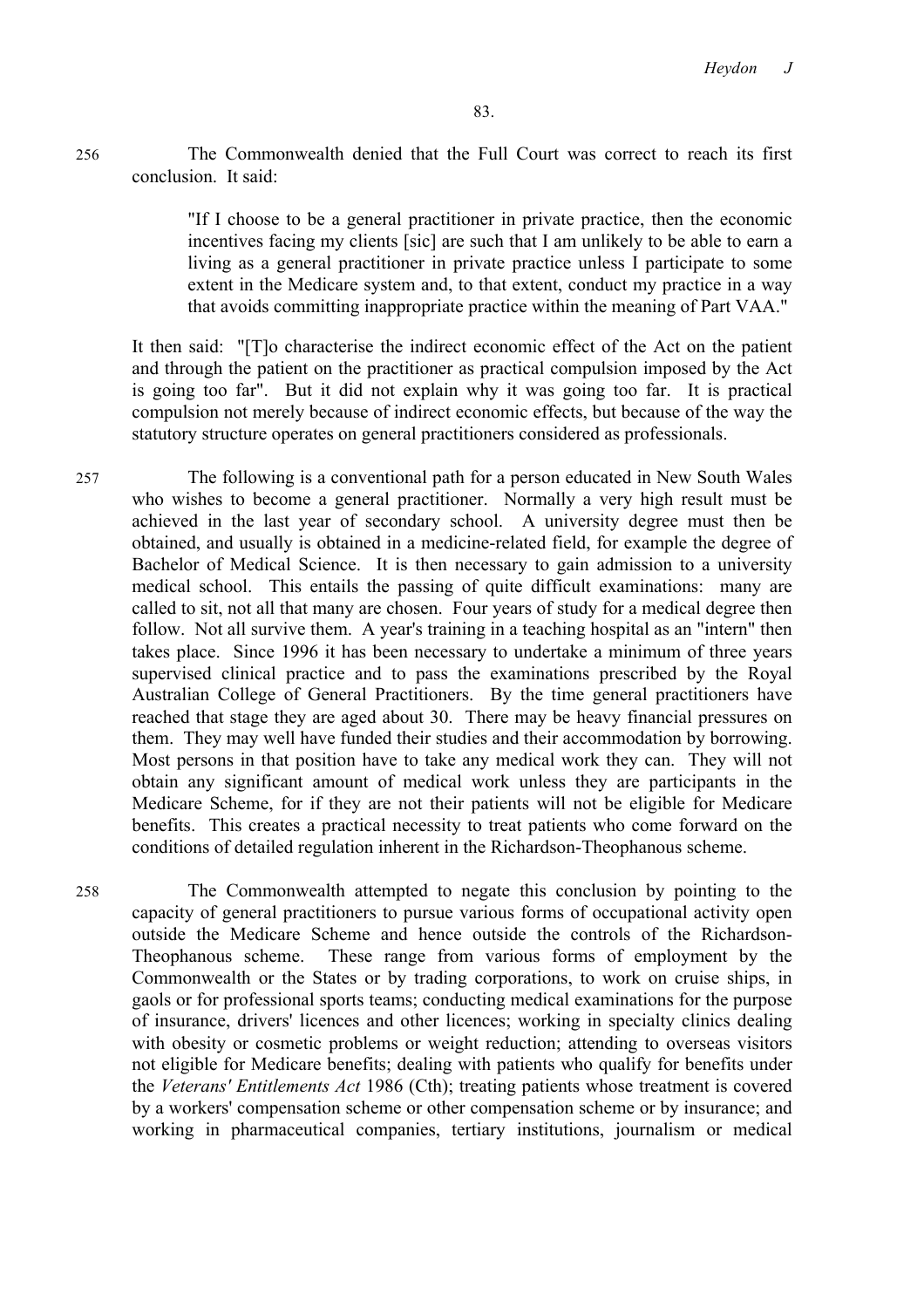84.

administration. With the greatest respect to all medical practitioners who provide medical services, or engage in paramedical activities, of these doubtless worthwhile kinds, many general practitioners may not view them as forming a desirable or satisfactory career path.

259 The Full Court's first conclusion was correct. Medical practitioners have the strongest pressures of self-interest to earn their living and they have a moral obligation to support those dependent on them by earning their living. The effect of ss 10, 20 and 20A and Pt VAA is that unless medical practitioners are prepared to act in the way Pt VAA requires, they will not readily be able to earn their living in the way, and possibly the only way, in which they are qualified to earn it. As Latham CJ said in the *British Medical Association* case<sup>277</sup>, there could be no more effective means of compulsion.

### The *General Practitioners* test

- 260 A difficulty with the *General Practitioners* test is that Gibbs J said that in some circumstances it could be civil conscription for Parliament "to provide that a doctor … should carry on his practice at a particular place, or at a particular time, or only for a particular class of patients."**<sup>278</sup>** But, on the *General Practitioners* test, why? For Gibbs J also said that if doctors are not compelled "to perform services generally as such, or to perform particular medical … services", there is no civil conscription**<sup>279</sup>**. There is no compulsion to attend to any *particular* patient at that place or time or among that class.
- 261 Further, the *General Practitioners* test is the product of analysis resting on the "natural meaning" of words<sup>280</sup>. Thus Gibbs J said<sup>281</sup>:

"The word 'conscription', in the sense that seems to be most apposite for present purposes, means the compulsory enlistment of men (or women) for military (including naval or air force) service. The expression 'civil conscription' appears to mean the calling up of persons for compulsory service other than military service."

The type of analysis described in *Cole v Whitfield*<sup>282</sup> was not then permitted, and was not engaged in. It is necessary to engage in it before considering whether the *General* 

- **277** (1949) 79 CLR 201 at 253. See also Webb J to the same effect at 292-293. The passages are quoted at [106]-[107] above.
- **278** (1980) 145 CLR 532 at 558.

- **279** (1980) 145 CLR 532 at 558.
- **280** (1980) 145 CLR 532 at 557.
- **281** (1980) 145 CLR 532 at 555. See also at 557.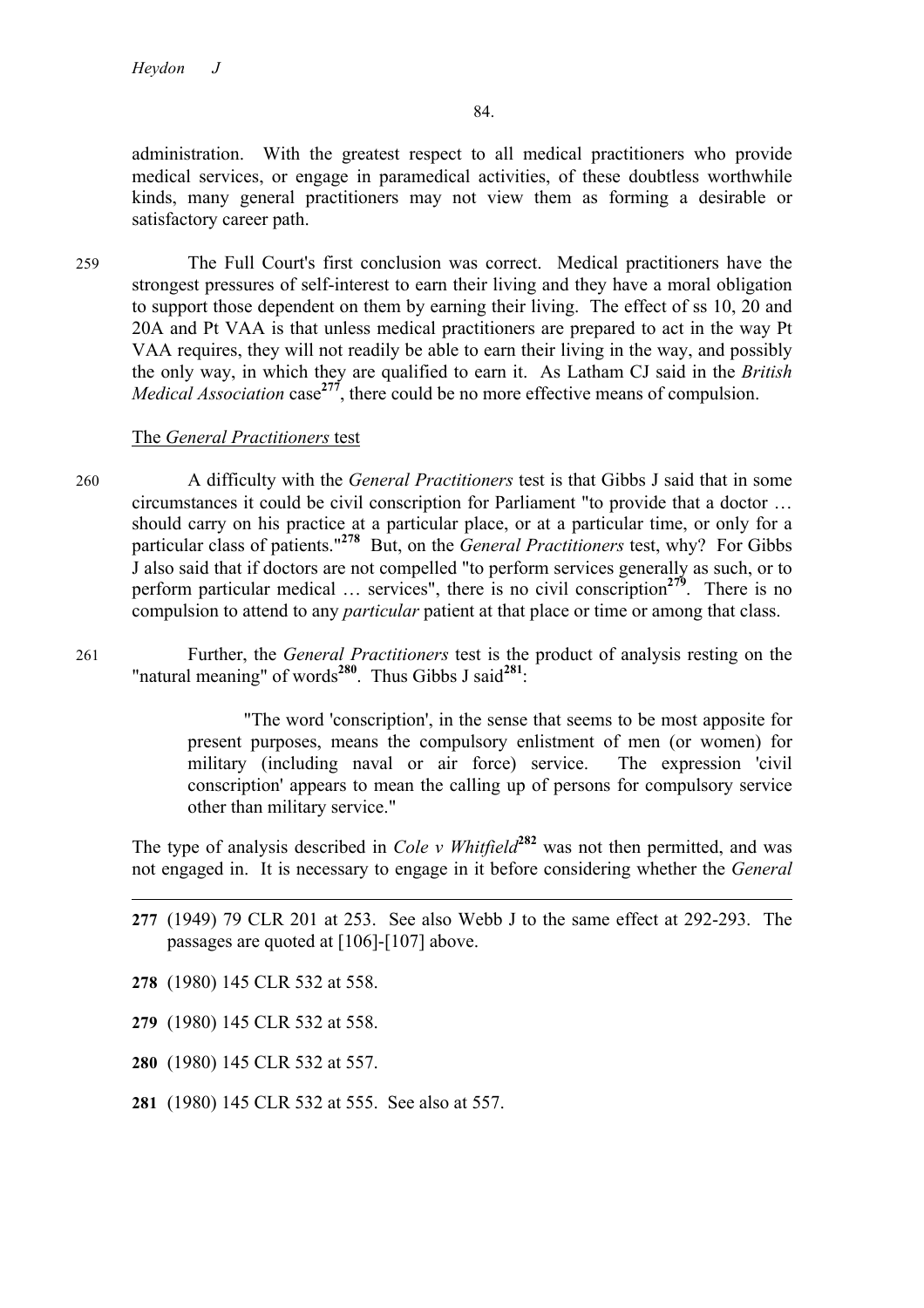*Practitioners* test is correct. It will be concluded that it is not. It is undesirable to seek to devise a better test which will answer all possible circumstances. It is better to confine attention to the circumstances of these particular proceedings**<sup>283</sup>**.

### *Cole v Whitfield*

262 In the course of argument the Commonwealth, in particular, but not only the Commonwealth, referred to the legislative and historical background to s 51(xxiiiA). For example, the Commonwealth relied on the fact that the "Yes" case at the referendum approving s 51(xxiiiA) claimed that it would give the power to provide the benefits then being provided in New Zealand, and the Commonwealth relied on the terms of the New Zealand legislation. Leaving aside the rather important point that the "Yes" case did not say what the terms of the New Zealand legislation were, and that it would be extremely difficult for the voters to find out the terms for themselves, this reasoning must be questioned. The Commonwealth contended that this course was justified by *Cole v Whitfield* because it assisted in identifying "the subject to which [the] language was directed". Those words from the joint judgment in *Cole v Whitfield* appeared as part of the following passage**<sup>284</sup>**:

> "Reference to the history of s 92 may be made, not for the purpose of substituting for the meaning of the words used the scope and effect  $-$  if such could be established – which the founding fathers subjectively intended the section to have, but for the purpose of identifying the contemporary meaning of language used, the subject to which that language was directed and the nature and objectives of the movement towards federation from which the compact of the Constitution finally emerged."

Of these three purposes, the third does not arise:  $s 51(xxii)$  did not emerge from the movement towards federation. The first purpose can be pursued, but only to a limited extent. The limit to the extent to which it can be pursued stems from the fact that it is not possible to adopt one standard approach: to take the constitutional words, locate usages of those words before or soon after they entered the Constitution, and ascertain their meaning at that time in that light. In the case of "civil conscription", that approach is not possible. According to Dixon J, writing three years after  $s \sim 51(x\pi i iA)$  was introduced, "any form of civil conscription" was a "vague and figurative expression [which] carries with it no clear conception."**<sup>285</sup>** He said: "[I]t is not an expression

**282** (1988) 165 CLR 360 at 384; [1988] HCA 18. See below at [262].

- **283** See *British Medical Association v The Commonwealth* (1949) 79 CLR 201 at 262 per Dixon J, quoted above at [193].
- **284** (1988) 165 CLR 360 at 385.

**285** *British Medical Association v The Commonwealth* (1949) 79 CLR 201 at 261.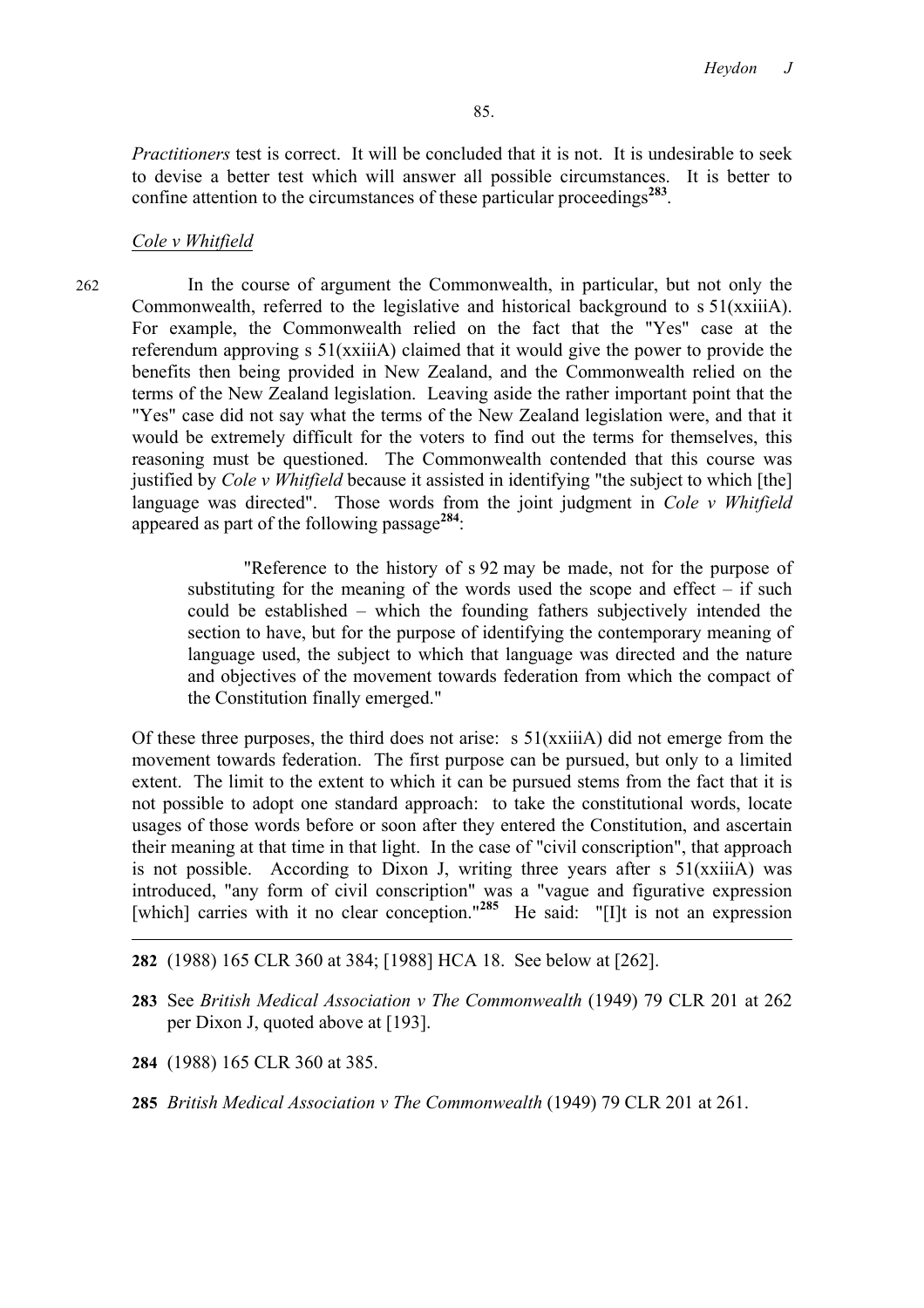$\overline{a}$ 

which has gained general currency or has acquired a recognized application."**<sup>286</sup>** Rich J called the expression "somewhat of a novelty."**<sup>287</sup>** Williams J said that the "words 'civil conscription' have no ordinary meaning in the English language."**<sup>288</sup>** And Webb J said that he could not "remember hearing or seeing the term used" until he saw it "in the proposed law in the terms of par (xxiiiA) passed by Parliament and subsequently submitted to the electors under s 128 of the Commonwealth Constitution."**<sup>289</sup>** However, the first purpose can be pursued to the extent to which "civil conscription" covers at least the same ground as "industrial conscription". That it does so is evident from the linguistic similarity between the two expressions and the contemporary materials**<sup>290</sup>**.

<sup>263</sup> It can be seen from the contemporary materials analysed above**<sup>291</sup>**, and from other contemporary materials, that among the things which in 1946 were seen as examples of "industrial conscription" were the following:

- (a) a law compelling an individual to work<sup>292</sup>;
- (b) a law compelling a worker to work in a particular industry<sup>293</sup>;
- (c) a law compelling a worker to work for a particular employer, or compelling a particular employer to accept a particular worker<sup>294</sup>;
- **286** *British Medical Association v The Commonwealth* (1949) 79 CLR 201 at 262.
- **287** *British Medical Association v The Commonwealth* (1949) 79 CLR 201 at 255.
- **288** *British Medical Association v The Commonwealth* (1949) 79 CLR 201 at 287.
- **289** *British Medical Association v The Commonwealth* (1949) 79 CLR 201 at 292.
- **290** Australia, House of Representatives, *Parliamentary Debates* (Hansard), 10 April 1946 at 1215 (last two sentences of Mr Menzies' speech and third sentence of Dr Evatt's).
- **291** See above at [27]-[51].
- **292** Australia, House of Representatives, *Parliamentary Debates* (Hansard), 3 April 1946 at 927-928.
- **293** Australia, House of Representatives, *Parliamentary Debates* (Hansard), 9 March 1944 at 1159-1160.
- **294** Chief Electoral Officer for the Commonwealth, *Referendums to be taken on the Proposed Laws, Constitution Alteration (Social Services) 1946, Constitution Alteration (Organized Marketing of Primary Products) 1946, Constitution Alteration (Industrial Employment) 1946: The Case For and Against*, 20 July 1946 at 17.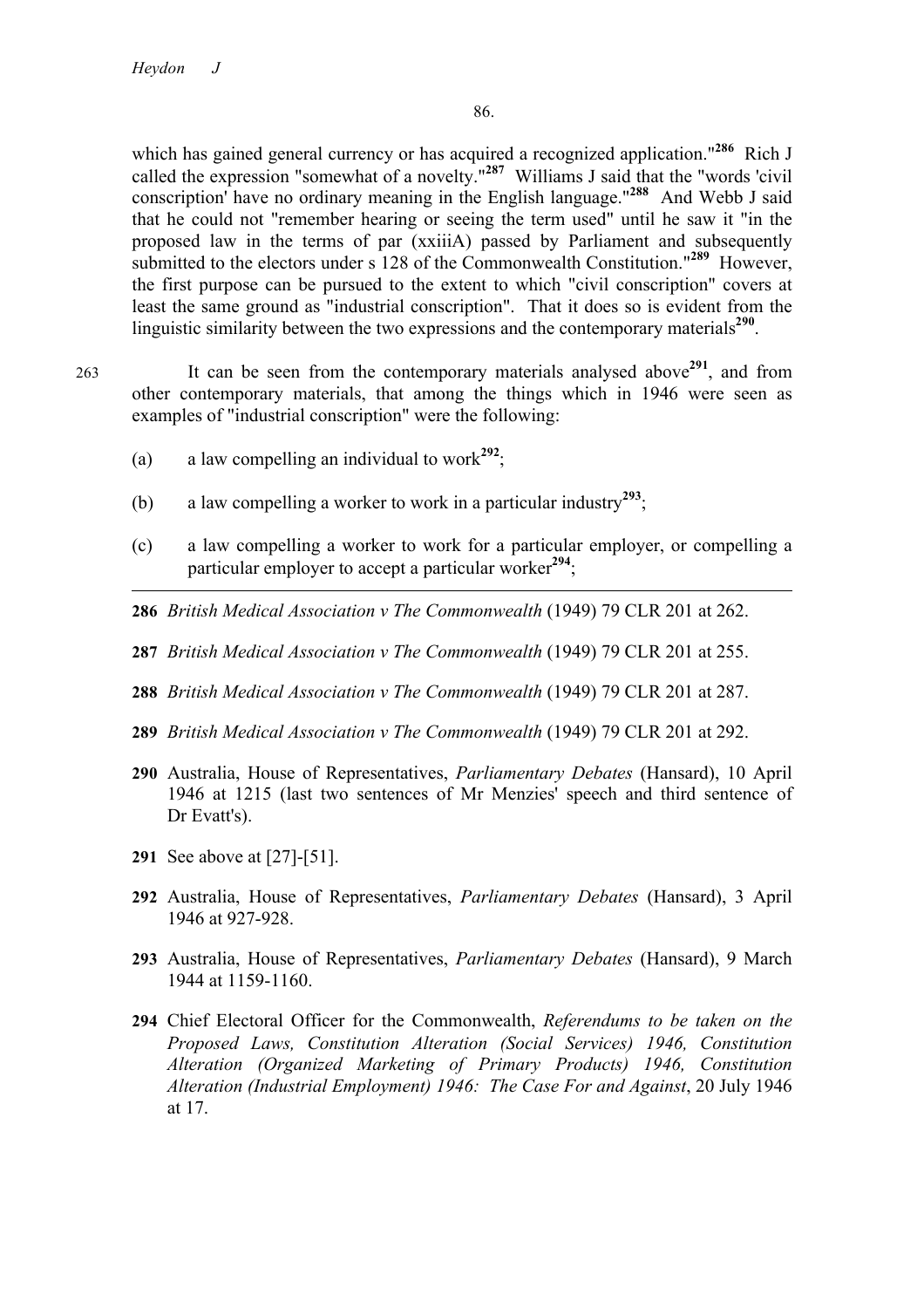- (d) a law compelling a worker to work in a particular place**<sup>295</sup>**; and
- (e) a law preventing a worker from leaving his employment (ie a law compelling a worker not to leave his current employment)**<sup>296</sup>**.

This is unlikely to be an exhaustive list. There are indications that compulsory unionism was thought to be within the expression "industrial conscription"**<sup>297</sup>**. The range of these examples suggests that "industrial conscription" was not a narrow conception, although it is unnecessary for present purposes to seek to identify what it is which connects the examples<sup>298</sup>.

264 The analogue for doctors of example (d) would arise if under a Commonwealth enactment a doctor was told: "Your patients will receive no Medicare benefits unless you are qualified to participate in the Medicare Scheme, and you cannot participate in the Medicare Scheme unless you live in Coonamble." If an employee were exposed to an enactment of that kind, it would be industrial conscription, because it has the

- **295** Australia, House of Representatives, *Parliamentary Debates* (Hansard), 9 March 1944 at 1159-1160; Australia, Senate, *Parliamentary Debates* (Hansard), 22 March 1944 at 1708-1709; Australia, Senate, *Parliamentary Debates* (Hansard), 23 March 1944 at 1838, 1860-1861 ("under [industrial conscription] a man must go where he is sent") and 1891-1892 ("to stipulate that a worker shall accept employment in one place and not in another").
- **296** Chief Electoral Officer for the Commonwealth, *Referendums to be taken on the Proposed Laws, Constitution Alteration (Social Services) 1946, Constitution Alteration (Organized Marketing of Primary Products) 1946, Constitution Alteration (Industrial Employment) 1946: The Case For and Against*, 20 July 1946 at 17 ("He cannot be 'pegged' in his job").
- **297** Australia, House of Representatives, *Parliamentary Debates* (Hansard), 3 April 1946 at 906; Australia, Senate, *Parliamentary Debates* (Hansard), 19 June 1946 at 1537.
- **298** See, for example, Chief Electoral Officer for the Commonwealth, *Referendum to be taken on the Proposed Law Constitution Alteration (Post-war Reconstruction and Democratic Rights) 1944*, 20 April 1944 at 13 (industrial conscription involved removing "your right to choose your own way of living and [taking] orders to go to the job selected for you"); Australia, House of Representatives, *Parliamentary Debates* (Hansard), 3 April 1946 at 906 (industrial conscription was "industrial compulsion by the authority of law"); Australia, Senate, *Parliamentary Debates*  (Hansard), 12 April 1946 at 1425 (protection against industrial conscription negativing the power to make laws "in regard to the relation between employer and employee – its commencement, its continuance and its termination").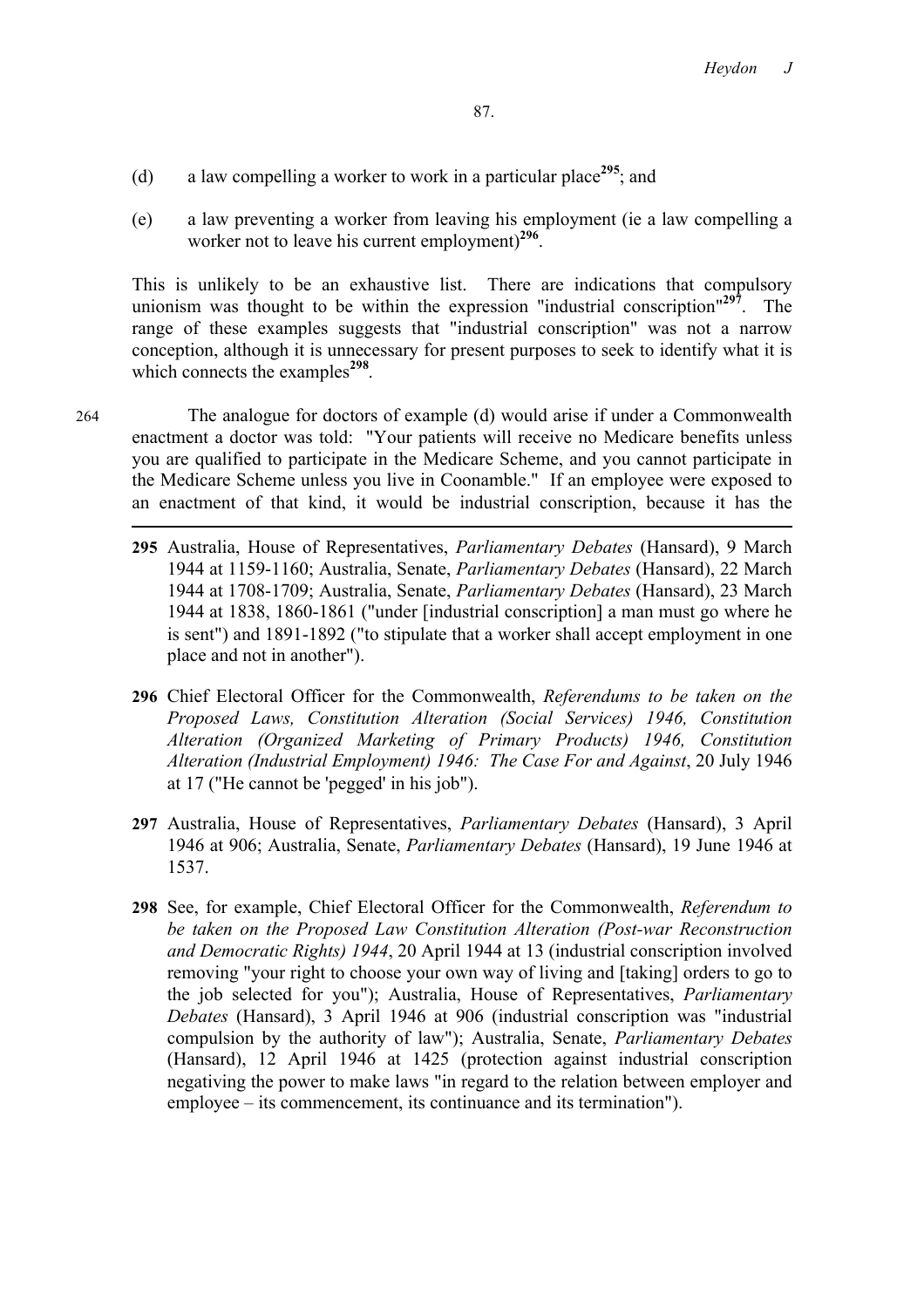practical effect of compelling the doctor not to practise medicine in any place the doctor would otherwise have chosen and of compelling the doctor to practise medicine in Coonamble. If "civil conscription" includes at least all forms of "industrial conscription" the enactment would amount to civil conscription. Gibbs J said that an enactment "having [the] result" that "a doctor ... should carry on his practice at a particular place … might well be regarded as imposing a form of civil conscription." He said<sup>299</sup>:

"It is necessary in every case to consider the true meaning and effect of the challenged provisions, in order to determine whether they do compel doctors … to perform services generally as such, or to perform particular medical … services; if so, they will be invalid."

In the example under discussion, there is no compulsion to perform services "generally as such", for the doctor could practise without supplying his services "generally"; and there is no compulsion to perform particular medical services. Hence on the *General Practitioners* test the enactment would be valid even though it was analogous to industrial conscription. That suggests that the *General Practitioners* test is too narrow even if civil conscription does not extend beyond industrial conscription.

# *Cole v Whitfield*: subject to which "civil conscription" directed

265 But the contemporary materials relating to "industrial conscription" leave open the question whether, in the medical field, "civil conscription" had a wider meaning. That inquiry can be pursued by examining the contemporary materials with a view to identifying the second of the three matters listed in *Cole v Whitfield* – the subject to which the constitutional language was directed. While in 1946 almost all industrial workers were employees, hardly any of those who supplied medical and dental services, namely medical and dental practitioners, were employees. And, in 1946, the relationships of medical and dental practitioners with their patients were quite different from the relationships between industrial workers and those for whom they worked. In short, it is necessary to bear in mind the character of the persons whose services are said to be conscripted in relation to the character of the persons who are to receive them.

266 The Commonwealth submitted that "the s 51(xxiiiA) prohibition was intended to prevent the nationalisation of medical and dental services". Although no attempt was made to define "nationalisation", counsel for the Commonwealth, in oral argument, with reference to the referendum case sent to electors in 1946, submitted that the "essential concern" was ensuring that doctors and dentists were not "forced to become professional officers of the Commonwealth under a scheme of medical and dental services."

**299** *General Practitioners Society v The Commonwealth* (1980) 145 CLR 532 at 558.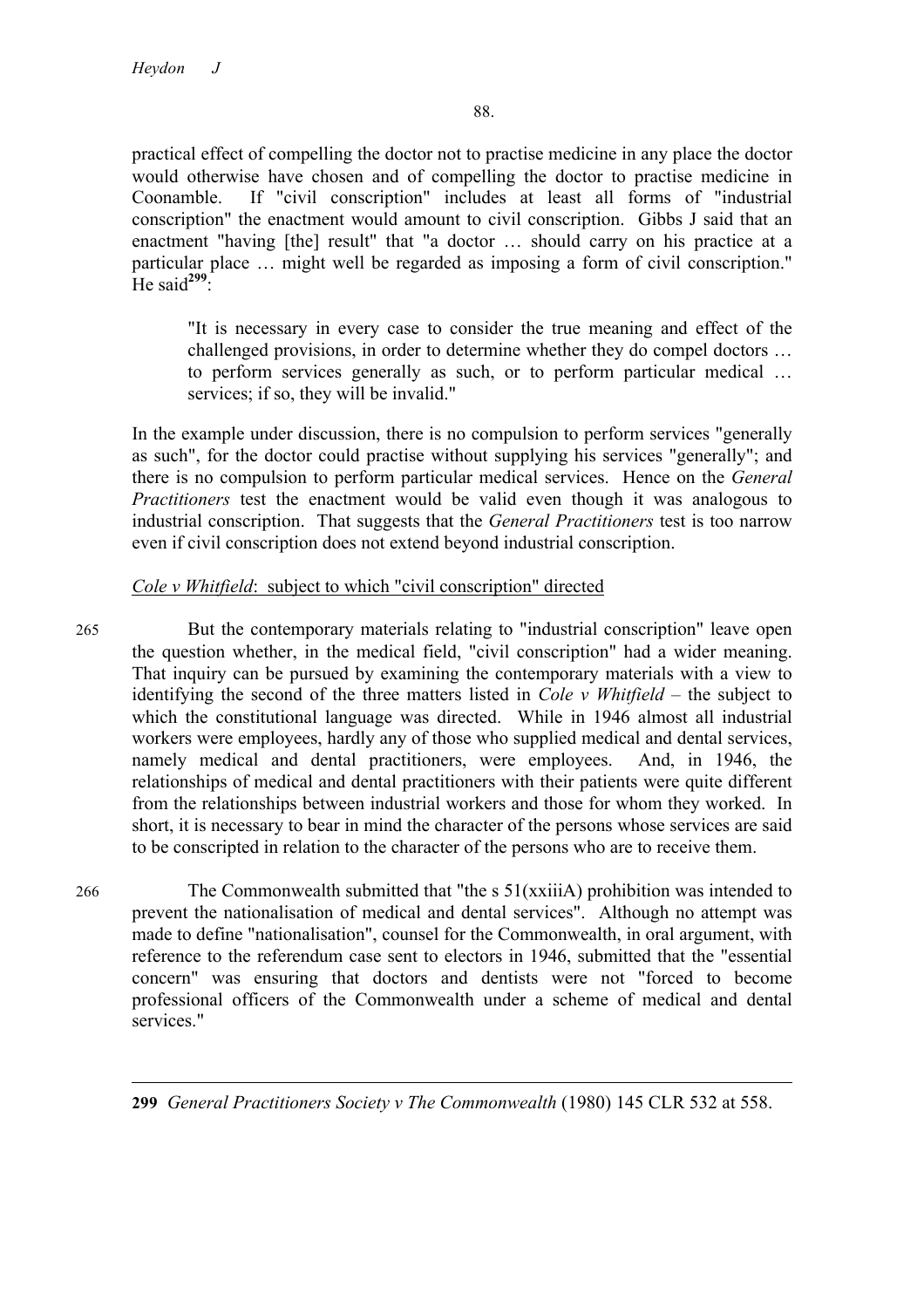- 267 That concern did not centre on the existence of a *formal* relationship of employer and employee between the Commonwealth and the medical practitioner, but on a matter of substance – the nature and degree of control exercisable by the Commonwealth. Medical practitioners employed by the Commonwealth would be subject to control over the occasion, time and place of work. And they could be subject also to control over their medical and professional activities – the time to be spent with the patient, the kind of tests to be performed, the drugs to be prescribed and the medical records to be kept.
- 268 Bearing in mind the professional character of the work performed by medical practitioners, it is not apparent why, in 1946, a scheme containing the latter controls, even though they were not imposed as part of an employer-employee relationship, would be unobjectionable. For the reasons given below<sup>300</sup>, a Commonwealth legislative scheme that controlled a practitioner's medical and professional activities would have been inconsistent with the nature of the doctor-patient relationship as understood in 1946. And it would have been inconsistent with contemporary understandings of medical practice. These inconsistencies point to the conclusion that the language employed in s 51(xxiiiA) was not directed solely to the prevention of Commonwealth control over the occasion, time and place of work of medical practitioners.
- 269 *Rich J's view of the doctor-patient relationship.* In the *British Medical*  Association case, three years after s 51(xxiiiA) entered the Constitution, Rich J said<sup>301</sup>:

"An extremely important consideration which cannot be disregarded is the confidential relationship of doctor and patient, a relationship akin to that of solicitor and client and priest and penitent. To disregard this relationship compels a doctor to abandon his normal duties and obligations to his patient."

The cure which a doctor may offer, as Rich J said a little earlier**<sup>302</sup>**:

"is the result of the practitioner's examination and overhaul of the patient, diagnosis of the complaint and the choice of the treatment, drugs, materials and appliances which his knowledge and skill dictate."

270 Although the connotations of the expression "doctor-patient relationship" may be different now, at the time when s  $51(xxii)$  was introduced, the notion of the doctor-

**300** See [269]-[278].

**301** (1949) 79 CLR 201 at 256.

**302** (1949) 79 CLR 201 at 256. Even *National Service for Health: The Labour Party's Post-war Policy*, (1943) at 17, discussed below at [274], recognised this: "The confidential relation between doctor and patient is an indispensable part of a satisfactory health service."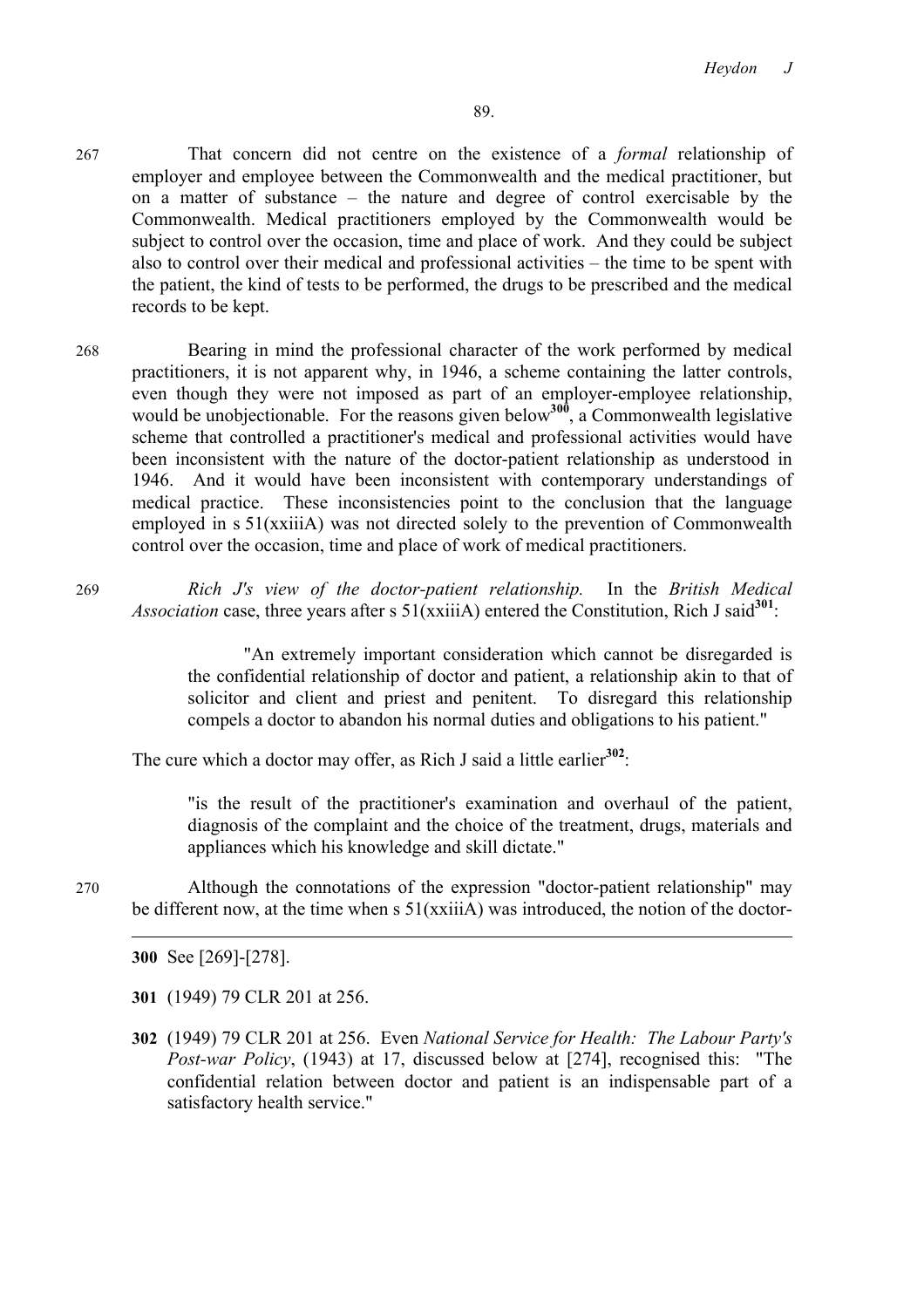patient relationship was heavily infused with a perception of its confidential, even friendly, character; of the importance of individual practitioners – who then had high community status – having autonomy in their treatment of particular patients; and of the consequential need for doctors to give treatment not mandated by outside influences or commands in any absolute or universal way, but devised by reference to the particular needs of the particular patient in the light of the doctor's personal perception of the problem. That that was so can be seen from five other pieces of material.

271 *Sir Earle Page's view of the doctor-patient relationship.* The first is that ideas of that kind received significant expression in a speech delivered only seven years after s 51(xxiiiA) entered the Constitution. It was the Second Reading Speech delivered by the Minister for Health, Sir Earle Page, a self-described "truant surgeon", in introducing the Bill which became the *National Health Act* 1953 (Cth). He said<sup>303</sup>:

> "Restoration of health and prolongation of life is the task of the physician, who must be dedicated to the practice of the healing art, just as the priest is dedicated to the saving of souls. The work of both those dedicated professions is essentially personal and individual. It is the person with his idiosyncrasies, allergies and family heredity and personal and financial problems who must be cured. It is the individual with his physical and mental disease and his own peculiar symptoms who must be treated. It is the personal, continuous contact of the doctor, with an interest in the patient and his family, that must be maintained. These results can best be obtained by maintaining the position, prestige and fullest usefulness of the general medical practitioner …

> In recent reports on the British service, the great complaint of that system relates to the deterioration of the general medical practitioner, due to inadequate hospital contacts and lack of time for proper examination owing to the panel system under which each doctor often has several thousands of patients …

> The most important point in medical treatment is complete and early examination and diagnosis, whether the treatment is later given by a general medical practitioner or a specialist. It is imperative to preserve this cardinal feature of complete and early examination and diagnosis … [I]t is absolutely necessary for the doctor to have time to be the friend and confidant of the patient and his family, because illness is not only physical. It is frequently psychological."

272 *Dr Evatt on controlling doctors.* Secondly, thinking similar to that of Sir Earle Page was evidently shared by Dr Evatt. On 27 March 1946 Dr Evatt informed the House of Representatives that the proposed s 51(xxiiiA) would not affect the State laws regulating the right to practise medicine or dentistry and would not affect "the right of a 

**<sup>303</sup>** Australia, House of Representatives, *Parliamentary Debates* (Hansard), 12 November 1953 at 154-155.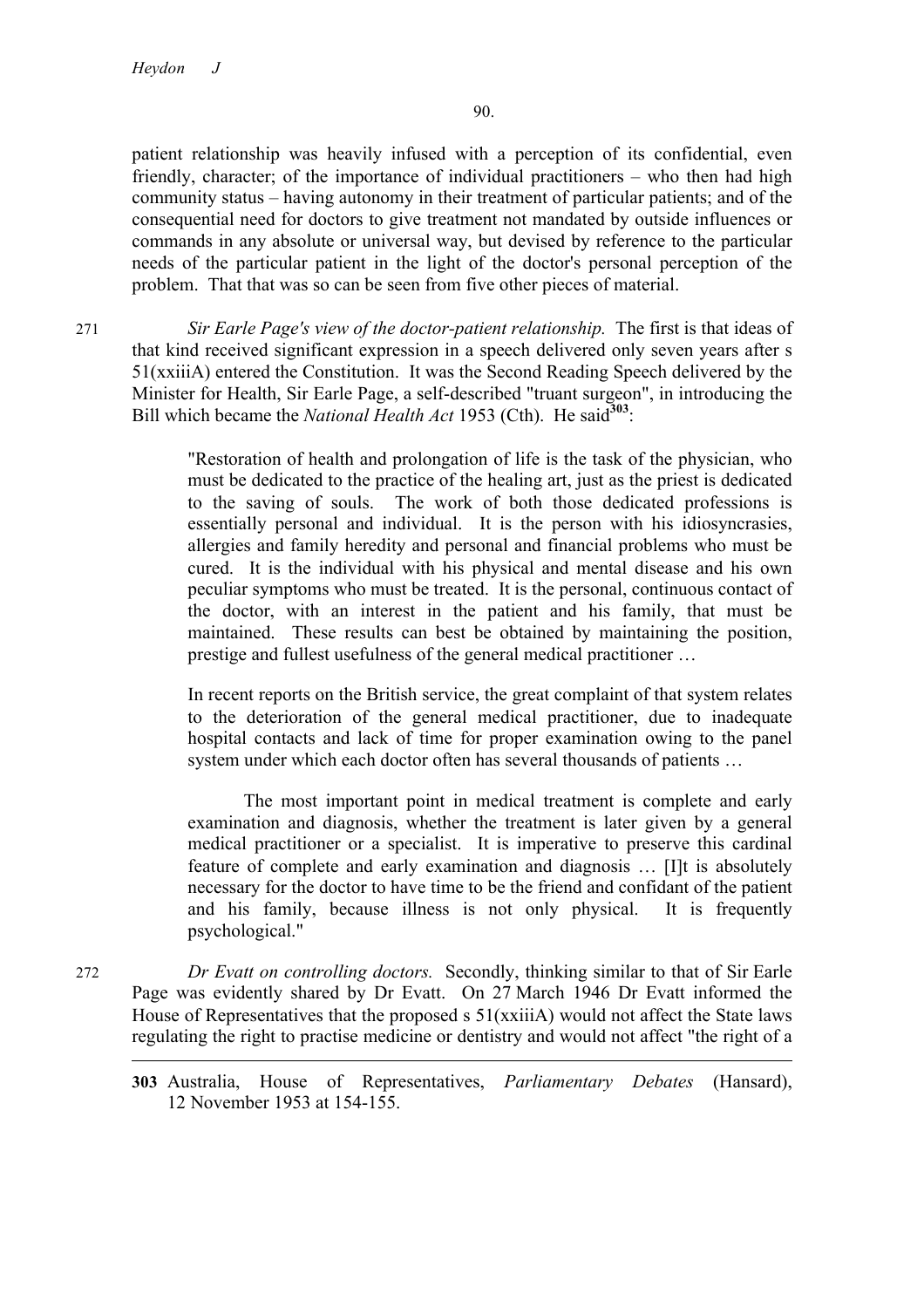doctor or a dentist as an individual to practise his profession." Dr Evatt also said that under s 51(xxiiiA) "no authority will be vested in the Commonwealth to control health generally or the general practice of medicine or dentistry"**<sup>304</sup>**. Underlying these statements is an assumption that in the context of doctors and dentists the words of s 51(xxiiiA) did not mean regulation or control of their rights to practise as they saw fit: any regulation or control would be the province of State law only**<sup>305</sup>**.

- 273 *Dixon J's view on employment.* Three years after s 51(xxiiiA) entered the Constitution, Dixon J said: "No one would doubt that an attempt to impose upon a medical practitioner or a dentist an obligation to serve in the employment of the Government would fall within the words.<sup>"306</sup> The reason why no contemporary would doubt that a compulsorily established relationship of employment fell within civil conscription was because of the types of control characteristic of an employment relationship, and the antithesis between them and contemporary perceptions of the doctor-patient relationship. It is also likely that contemporaries saw those types of control, compulsorily imposed, as equally falling within civil conscription even if the doctor was not placed in an employment relationship.
- 274 *Nationalisation of medicine in the United Kingdom.* A fourth item arises from contemporaneous events in relation to the development of the United Kingdom National Health Service by the *National Health Service Act* 1946 (UK). Those events were followed closely in Australia. In 1942 the Beveridge Report had recommended "the setting up of a comprehensive medical service for every citizen, covering all treatment and every form of disability under the supervision of the Health Departments"**<sup>307</sup>**. But in this respect the Beveridge Report did not descend to much detail, and said that it "is not necessary to express an opinion on the terms of service and remuneration of doctors

- **304** Australia, House of Representatives, *Parliamentary Debates* (Hansard), 27 March 1946 at 649.
- **305** As is discussed above at [48]-[50], Mr Menzies moved his amendment to the proposed s 51(xxiiiA) to include a reference to civil conscription on 10 April 1946, but he had given prior notice of it to Dr Evatt: the Solicitor-General and two of his colleagues advised on it in writing on 9 April 1946. It is not clear, then, whether on 27 March 1946 Dr Evatt had in mind s 51(xxiiiA) without Mr Menzies' amendment or with it. If he had in mind s 51(xxiiiA) without the amendment, it may explain why he accepted the amendment readily: he saw the meaning of the language of both the unamended and the amended versions as not affecting individual rights of practice and as not giving power to enact legislation to control them.
- **306** *British Medical Association v The Commonwealth* (1949) 79 CLR 201 at 261-262.
- **307** Sir William Beveridge, *Social Insurance and Allied Services*, (1942) Cmd 6404 at [30].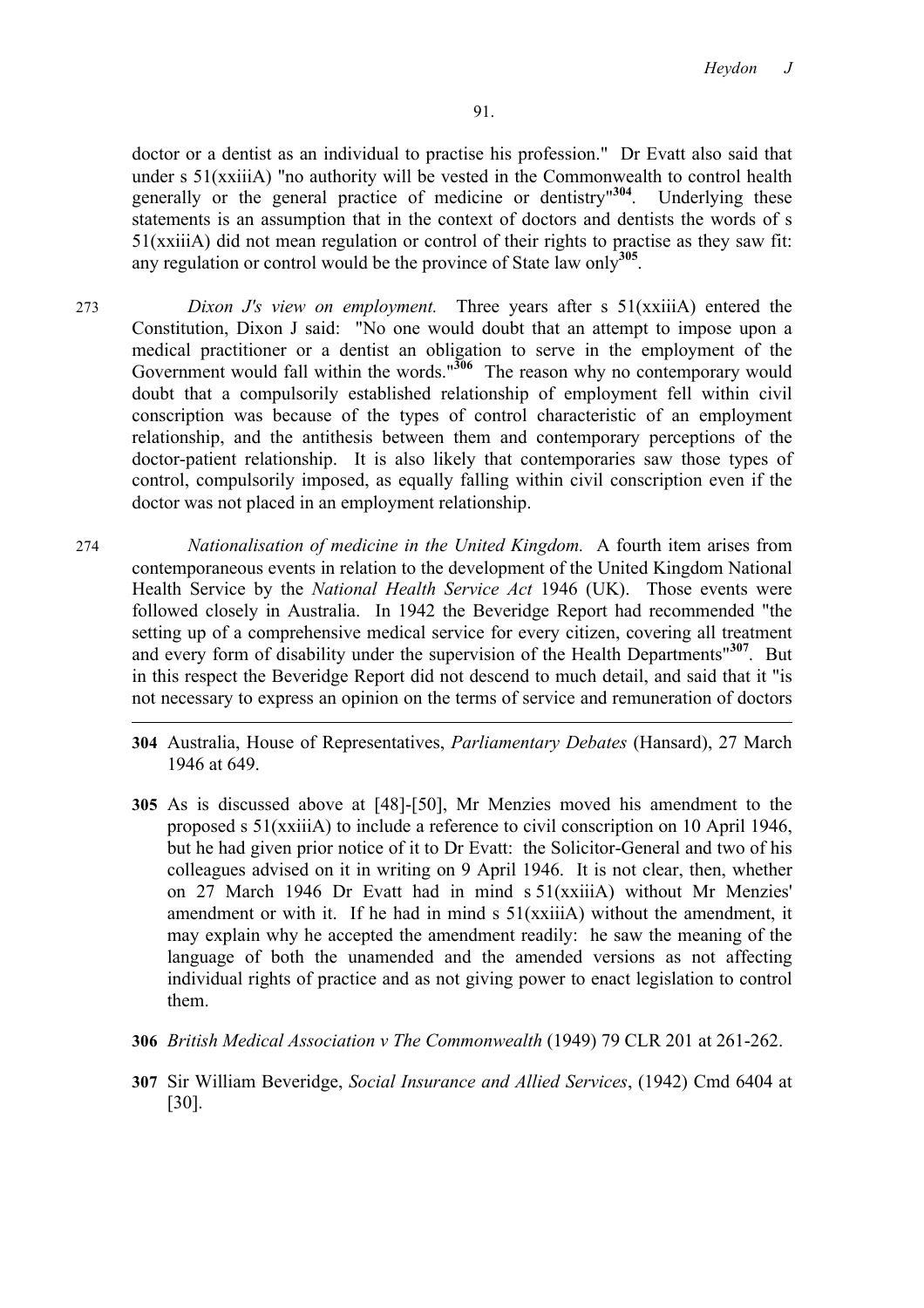of various kinds, of dentists and of nurses"**<sup>308</sup>**. In April 1943 the Labour Party published one of its "Reconstruction Pamphlets" entitled *National Service for Health: The Labour Party's Post-war Policy*. It stated: "In the Labour Party's opinion … it is necessary that the medical profession should be organised as a national, full-time, salaried, pensionable service."<sup>309</sup> After its decisive victory in the 1945 General Election, the Labour government presided over by C R Attlee nationalised various industries**<sup>310</sup>**. From October 1945 the Minister of Health, Aneurin Bevan, began dealing with the British Medical Association, and in particular with a committee negotiating on behalf of the medical profession, about the form which a National Health Service might take. In December 1945 the committee published seven "professional fundamentals". The first four have been summarised as follows**<sup>311</sup>**:

"1 In the public interest, the profession is opposed to any form of service leading directly or indirectly to the profession as a whole becoming whole-time salaried servants of the State or of local authorities.

2 The profession should be free to exercise its skills, the individual doctor being fully responsible for the care of his patient, with freedom of action, speech and publication, and no interference with his professional work.

3 The citizen should be free to choose his family doctor and (in consultation with that doctor) his hospital, and to choose whether to use the service or not.

4 Doctors should be free to choose their form and place of work without government or other direction."

The most relevant of the "professional fundamentals" to questions of "civil conscription" short of rendering doctors, directly or indirectly, whole-time salaried servants of the State are the second and fourth. An historian of the process by which the National Health Service was created has said that "all except the first and the fourth were entirely in line with the government's own views.<sup>"312</sup> It is notorious that in the years 1945 and 1946 the British Medical Association was influential in Australian

**308** Sir William Beveridge, *Social Insurance and Allied Services*, (1942) Cmd 6404 at [428].

- **309** Labour Party, *National Service for Health: The Labour Party's Post-war Policy*, (1943) at 18.
- **310** For example, *Bank of England Act* 1946 (UK); *Coal Industry Nationalisation Act* 1946 (UK); *Cable and Wireless Act* 1946 (UK).
- **311** Pater, *The Making of the National Health Service*, (1981) at 112-113.
- **312** Pater, *The Making of the National Health Service*, (1981) at 113.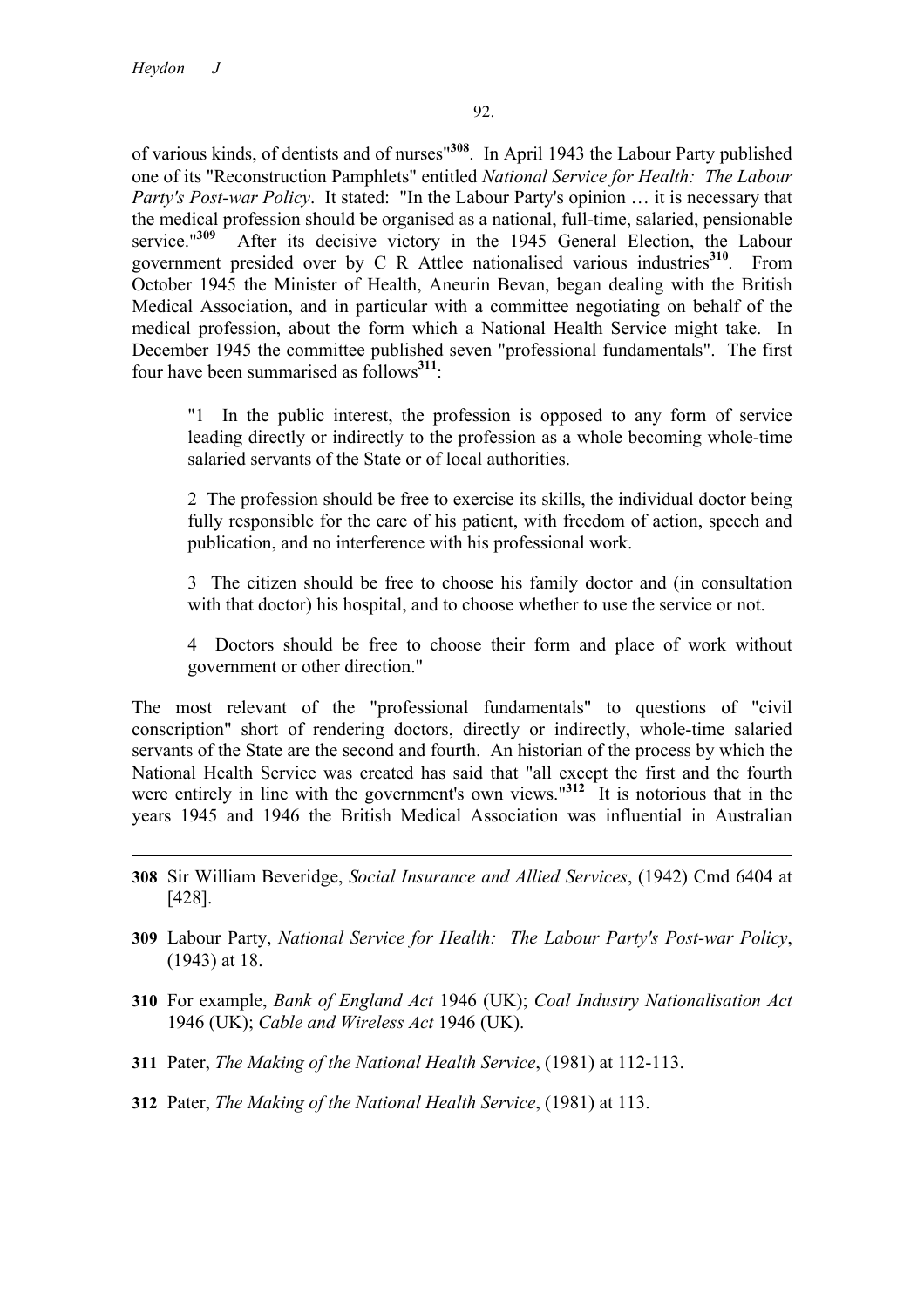medical affairs: there was no Australian Medical Association and most Australian doctors were members of the Australian branches of the British Medical Association<sup>313</sup>. It may safely be inferred that the understandings on which the "professional fundamentals" asserted by the British Medical Association rested were shared in Australia. The first three "fundamentals" were repeated by Sir Earle Page in the House of Representatives on 17 March 1949**<sup>314</sup>**.

275 *Senator McKenna's Second Reading Speech in 1949.* A fifth piece of evidence suggesting that the Richardson-Theophanous scheme would have been regarded as beyond s 51(xxiiiA) because of the words "civil conscription" may be found in the Second Reading Speech of the Minister for Health, Senator McKenna, introducing the Pharmaceutical Benefits Bill 1949. That Bill introduced the amendment to the *Pharmaceutical Benefits Act* 1947 (Cth) which was held partially invalid in the *British Medical Association* case. He said that under the 1947 Act "there was to be no regimentation of doctors, that … the doctor would have complete freedom of action."**<sup>315</sup>** He also said that the amendment:

> "neither proposes nor initiates any interference with the practice of medicine … The doctor will still diagnose and assess his patient's needs in the light of his medical knowledge and experience and in accordance with his own unfettered judgment."**<sup>316</sup>**

- 276 It is thus plain that around the time s 51(xxiiiA) was introduced into the Constitution legislation in the form of the Richardson-Theophanous scheme was not in contemplation. Legislation of that kind would have been regarded by contemporaries as completely alien to conventional ideas of the time about governmental control of the relationship between medical practitioners and their patients. It seems likely that any system creating practical compulsion to supply medical services on the conditions inherent in the Richardson-Theophanous scheme would have been seen as a form of civil conscription – a means of vesting authority in the Commonwealth, in Dr Evatt's words, "to control health generally or the general practice of medicine or dentistry".
- 277 That conclusion is supported by the advice given by Sir George Knowles, Mr Boniwell and Mr Comans on 9 April 1946 about Mr Menzies' amendment to the
	- **313** Ross-Smith, "The Evolution of a National Medical Association in Australia", [1962] 1 *Medical Journal of Australia* 746 at 751 (80-90% of the whole profession).
	- **314** Australia, House of Representatives, *Parliamentary Debates* (Hansard), 17 March 1949 at 1661-1662.
	- **315** Australia, Senate, *Parliamentary Debates* (Hansard), 10 March 1949 at 1244.
	- **316** Australia, Senate, *Parliamentary Debates* (Hansard), 10 March 1949 at 1247.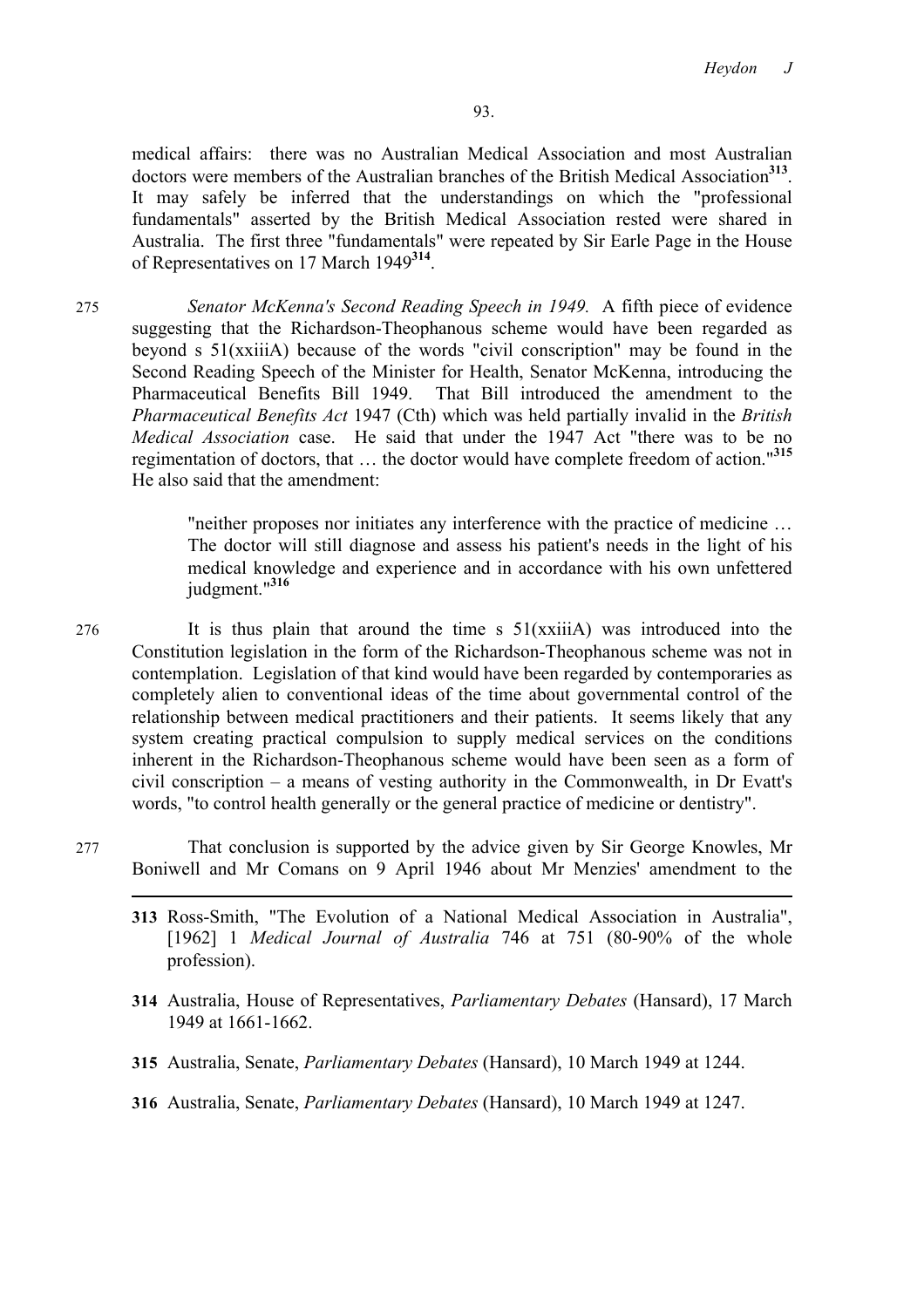proposed s 51(xxiiiA)**<sup>317</sup>**. The question asked was whether the reference to civil conscription would prevent the Commonwealth from passing legislation to prevent medical practitioners from refusing to treat patients entitled to Commonwealth benefits. The answer given was in the negative. The correctness of that answer is highly questionable if the *General Practitioners* test is applied. The legislation postulated involves compulsion to treat a particular class of patient whether the doctor wants to or not. But putting aside the correctness of the answer to the precise question asked, the last 13 words of the advice reveal a contemporary understanding of the words "civil conscription" in the context of medical services as meaning control by the Commonwealth of the whole of a doctor's professional activities. The intensely detailed regime of control provided for in the Richardson-Theophanous scheme is control of that kind**<sup>318</sup>**.

# The *General Practitioners* test revisited

278 Dixon J said that the expression civil conscription "is described by a metaphor and therefore must rest upon analogy."**<sup>319</sup>** The most obvious analogy is with military service. Analogies can mislead, and the misleading character of that analogy is to align "civil conscription" too closely with "military conscription". The expression "civil conscription" used in relation to medical services is not limited to ideas about compelling doctors to work for the Commonwealth. While the legislation does not make medical practitioners servants of the Commonwealth, medical practitioners are engaged in the compulsory provision of services for third parties as directed by the Commonwealth. That is because the practical compulsion created by ss 10, 20 and 20A on medical practitioners to operate under the Medicare Scheme means that the Commonwealth is directing them, through its legislation, to comply with Pt VAA. The expression "civil conscription" extends to the very extensive intrusions effected by the Richardson-Theophanous scheme into the relationships between doctor and patient through which doctors supply their services in circumstances where it is not in a practical sense possible for doctors to decline to provide the services.

**317** See [50] above.

**318** A "moderate originalist" has thoughtfully argued that only evidence of "the founders' intentions which … was readily available to their intended audience" may be examined – which would exclude private communications like that of Sir George Knowles and his colleagues: see Goldsworthy, "Originalism in Constitutional Interpretation", (1997) 25 *Federal Law Review* 1 at 20. However, if the correct approach is to search, not for the actual intention of the framers, but for what their words meant at the time they were used – and it is this which *Cole v Whitfield* seems to favour – the objection is not open. Even quite secret contemporary material could cast light on contemporary meaning.

**319** *British Medical Association v The Commonwealth* (1949) 79 CLR 201 at 262.